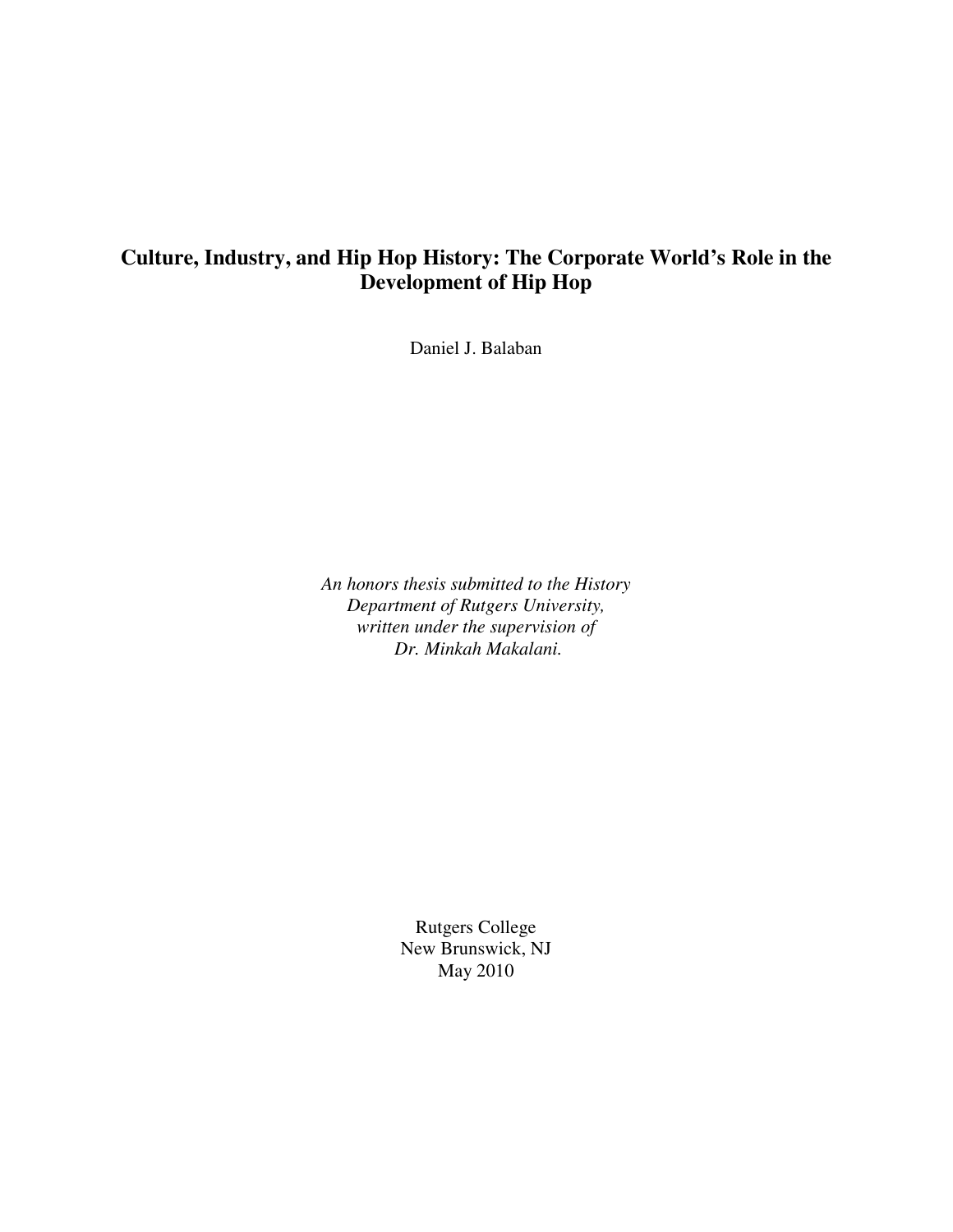|                                                                                                                                                                         | 3  |
|-------------------------------------------------------------------------------------------------------------------------------------------------------------------------|----|
|                                                                                                                                                                         |    |
| Chapter Two. Hip Hop's First Corporate Influence: The Robinson family, the rise and fall<br>of Sugar Hill Records, and The Sugar Hill Gang's classic "Rapper's Delight" | 37 |
| Chapter Three. Kurtis Blow, Independent Record Companies,                                                                                                               | 55 |
|                                                                                                                                                                         | 69 |
|                                                                                                                                                                         | 75 |
|                                                                                                                                                                         | 86 |
| Chapter Seven. The Effects of Corporate Investment in Hip Hop Culture                                                                                                   | 92 |
|                                                                                                                                                                         |    |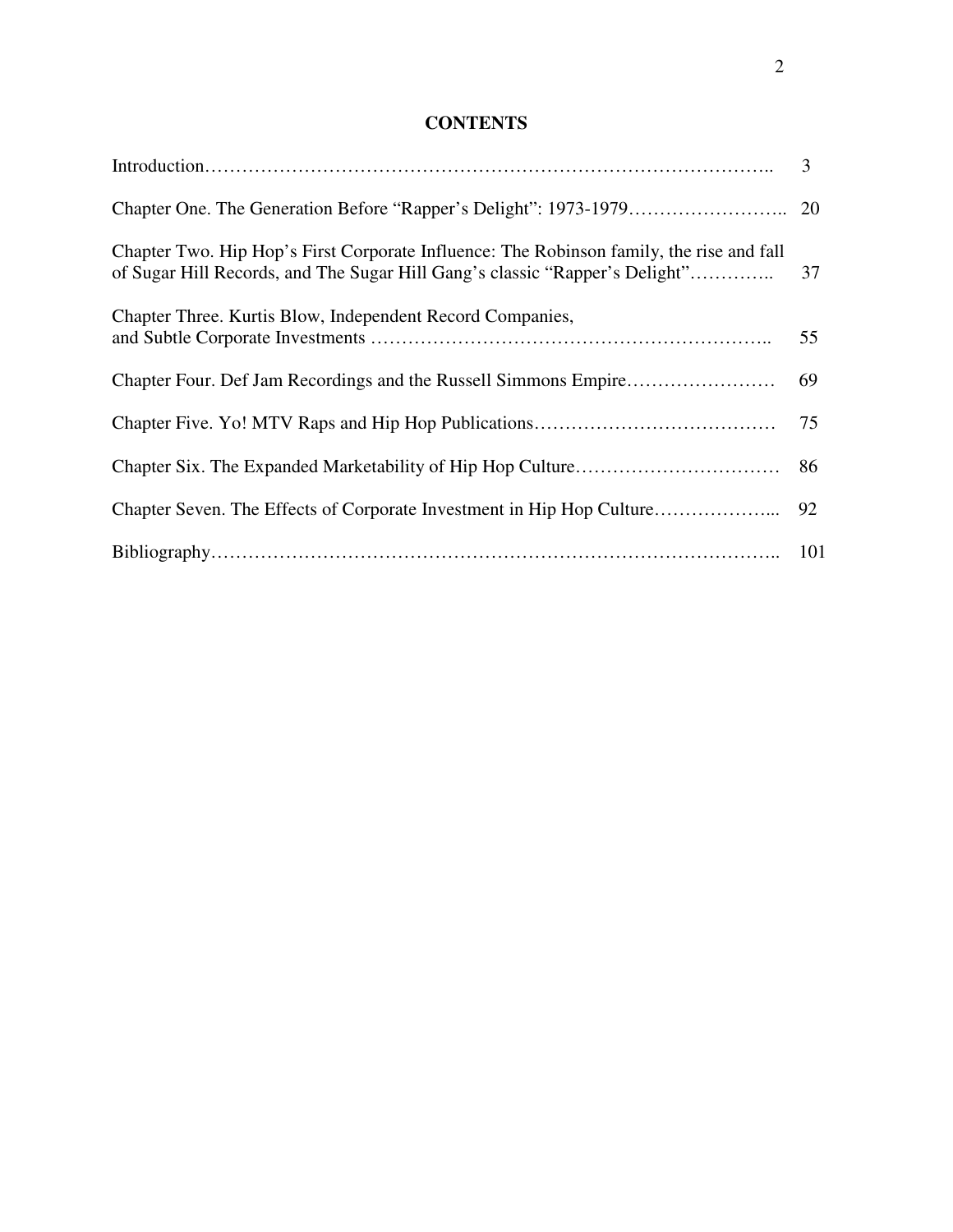## **Introduction**

Over the last thirty-seven years Hip Hop has slowly but surely become a staple of American society and has achieved notoriety all over the world. Not only is Hip Hop music consistently one of the highest selling genres of music of any kind on the market today, but Hip Hop as a whole is highly influential in dictating trends of all kinds as well. On a macro level, large corporate entities use Hip Hop as a productive means of product promotion, marketing, and advertising. On a micro level Hip Hop dictates fashion, hairstyle, dialect, car choice, everyday mannerisms, musical preference, and even common greetings. The term Hip Hop itself has almost become a synonym for popular culture. Hip Hop is not a phenomenon. As it enters its fifth decade in existence, it is safe to say that Hip Hop is here to stay. With this in mind, the question becomes what is Hip Hop and where did it come from?

As a child, as a teenager, and as a young adult growing up during the end of the twentieth century and during the beginning of the twenty-first century in an urban fringe town in Essex County, New Jersey, I lived through a very unique time in American cultural history in a very interesting environment. Although I did not think much of this period or my surroundings at the time, during my first year of college I began reflecting on my preteen and teenage years. I began to wonder if I had been a product of the Hip Hop generation. More importantly, I also began to wonder what exactly the Hip Hop generation was. Throughout my four years at Rutgers University, I have been fortunate enough to acquire a superb formal education in modern American history, specifically urban American history. However, I did not have this historical education when I was in middle school and high school and as a result, I simply accepted the world around me without much questioning. I grew up and went to school during a time when people wore fitted hats, oversized throwback jerseys, baggy Jeans, and Timberland boots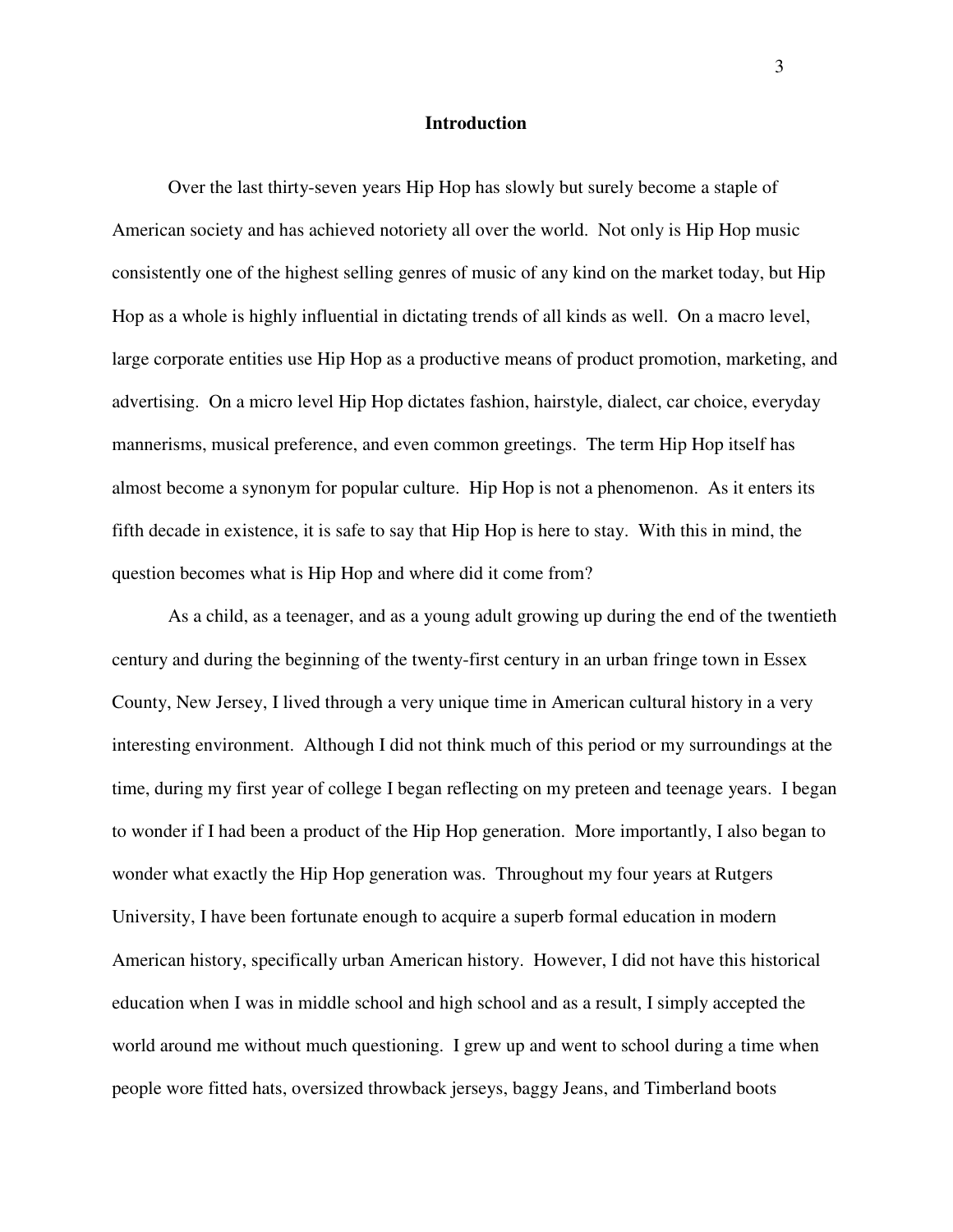because they were the popular fashion styles at the time. However, I did not question how they became popular fashions. It was a time when people greeted each other with dap handshakes and half-hugs, played street-basketball every day after school, and participated in freestyle rap battles at lunchtime and at school football games. Most importantly, it was a time when the majority of the people around me listened exclusively to Hip Hop and gangsta rap music. I never really questioned why people lived these kinds of lifestyles, partook in these activities, and chose to listen to these genres of music. At the time I was completely unaware of the historical circumstances that produced the cultural conditions conducive to these types of lifestyle decisions. I did not understand the history of Hip Hop and the complexities of its culture. I simply lived with its effects.

I decided to write this honors thesis through the Rutgers University History Department because I wanted to understand the origins of the popular culture that played a large role in shaping my youth. After conducting extensive research on Hip Hop culture, a variety of facts have become clear. Hip Hop originated in the South Bronx in 1973, developed slowly throughout the decade, and existed as a musical, social, and cultural localized youth phenomenon and performance art form confined to the Bronx and parts of Uptown Manhattan until the fall of 1979. Hip Hop culture aficionado Bill Adler claims that although "the Bronx in the late 70s was the American poster-child for urban decay," the youth living in the area at the time "came from poverty and conquered the world" through Hip Hop.<sup>1</sup> In order to truly understand the essence of Hip Hop culture, it is necessary to comprehend the fact that Hip Hop was born in the southwestern section of the Bronx borough of New York City in the fall of 1973. This youth street culture, which was not actually officially dubbed Hip Hop until pioneer Afrika Bambaataa

 1 This quote is from an interview with Bill Adler recorded for the documentary: *And You Don't Stop: 30 Years of Hip-Hop*. Dir. Richard Lowe and Dana Heinz Perry. 2004. DVD.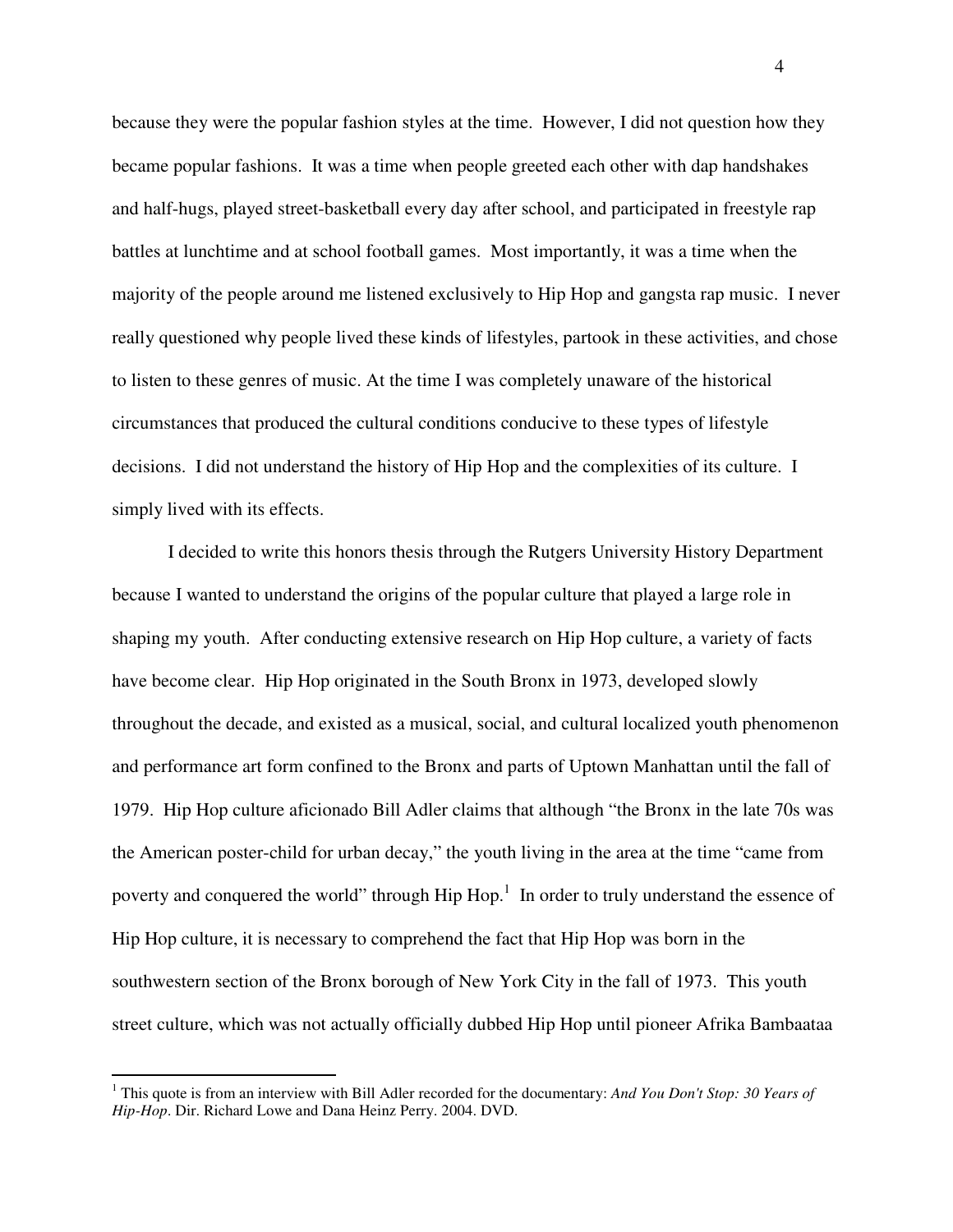went to Europe in 1981 and began calling the South Bronx youth lifestyle and performance art Hip Hop, formed as both a product of and a response to the adverse environment of the South Bronx during the 1960s and early 1970s. Throughout this ten to fifteen year period, the South Bronx was arguably the most neglected, decayed, and dangerous area in the entire United States of America.

The region known as "the South Bronx" is actually not a specific singular neighborhood but rather it is a group of neighborhoods located in the southwestern portion of New York City's Bronx borough. While there is debate over which neighborhoods exactly constitute the South Bronx, it is clear that sections of the borough such as Hunts Point, Mott Haven, and Port Morris each make up the South Bronx. According to former Bronx Borough President Fernando Ferrer, "the term 'the South Bronx' did not exist before the 1960's." He contends that in reality the term "was really just an invention, a shorthand way to describe physically decaying neighborhoods, rising crime and rising poverty."<sup>2</sup> Before the 1960s, the Bronx was divided into the West Bronx and East Bronx. In essence, the term "South Bronx" originated during the 1960s as a racial construct used to define areas in the southern portion of the borough containing nearly homogeneous populations of low-income African Americans and Latinos. Therefore, most of the borough south of the Cross Bronx Expressway and west of the borough's Castle Hill section is designated as the South Bronx for geographically, socioeconomic, and racial reasons.

Beginning in the 1960s and escalating during the 1970s, the South Bronx declined rapidly and its residents fell victim to horrendous, borderline inhumane living conditions. Throughout this period, urban decay and neglect plagued the area and residents suffered at the hands of

<sup>&</sup>lt;sup>2</sup> This quote is from an interview with former Bronx Borough President Fernando Ferrer published in a <u>The New</u> York Times article: "NEIGHBORHOOD REPORT - SOUTH BRONX - NEIGHBORHOOD REPORT - SOUTH BRONX - Mapping the Lower Bronx - It's South, but South of What? - NYTimes.com." *The New York Times - Breaking News, World News & Multimedia*. Web. <http://www.nytimes.com/1995/02/19/nyregion/neighborhoodreport-south-bronx-mapping-lower-bronx-it-s-south-but-south-what.html?pagewanted=1>.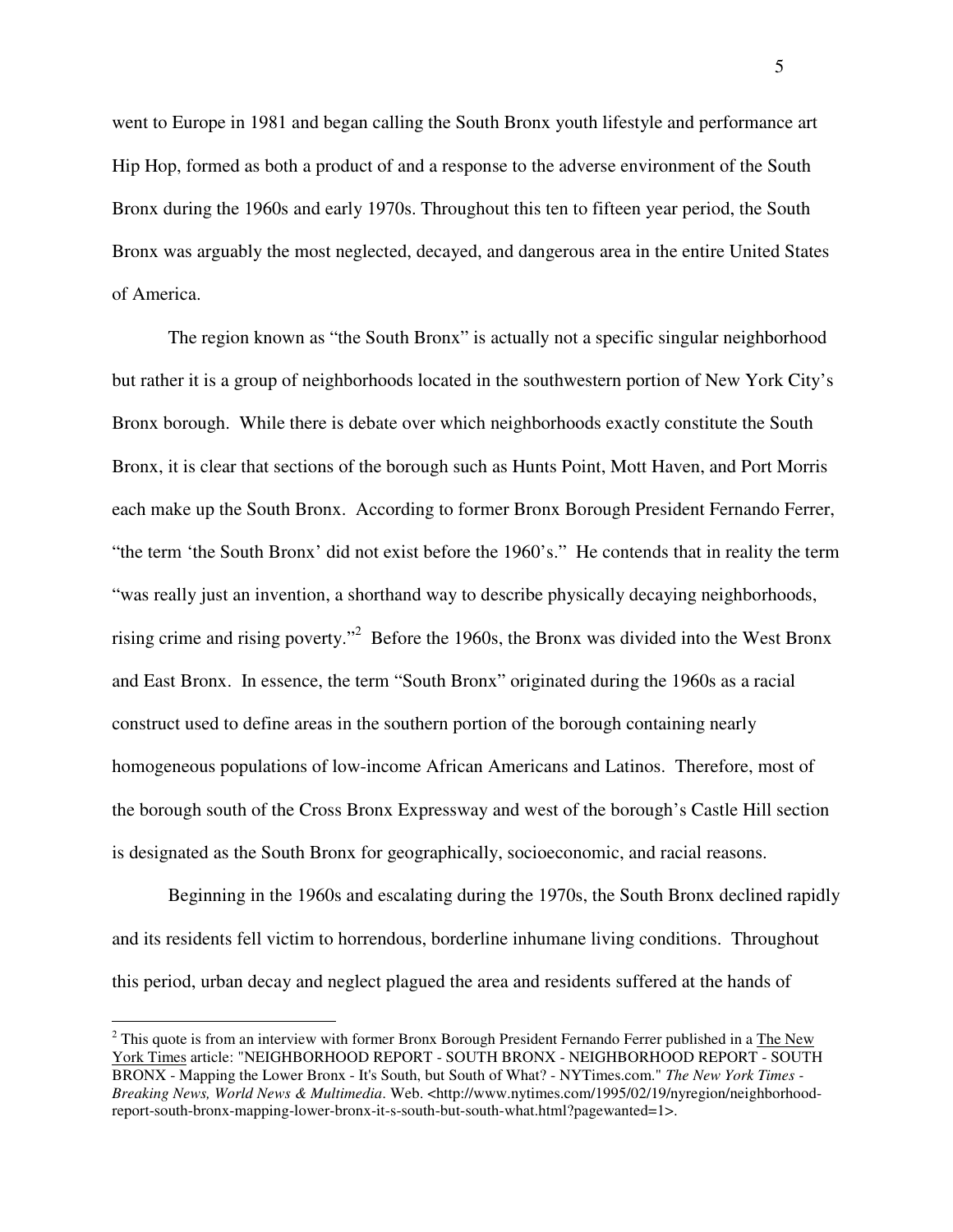systemic poverty, street gang terrorism, and drug infestation. In his community development case study entitled Organizing the South Bronx, Jim Rooney argues that unemployment caused by urban deindustrialization, flawed federal governmental public policy initiatives such as highrise public housing projects, and failed local political leadership caused the South Bronx to rapidly decline during the 1960s and 70s. He also blames racism, persistent arson, high levels of crime, the creation of the Cross Bronx Expressway, and the rise of a 'ghetto underclass' for crippling the structure of the South Bronx.<sup>3</sup> The urban destruction that haunted the South Bronx throughout the 1960s and early 1970s produced the localized adverse social, economic, and political conditions that facilitated the development of Hip Hop culture beginning in 1973.

In *The Power Broker: Robert Moses and the Fall of New York* author Robert Caro illustrates the magnitude of the physical destruction of the South Bronx in 1972, one year before Hip Hop's inception. In his book, Caro describes the state of East Tremont, a section of the South Bronx, after the Cross Bronx Expressway had been completed that year. According to Caro, East Tremont as a whole was "carpeted so thickly with pieces of shattered glass that they [shined] in the sun" and "garbage, soaked mattresses, bits of broken furniture and, everywhere small pieces of jagged steel [filled] the gutters." He also writes that during the construction of the highway the neighborhood "had had the look of blitzkrieged London" and after construction it "looked as if London might have looked, if after the bombs, the troops had fought their way through it from house to house. It had the look of a jungle." During the same period, 1970 to 1975 to be exact, "there were 68,456 fires in the Bronx- more than 33 each night. Most of these were the South Bronx burning."<sup>5</sup> The African American and Latino youth that remained in this

<sup>3</sup> Rooney, Jim. *Organizing the South Bronx*. Albany: State University of New York, 1995. Print.

<sup>4</sup> Caro, Robert. *The Power Broker: Robert Moses and the Fall of New York*. New York: Vintage Books, 1975.

<sup>5</sup> Jenson, Robert. "Introduction." *Devastation/Resurrection: The South Bronx.* New York: The Bronx Museum of the Arts, 1979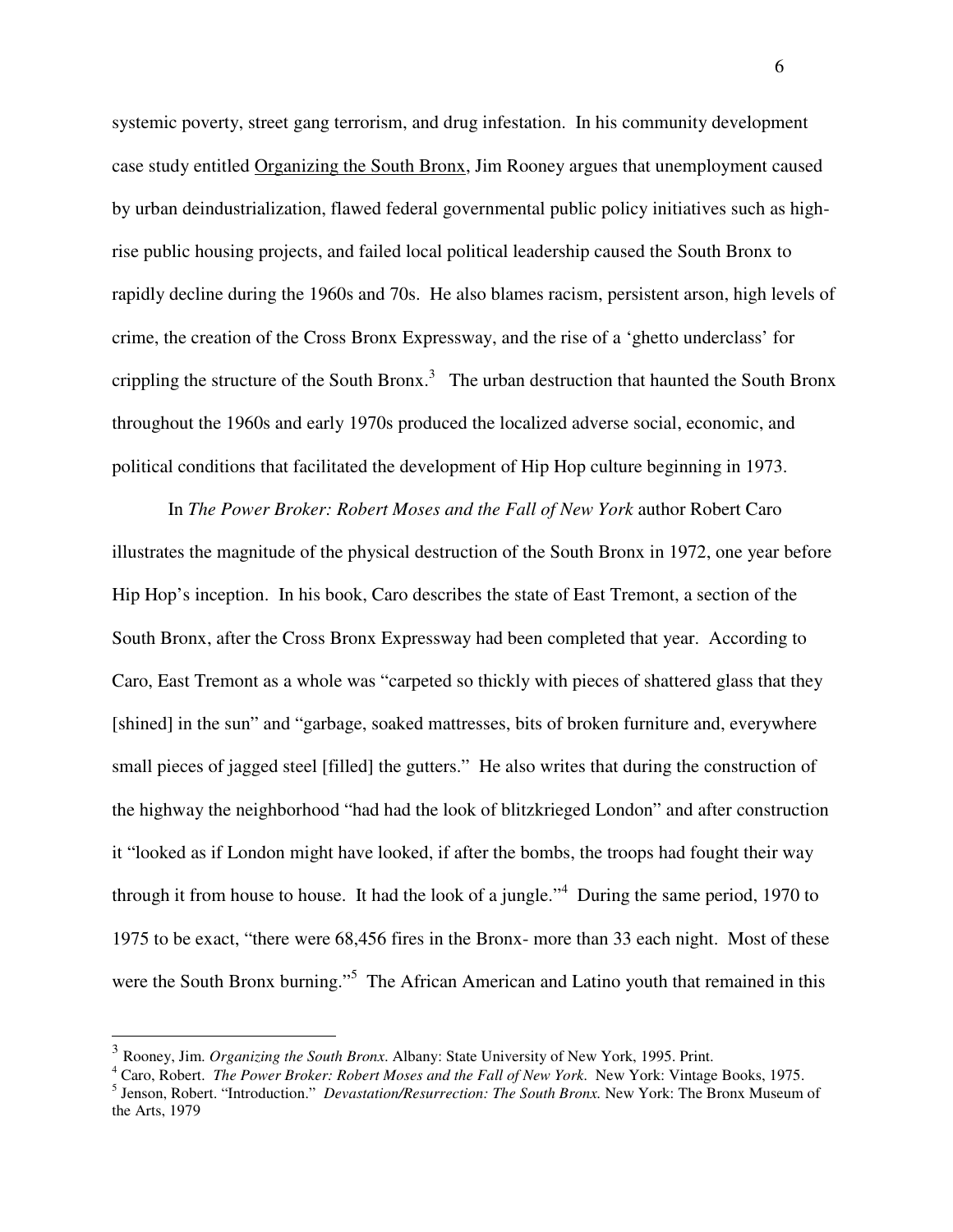area after the construction of the expressway was complete in 1972 formed Hip Hop out of the rubble one year later.

The poverty that ravaged the South Bronx enabled youth in the area to begin experimenting with alternate forms of entertainment. Chuck D, social activist and founding member of Public Enemy, remembers that Hip Hop was born when impoverished South Bronx "people started to look at old turntables and say 'maybe we can actually make music out of the records that happen to be laying around' and they made something out of nothing."<sup>6</sup> According to often-controversial Hip Hop figure Ice T, "Hip Hop would have never been invented if everybody around it was rich because it was a music made with existing music."<sup>7</sup> Hip Hop formed spontaneously in the aftermath of an extended period of urban destruction in New York City that is not comparable to many other periods or historical events in the developed world. Hip Hop developed as a local party scene, form of artistic self-expression, and as an outlet for the marginalized New York City generation that grew up amidst severe urban decay and poverty that engulfed the majority of their borough. The South Bronx in 1973 was a virtual war zone where gangs ruled the streets, drugs were easier to find than jobs, and apartment buildings went up in flames daily. Hip Hop was born under extreme social duress but thrived nevertheless and developed into both a lifestyle and the dominant youth culture in the South Bronx during the 1970s.

How did a local party culture and an African American and Latino youth lifestyle born in the most impoverished urban area of the United States of America in the 1970s drastically transform beginning in 1979, become commodified, and spread worldwide as a popular music

<sup>6</sup> This quotes is from an interview with Chuck D recorded for the documentary: *And You Don't Stop: 30 Years of Hip Hop Part One*, 4 Oct 2004. DVD. 7 This quotes is from an interview with Ice T recorded for the documentary: *And You Don't Stop: 30 Years of Hip* 

*Hop Part One*, 4 Oct 2004. DVD.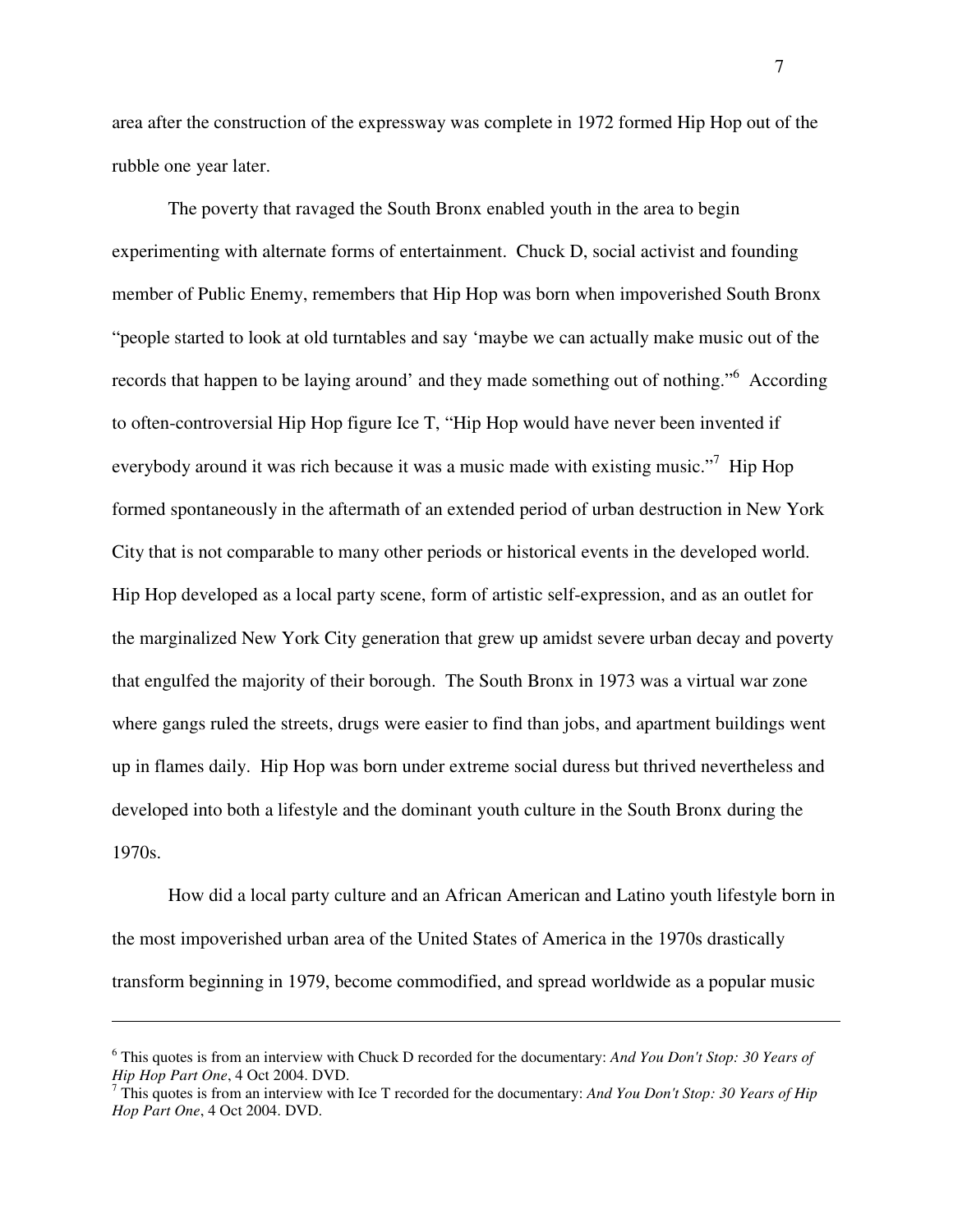genre, corporate marketing tool, and highly influential form of popular culture? I originally conceived the idea for this project around this question because for years I had more questions about Hip Hop than answers. For instance, I always wondered where Hip Hop originated? Did Hip Hop develop as a social movement with any similar characteristics to the Civil Rights Movement or Black Power Movement? I had always been under the impression that Hip Hop was supposed to be socially conscious music, although I soon learned otherwise, and I wanted to find the point in time when this changed. After preliminary research on the subject, I began to wonder how a localized South Bronx party culture invented by marginalized African American and Latino youth in the early 1970s became a marketable music genre that is still seen in the Bronx, but now can also commonly be heard playing in BMWs in affluent White suburbs, on satellite radio stations in rural Nebraska, and by anyone across the globe that has access to a cable television set. It has become clear that several key historical events throughout the last four decades caused this radical transformation. It has also become clear that although a multitude of factors have facilitated the development of Hip Hop culture since 1973, the most significant and fundamental changes to the culture have been made via various corporate entities and their decisions to invest in Hip Hop beginning in late 1979.

Over the years many scholars have written about Hip Hop and its multifaceted, dynamic, and often controversial nature. Some of these scholars have included a discussion on the commercialization of Hip Hop and the impact of corporate investment in their works. For example, in Hip Hop America, author, music critic, and former Billboard magazine music editor Nelson George argues that Hip Hop is "the ultimate capitalist tool." He cites multiple examples of Hip Hop culture's influence over popular fashion and demonstrates the viability and sustainability of Hip Hop as a corporate marketing tool. George describes in depth how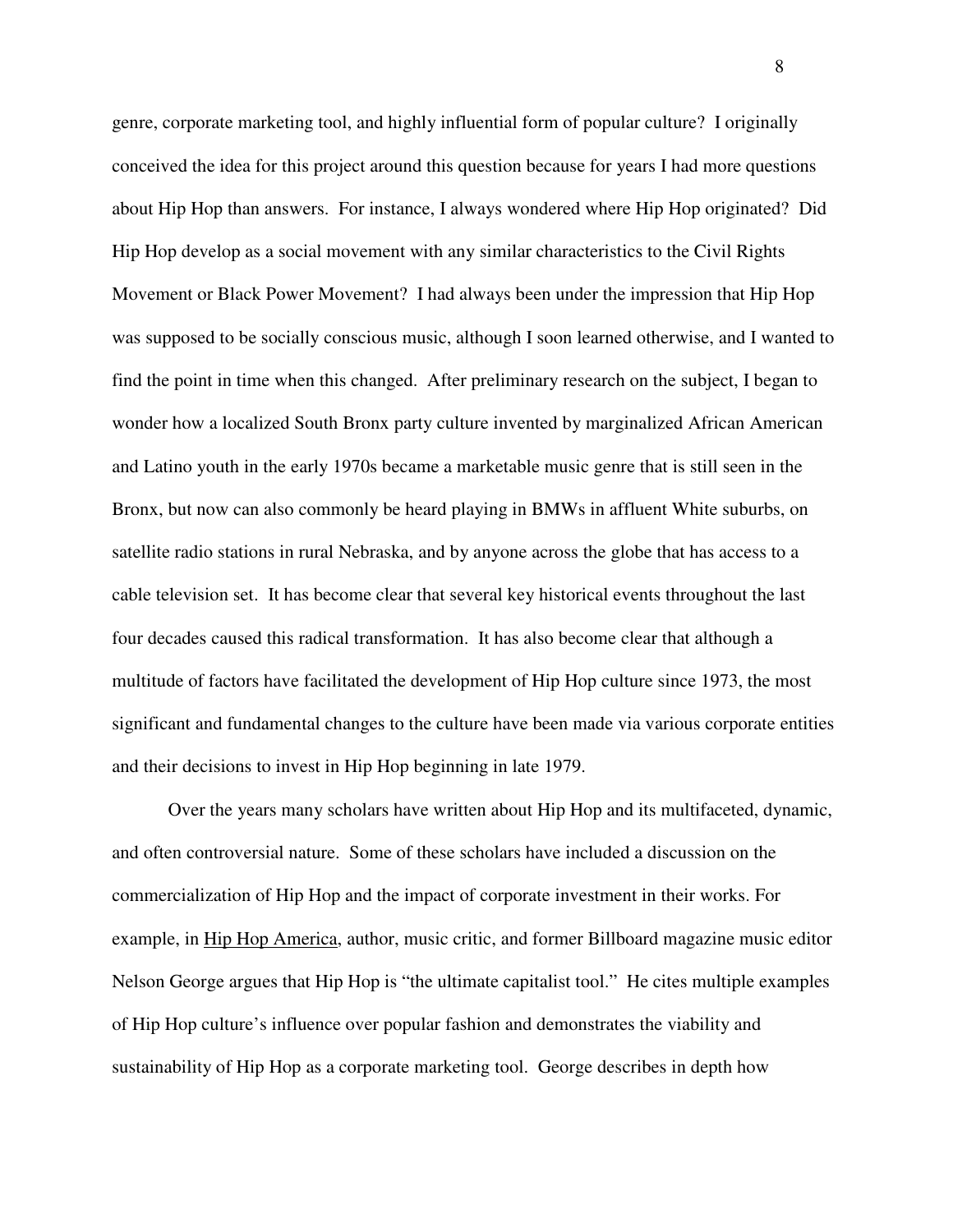corporate America uses Hip Hop to promote various products and appeal to youth of all races. $8$ Other scholars provide historical evidence of long-term corporate investment in African American musical genres such as Hip Hop. In "Sold Out on Soul: The Corporate Annexation of Black Popular Music," Mark Anthony Neal argues that over forty years ago music mogul Berry Gordy set the stage for the eventual corporate utilization of Hip Hop culture when he "institutionalized black popular music as a viable and profitable fixture across America's popular landscape in the form of the Motown Corporation."<sup>9</sup> He cites historical instances of corporate involvement in various African American cultural practices and forms of music and emphasizes the important role that corporations have played in Hip Hop's development.<sup>10</sup>

In Other People's Property: A shadow history of Hip Hop in White America, author Jason Tanz offers a different scholarly perspective by writing as a white Hip Hop consumer. He discusses the commercial, mainstream, and economic success of the culture and argues that corporations use Hip Hop as a marketing ploy in an attempt to appeal largely to white audiences, which Tanz believes are on a "never-ending quest to be down."<sup>11</sup> Tanz also gives an excellent synopsis of corporate Hip Hop marketing strategies. In Can't Stop Won't Stop: A History of the Hip-Hop Generation, which is a literary work that most consider to be the definitive book on Hip Hop, Jeff Chang traces the history of Hip Hop culture, early independent record companies, Hip Hop's commercialization, and the reasoning behind corporate utilization of Hip Hop culture. For example, he states that beginning in the late 1980s large companies such as "Nike, Adidas, and Pepsi searched for new markets" and found that appealing to young, urban, African American,

<sup>8</sup> George, Nelson. *Hip Hop America*. New York: Viking, 1998. Print.

<sup>9</sup> Neal, Marc Anthony. "Sold Out on Soul: The Corporate Annexation of Black Popular Music." *Popular Music and Society* (1997): 117-35. *EBSCOhost*. Web. 24 Oct. 2009.  $10$  Ibid

<sup>&</sup>lt;sup>11</sup> Tanz. Jason. *Other People's Property: a Shadow History of Hip-hop in White America*. New York: Bloomsbury, 2007. Print.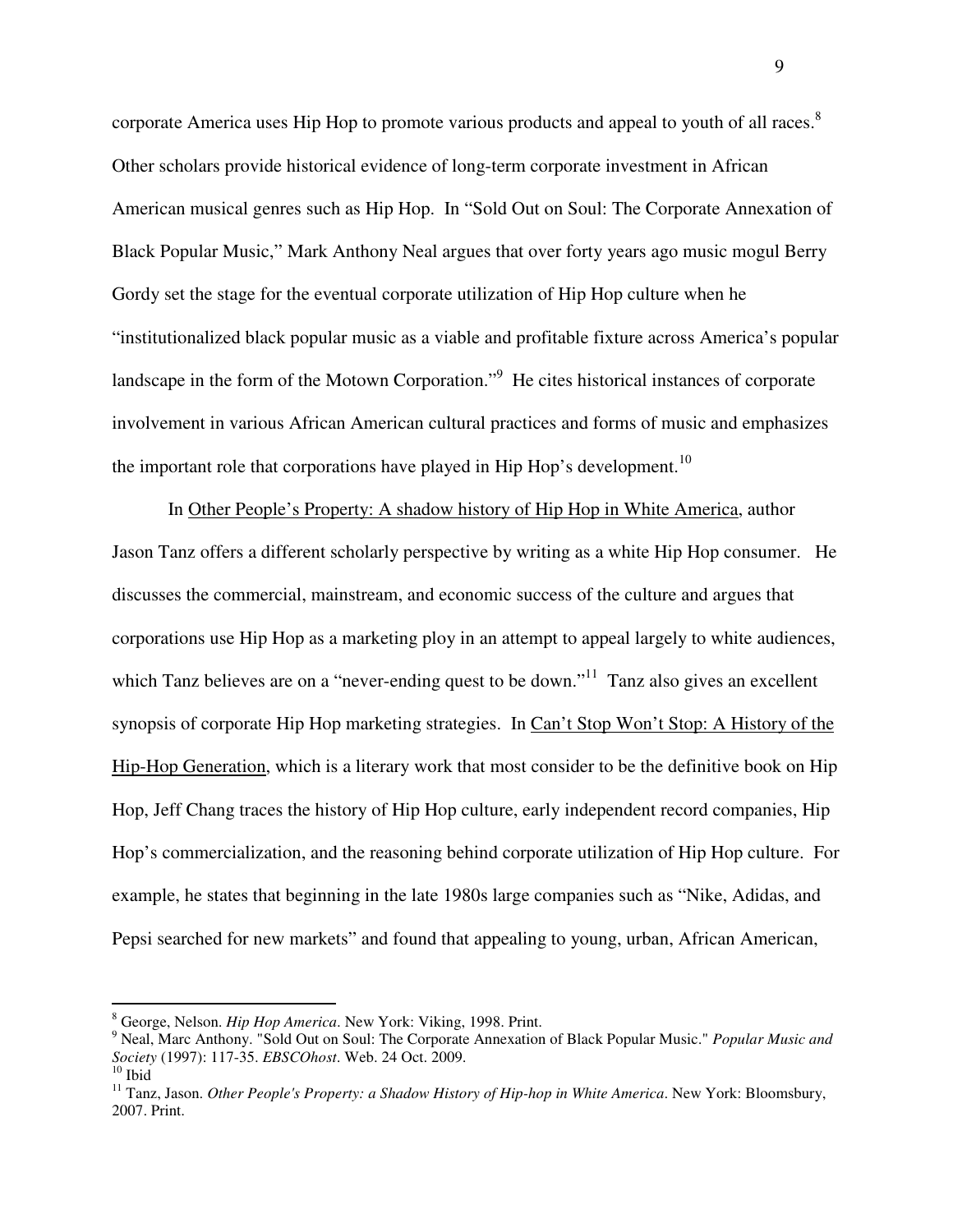and Latino consumers through Hip Hop marketing strategies generated new revenue and in time young white people also joined this market as Hip Hop increased in popularity amongst mainstream audiences.<sup>12</sup> In The Hip Hop Generation: Young Blacks and the Crisis in African American Culture, Bakari Kitwana writes about issues within contemporary African American culture. Although he does not write about Hip Hop culture exclusively in his book, Kitwana discusses the effect of mainstream Hip Hop's perpetuation of negative themes and imagery on African American culture as a whole. He also claims that in order to be of the "hip hop generation" individuals must have been born between 1965 and 1984, which is important because it indicates that Hip Hop enthusiasts born later than 1984 are of a different generation.<sup>13</sup>

Despite these scholars views on the corporate utilization of Hip Hop culture, in To the Break of Dawn: A Freestyle on the Hip Hop Aesthetic author Dr. William Jelani Cobb focuses on the artistic elements of Hip Hop culture and in large part views artisits as being responsible for Hip Hop's development over the years.<sup>14</sup> However, author, activist, and Hip Hop author Kevin Powell argues that, "as a result of a corporate stranglehold" on the culture, "Hip-hop, which was once vibrant, energetic, and fresh, is now materialistic, hedonistic, misogynistic, and as shallow as some of the films and TV shows created in Hollywood."<sup>15</sup> More importantly Powell claims, "The corporate takeover of hip-hop has taken away much of the creativity and genius" of the culture and states, "the real challenge is to understand why hip-hop has deteriorated from the golden era into what we have now and how corporate interests have played

<sup>12</sup> Chang, Jeff. *Can't Stop, Won't Stop: a History of the Hip-hop Generation*. New York: St. Martin's, 2005. Print, p. 417

<sup>&</sup>lt;sup>13</sup> Kitwana. Bakari. *The Hip Hop Generation: Young Blacks and the Crisis in African American Culture*. New York: Basic Civitas, 2002. Print.

<sup>&</sup>lt;sup>14</sup> Cobb, William Jelani. *To the Break of Dawn: a Freestyle on the Hip Hop Aesthetic*. New York: New York UP, 2007. Print.

<sup>15</sup> Powell, Kevin. "My Culture at the Crossroads." *Newsweek* 9 Oct. 2000: 66. *Wilson Web*. Web. 30 Oct. 2009.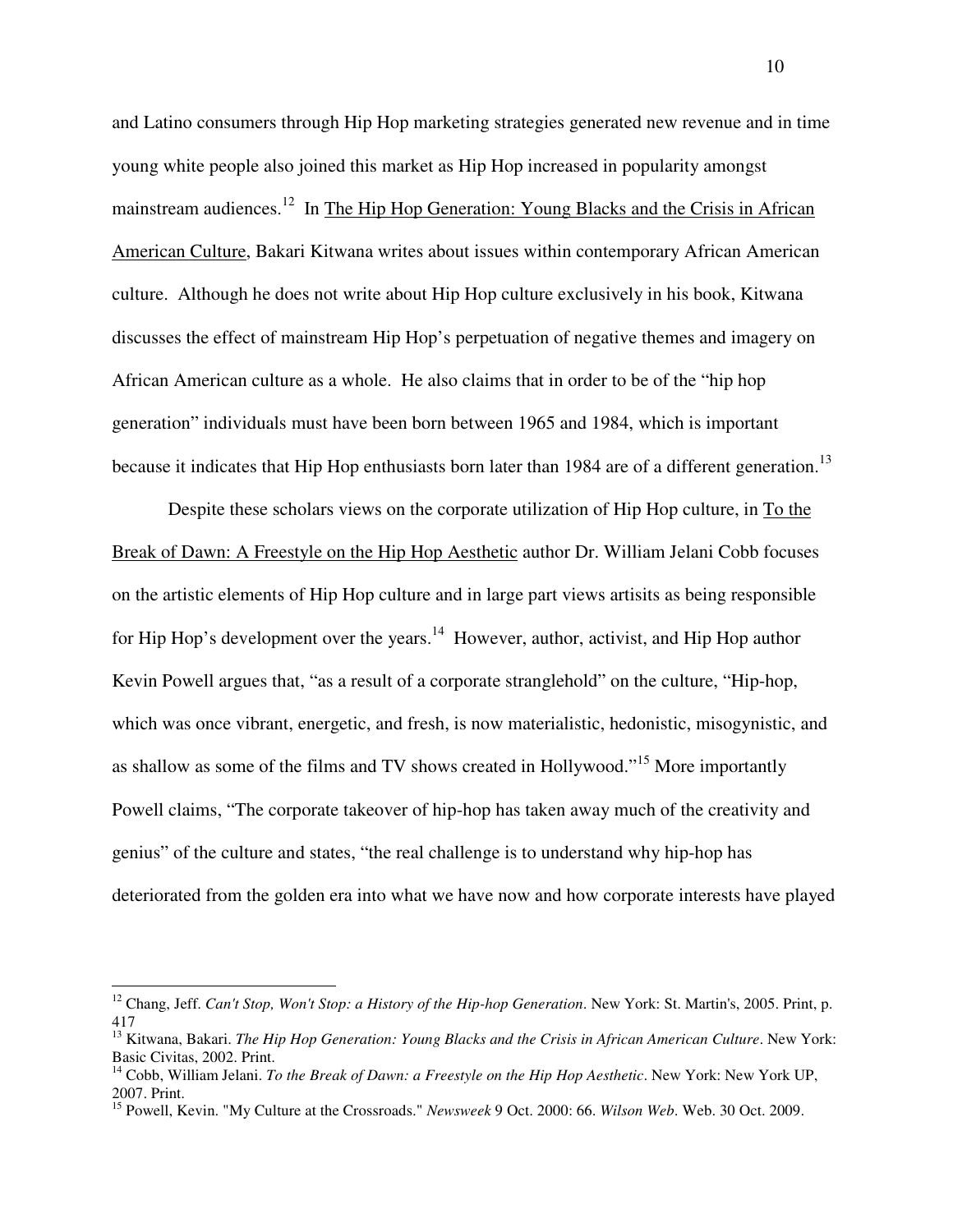a role in that."<sup>16</sup> Each of these scholars present claims about the relationship between Hip Hop culture and America's corporate sector that are important to consider in light of the main argument of this thesis.

Virtually all notable Hip Hop scholars recognize that beginning with Sugar Hill Records in late 1979 small independent record companies, some previously in existence and others newly formed, began signing MCs and releasing rap records on vinyl, which allowed audiences outside of the South Bronx to consume Hip Hop as a recorded, tangible commodity for the first time. Most also acknowledge that the culture has become completely commercialized over the years by corporations and used as a marketing tool. However, few scholars spend significant time in their books describing the earliest stages of corporate investment in the culture between 1979 and 1986 and the sequence of events that spurred the process of commercialization. Most do not see small independent record companies as corporate investors and few make the direct connections between the earliest independent record companies and later, larger corporate investors such as Warner Brothers, Quincy Jones Entertainment, and Nike. I see all record companies regardless of their size as being corporate entities and recognize the undeniable importance of early independent record companies' initial corporate investments in Hip Hop culture. I also see the history of corporate investment in Hip Hop culture as being a chronological process in which independent record companies in the early 1980s transformed Hip Hop from a South Bronx performance art, unadulterated form of artistic self expression, and youth cultural phenomenon into an easily consumable popular form of entertainment, enabling the culture to be commercialized by corporate giants in the future.

<sup>&</sup>lt;sup>16</sup> Powell, Kevin. "'Hip-Hop Is the Most Important Youth Culture on the Planet'" Interview. *Time* 22 Sept. 2000. Print.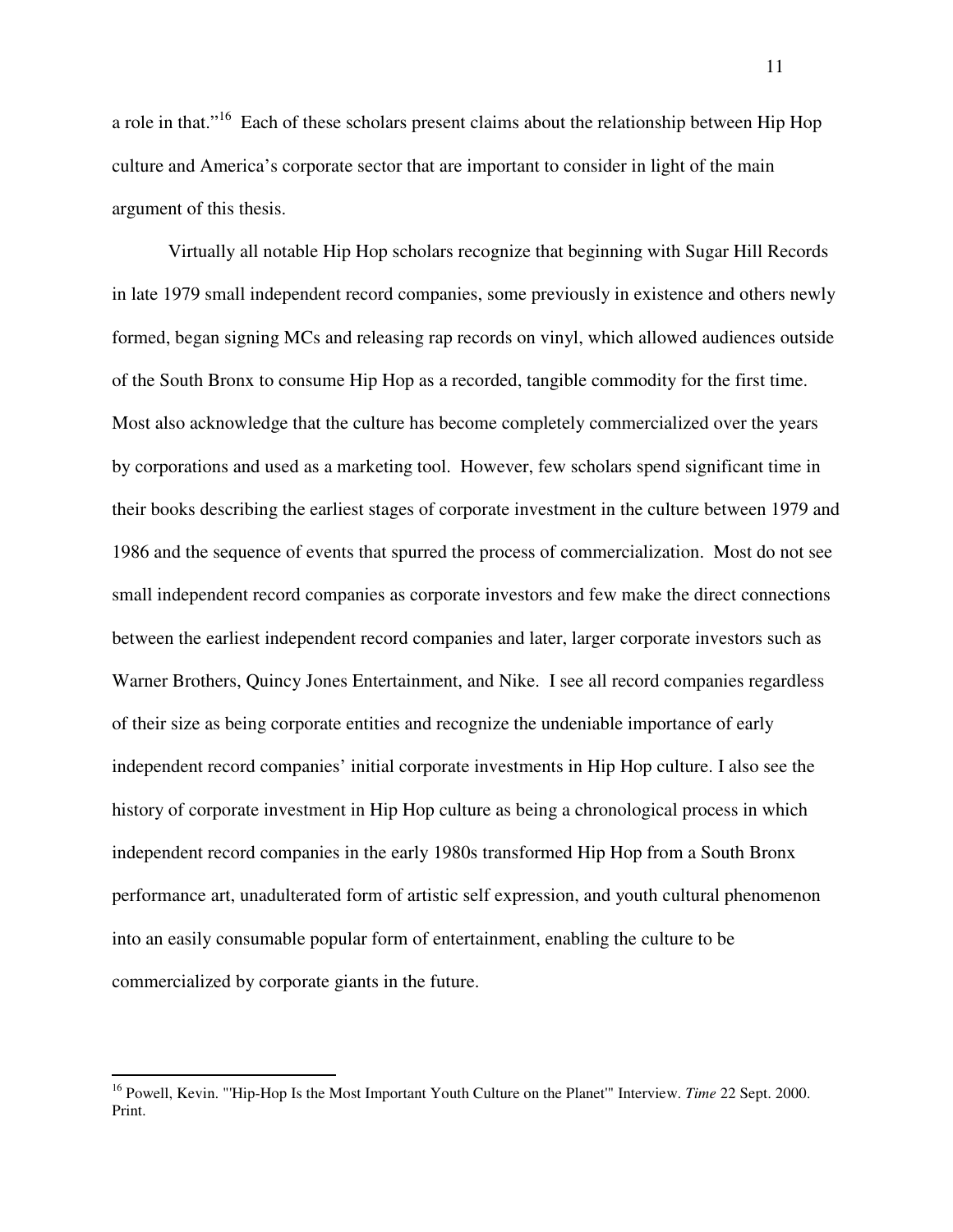In addition, several other elements of this thesis differ from traditional scholarly arguments. For example, most Hip Hop scholars do not discuss in depth the achievements of early independent record companies and do not address how the success of labels such as Sugar Hill Records, Enjoy Records, and Spring Records eventually enabled individuals such as Rick Rubin and Tom Silverman to establish more powerful independent record companies such as Def Jam and Tommy Boy. Also, most scholars do not outwardly argue that early 1980s Hip Hop films such as *Wild Style* and *Beat Street* played the same role in spreading Hip Hop to audiences outside of New York City as independent record companies at the same time did. Few credit other subtle investments in Hip Hop culture during the early 1980s with proving that Hip Hop could be sustainable long-term as a form of international popular culture and as a highly effective corporate marketing tool. I recognize the importance of scholars' arguments throughout this thesis and refer to them at times but my primary arguments draw on my own analysis of primary source materials.

This thesis contends that initial investments in Hip Hop by local New York City and New Jersey based independent record companies and other small corporate entities paved the way for large corporate conglomerates to use Hip Hop for profit as well. Between 1973 and 1979 Hip Hop culture, with the exception of graffiti art, was not visible outside of New York City. DJing, MCing, and breakdancing were restricted to the Bronx and parts of Upper Manhattan. At first, youth in these areas experienced Hip Hop by attending DJs' parties at local Boys and Girls Clubs, school gymnasiums, community centers in public housing projects, and multipurpose rooms in apartment buildings. As Hip Hop expanded, DJs began to perform at outdoor block parties, in parks, and at local nightclubs. According to Hip Hop's first photographer Joe Conzo Jr., during this period the goals of Hip Hop had nothing to do with making money. In fact on a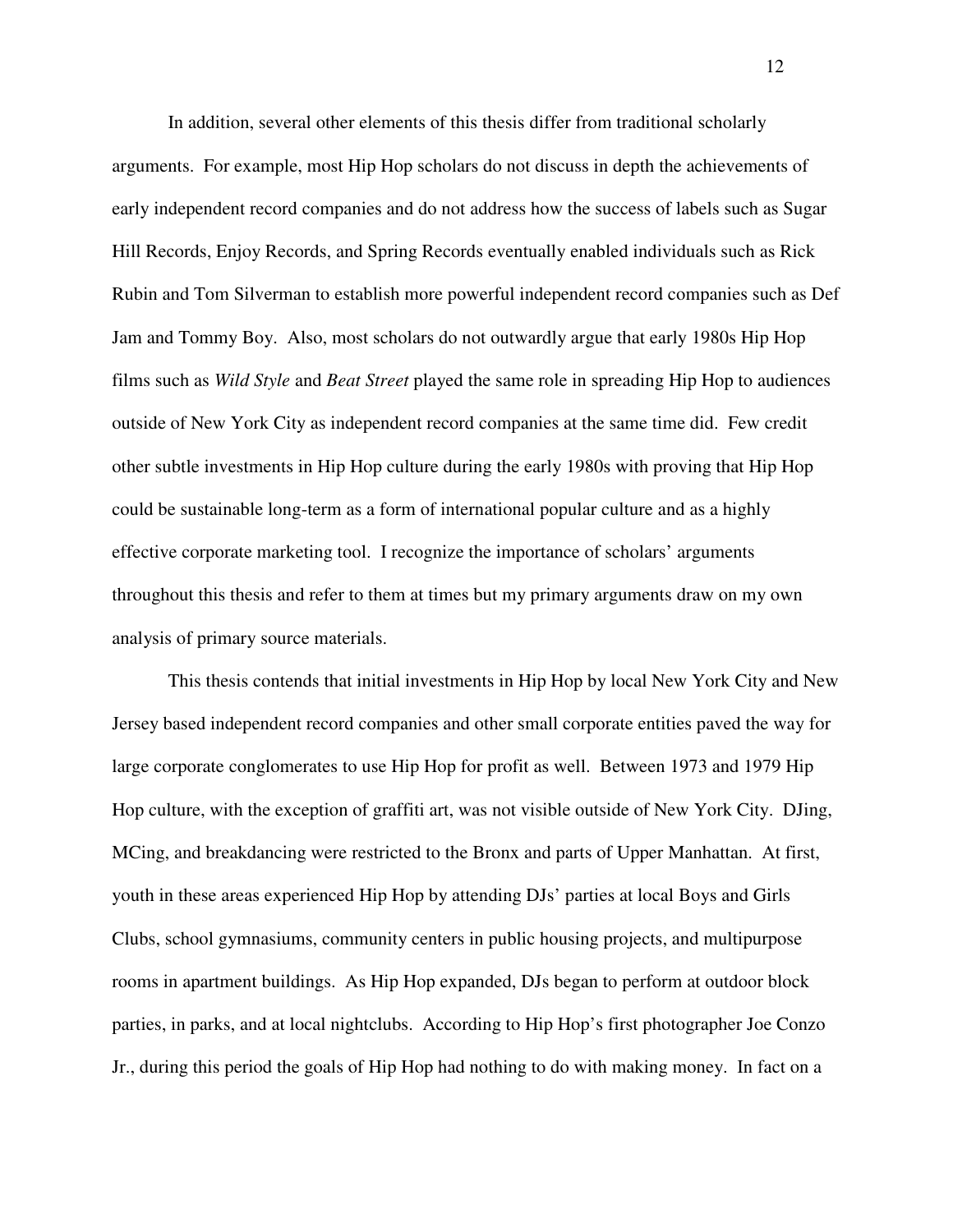telephone interview from his home, Conzo stated, "it was a young group of kids rebelling" and "playing their mom's records" at local jams throughout the desolate South Bronx.<sup>17</sup> Michael Holman, creator of the television show *Graffiti Rock*, a show that got cancelled after one episode, furthers Conzo's claim by contending, "Hip Hop was truly a response to these kids being marginalized. It was a way of them saying 'we are not nobodies, we are somebody.' Hip Hop is really 'look at me'."<sup>18</sup> Hip Hop was a lifestyle aimed at having fun, garnering respect on the streets, and indulging in inexpensive forms of artistic self-expression. It had no connections to the corporate music industry whatsoever. However, in 1979 this all changed when Sylvia Robinson of Sugar Hill Records conceived the idea of recording MCs' raps and distributing them nationwide as a new genre of popular music. This moment served as the first corporate investment in Hip Hop culture. In this honors thesis I am tracing various forms of corporate investment in Hip Hop culture and the effects that such investments have had on facilitating the development and transformation of Hip Hop as a whole. Specifically, I am arguing that the achievements of several independent record companies between 1979 and 1986, as well as a variety of other small-scale corporate investments in Hip Hop culture during the same period, proved Hip Hop to be profitable thus leading corporate conglomerates to utilize Hip Hop as an economic investment throughout the next two and a half decades, which in turn accelerated and ultimately completed Hip Hop's transformation from a South Bronx artistic musical, social, and cultural phenomenon into a highly marketable, commodified, commercialized form of popular entertainment.

The issues of realness, legitimacy, and authenticity have always played an integral role in Hip Hop culture. These issues have sparked controversy and have been at the core of many Hip

<sup>&</sup>lt;sup>17</sup> Conzo, Joe. "Joe Conzo Interview." Telephone interview. 30 Nov. 2009.

<sup>18</sup> This quote is from an interview with Michael Holman recorded for the documentary: *And You Don't Stop: 30 Years of Hip Hop Part One*, 4 Oct 2004. DVD.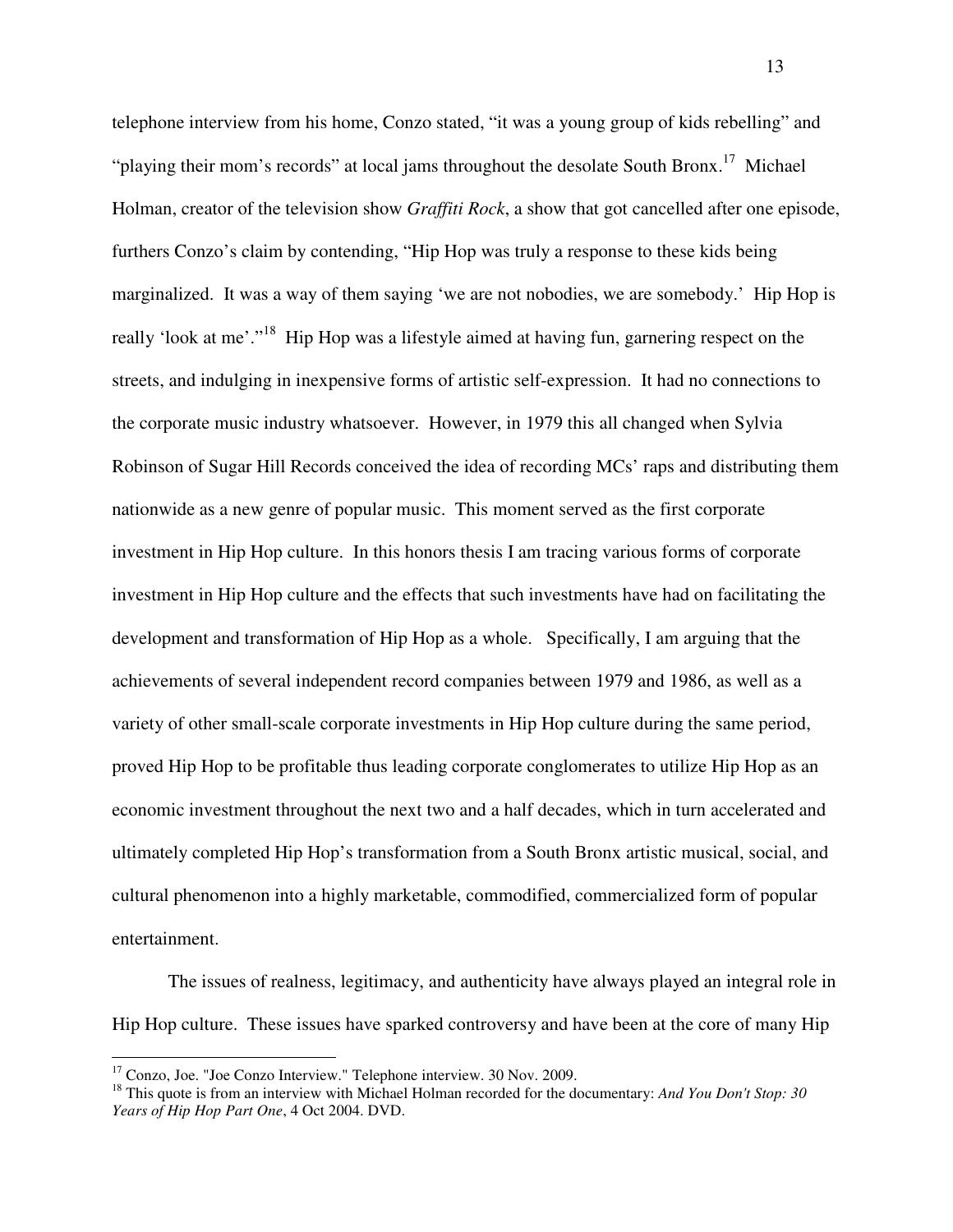Hop debates since the 1970s. Scholars, fans, music critics, and artists have engaged in formal and informal philosophical discussions about the authenticity of different aspects of Hip Hop. Throughout this project I argue that contemporary Hip Hop music and culture are fundamentally dissimilar from the youth street culture that was born in the Bronx in 1973 and flourished as a performance art until late 1979. As a result, questions of authenticity revolving around Hip Hop have drastically changed over time. Nevertheless, as long as people have spun records and rapped over sampled music, questions of authenticity have persisted. For the purpose of this project such questions are viewed in two contexts; authenticity as it applies to the South Bronx Hip Hop scene throughout the 1970s and early 1980s and authenticity as it applies to the commercialized, mainstream form of Hip Hop culture that has persisted since the late 1980s.

In order to understand the argument that beginning in 1979 independent record companies, most notably Sugar Hill Records, commodified Hip Hop culture by recording MCs' raps onto 12-inch vinyl records for retail distribution and damaged the culture's authenticity in the process, it is necessary to comprehend the importance of authentic 1970s cultural institutions in the Bronx and Harlem. For example, Hip Hop was born in an apartment building located at 1520 Sedgwick Avenue in the Bronx. The building, which was erected in 1969, served the Bronx community by providing affordable housing to low-income residents and keeping them off the waiting lists for high-rise public housing projects. According to the spokesperson for Save 1520, an organization founded to combat gentrification efforts threatening to make the building's affordable housing status obsolete, throughout the early 1970s 1520 Sedgwick Avenue "made it possible for working families like DJ Kool Herc's to thrive and create the communities that gave rise to hip-hop."<sup>19</sup> It is clear that this apartment building served a very important purpose to its South Bronx community during the 1970s, a decade in which the Bronx witnessed

<sup>19</sup> *Save1520 - Filesharing, Digital Media, Music Downloading*. Web. 28 Sept. 2009. <http://www.save1520.org/>.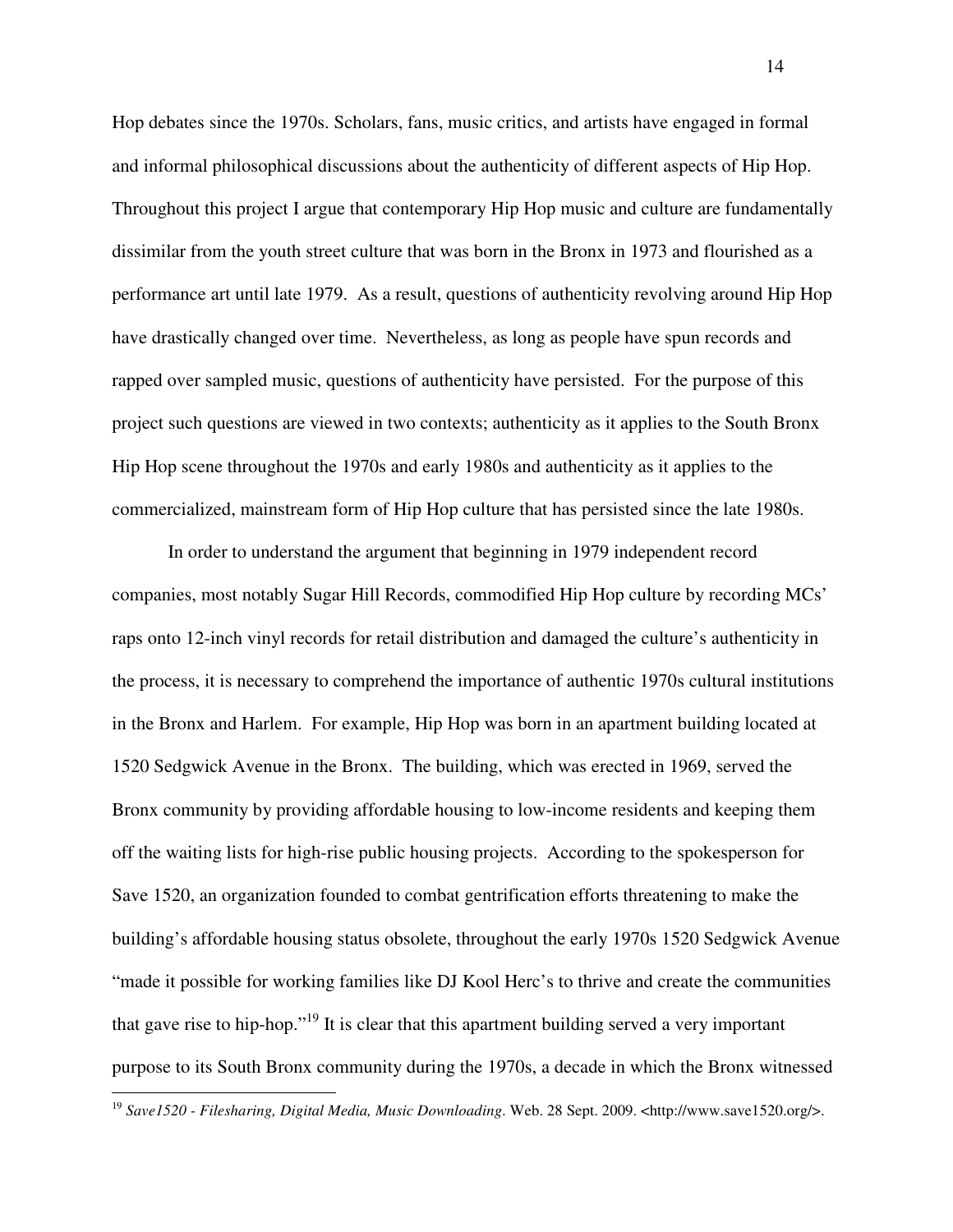unparalleled urban decay. 1520 Sedgwick Avenue existed as an authentic Bronx cultural institution by providing both the socioeconomic and physical settings that made Hip Hop's creation possible and by standing as a strong, private-sector affordable housing complex that did not fall victim to arson or condemnation during the most turbulent of years.

In addition, nightclubs and local parks functioned as authentic cultural institutions in the Bronx and Harlem during the mid to late 1970s as well. In 1974, a variety of clubs throughout sections of the Bronx and Harlem began to embrace Hip Hop as a performance art and contracted DJs, most notably Kool Herc, to hold jams in their establishments. In Can't Stop Won't Stop: A History of the Hip-Hop Generation, Jeff Chang describes this process. After becoming well known for his house parties on Sedgwick Avenue and the surrounding neighborhood, Chang writes that local clubs such as Twilight Zone, which was located on Jerome Avenue, and The Hevalo Club often featured DJ Kool Herc and his crew of  $MCs$ <sup>20</sup> Soon other local Hip Hop DJs, who had built their reputations up throughout the house party scene in the Bronx as Herc had before them, began spinning at clubs such as Harlem World, Savoy Manor, Your Spot, Plaza Tunnel, and many others.<sup>21</sup> These clubs were cultural institutions within their Bronx and Manhattan communities. They provided neighborhood DJs, which were Hip Hop's central figures throughout the 1970s, with a place to hold organized jams, demonstrate their artistic skills, and solidify their reputations within the close-knit Hip Hop community. In order to be allowed to deejay in such a cultural institution, DJs had to be established within the inner circle of the local Hip Hop community. If not, people would not attend the functions. The arduous process of becoming well known and respected as a DJ on the local Bronx house party circuit

<sup>20</sup> Chang, Jeff. *Can't Stop, Won't Stop: a History of the Hip-hop Generation*. New York: St. Martin's, 2005. Print, p. 81-82

<sup>&</sup>lt;sup>21</sup> "Hip Hop Music." *Mrwiggles.biz.* Web. 12 Mar. 2010. <http://www.mrwiggles.biz/hip\_hop\_music.htm>.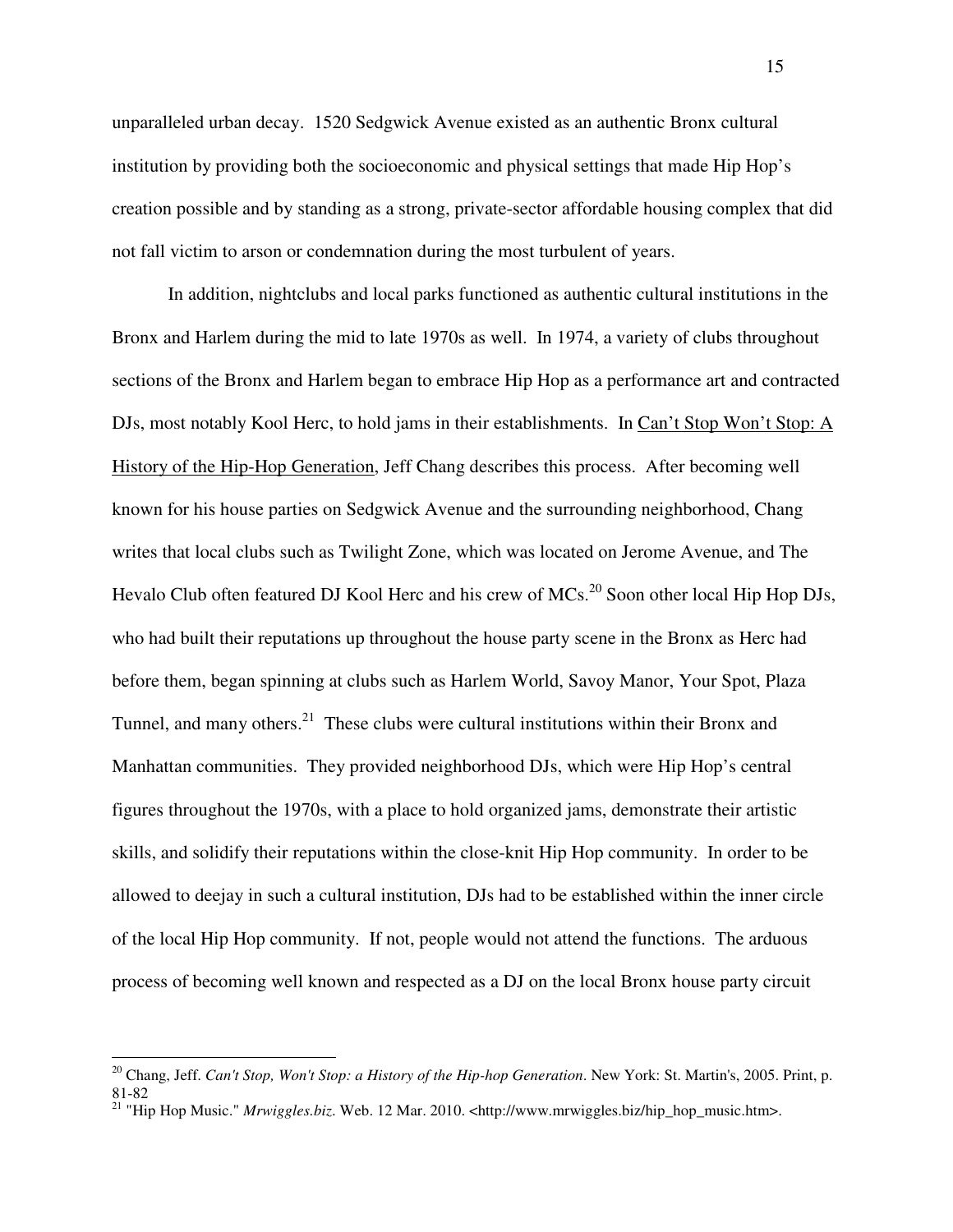granted DJs a sense of authenticity. Once established, playing in the clubs gave Bronx DJs a further sense of authenticity, legitimacy, and notoriety within their communities.

Soon, as Chang explains, Hip Hop jams moved to outdoor parks in the South Bronx, most notably Cedar Park, which was located at the corner of Cedar Avenue, Sedgwick Avenue, and West 179<sup>th</sup> Street. This occurred during the summer months both because of the nice weather and because gangs made club jams unsafe.<sup>22</sup> In order to hold a highly attended, successful park jam at a cultural institution such as Cedar Park, DJs had to have a well-established, positive reputation within the South Bronx Hip Hop community. At first, DJ Kool Herc dominated the outdoor jams at Cedar Park because of his impeccably large sound system and status as Hip Hop's founder. However, over time other DJs learned from Herc and began holding large outdoor jams as well. During the mid to late 1970s, the Hip Hop community bestowed authenticity upon DJs based on the size and volume of their sound systems, the rarity of their records and quality of their breaks, and the crowd excitement generated by their MCs. Performing in parks like Cedar Park granted a sense of authenticity to DJs and MCs. These performers' statuses became even more authentic if their jams garnered large crowds, if their parties lasted for long-periods, and if their names were well known throughout the community. This authenticity was central to Hip Hop culture between 1973 and 1979. Without it, it would be nearly impossible to become recognized within the culture.

Since its inception as a genre of popular music, the idea of realness in Hip Hop has been quite complex. In his 1999 publication "Authenticity Within Hip-Hop and Other Cultures Threatened With Assimilation," author Kembrew McLeod writes about how Hip Hop artists deal with this issue and the paradox of being "inside a mainstream culture they had, in part, defined

<sup>22</sup> Chang, Jeff. *Can't Stop, Won't Stop: a History of the Hip-hop Generation*. New York: St. Martin's, 2005. Print, p. 79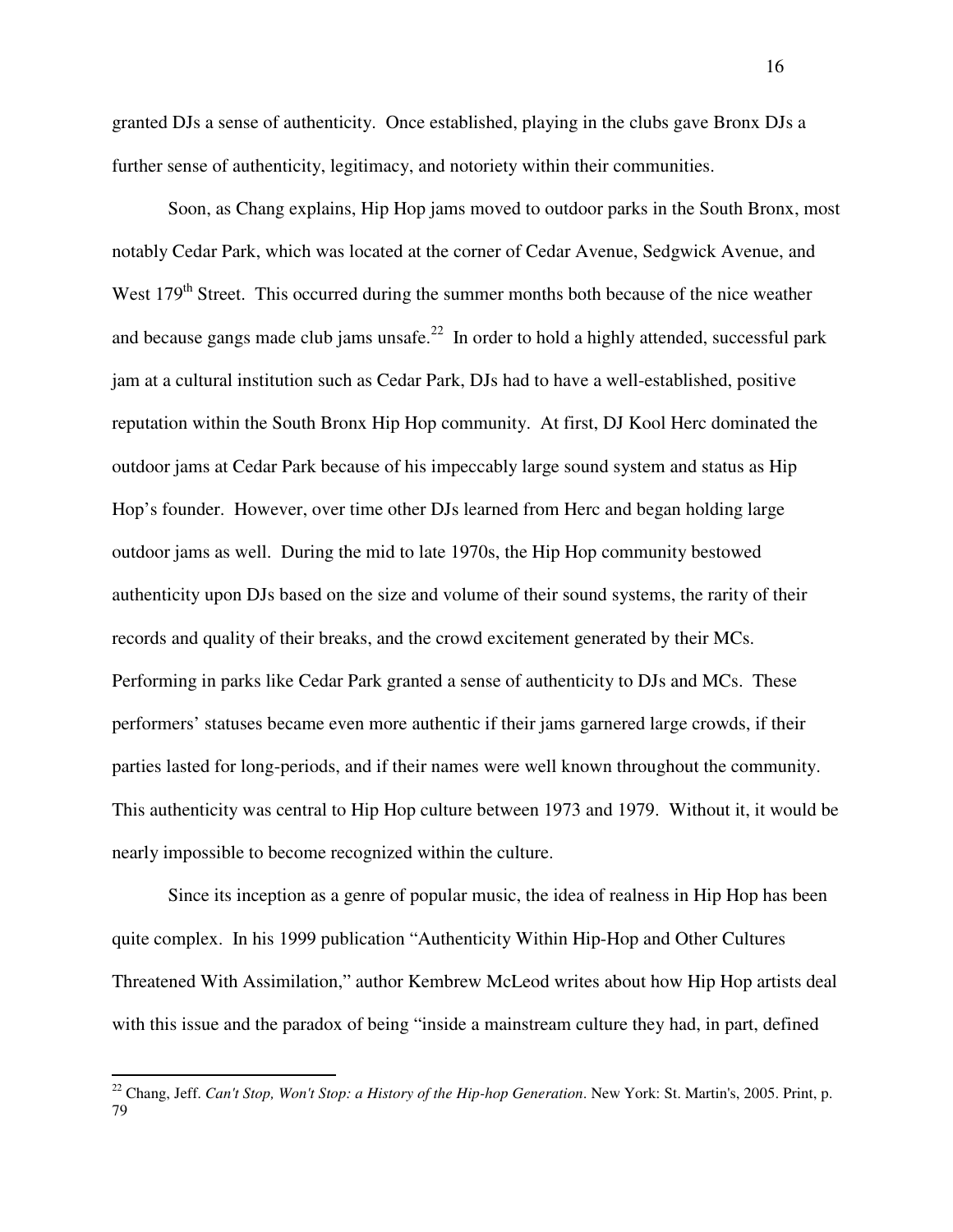themselves as being against" originally.  $^{23}$  He points out that Hip Hop artists stay true to "this identity by invoking the concept of authenticity " and seek to "draw clearly demarcated boundaries around their culture." <sup>24</sup> McLeod conducts research on the commonly used phrase "keeping it real" and concludes that its "meaning changes depending on the context in which it is evoked."<sup>25</sup> He finds that concepts such as staying true to one's self, being black, being involved in underground Hip Hop culture, embracing the culture's old school roots, and claiming to be hard and from the streets are each characteristics of being "real." <sup>26</sup> On the other hand he finds that following mass trends, being white, identifying with the commercial aspect of the industry, embracing the mainstream aspects of the culture, and being soft and from the suburbs to be "fake." $^{27}$ 

Hip Hop scholars almost always include a discussion of these types of artistic innerturmoil concerning the question of "realness." For instance, scholar Michael Eric Dyson has studied Hip Hop's authenticity issues in-depth and continues to be perplexed by them.<sup>28</sup> Mark Anthony Neal has gone as far as to argue that "the literal demise of viable commercial venues for Hip-Hop performance" has ultimately "rendered questions of authenticity, as related to mass commodification, obsolete" and contends, "contemporary notions of authenticity within Hip-Hop have little to do with aesthetic quality, and more to do with narrative commitments to the realities of urban life-the more vivid, the more real."<sup>29</sup> Neal also worked with co-editor Murray Forman to compile eight essays on Hip Hop's authenticity questions, written by scholars such as

<sup>23</sup> McLeod, Kembrew. "Authenticity Within Hip-Hop and Other Cultures Threatened With Assimilation." *The Journal of Communication* 49.4 (1999): 134-50. *Wiley InterScience*. Web. 12 Mar. 2010.

 $24$  Ibid

 $^{25}$  Ibid

 $26$  Ibid

 $27$  Ibid

<sup>28</sup> Herbert, Wray. "The Making of a Hip-Hop Intellectual." *U.S. News and World Report* 4 Nov. 1996: 48-49. *Wilson Web*. Web. 30 Oct. 2009.

<sup>29</sup> Neal, Marc Anthony. "Sold Out on Soul: The Corporate Annexation of Black Popular Music." *Popular Music and Society* (1997): *EBSCOhost*. Web. 24 Oct. 2009, p. 130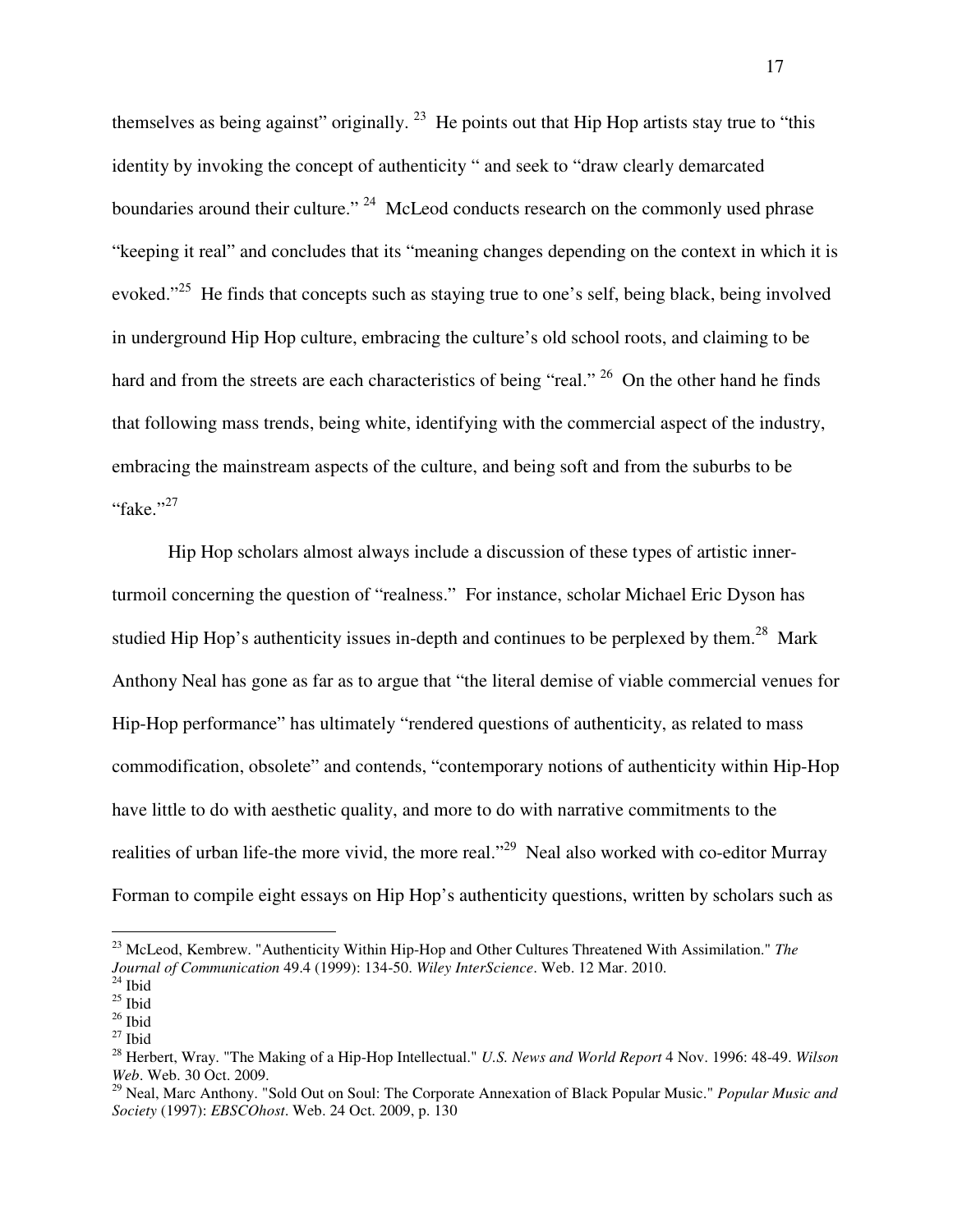Alan Light, Paul Gilroy, and Michael Eric Dyson, and published them in That's the Joint!: The Hip-Hop Studies Reader. In an overview of part two of the book focused on authenticity entitled "No Time for Fake Niggas: Hip-Hop Culture and the Authenticity Debate" Neal ponders what the value is in "living in the most insidious crucible of urban disaffection" and concludes that in current Hip Hop culture such claims are extremely valuable when such identification "translates into CD unit sales and regular rotation on the video channel of your choice."<sup>30</sup> Also, in "It's a Family Affair," Gilroy is troubled by the term "the hood" and asks, "If the hood is the essence of where blackness can be found, which hood are we talking about? How do we weigh the achievements of one hood against the achievements of another?"<sup>31</sup> In reality, there are countless questions such as these related to the concept of authenticity. The concepts of authenticity and realness have played crucial roles throughout the five decades of Hip Hop's existence. The many authenticity issues surrounding Hip Hop's history resonate strongly in the central argument of this project as well.

In order to understand the overarching argument of this project, it is necessary to understand the meaning of the term "corporate." Throughout this thesis I will be arguing that the corporate world has been responsible for developing and transforming Hip Hop culture since late 1979. Economic corporate entities take a variety of forms. They can be small independent record companies such as Sugar Hill Records and Enjoy Records or they can be music industry giants such as MCA Records and Universal Records. Corporate can also refer to all sorts of businesses such as publishing companies, film and television production studios, and media conglomerates. Corporations take the form of Fortune 500 companies such as PepsiCo, General

<sup>30</sup> Neal, Mark Anthony. "No Time for Fake Niggas: Hip-Hop Culture and the Authenticity Debates." *That's the Joint! the Hip-hop Studies Reader*. Ed. Murray Forman and Mark Anthony. Neal. New York: Routledge, 2004. Print, p. 58.

<sup>&</sup>lt;sup>31</sup> Gilrov. Paul. "It's a Family Affair." *That's the Joint! the Hip-hop Studies Reader*. Ed. Murray Forman and Mark Anthony Neal. New York: Routledge, 2004. Print, p. 89.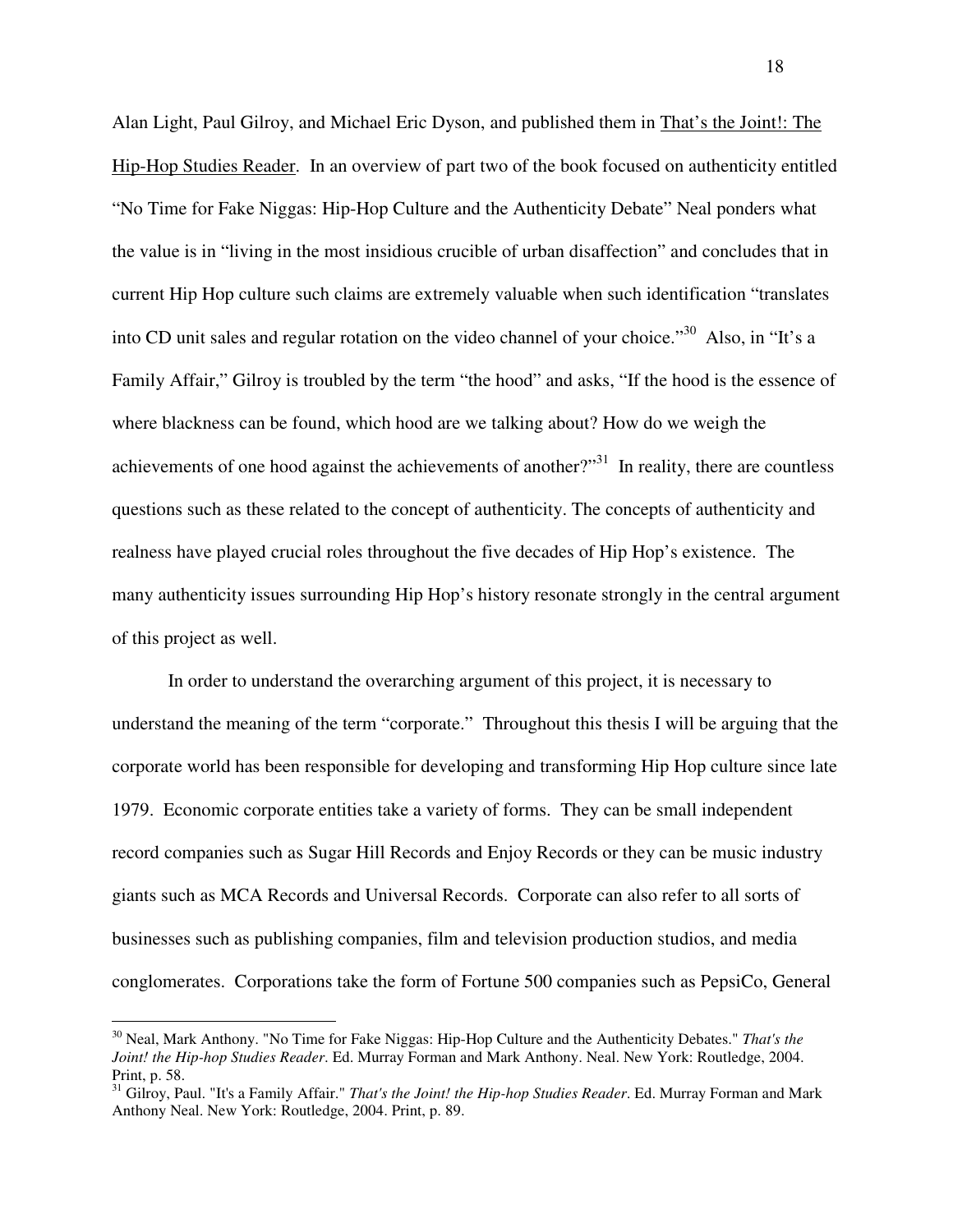Motors, and Chevron as well. Corporate investment in Hip Hop culture refers to the act of corporations of all kinds using Hip Hop as an economic tool for monetary profit. These largescale investments in turn transformed the African American and Latino youth party culture and artistic lifestyle as it existed in the South Bronx and several other small areas of New York City between 1973 and 1979 into a highly marketable, commodified, commercialized form of popular entertainment available worldwide. This project is broken down in chapters both thematically and chronologically and is designed to explore Hip Hop's history, development, and most significant transitions with specific emphases on corporate utilization of the culture.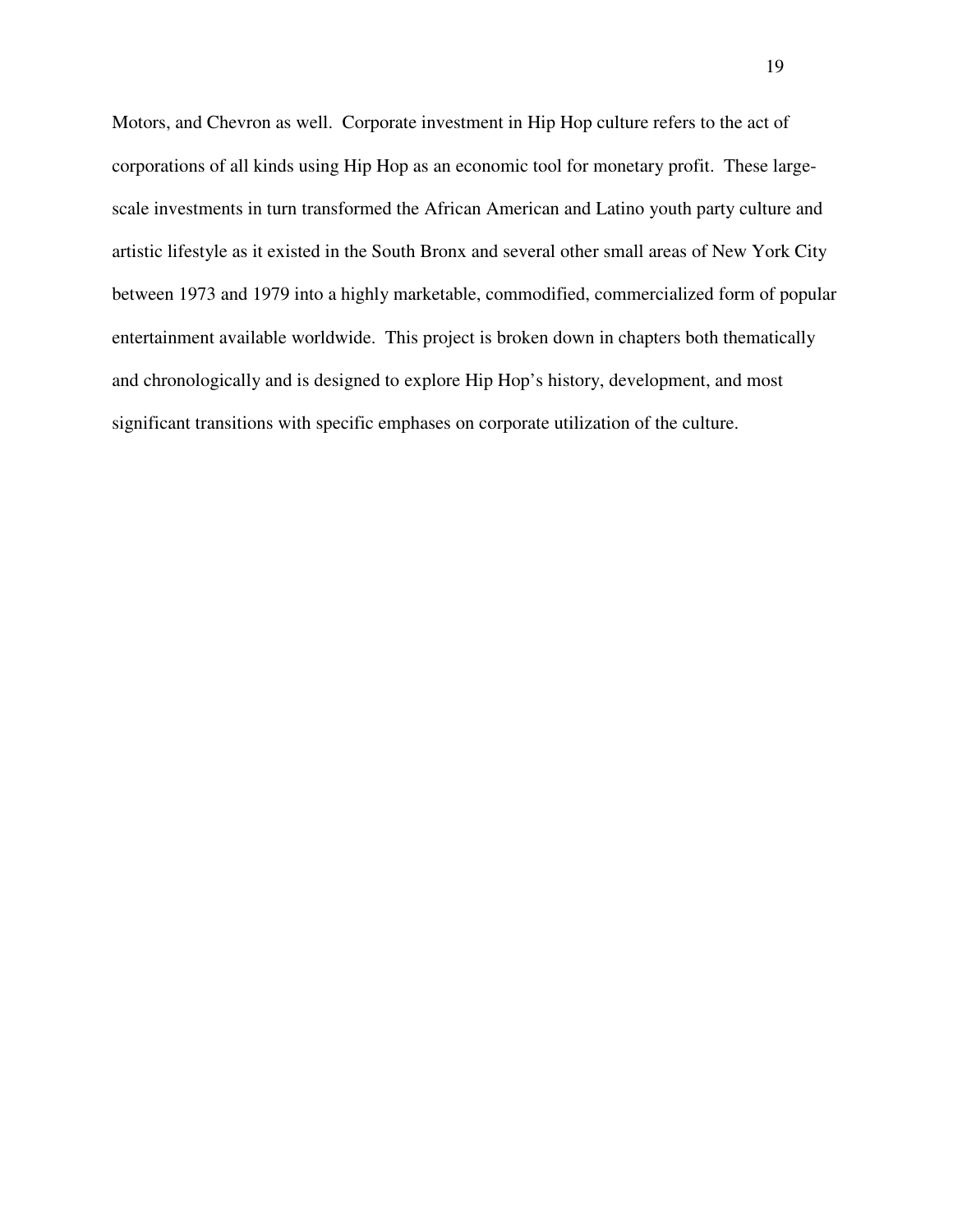## **Chapter One**

## **The Generation Before "Rapper's Delight": 1973-1979**

 Joe Conzo Jr., the grandson of civil rights activist and South Bronx community organizer Dr. Evelina Antonetty, grew up in the South Bronx and should be universally recognized as being one of the most important figures in the history of Hip Hop culture. Unfortunately little is known of Conzo outside of New York City. Most people continue to be unaware of the contributions he made to the culture by visually recording Hip Hop functions and figures during the late 1970s and early 1980s. In his October 4, 2005 piece in the New York Times, staff-writer David Gonzalez claimed that Conzo is "the man who took Hip-Hop's baby pictures."<sup>32</sup> Joe Conzo Jr. first took up photography as a reserved, chubby pre-teen in 1972. He remembers that he quickly became enthralled by his new hobby because it was an excellent "communication tool, and it was great because women-girls at that time-loved to be photographed."<sup>33</sup> Conzo's skills progressed steadily throughout the decade, and he eventually became Hip Hop's first photographer. By 1978 he had become well known throughout South Bronx High School for his photos and Cold Crush Brothers member DJ Tony Tone, who he had met the previous year, approached him about photographing his up and coming group at a jam. Conzo photographed the Cold Crush Brothers at *Your Spot*, a club and Hip Hop cultural institution located at Webster Avenue and  $181<sup>st</sup>$  street, became the group's official photographer, and went on to capture the earliest days of Hip Hop in the South Bronx through his lens.<sup>34</sup> Joe Conzo Jr. photographed Hip Hop jams at school gymnasiums, local Boys and Girls Clubs, public housing projects, and clubs.

<sup>32</sup> Gonzalez, David. "The Man Who Took Hip Hop's Baby Pictures." *New York Times* 4 Oct. 2005. Print.

<sup>33</sup> Kugelberg, Johan, Joe Conzo, and Bambaataa Afrika. *Born in the Bronx: a Visual Record of the Early Days of Hip Hop*. New York: Rizzoli, 2007. Print, p. 193.

 $34$  Ibid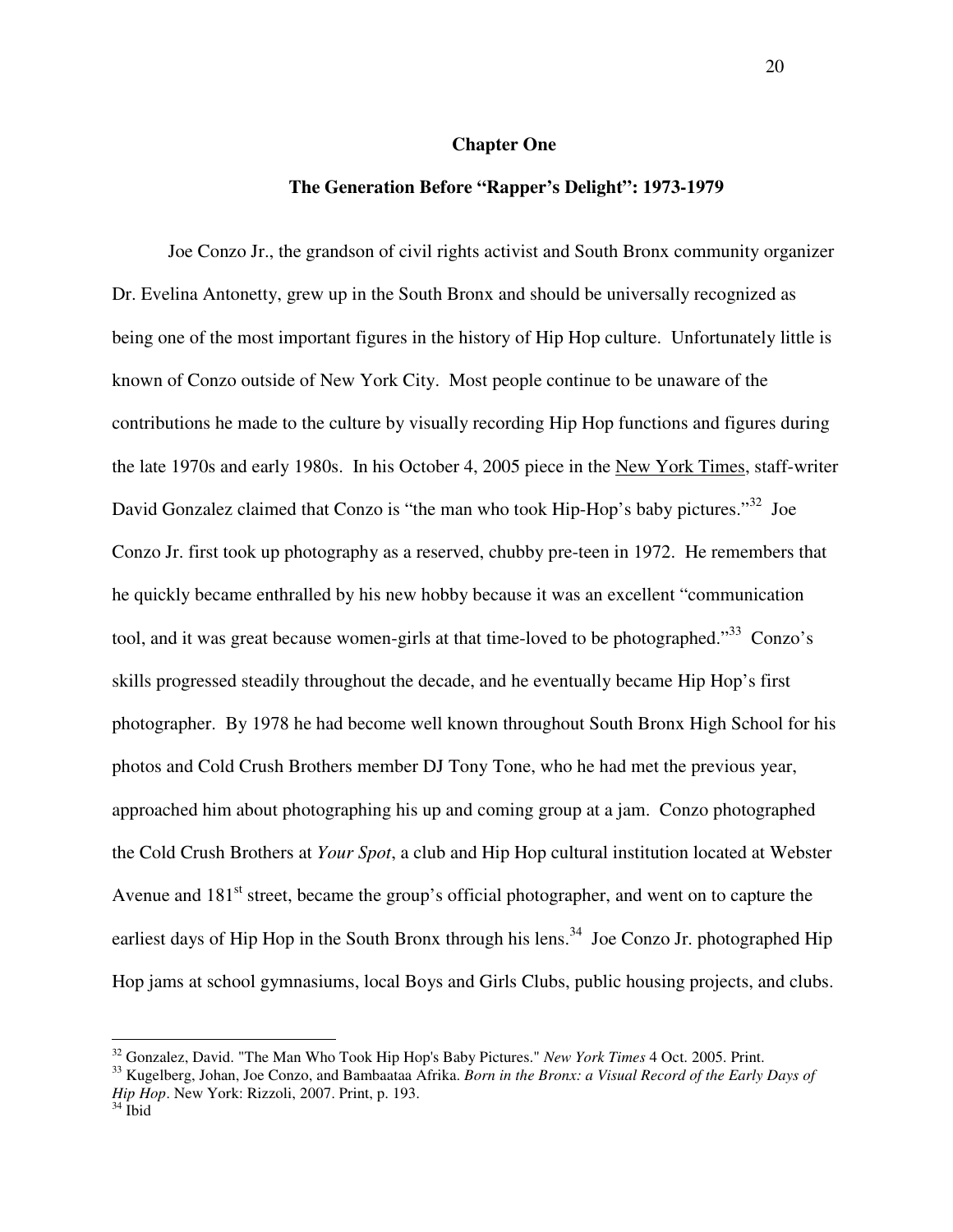He also captured DJs, MCs, breakdancers, graffiti artists, and his South Bronx surroundings. Without his photographic accounts, the history of Hip Hop would be incomplete.

 Before various corporate entities realized the high marketability of Hip Hop, enabled its commercialization, distributed it as a tangible commodity, and transformed it into one of the most popular music genres and forms of entertainment in the world, Hip Hop existed as a localized artistic musical, social, and cultural phenomenon born in the South Bronx and eventually spreading to other areas of New York City. The culture's beginnings date back to 1973 when eighteen year old Jamaican immigrant Clive Campbell, better known as DJ Kool Herc, threw a back to school party for his little sister Cindy in the recreation room of an apartment building located in the far western portion of the South Bronx. As Chang indicates, by the time DJ Kool Herc threw this party he had already been heavily influenced by the sociopolitical and musical cultures of his native Jamaica. He grew up in Jamaica between 1955 and 1967, a period in which the country endured severe political conflict, violence, and unrest. However, through all of this turmoil, music remained a critical part of Jamaican culture. Musicians often threw outdoor parties and concerts where they showed off their tremendous sound systems. These parties gave young people the opportunity to temporarily escape from the violence around them. As a young boy, Clive Campbell witnessed all of the struggles plaguing his native Jamaica and learned from the island's sound system operators and musical traditions.<sup>35</sup> An analysis of Chang's arguments makes it is clear that both his experiences as a young boy growing up in an extremely turbulent sociopolitical climate and his exposure to unique Jamaican musical traditions prepared him for life in the South Bronx and enabled him to create an innovative musical culture in his new environment.

<sup>35</sup> Chang, Jeff. *Can't Stop, Won't Stop: a History of the Hip-hop Generation*. New York: St. Martin's, 2005. Print, p. 21-39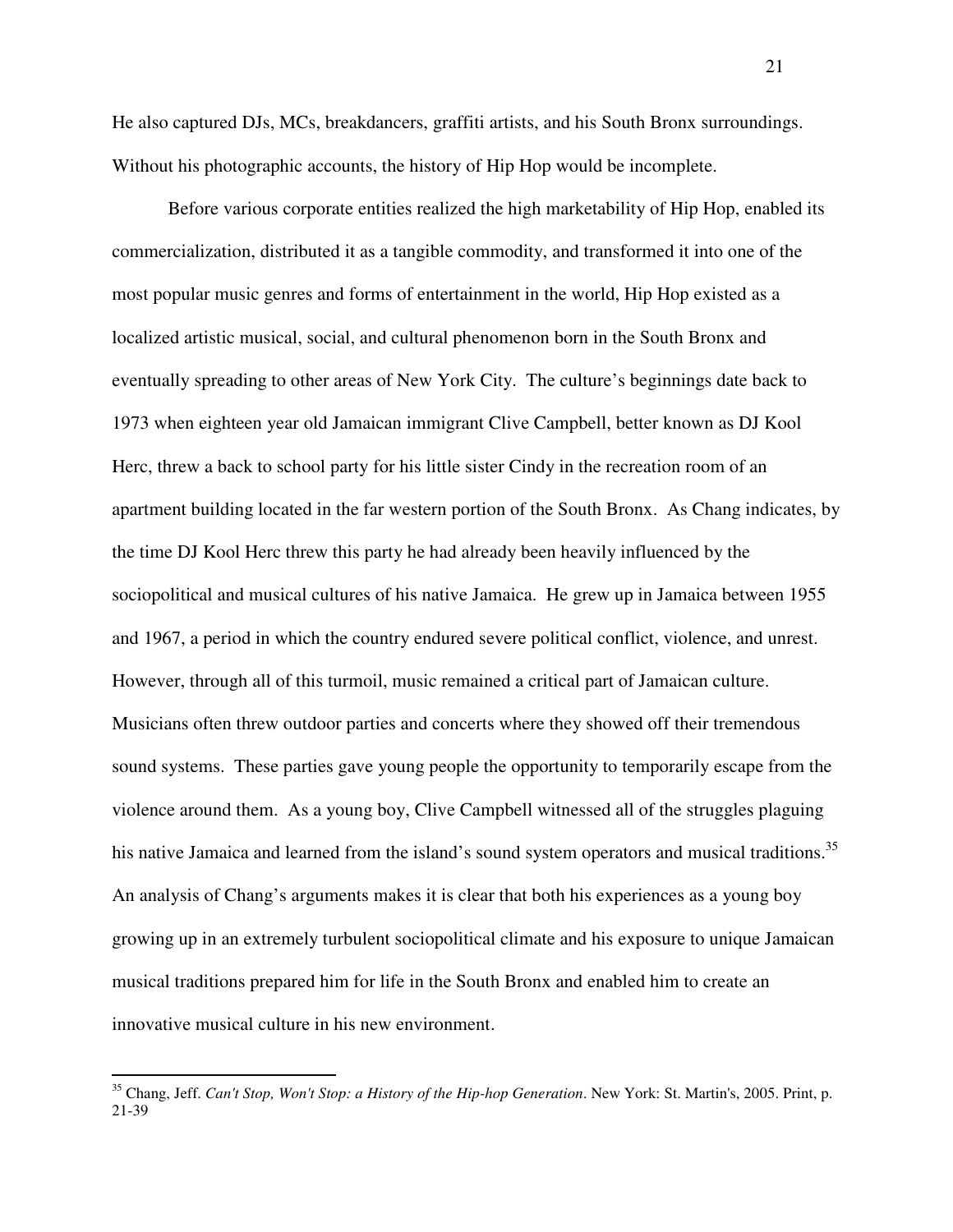On August 11, 1973 DJ Kool Herc created Hip Hop in the recreation room of an apartment building located at 1520 Sedgwick Avenue in the Bronx and deejaying became the first element of Hip Hop culture. DJ Kool Herc moved to the South Bronx in 1967, three years before street gangs composed of misguided, marginalized youth began to terrorize the area, which had already suffered from the effects of deindustrialization, arson, and other socioeconomic and physical ills of urban decay<sup>36</sup>. These gangs made many aspects of life in the South Bronx difficult for youth, including recreational and social activities. For example, teenagers often frequented disco-oriented clubs throughout the city beginning in the late 1960s. However, according to Hip Hop author and journalist Peter Shapiro, street gangs had a serious, detrimental effect on this club scene after 1970. He argues that gangs made disco clubs "intolerable with their menacing presence."<sup>37</sup> Discos failed to draw large crowds from the South Bronx and other low-income African American and Latino neighborhoods, not only because many of the teens in the area did not identify with the culture surrounding disco, but more importantly because many of the most prominent clubs' cover charges were too expensive for South Bronx youth to afford.<sup>38</sup> It is evident that as of 1973, adolescents and young adults from the area were eager for a new musical culture and affordable recreational activity to embrace. Therefore, when DJ Kool Herc threw his back to school party in August of 1973, a party with cheap admission and no disco music, teenagers from all over the predominantly African American and Latino, low-income sections of South Bronx were excited to attend. They were not disappointed.

 $36$  This information is from a Hip Hop timeline constructed by Jeff Chang published in:

Kugelberg, Johan, Joe Conzo, and Bambaataa Afrika. *Born in the Bronx: a Visual Record of the Early Days of Hip Hop*. New York: Rizzoli, 2007. Print, p. 57.

<sup>&</sup>lt;sup>37</sup> Shapiro, Peter. *The Rough Guide to Hip-hop*. 2nd ed. London: Rough Guides, 2005. Print, p. 212

<sup>38</sup> *And You Don't Stop: 30 Years of Hip-Hop*. Dir. Richard Lowe and Dana Heinz Perry. 2004. DVD.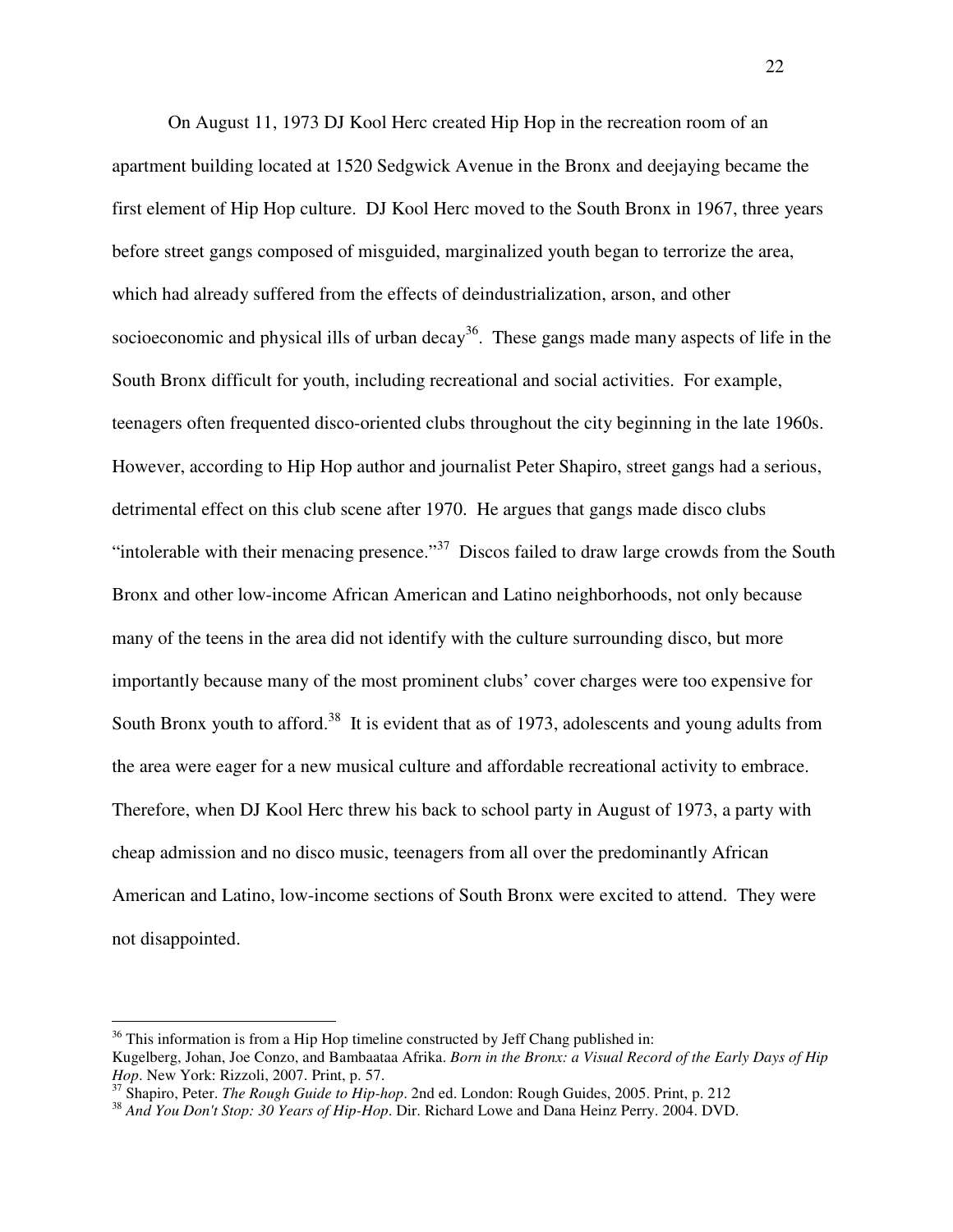The success of Kool Herc's first party garnered him a substantial following, led him to throw many more parties throughout the South Bronx, and created a new youth party scene. Kool Herc became a local celebrity overnight after performing with his Mic Controller, also known as a master of ceremonies, an emcee, or an MC, Coke La Rock at what Cold Crush Brothers member Jerry Dee Lewis referred to as the first and "most prolific jam in the history of Hip Hop."<sup>39</sup> At this party Herc hooked up his sound system, which consisted of his personal set of turntables and an amplifier commonly used with guitars, and played twelve-inch vinyl records for the crowd of youth in attendance.<sup>40</sup> The combination of an extremely loud sound system, a superb musical selection, Herc's captivating Jamaican-influenced style, and entrance fees of 25 and 50 cents for girls and guys respectively made this first party a tremendous success. Herc's sound system in particular garnered the jam extensive positive publicity. Jerry Dee Lewis recalls that at his first party DJ Kool Herc "had these really big speakers that had the bass in your stomach and you could hear every instrument clearly".<sup>41</sup> Lewis also remembers, "everybody that was somebody was there. You had Eldorado Mike, the Original Clark Kent, the Nigga Twins, Sa-Sa, Bo-Bo, James Bond, Rossy, Trixie, Miss Ann, Sister Bu, Li'l Bit, Phase 2, The Nine Crew- all the hustlers, players, and everybody else that had heard about the jam." $42$ 

 Over the course of the next several years DJ Kool Herc's parties became weekend traditions for youth growing up in the South Bronx. Herc's reputation expanded as he became well known for his oversized sound system and his superb musical selection and people from all

<sup>&</sup>lt;sup>39</sup> This quote is from an interview with Jerry Dee Lewis published in: Kugelberg, Johan, Joe Conzo, and Bambaataa Afrika. *Born in the Bronx: a Visual Record of the Early Days of Hip Hop*. New York: Rizzoli, 2007. Print, p.194-197

<sup>40</sup> Shapiro, Peter. *The Rough Guide to Hip-hop*. 2nd ed. London: Rough Guides, 2005. Print, p. 212

 $41$  This quote is from an interview with Jerry Dee Lewis published in: Kugelberg, Johan, Joe Conzo, and Bambaataa Afrika. *Born in the Bronx: a Visual Record of the Early Days of Hip Hop*. New York: Rizzoli, 2007. Print, p. 194- 197

 $^{\rm 42}$  Ibid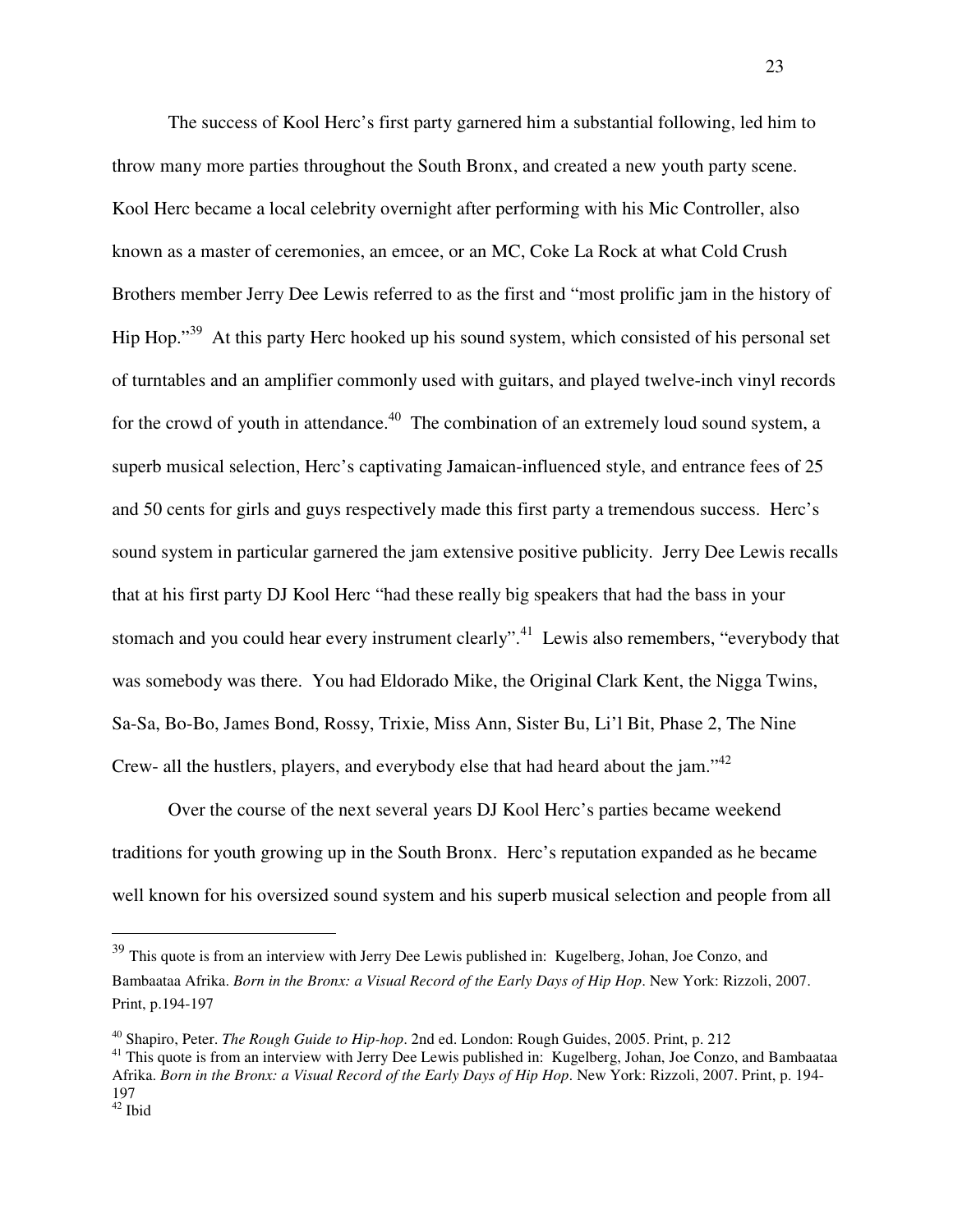around began to flock to his parties. His following grew rapidly and Herc soon began playing at larger establishments, such as the 183<sup>rd</sup> Street PAL, clubs like the Executive Playhouse and the Hevalo Club, and eventually outdoor parks, most famously Cedar Park.<sup>43</sup> He played songs such as " 'It's Just Begun,' 'Bongo Rock,' 'Apache,' 'The Mexican,' 'Get Ready' by Rare Earth, 'Yellow Sunshine,' 'Listen to Me,' 'Get Into Something,' 'Voodoo,' 'Hijack,' and the James Brown classic 'Give it Up or Turn it Loose'".<sup>44</sup> However, DJ Kool Herc's greatest and most lasting accomplishment came when he began utilizing what become known as "breakbeats" at his jams. As more and more people began attending his parties, Herc realized that the majority of the audience members reacted strongly to certain sections of each record he played. Specifically, he noticed that as the part of a record known as the break hit, the dancers in the crowd began to dance aggressively and the party got better for the few moments that that particular part of the record played. Herc witnessed his audience's reactions to the break in each record and decided that he should emphasize his records' breaks more at his parties. After coming to this realization, DJ Kool Herc started using two turntables and playing breaks continuously for long periods at his parties. Herc's revolutionary use of the breakbeat set the stage for b-boys, which were the people in the crowd that danced in a unique manner during his breaks, to become an integral part of Hip Hop culture.

 DJ Kool Herc's emphasis on the breakbeat at his jams allowed breakdancing to blossom and eventually become the second element of Hip Hop culture in the greater South Bronx Hip Hop community. According to Herc, "I noticed that people used to wait for a particular part of the record, and I started two records, I started prolonging the records and breaks. For instance

<sup>43</sup> Shapiro, Peter. *The Rough Guide to Hip-hop*. 2nd ed. London: Rough Guides, 2005. Print, p. 212

<sup>&</sup>lt;sup>44</sup> This quote is from an interview with Jerry Dee Lewis published in: Kugelberg, Johan, Joe Conzo, and Bambaataa Afrika. *Born in the Bronx: a Visual Record of the Early Days of Hip Hop*. New York: Rizzoli, 2007. Print, p. 194- 197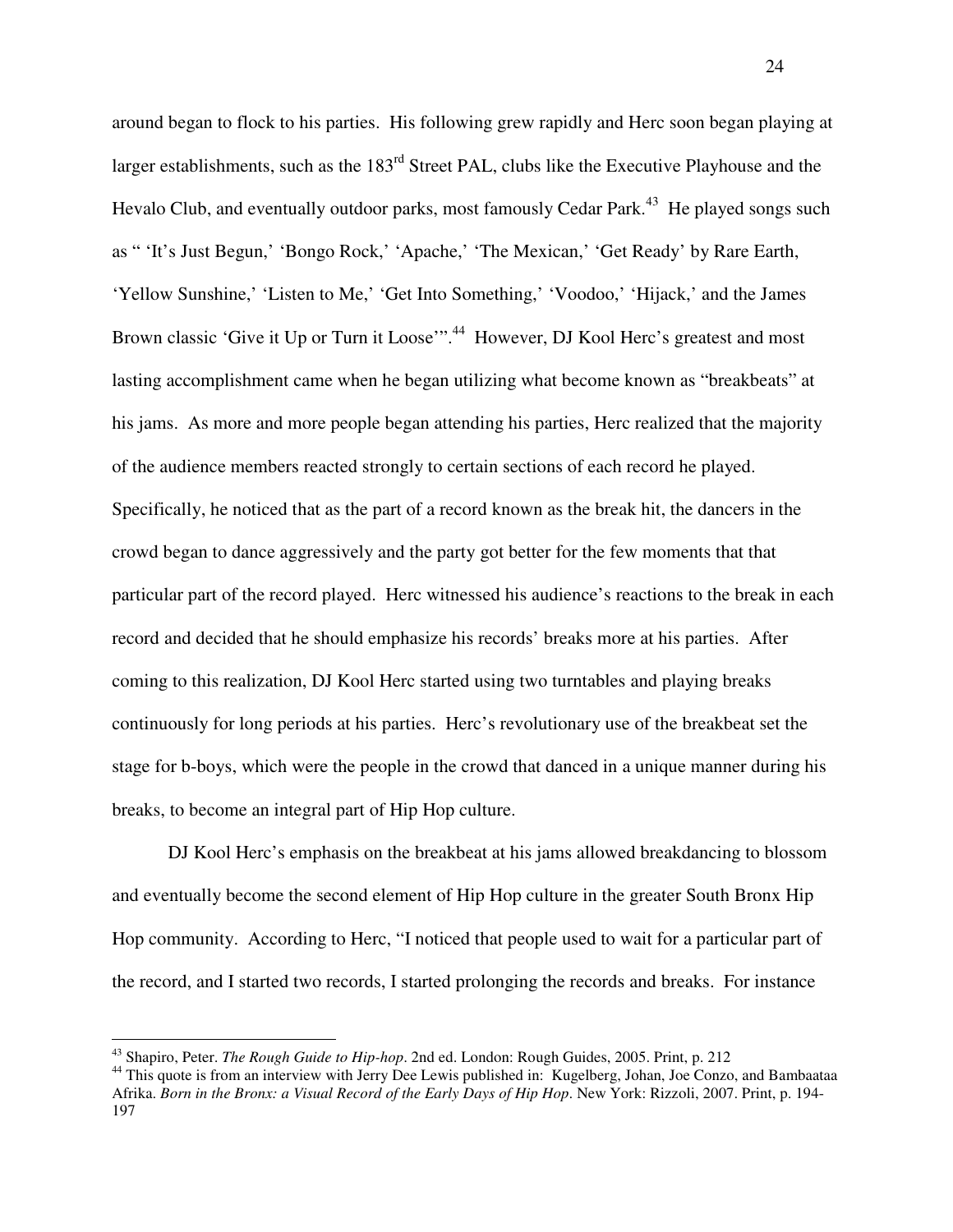James Brown 'clap your hands, stomp your feet, clap your hands, stomp your feet,' then I get another one to extend that part 'clap your hands, clap clap your hands.' I called that part of the record the merry-go-round."<sup>45</sup> Beginning in the 1970s these deejaying techniques utilized first by Kool Herc and then by his successors allowed breakdancing to flourish as a localized performance art and critical component of Hip Hop culture. B-boys, also known as breakers, break boys, and breakdancers, played a very important role in Hip Hop during the 1970s and early to mid-1980s. After developing their skills at early jams throughout the South Bronx, bboys and b-girls formed crews and traveled to different parts of the city to attend jams or battle other crews. At battles, b-boy crews, the most famous of which were the Rocky Steady Crew, the New York City Breakers, and the Crazy Commanders, would form large circles and take turns showing off their dance moves in an effort to out-perform rival crews. Hip Hop historian Jorge "Popmaster Fabel" Pabon argues that b-boys had very innovative, unique, and aggressive styles and "were on a mission to terrorize the dance-floor" whenever they performed. $46$ According to South Bronx DJ and b-boy DJ Jazzy Jay, "we used to b-boy right in the middle of the park with broken glass everywhere! And you'd get up and you'd be all scratched and bruised and bleeding everywhere and you would be ready to go right back in the circle."<sup>47</sup> B-boys added to the Hip Hop lifestyle that many African American and Latino youth from the Bronx and Harlem participated in during the 1970s and 80s. Like deejaying, breakdancing gave these young people a recreational outlet for artistic self-expression.

 In addition, as Hip Hop steadily developed throughout the 1970s MCing, or emceeing, became the culture's third element. When DJ Kool Herc threw his first jam he brought along

<sup>45</sup> "DeeJays | Hiphop.sh." *Hiphop.sh | The Four Elements That Shaped a Movement*. Web. <http://hiphop.sh/dj>. <sup>46</sup> This quote is from Jorge "Popmaster Fabel" Pabon and is published in: Chang, Jeff. *Can't Stop, Won't Stop: a History of the Hip-hop Generation*. New York: St. Martin's, 2005. Print, p. 115.

<sup>47</sup> This quote is from DJ Jazzy Jay and is published in: Chang, Jeff. *Can't Stop, Won't Stop: a History of the Hip-hop Generation*. New York: St. Martin's, 2005. Print, p. 115.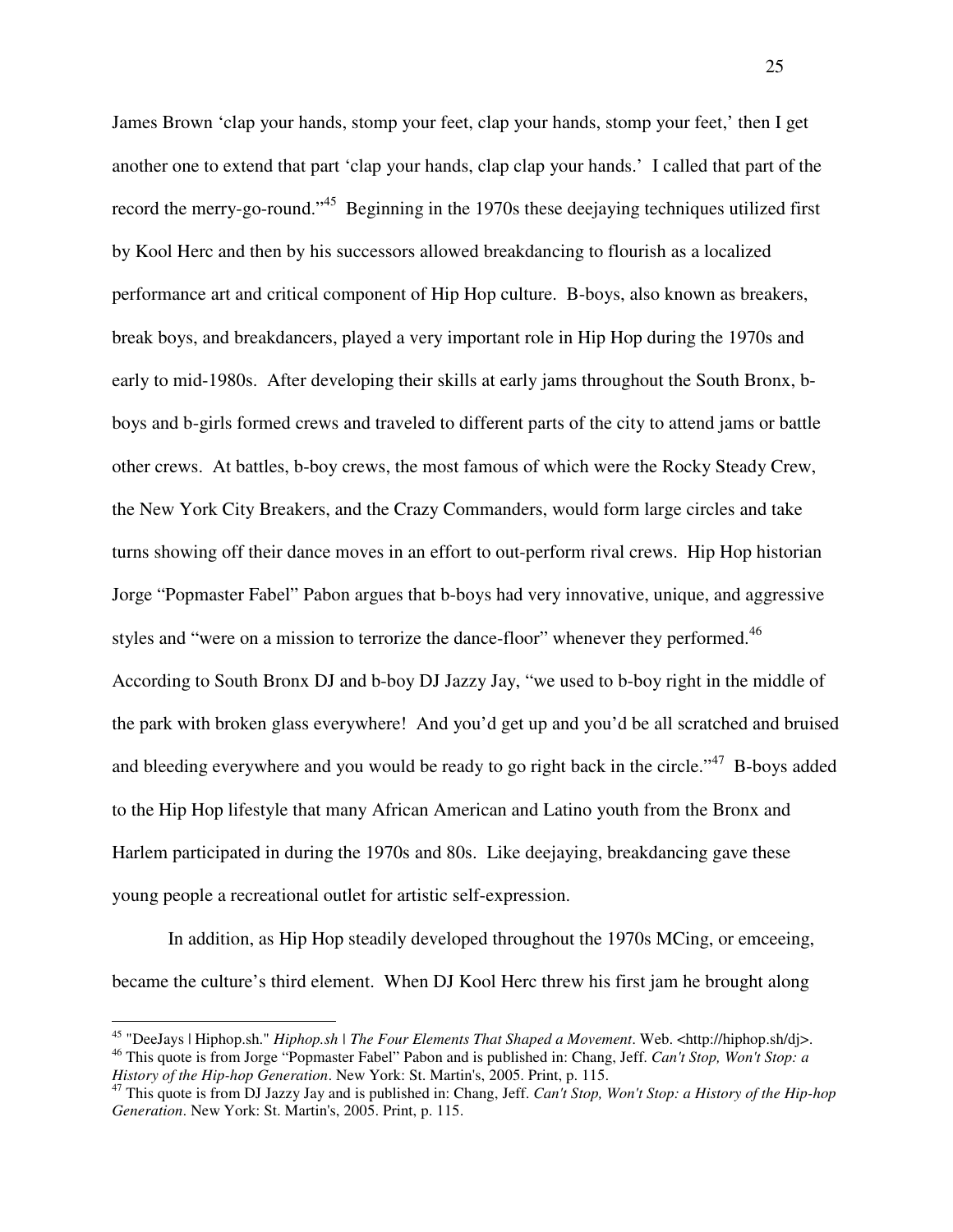Coke La Rock to be his MC. According to DJ AJ, an aspiring DJ during Hip Hop's early stages of development that followed Herc around at his parties in the hopes of having his named shouted-out by the South Bronx legend, "the DJ was the man. The MC was just the help, hundred dollar a night man."<sup>48</sup> The MC was the man that controlled the microphone while the DJ was playing the music. Hip Hop artist Ice T recalls that the original DJs such as Kool Herc, Afrika Bambaataa, and DJ Grandmaster Flash would tell their MCs to "take the mic, tell everybody how great I am."<sup>49</sup> The MC simply functioned as the DJ's assistant and worked as a glorified announcer. The MC's responsibilities were to talk to the crowd during the jam and keep them energized, to make sure that everyone in the crowd knew that their DJ was the best in the borough, and to promote their DJ's upcoming parties.

 As Hip Hop culture as a whole continued to develop in the Bronx throughout the mid 1970s, the function of the MC slowly began to change as well. MCs began to experiment on the microphone as their DJs spun records for hours at a time at jams. Kool Moe Dee, a member of the early rap group the Treacherous Three, remembers that DJ Hollywood was the first MC he ever heard rhyme while talking on the microphone at a jam.<sup>50</sup> Other well-known MCs at the time such as Busy Bee, Lovebug Starski, and Eddie Cheeba began experimenting with rhyming on the microphone as well. In many cases MCs would come up with very basic rhymes to announce to the crowd when they ran out of things to say.<sup>51</sup> These rhymes usually got the crowd energized and involved more with the jam. Over time, MCs throughout the borough began

<sup>48</sup> This quote is from an interview with DJ AJ recorded for the documentary: *And You Don't Stop: 30 Years of Hip-Hop*. Dir. Richard Lowe and Dana Heinz Perry. 2004. DVD.

<sup>49</sup> This quote is from an interview with Ice T recorded for the documentary: *And You Don't Stop: 30 Years of Hip-Hop*. Dir. Richard Lowe and Dana Heinz Perry. 2004. DVD.

<sup>50</sup> This quote is from an interview with Kool Moe Dee recorded for the documentary: *And You Don't Stop: 30 Years of Hip-Hop*. Dir. Richard Lowe and Dana Heinz Perry. 2004. DVD.

<sup>51</sup> *And You Don't Stop: 30 Years of Hip-Hop*. Dir. Richard Lowe and Dana Heinz Perry. 2004. DVD.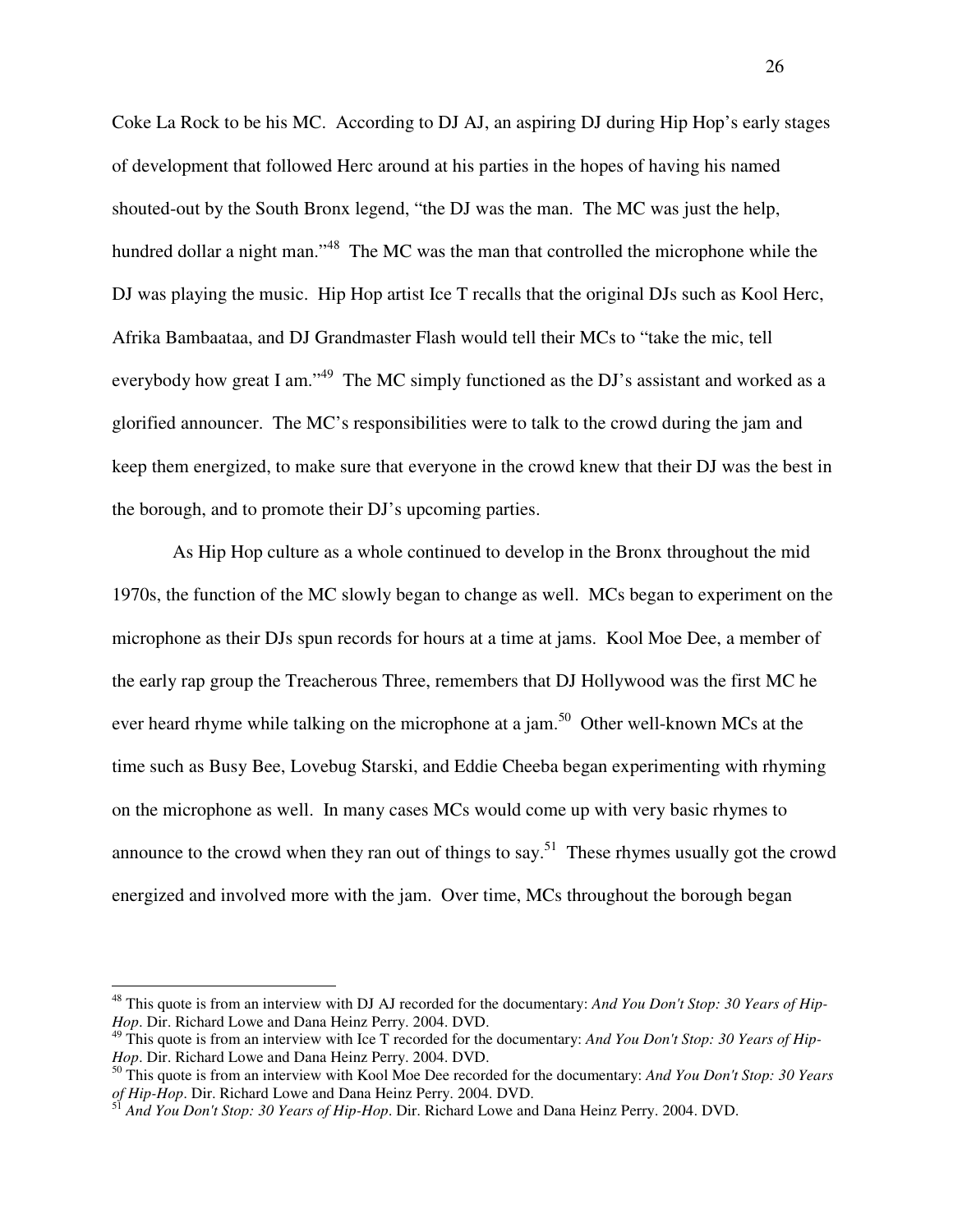incorporating rhymes into their routines. This use of rhyming by MCs at Hip Hop jams was the beginning of rap music.

In addition, although rapping grew out of simplistic MC rhyming at DJ jams, transitioned into the third and core element of Hip Hop culture, and went on to become an alternate commercialized popular music genre itself, some scholars trace the origins of rapping further than the party scene in the Bronx and Harlem during the 1970s. For example, Yale anthropology and African American studies professor John F. Szwed argues that rap's origins are rooted in a variety of African America traditions. In his article "The Real Old School" published in The Vibe History of Hip Hop, he contends that disco "buried an emotionally charged, folk-based 60s soul music which spoke in the victorious poetic rhetoric of civil rights and black power" and the development of rap "meant liberation and a return to the real stuff."<sup>52</sup> He also argues that, when broken down, rap's musical elements are remarkably similar to some speech patterns associated with children's songs, trends in musical chanting, and cheering.<sup>53</sup> Furthermore, although most MCs in the South Bronx may not have actually been aware of it at the time, Szwed argues that rapping developed as an extension of many earlier musical and artistic forms of expression such as square dancing's chanted instructions, bebop, and even the speech patterns of great African American orators such as Dr. Martin Luther King Jr. and Malcolm  $X<sup>54</sup>$  He also points out that MCs' raps bear significant resemblances to 1960s African American poets' toasts, which were "rhymed monologues" that often told adventurous tales."<sup>55</sup> It is very clear that the rise of African-American poetry in the 1960s and early 1970s and the contributions of poets such as

<sup>52</sup> Szwed, John F. "The Real Old School." *The Vibe History of Hip Hop*. Ed. Alan Light. New York: Three Rivers, 1999. p. 4. Print.

 $53$  Ibid

 $54$  Ibid, p. 4-5

<sup>55</sup> Ibid, p. 8-9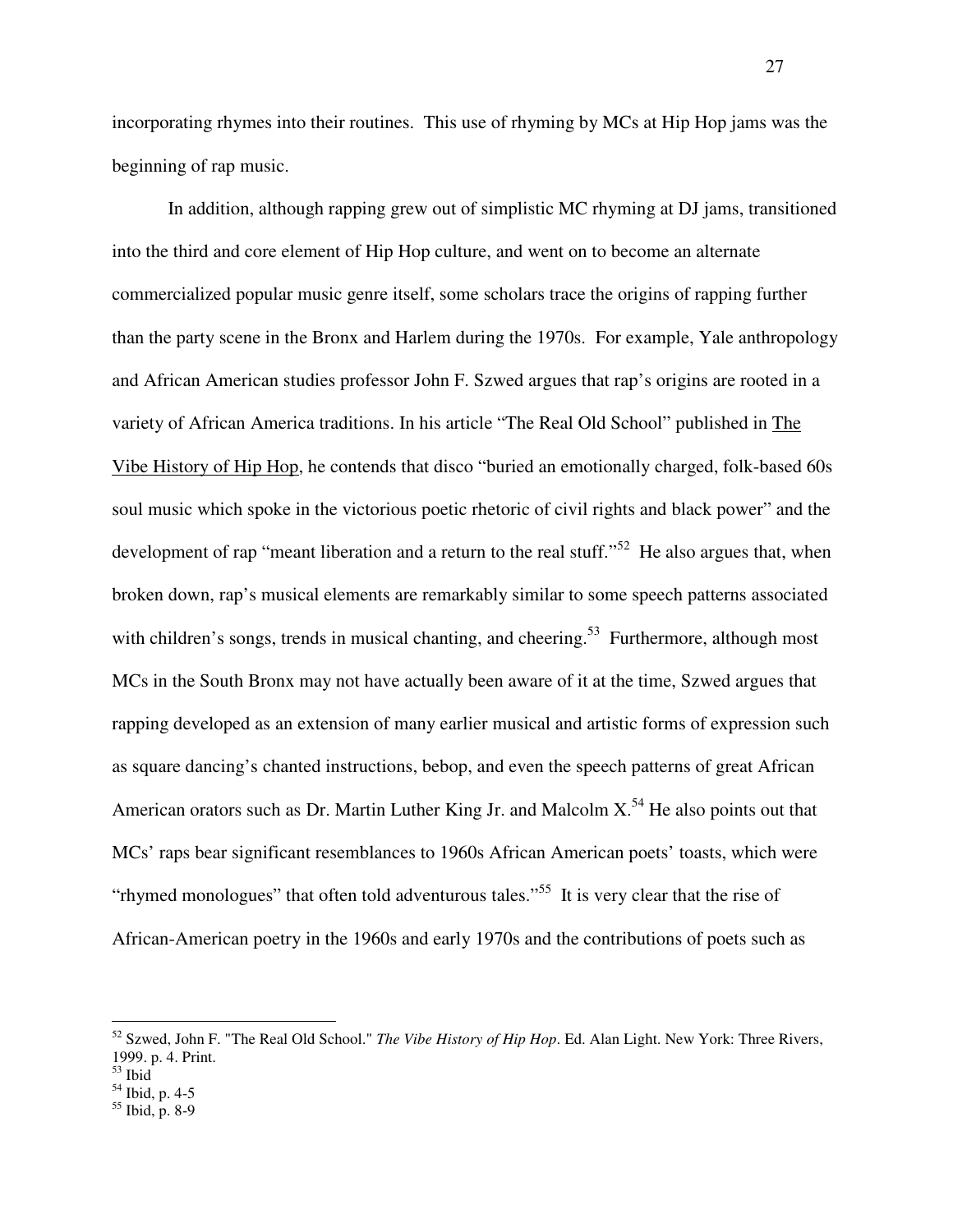Amiri Baraka, Gil Scott-Heron, and Stanley Crouch served as a bridge to the creation of the MC and ultimately rap music.

In addition to DJs, b-boys, and MCs, graffiti artists played integral roles in the greater South Bronx Hip Hop community during the 1970s as graffiti art became the fourth and final element of Hip Hop culture. It is possible to argue that during the 70s graffiti culture actually functioned as its own culture separate from Hip Hop throughout New York City because graffiti artists began tagging, which is a term that refers to the act of spray-painting public surfaces with graffiti, throughout the city several years before Kool Herc's first jam. However, most elements of graffiti art helped to define Hip Hop throughout the 1970s and Hip Hop's most influential pioneers consider it to be a core element of their culture. Graffiti originated in Philadelphia during the 1960s and appeared in New York City shortly afterwards. Artists typically used graffiti as a means of artistic self-expression, which made it very similar to the other elements of Hip Hop culture, and as a way to make their names known and build up their reputations throughout their communities. Although graffiti was a multifaceted art form, generally artists would tag their nicknames onto random walls, light-poles, buildings, subway cars, and surfaces throughout the city. Artists usually created creative, one-phrase nicknames such as Zorro and often times included the number of the street they lived on, such as Taki 183. In Graffiti Kings: New York City Mass Transit Art of the 1970s, author Jack Stewart contends, "Subway graffiti altered the environment of New York City and left its mark on the consciousness of millions of subway riders in the  $1970s$ ."<sup>56</sup>

As graffiti art grew and more youth from the Bronx became involved with the movement, subway trains turned into murals capable of spreading an individual's tag throughout the entire

<sup>56</sup> Stewart, Jack. *Graffiti Kings: New York City Mass Transit Art of the 1970s*. Abrams: Melcher Media, 2008. Print, p. 19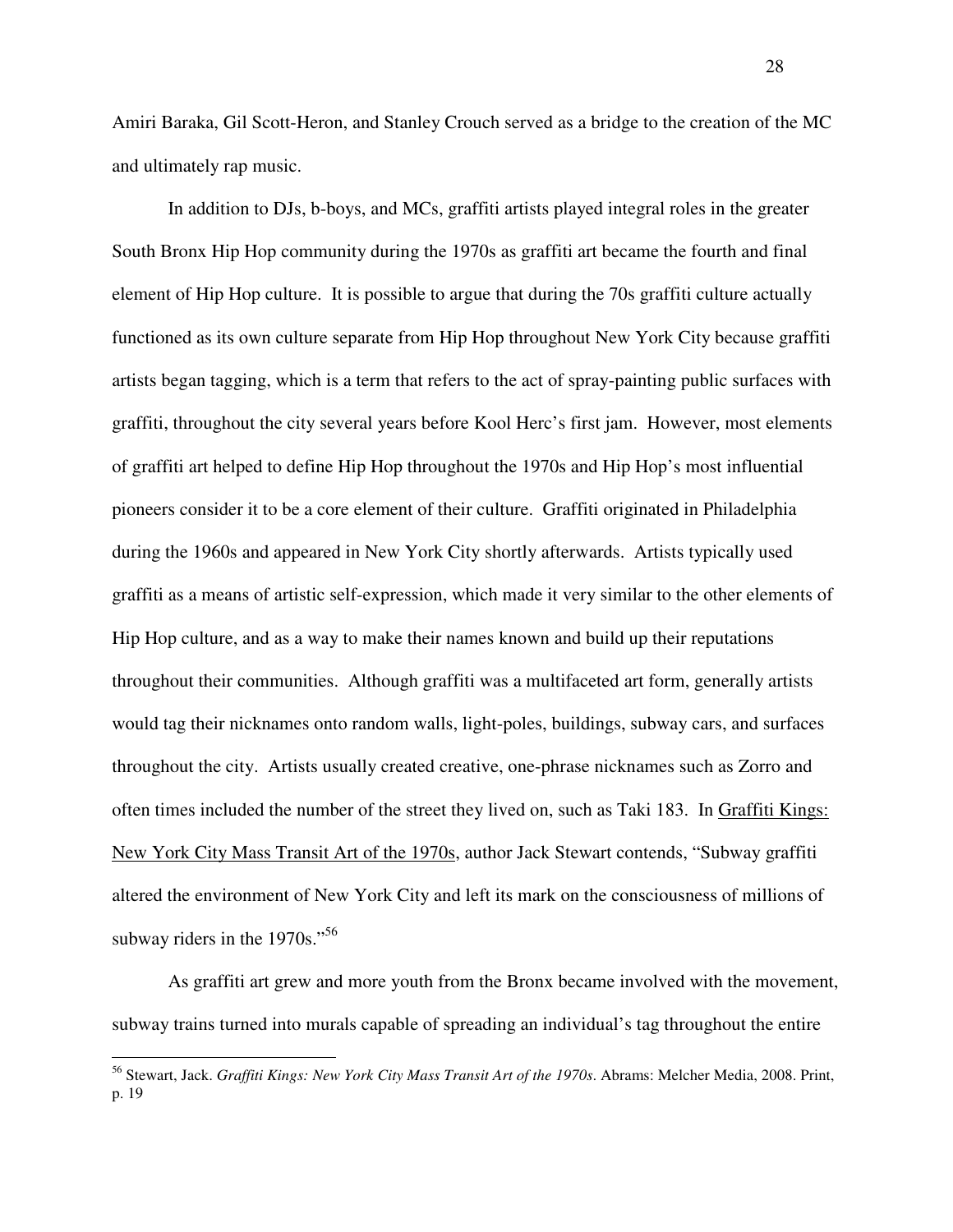city. Although many people viewed graffiti as vandalism and criminal activity, especially the city's commuters, frequent subway passengers, and elected officials, graffiti's proponents argued that the art actually benefited the city because it kept kids from participating in more dangerous criminal activity and was an artistic use of public space. However, despite the controversy it generated, graffiti art brought attention to youth and young artists living in New York City's most blighted, marginalized neighborhoods. Graffiti gave individuals living in the extremely violent South Bronx during the height of gang infestation the opportunity to pursue an alternative, non-violent activity. Taki 183, whose real name is Demetrios, set the stage for New York City graffiti art and became one of the best-known and most respected taggers during the 1970s. He recalls that he started utilizing graffiti because he "didn't want to get involved with drugs," which plagued Harlem and the South Bronx for decades.<sup>57</sup> He also remembers that graffiti "was what you did when you were sixteen" and while "other guys would go drinking or break into cars," he and his crew chose to "go out writing at night" instead.<sup>58</sup> People such as Taki 183, Tracy 168, Angel 136, and countless others used graffiti to avoid trouble, boredom, and illegal gang activity and did not view their art as vandalism despite the negative publicity it usually received from city officials and the media. Throughout its earliest years, graffiti art contributed to Hip Hop's appeal amongst youth from the Bronx and Harlem and graffiti artists played a significant role in the culture's development.

 DJ Kool Herc built a solid foundation for the musical, social, and artistic South Bronx cultural phenomenon that would eventually be named Hip Hop by Afrika Bambaataa in 1981. However, Herc did not act alone. Throughout the mid and late 1970s many individuals studied his techniques and built off of his successful formula of playing funk and soul records through an

<sup>57</sup> This quote is from an interview with Taki 183 published in Stewart, Jack. *Graffiti Kings: New York City Mass Transit Art of the 1970s*. Abrams: Melcher Media, 2008. Print, p. 20

<sup>58</sup> Ibid, p. 23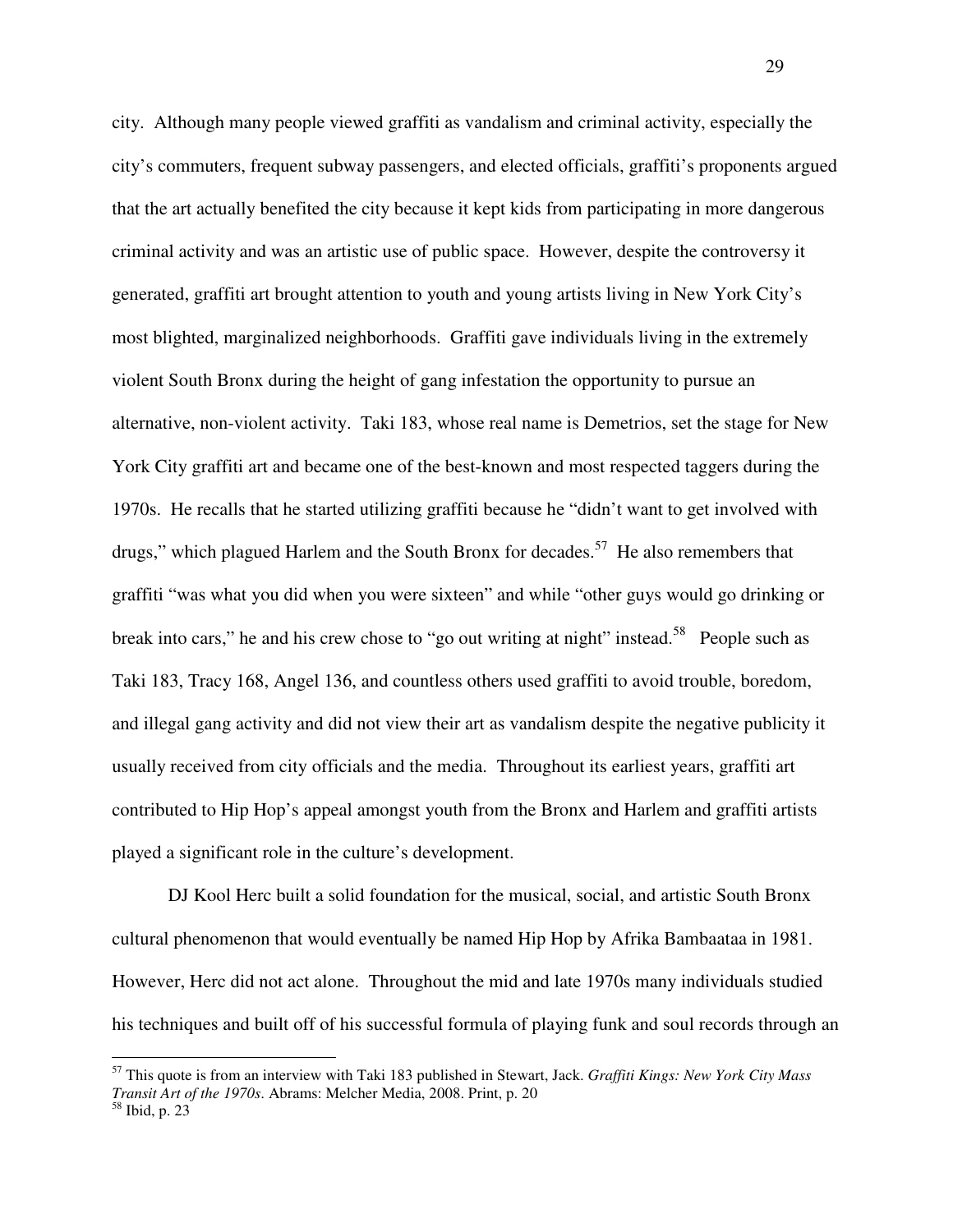extraordinarily loud sound system, isolating break beats, and creating an ecstatic atmosphere at jams. Joseph Saddler, better known as DJ Grandmaster Flash, added to the culture that DJ Kool Herc created through innovative deejaying techniques. Flash's innovations to the art of deejaying cannot be understated. For example, although DJ AJ idolized Kool Herc as a teenager growing up in the South Bronx, he admits that after learning from Herc, Flash became a much more skilled DJ. According to AJ, "One thing about Flash, Flash was a DJ. Kool Herc was a record player."<sup>59</sup> DJ AJ's riveting insight illustrates the fact that although he came after DJ Kool Herc, throughout the mid to late 1970s DJ Grandmaster Flash played a pivotal role in progressing Hip Hop culture by perfecting the art of deejaying.

 Grandmaster Flash revolutionized deejaying, Hip Hop's first element. Through unique and intricate systems of record manipulation, which he referred to as Clock Theory and Quickmix, Jeff Chang writes that Flash "perfected the art of mixing and blending breakbeats."<sup>60</sup> Flash learned everything he could from Bronx DJs that performed throughout the borough between 1973 and 1974, especially DJ Kool Herc, and advanced the art form dramatically beginning in early 1975. Flash remembers that, "to every great record there was a great part," usually lasting approximately five seconds, which he termed "the get-down part."<sup>61</sup> He also recalls saying to himself, "if I can figure out how to take the music that I love where the break was so short, extend them particular sections, and make them as long as I chose to, that would be the way to go."<sup>62</sup> Flash's masterful use of the breakbeat and superb mixing techniques quickly earned him a stellar reputation throughout the South Bronx, the rest of the borough, and several

<sup>59</sup> This quote is from an interview with DJ AJ recorded for the documentary: *And You Don't Stop: 30 Years of Hip-Hop*. Dir. Richard Lowe and Dana Heinz Perry. 2004. DVD.

<sup>60</sup> Kugelberg, Johan, Joe Conzo, and Bambaataa Afrika. *Born in the Bronx: a Visual Record of the Early Days of Hip Hop*. New York: Rizzoli, 2007. Print, p. 58.

<sup>61</sup> This quote is from an interview with DJ Grandmaster Flash recorded for the documentary: *And You Don't Stop: 30 Years of Hip-Hop*. Dir. Richard Lowe and Dana Heinz Perry. 2004. DVD.  $62$  Ibid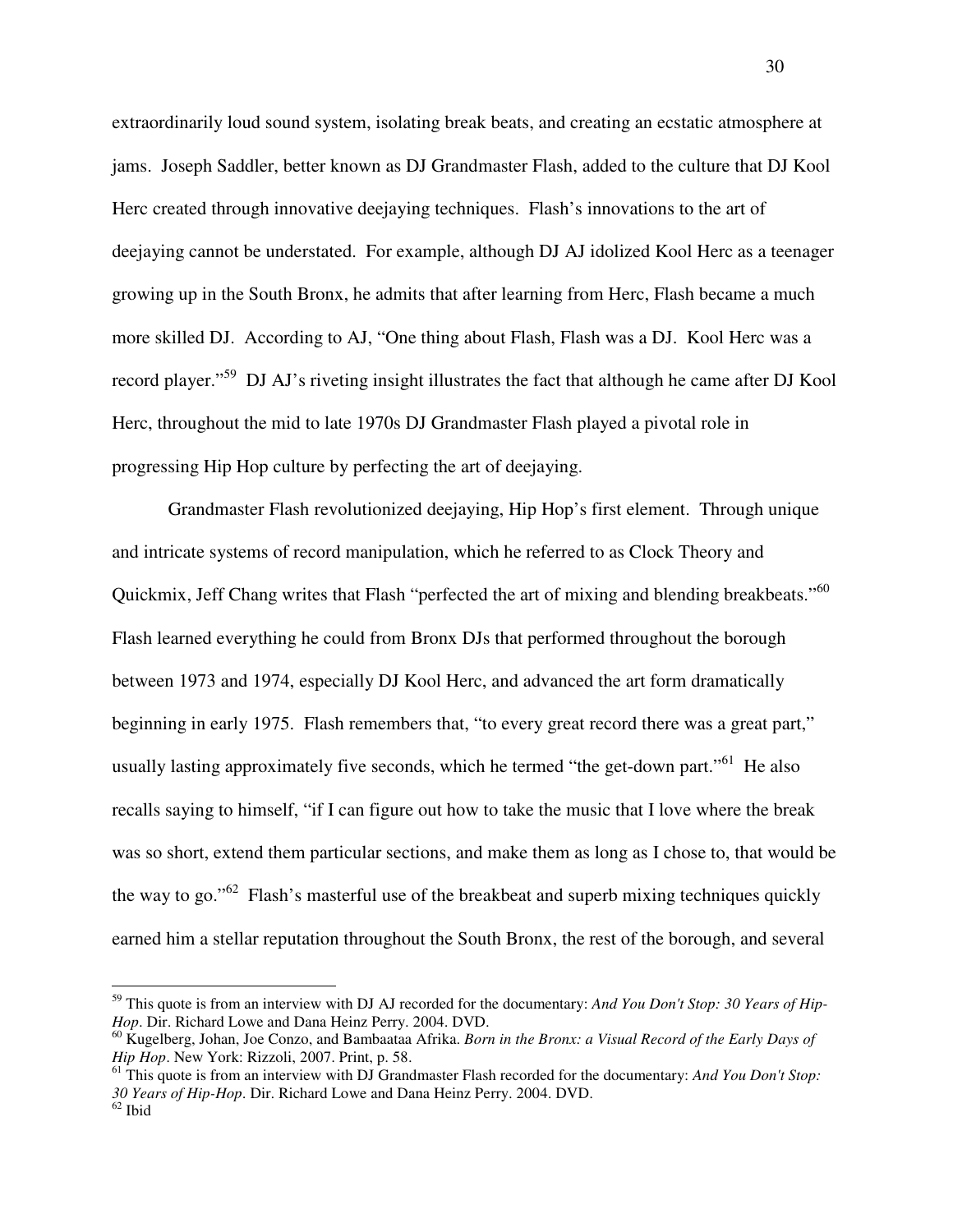other small African American and Latino neighborhoods in New York City such as Harlem. DJ Grandmaster Flash soon became the main attraction of the local party scene and his performances at local clubs garnered him a large following. In a short period of time, Grandmaster Flash took DJ Kool Herc's place as the king of Hip Hop in the South Bronx and Upper Manhattan.

 Afrika Bambaataa sits alongside Hip Hop's father and son, DJ Kool Herc and DJ Grandmaster Flash, as the so-called "eternal spirit" of the culture's holy trinity.<sup>63</sup> Afrika Bambaataa is truly a unique individual. Everything about Bambaataa is unconventional. There is great debate concerning his real name and year of birth. However, the consensus is that his real name is Kevin Donovan and he was born in the eastern portion of the South Bronx in 1957 and raised in the neighborhood. He grew up in the infamous Bronx River Houses, a federally funded public housing project in the Soundview section of the borough consisting of nine fourteen-story buildings, and helped to establish the Savage Seven street gang, which later became known as the Black Spades.<sup>64</sup> Author, curator, and Hip Hop historian Johan Kugelberg reports that during the first five to six years of the 1970s, "gangs ruled the Bronx." He claims that during this period there were "between 250 and 300" gangs in the borough "with a total of more than 20,000 members." The Black Spades evolved as one of the most viscous and dangerous gangs during this period and "waged continual turf wars" with rival gangs.<sup>65</sup> As a teenager, Donovan climbed the ranks of the Black Spades and eventually became a division

<sup>63</sup> "The Man Who Invented Hip Hop - Forbes.com." *Forbes.com - Business News, Financial News, Stock Market Analysis, Technology & Global Headline News*. Web.

<sup>64</sup> "Afrika Bambaataa | Hiphop.sh." *Hiphop.sh | The Four Elements That Shaped a Movement*. Web. <http://hiphop.sh/afrika>.

<sup>65</sup> Kugelberg, Johan, Joe Conzo, and Bambaataa Afrika. *Born in the Bronx: a Visual Record of the Early Days of Hip Hop*. New York: Rizzoli, 2007. Print, p. 38.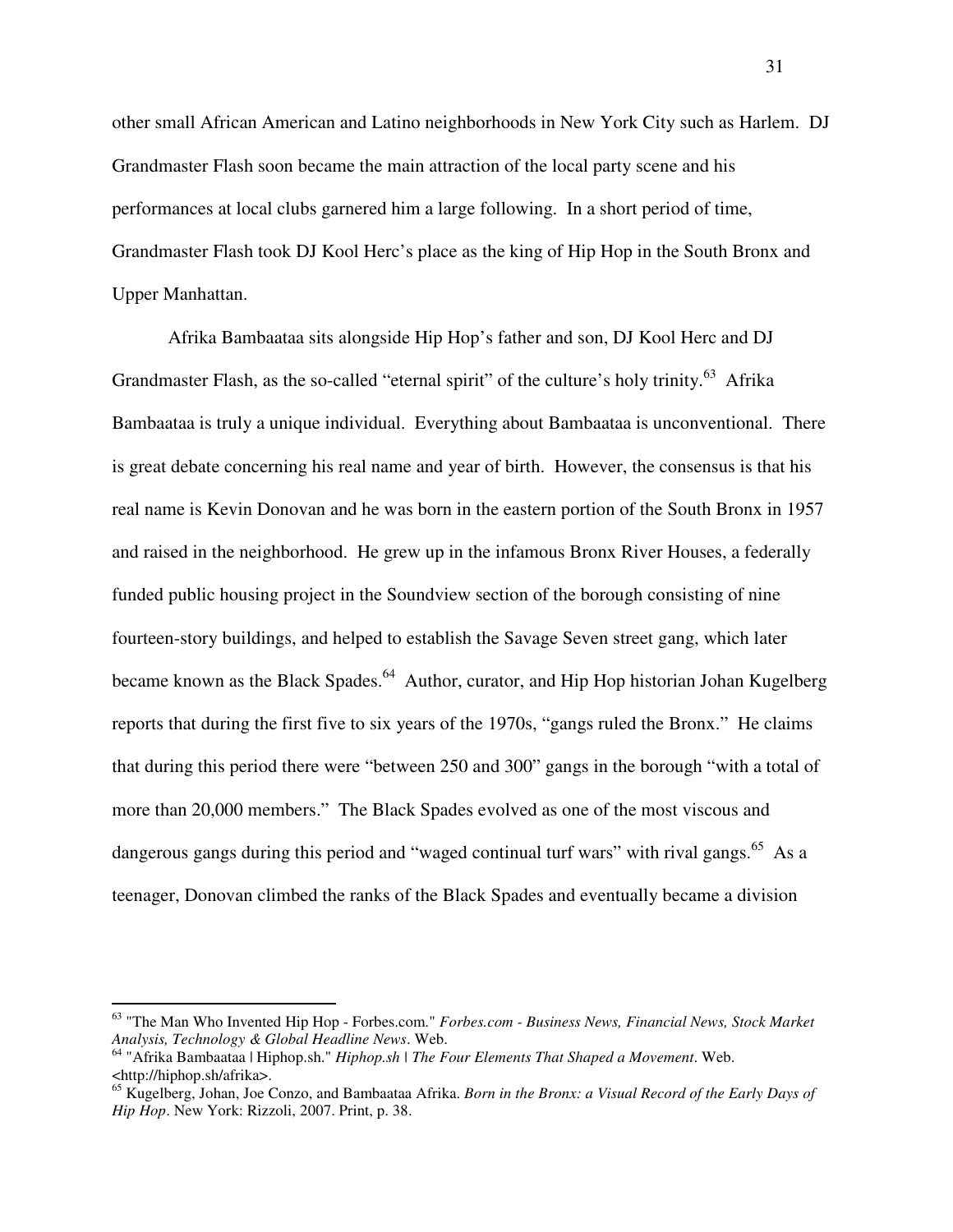leader.<sup>66</sup> However, after returning from a trip to Africa, Donovan decided there was more to life than gangbanging, changed his name to Afrika Bambaataa, and became involved with the cultural phenomenon that DJ Kool Herc had recently brought to the South Bronx.

 Afrika Bambaataa's powerful personality, natural leadership ability, and established reputation, which demanded respect throughout the South Bronx, allowed him to leave the Black Spades and make monumental contributions to the blossoming culture in the area. Throughout the 1970s, Bambaataa helped Hip Hop evolve in a multitude of ways. He is best known for creating the Universal Zulu Nation in an effort "to turn those involved with the gang life into something more positive for the community."<sup>67</sup> His organization originally consisted of "socially and politically aware rappers, B-boys, graffiti artists" from the South Bronx and has expanded over time to include a multitude of Hip Hop enthusiasts from all over the world.<sup>68</sup> The Universal Zulu Nation continues to exist today as a highly complex social organization with written core beliefs, guiding principles, and branches in nations across the globe. Although its structure and leaders are quite eccentric, some city officials have deemed it to be a gang, and many aspects of the organization seem cult-like, the Universal Zulu Nation has played an integral role in promoting peace, knowledge, and high-quality music since the mid 1970s.

In addition to creating the Universal Zulu Nation, Afrika Bambaataa made contributions to Hip Hop as a DJ and as an MC, by being heavily involved with neighborhood graffiti artists and b-boys, as a local promoter, and as Hip Hop's international ambassador. Although Bambaataa first became involved with Hip Hop in 1973, Jeff Chang writes that his "first official

<sup>66</sup> "Afrika Bambaataa | Hiphop.sh." *Hiphop.sh | The Four Elements That Shaped a Movement*. Web.

<sup>&</sup>lt;http://hiphop.sh/afrika>.

<sup>67</sup> Ibid

<sup>68</sup> Ibid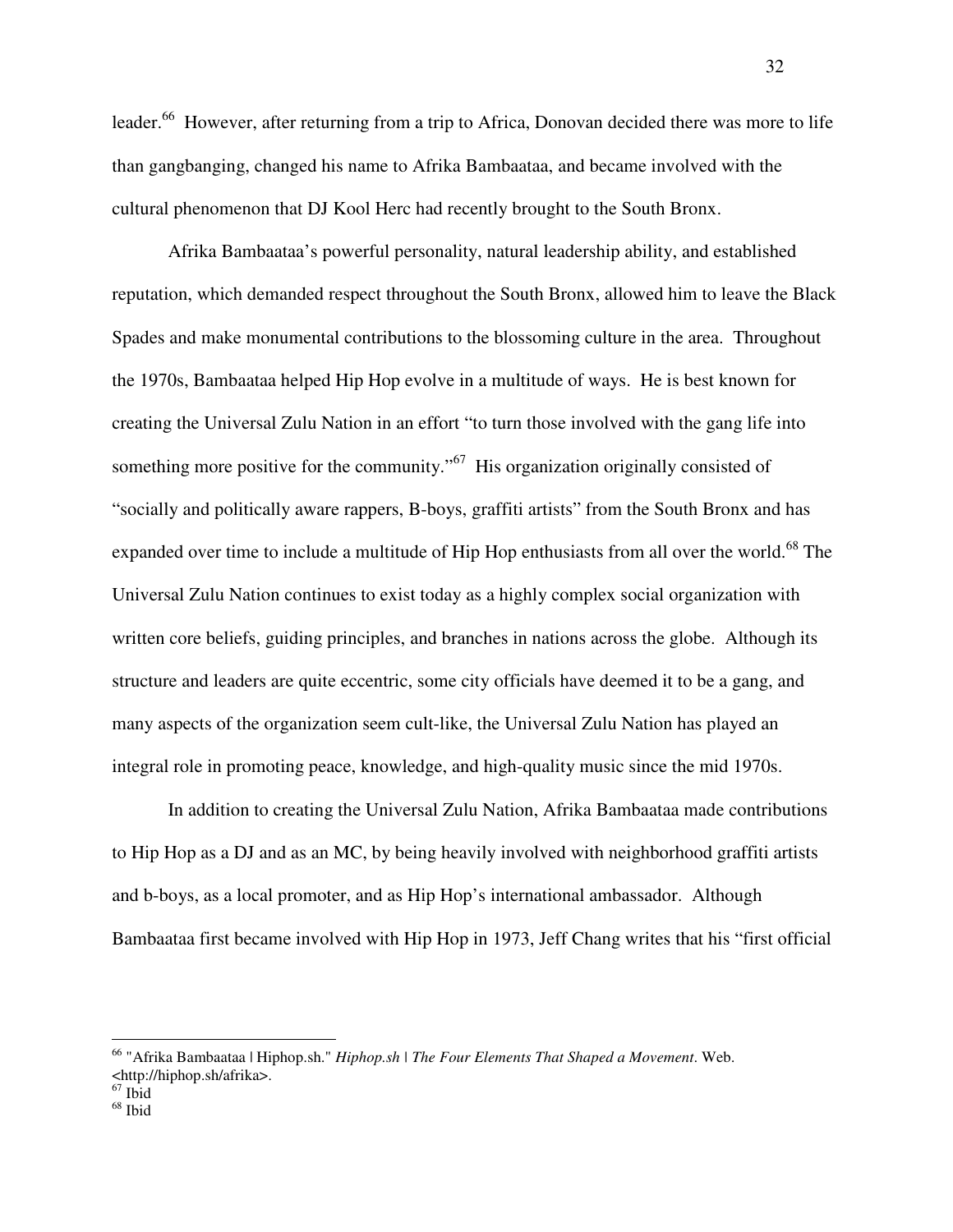party as DJ at the Bronx River Community Center" took place in early 1976.<sup>69</sup> He threw parties just as Herc, Flash, and other DJs had done but became well known for inviting gang members in an effort to quell violence in the community. Although Hip Hop did not solve the social problems that plagued the South Bronx in the 1970s, Bambaataa attempted to lessen the area's violent gang problem through music, dance, and positive artistic expression. Afrika Bambaataa is also famous for bringing Hip Hop to white audiences in Downtown Manhattan after 1979 and traveling around the globe in order to inform the world about Hip Hop. Esteemed Hip Hop artist KRS-1 contends that on one of his trips abroad, Bambaataa called the South Bronx cultural movement "Hip Hop" and the name stuck.<sup>70</sup> Chang validates this argument by stating that in early 1981 Bambaataa began "using the term 'hip hop,' popularized by Lovebug Starski, to refer to the street youth cultures emerging from the South Bronx and other New York communities of color."<sup>71</sup> It is evident that Afrika Bambaataa played an integral role during the first six years of Hip Hop's development.

DJ Kool Herc, DJ Grandmaster Flash, and Afrika Bambaataa defined the generation before Rapper's Delight, the period 1973-1979. However, countless other individuals throughout the South Bronx, Manhattan, and even parts of Brooklyn and Queens helped to perpetuate Hip Hop culture during the time as well. Individuals such as Grand Wizard Theodore, who came up with the concept of scratching in 1975, and Lee Quinones, who reached legendary status in the South Bronx for his graffiti art, characterized the period. DJs such as DJ Breakout, DJ Baron, and DJ Flowers all made their marks during these six years and MCs such

<sup>69</sup> Kugelberg, Johan, Joe Conzo, and Bambaataa Afrika. *Born in the Bronx: a Visual Record of the Early Days of Hip Hop*. New York: Rizzoli, 2007. Print, p. 58

<sup>70</sup> This quote is from an interview with KRS-1 recorded for the documentary: *And You Don't Stop: 30 Years of Hip-Hop*. Dir. Richard Lowe and Dana Heinz Perry. 2004. DVD.

<sup>71</sup> Kugelberg, Johan, Joe Conzo, and Bambaataa Afrika. *Born in the Bronx: a Visual Record of the Early Days of Hip Hop*. New York: Rizzoli, 2007. Print, p. 59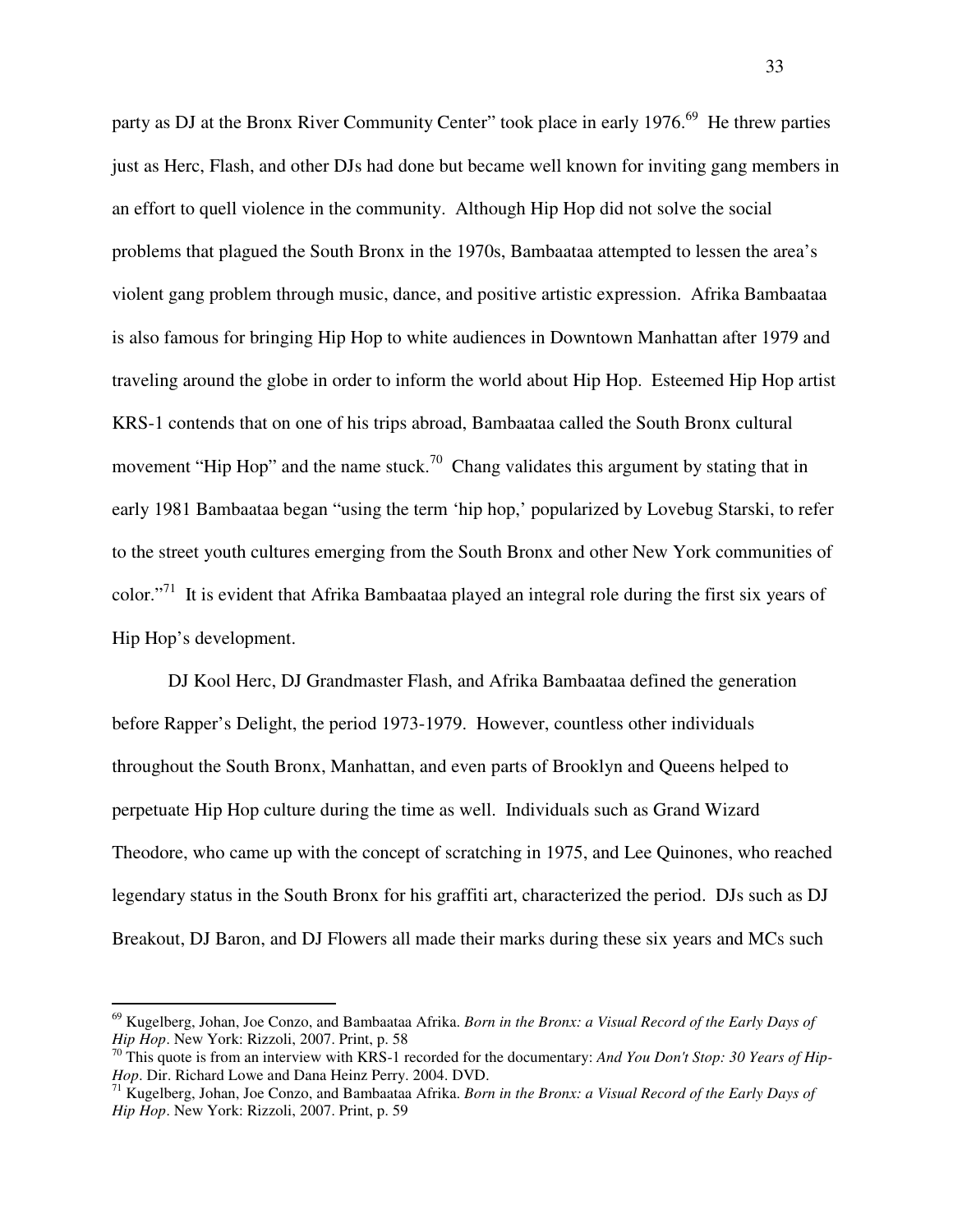as Eddie Cheeba, Busy Bee, and Jerry Dee Lewis inadvertently laid the foundation for contemporary rap music and became household names in the South Bronx. To describe every individual throughout New York City that affected, took part in, and facilitated the development of Hip Hop culture between 1973 and 1979 is a monumental, impossible, and downright unnecessary task. This is because an amount of people that is impossible to estimate lived Hip Hop during this six-year span. Hip Hop could not be touched, bought, or sold. Rather it needed to be experienced, heard, and witnessed. Starting in the South Bronx, every week youth looked forward to weekend jams at local PALs, school gymnasiums, and apartment building recreation rooms in the same neighborhood where burnt-out apartment building frames stood, junkies hobbled through streets looking for the next fix, and gang members fought and killed one another regularly. Individuals deejayed, emceed, breakdanced, and tagged up subway cars, walls, and bridges for recreation, enjoyment, and escape. From the summer of 1973 until the summer of 1979, Hip Hop culture existed as both a popular youth lifestyle and as an unadulterated art form.

Today, Joe Conzo Jr. works for the New York City Fire Department. Over thirty years after photographing The Cold Crush Brothers and documenting his culture step by step as it evolved, Mr. Conzo continues to serve the city that he has always loved. Although throughout his life Conzo has never made even a minute fraction of the money that contemporary individuals such as Lil Wayne, Jay-Z, and 50 Cent make on a single album, he is not bitter. On the contrary, he is quite satisfied with the contributions he made to his culture; a culture that had no connection to the music industry or the corporate world and revolved exclusively around an unadulterated youth art form. Conzo maintains that in the 1970s Hip Hop was all about respect and had nothing to do with monetary gains. He admits that people usually paid a few dollars for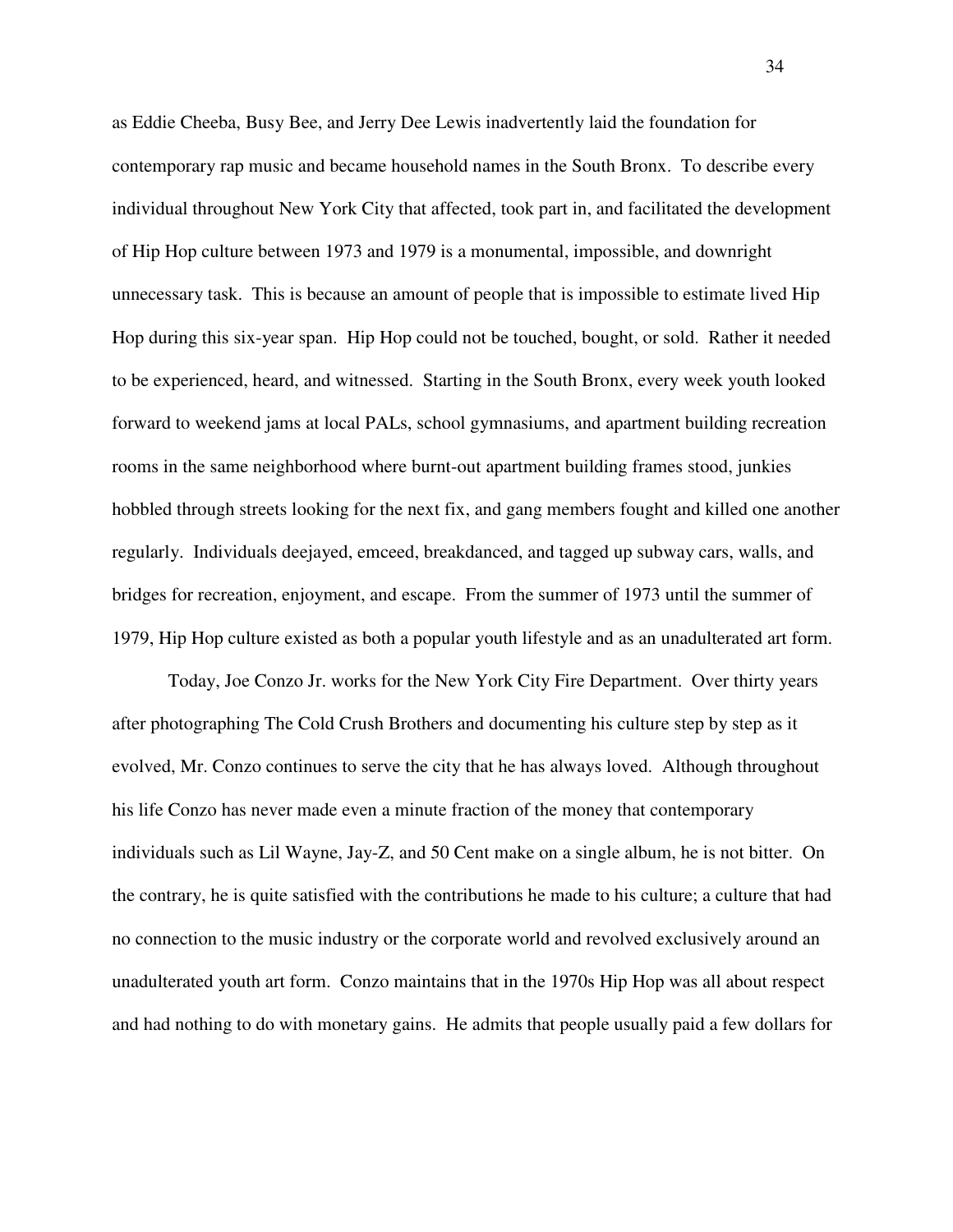admittance into a local DJ's jam<sup>72</sup>. Also, Kool Herc's MC Coke La Rock admits that he used to sell marijuana to make a few bucks at parties.<sup>73</sup> However, this was the extent of the Hip Hop economy. Monetary goals did not drive DJs, MCs, b-boys, and graffiti artists. These people derived motivation intrinsically. Cold Crush Brothers MC Jerry Dee Lewis argues, "It wasn't about gettin' paid and all that, it was about something you loved, something we did from the heart."<sup>74</sup> Conzo shares JDL's sentiments and recalls that the goals of these original Hip Hop heads revolved around gaining respect on the rough streets of the South Bronx, building up a reputation, and pursuing happiness.<sup>75</sup>

In fact, many of Hip Hop's founders attest to the lack of a monetary purpose within the Hip Hop community. For example, in an interview with Johan Kugelberg, Grandmaster Casanova Fly of the South Bronx based Cold Crush Brothers recalls that when the infamous New York City Blackout of 1977 occurred countless young people from the South Bronx "broke in everything in the city, especially the electronics stores." They did so "because they knew 'We can sell turntables-the DJs is hip, people want to be DJs and stuff.' And so many DJs popped up the next day and week after that blackout, it was ridiculous."<sup>76</sup> The fact that many young people that lived in the Bronx and loved Hip Hop culture were often times too poor to afford sound systems but still did not attempt to profit off of Hip Hop is not as astounding as it appears. This is because during the 1970s, it was more important to have respect, live the Hip Hop lifestyle,

 $72$  Conzo, Joe. "Joe Conzo Interview." Telephone interview. 30 Nov. 2009.

<sup>&</sup>lt;sup>73</sup> This information is from an interview with Coke La Rock published in: "40th Anniversary - How the Rec Room Where Hip-hop Was Born Became a Battleground for Affordable Housing -- New York Magazine." *New York Magazine -- NYC Guide to Restaurants, Fashion, Nightlife, Shopping, Politics, Movies*. Web. <http://nymag.com/anniversary/40th/50665/index1.html>.

 $74$  This quote is from an interview with Jerry Dee Lewis published in: Kugelberg, Johan, Joe Conzo, and Bambaataa Afrika. *Born in the Bronx: a Visual Record of the Early Days of Hip Hop*. New York: Rizzoli, 2007. Print, p. 194- 197

<sup>75</sup> Conzo, Joe. "Joe Conzo Interview." Telephone interview. 30 Nov. 2009.

<sup>&</sup>lt;sup>76</sup> This quote is from an interview with Grandmaster Casanova Fly published in: Kugelberg, Johan, Joe Conzo, and Bambaataa Afrika. *Born in the Bronx: a Visual Record of the Early Days of Hip Hop*. New York: Rizzoli, 2007. Print, p. 198-200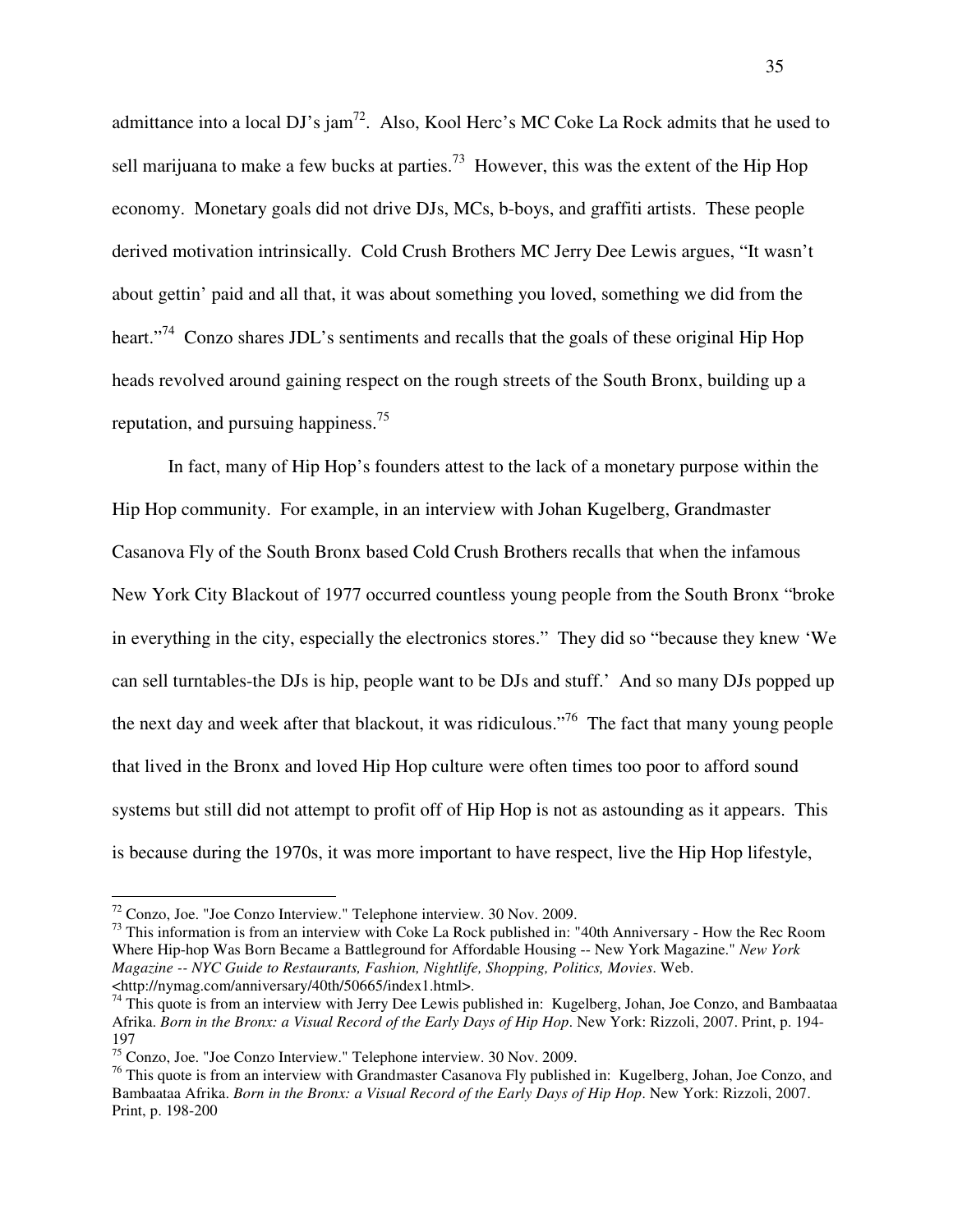and survive on the streets of the South Bronx, a place that DJ AJ says, "was a very dangerous place."<sup>77</sup> As of the summer of 1979, the people involved in the Bronx-centric youth social, artistic, musical, and cultural phenomenon had no idea what their art would eventually become. However, as late as September of 1979 DJs, MCs, b-boys, graffiti artists, and partygoers did know one thing: Their culture had nothing to do with making 12-inch vinyl rap records for wholesale distribution.

<sup>77</sup> This quote is from an interview with DJ AJ recorded for the documentary: *And You Don't Stop: 30 Years of Hip-Hop*. Dir. Richard Lowe and Dana Heinz Perry. 2004. DVD.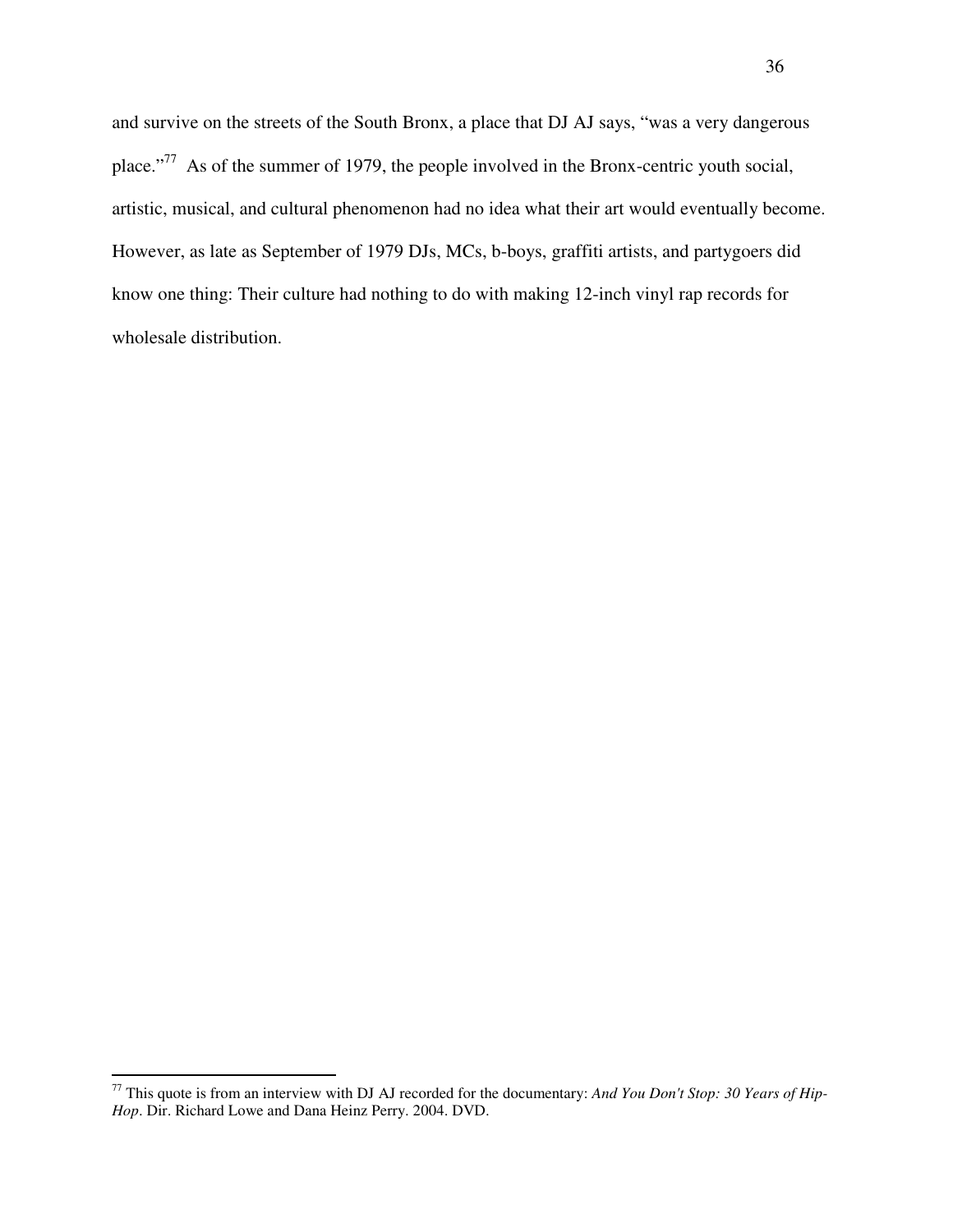## **Chapter 2**

# **Hip Hop's First Corporate Influence: The Robinson family, the rise and fall of Sugar Hill Records, and The Sugar Hill Gang's classic "Rapper's Delight"**

 In the fall of 1979 Sylvia Robinson, the wife of Sugar Hill Records' founder Joseph Robinson, took a trip to a pizza parlor in Englewood, New Jersey that set in motion a series of events that changed American popular culture, music, and society as a whole forever. By 1979 the still unnamed Bronx-centric youth street culture had been flourishing for six years. DJs, MCs, b-boys, and graffiti artists ruled the South Bronx and parts of Upper Manhattan. Parks, public housing project community centers, street corners, nightclubs, and apartment buildings each provided prime locations for jams and youth from the area lived the Hip Hop lifestyle everyday. However, as the fall of 1979 approached, most of the world still had no idea what was going on in these places.

Throughout the early 1970s Joseph Robinson worked arduously in the music industry promoting various rhythm and blues artists, producing records, and managing his record company All-Platinum Records. However, Robinson struggled financially during the mid 1970s as his record company rapidly became unprofitable. A Bergen Record article entitled "Mobster Called Tune Bergen Firm Faces Music," describes in depth the process Robison undertook in an attempt to save his name and his company. According to the article, he filed for Chapter 11 bankruptcy and asked his old friend Morris Levy, a music industry insider well known for having connections to organized crime, to assist him in his time of need. Levy acquiesced and loaned him a relatively substantial sum of money in order to pay for lawyers.<sup>78</sup> At the same time, Robinson's business accountant also began introducing him to a variety of interested investors

<sup>78</sup> Locklin, Bruce. "Mobster Called Tune Bergen Firm Faces Music." *The Record* [Bergen County New Jersey] 6 Apr. 1986, News sec. *Factiva*. Web. 21 Nov. 2009.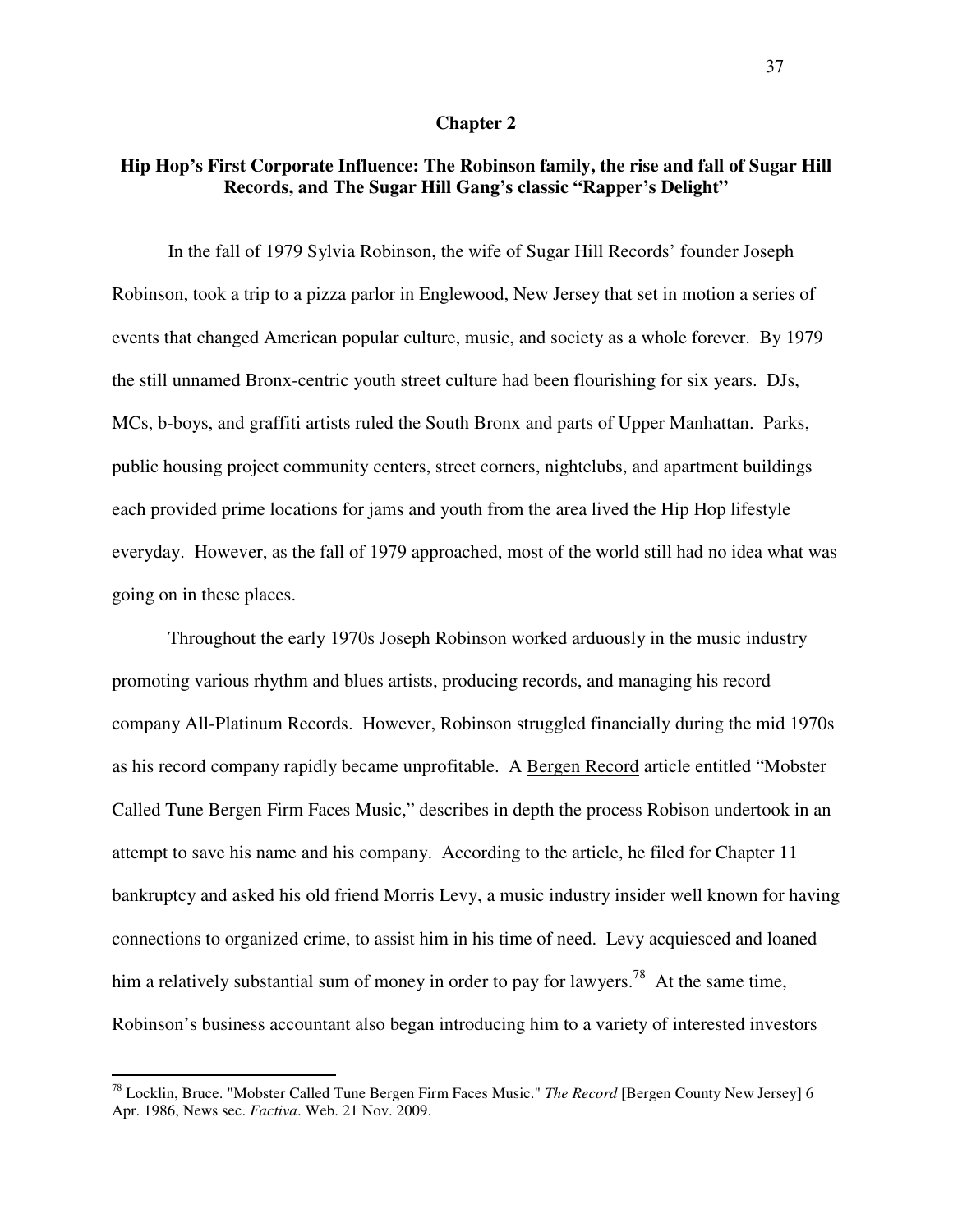that could possibly invest in All-Platinum to keep Robinson's independent record company from going under. <sup>79</sup> Robinson connected with one investor in particular named Milton Malden, a Yugoslavian businessman and former soldier, formed a relationship with him, and eventually introduced him to Morris Levy. $80 \text{ In } 1979$ , Malden and Levy decided to go into business together, invested \$300 a piece to create a new independent record company named Sugar Hill Records out of the remains of Joseph Robinson's All-Platinum Records, and kept the Robinson family involved in the business by utilizing Sylvia Robinson as a producer.<sup>81</sup> This minuscule \$600 investment by a former Yugoslavian soldier and a cunning businessman with known mafia ties created the independent record company responsible for commodifying a previously unadulterated art form and South Bronx cultural phenomenon. Levy and Malden's seemingly insignificant \$600 decision to form Sugar Hill Records with the Robinsons set the stage for the first and most significant corporate investment in Hip Hop to transpire.

 As the newly formed Sugar Hill Records' producer, Sylvia Robinson's chance encounter with a man named Henry Jackson at an Englewood pizzeria in autumn 1979 brought the worlds of the six year-old South Bronx youth street culture and the music industry together in a way that would ultimately change the landscape of popular American culture forever. Days before entering through the doors of the pizzeria, Sylvia Robinson attended a birthday party that laid the foundation for her ultimate pizzeria discovery. According to Robinson, "I never knew anything about rap at that time. But my niece was giving a birthday party for me and I saw this DJ playing music and he was saying things to the kids and they would answer him back. And I says 'oh my God that's a great idea' and I felt a spirit in me that said 'you put a concept like that on

<sup>79</sup> Locklin, Bruce. "Mobster Called Tune Bergen Firm Faces Music." *The Record* [Bergen County New Jersey] 6 Apr. 1986, News sec. *Factiva*. Web. 21 Nov. 2009.

<sup>80</sup> Ibid

 $^{81}$  Ibid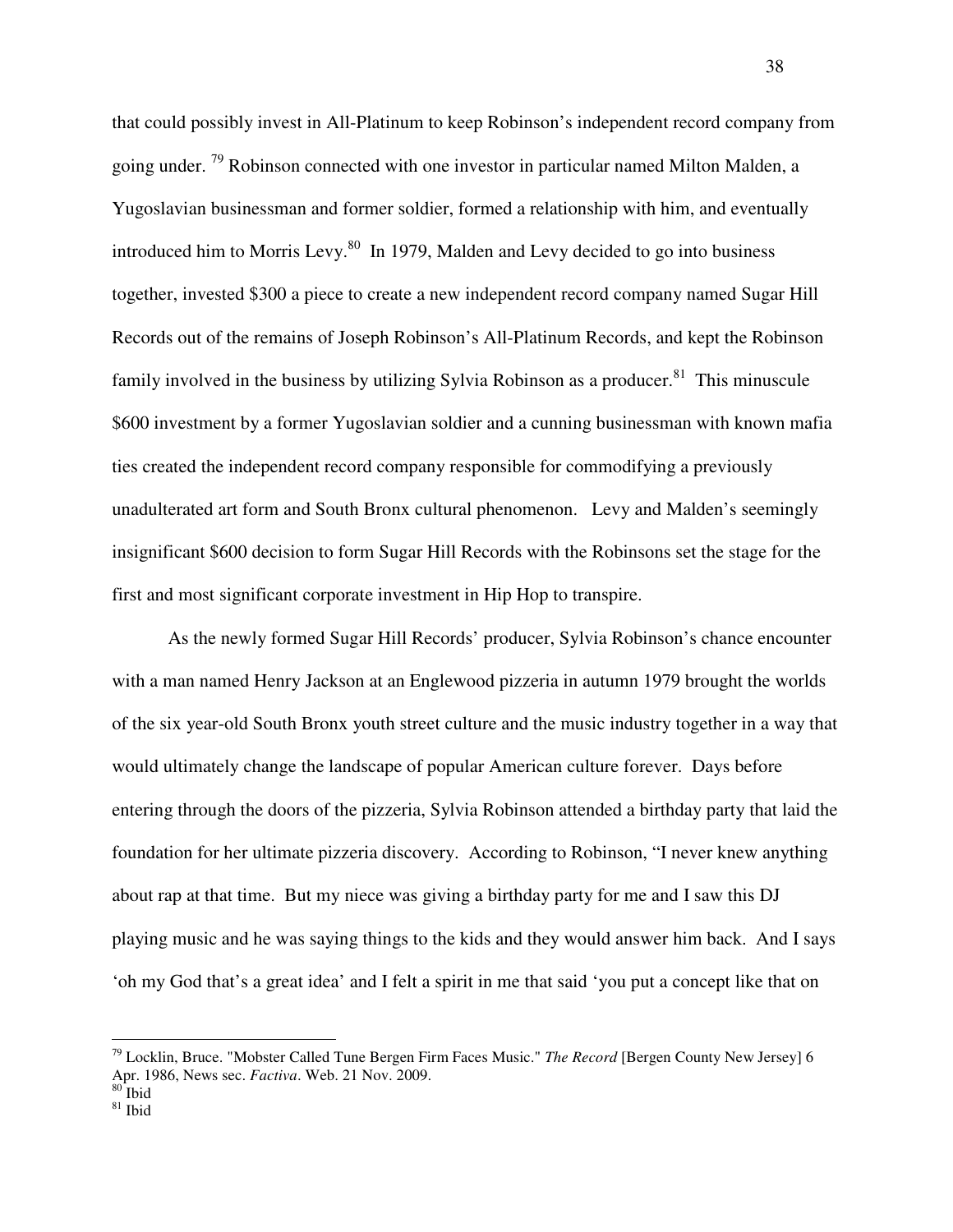record and you'll go to the moon'."<sup>82</sup> Shortly after hearing this DJ, listening to her 'spirit,' and conceiving the idea of putting some sort of similar sound onto record, Sylvia Robinson stopped at a pizzeria in Englewood, a suburban town in upscale Bergen County, New Jersey, and met Henry Jackson. At that point in time Jackson, better known as Big Bank Hank, worked for Grandmaster Casanova Fly, Caz for short. Joe Conzo, who at the time worked as the official photographer for Caz's group The Cold Crush Brothers, describes Hank as "a hanger-on to Caz" and as being a man "not really big in Caz's life."<sup>83</sup> Hank was a club bouncer at a club called Sparkle and also worked for Caz and The Cold Crush Brothers as a promoter and manager of sorts. He spent a lot of time around Grandmaster Caz and learned a lot about Hip Hop culture through him. However, he also delivered pizzas in Englewood to make some extra money on the side because his Associate's degree in oceanography did not qualify him to do much else at the time. $84$ 

According to S.H. Fernando Jr., who is a Hip Hop author and writes for publications such as The New York Times, The Source, and VIBE, one night while working at the pizzeria and "rapping along to a show tape of Cold Crush," an enthralled customer, Sylvia Robinson, approached Big Bank Hank and asked what he was doing.<sup>85</sup> Hank replied that he was rapping and Sylvia asked him if he would be willing to record his rhymes on record. A perplexed Henry Jackson replied that in theory he could, Sylvia asked him "if he was interested in joining a rap group she was putting together," and Jackson said yes.<sup>86</sup> This moment in early autumn of 1979

<sup>82</sup> This quote is from an interview with Sylvia Robinson recorded for the documentary: *And You Don't Stop: 30 Years of Hip-Hop*. Dir. Richard Lowe and Dana Heinz Perry. 2004. DVD.

<sup>83</sup> Conzo, Joe. "Joe Conzo Interview." Telephone interview. 30 Nov. 2009.

<sup>84</sup> "Big Bank Hank - News, Pictures, Reviews, Biography, Videos, Best Songs, Discography, Concerts, Gossip, Pictures and Tour Dates." *Music News and Reviews, Concert Tickets, Videos, Pictures and Free MP3s - NME.COM*. Web. <http://www.nme.com/artists/big-bank-hank#biography>.

<sup>85</sup> Fernando Jr., S.H. "Back in the Day: 1975-1979." *The Vibe History of Hip Hop*. Ed. Alan Light. New York: Three Rivers, 1999. Print, p. 21.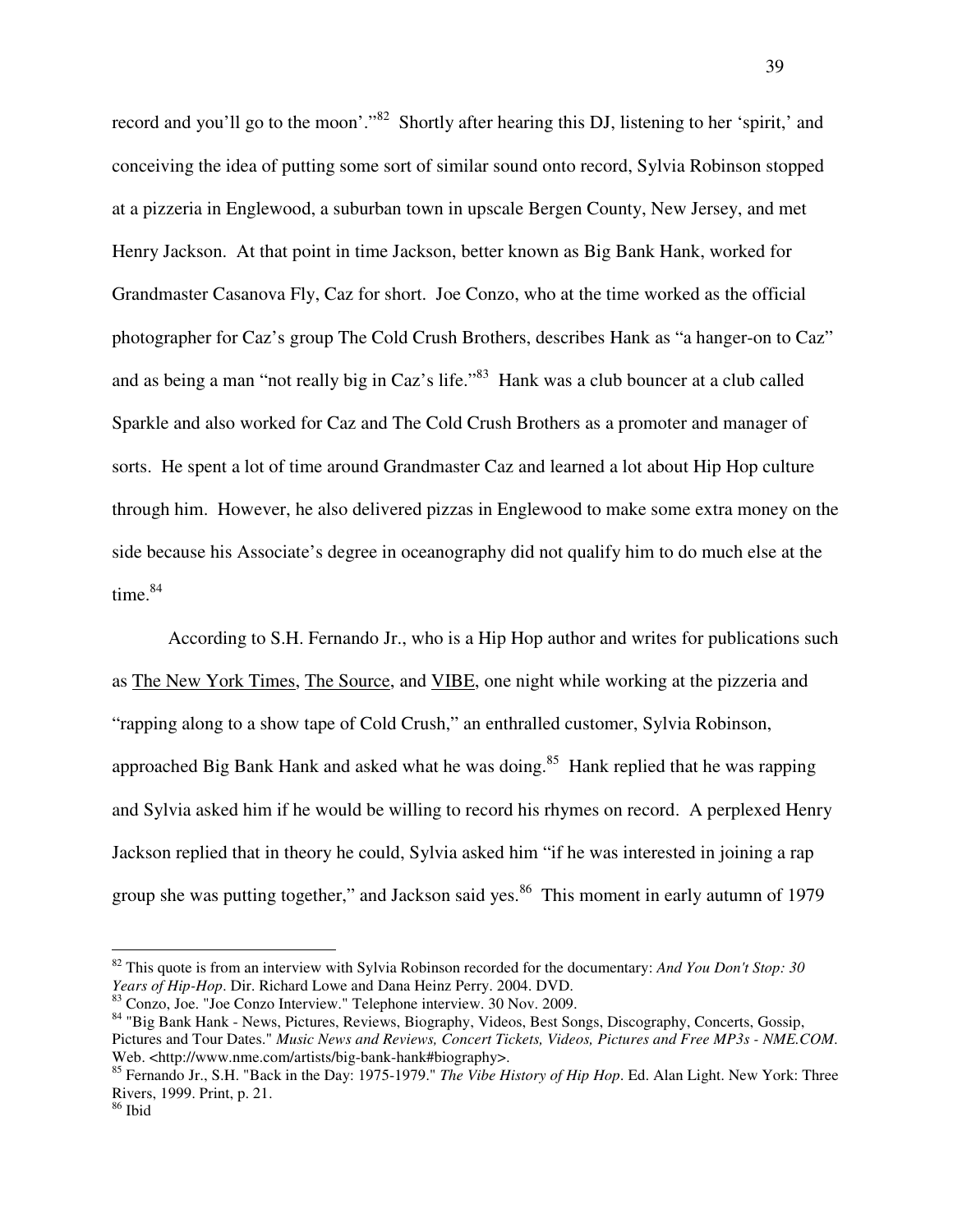marked the first true corporate investment in the localized South Bronx youth street culture that had existed as an unmarketable, unadulterated art form since 1973. Working on the behalf of her newly formed independent record company's owners, a Yugoslavian investor and a sheisty music business insider, Sylvia Robinson made the most significant corporate investment in Hip Hop culture ever. Her decision to approach Henry Jackson at a pizzeria in Englewood, New Jersey had profound, long-term, permanent effects on the lives of MCs, DJs, and every individual that lived Hip Hop in New York City between 1973 and 1979. Sylvia Robinson's actions set in motion Hip Hop culture's transformation.

 After meeting Big Bank Hank, Sugar Hill Records producer and eventual co-owner Sylvia Robinson introduced him to Michael Anthony Wright, and Guy O'Brien. According to Robinson, Wright, Jackson, and O'Brien "had their own names like Master Gee and Wonder Mike but they didn't know each other."<sup>87</sup> Sylvia Robinson found and organized Big Bank Hank, Wonder Mike, and Master Gee into a rap group and named them the Sugar Hill Gang. This record company-manufactured rap group exposed the world outside of the Bronx and Harlem to rapping through their fall 1979 hit "Rapper's Delight," which Hip Hop scholar Michael Eric Dyson refers to "as the signal breaker, birthing Hip Hop" as a recorded music genre.<sup>88</sup> However, although not done maliciously, the manner in which Robinson formed the group and drafted "Rapper's Delight" did not sit very well with individuals from the South Bronx and other areas of New York City that had been living the Hip Hop lifestyle for years. The New York City Hip Hop community resented the Sugar Hill Gang and "Rapper's Delight" because both severely lacked Hip Hop authenticity.

<sup>87</sup> This quote is from an interview with Sylvia Robinson recorded for the documentary: *And You Don't Stop: 30 Years of Hip-Hop*. Dir. Richard Lowe and Dana Heinz Perry. 2004. DVD.

<sup>88</sup> Dyson, Michael Eric. "The Culture of Hip-Hop." Ed. Murray Forman and Mark Anthony. Neal. *That's the Joint! the Hip-hop Studies Reader*. New York: Routledge, 2004 Print, p. 61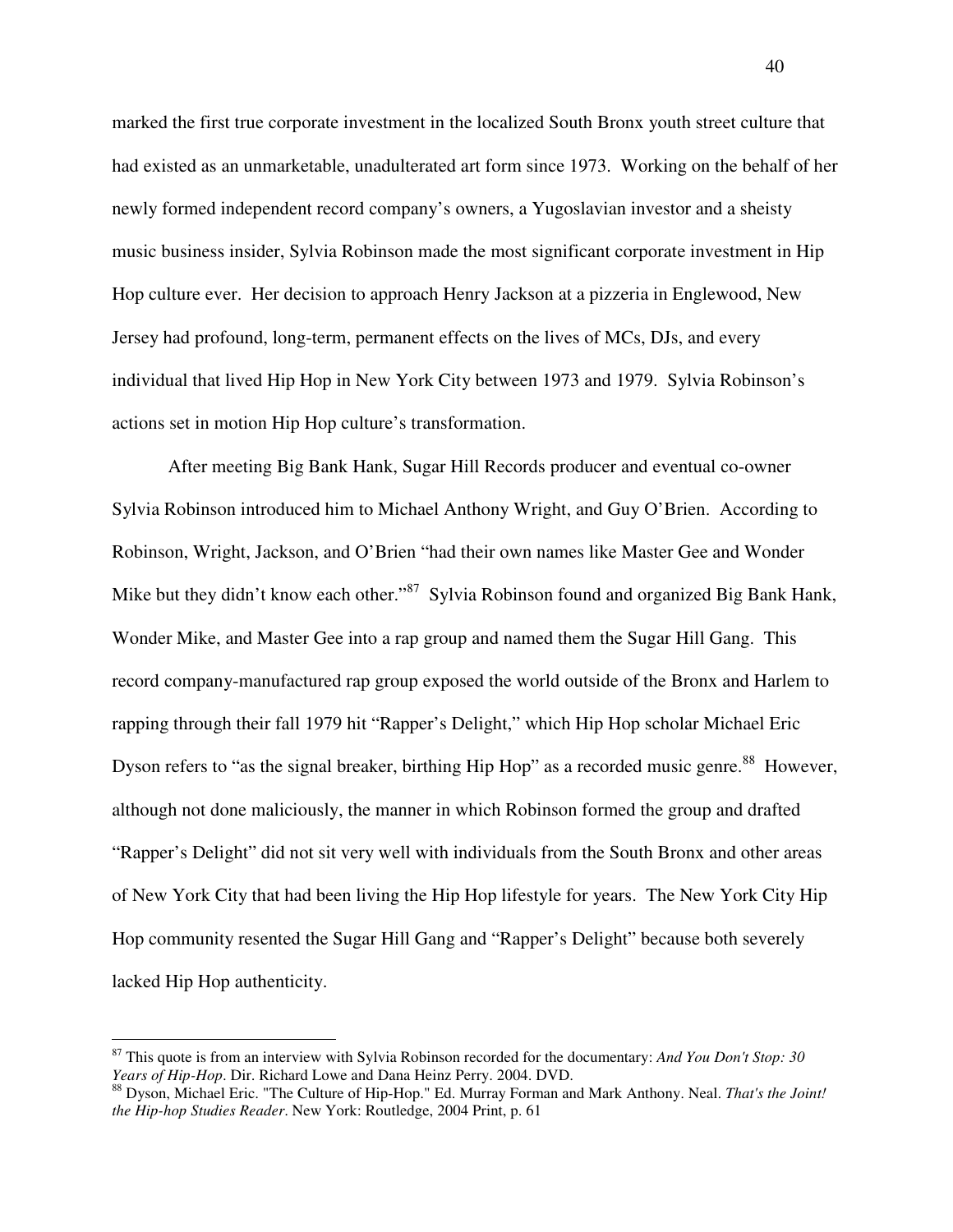It is critical to remember that in the fall of 1979 when Sylvia Robinson formed the Sugar Hill Gang, the issue of authenticity had been central to Hip Hop culture for six years already. DJs and MCs in particular spent years building up their reputations within the Hip Hop community. To be viewed by the community as a truly skilled DJ or MC, artists had to meet a variety of unwritten requirements. DJs and MCs had to perform at a high level at well-known, reputable neighborhood cultural institutions such as public housing project community centers, PALs, nightclubs, and parks in order to be respected. At such establishments, these artists had to demonstrate their abilities and receive positive responses from the crowds in attendance in order to make their names known. Some of the most famous establishments where DJs and MCs earned their reputations were the 183<sup>rd</sup> Street PAL, The Hevalo Club, the T Connection, Cedar Park, and the Bronx River housing projects. If artists did not perform well at venues such as these, it would be nearly impossible to be recognized as authentic DJs or MCs.

For years several other factors had served as barometers to measure DJ and MC authenticity as well. Partygoers and the greater Hip Hop community judged DJs performing at cultural institutions by the rarity of their record collections and the uniqueness of their breakbeats and evaluated MCs by their crowd-pleasing personalities and often times their rhyming skills. In a group interview with Nelson George, Hip Hop's founders DJ Kool Herc, Afrika Bambaataa, and Grandmaster Flash further these claims by discussing the issue of authenticity and the process of attaining respect in their community between 1973 and 1979. According to Flash, "it took years to get a little bit of respect."<sup>89</sup> For example, he recalls that block parties in the South Bronx could sometimes last up to twelve hours. However, regardless of the duration of a jam, the most authentic DJs were able to deejay the entire event without ever playing the same record

<sup>89</sup> George, Nelson. "Hip-Hop's Founding Fathers Speak the Truth." *That's the Joint! the Hip-hop Studies Reader*. Ed. Murray Forman and Mark Anthony. Neal. New York: Routledge, 2004. Print, p. 51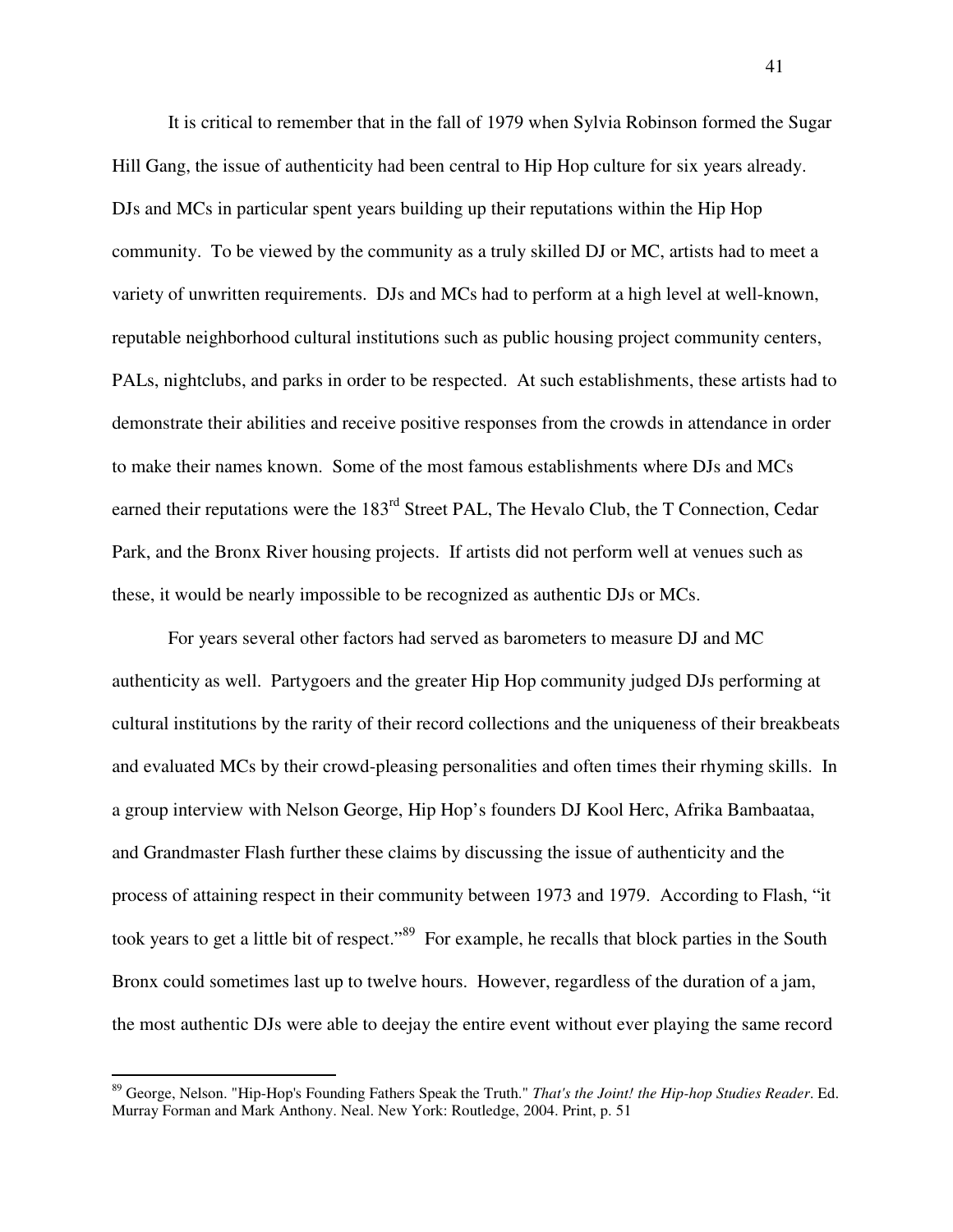twice.<sup>90</sup> At the same time, the most authentic MC crews had the ability to keep crowds enthusiastic, energized, and focused on the DJ throughout such performances. These performances allowed DJs and MCs to expand their reputations and become well known. Only authentic artists excelled at these types of venues.

 From their inception, The Sugar Hill Gang struggled to be viewed as legitimate and respectable by the greater South Bronx Hip Hop community and especially by Hip Hop's most influential pioneers. According to Hip Hop connoisseur and former Def Jam Records staff member Bill Adler, "There was no Sugar Hill Gang. They had no history."<sup>91</sup> Also, Grandmaster Flash contends that throughout the 1970s he "knew all crews, what they were doing, and when they were doing it" but he had never heard of the Sugar Hill Gang and was dumfounded when he heard "Rapper's Delight."<sup>92</sup> Adler and Flash express these sentiments because the Sugar Hill Gang's three members did not meet any of the qualifications necessary to be considered authentic. During the mid 1970s when Hip Hop developed and flourished as a performance art, Henry Jackson, Michael Anthony Wright, and Guy O'Brien were not DJs, MCs, b-boys, or graffiti artists. They did not impress crowds with rare records or unique breakbeats, they had no reputation on the streets, and they did not emcee jams at cultural establishments and captivate crowds. In fact, they did not perform at any reputable nightclubs, parks, or other neighborhood cultural institutions throughout the 1970s at all because record company producer Sylvia Robinson did not create the group until late 1979. The Sugar Hill Gang was never a crew of MCs; they were a record company manufactured group of rappers.

<sup>&</sup>lt;sup>90</sup> Ibid, p. 54

<sup>91</sup> This quote is from an interview with Bill Adler recorded for the documentary: *And You Don't Stop: 30 Years of Hip-Hop*. Dir. Richard Lowe and Dana Heinz Perry. 2004. DVD.

<sup>92</sup> This quote is from an interview with Grandmaster Flash recorded for the documentary: *And You Don't Stop: 30 Years of Hip-Hop*. Dir. Richard Lowe and Dana Heinz Perry. 2004. DVD.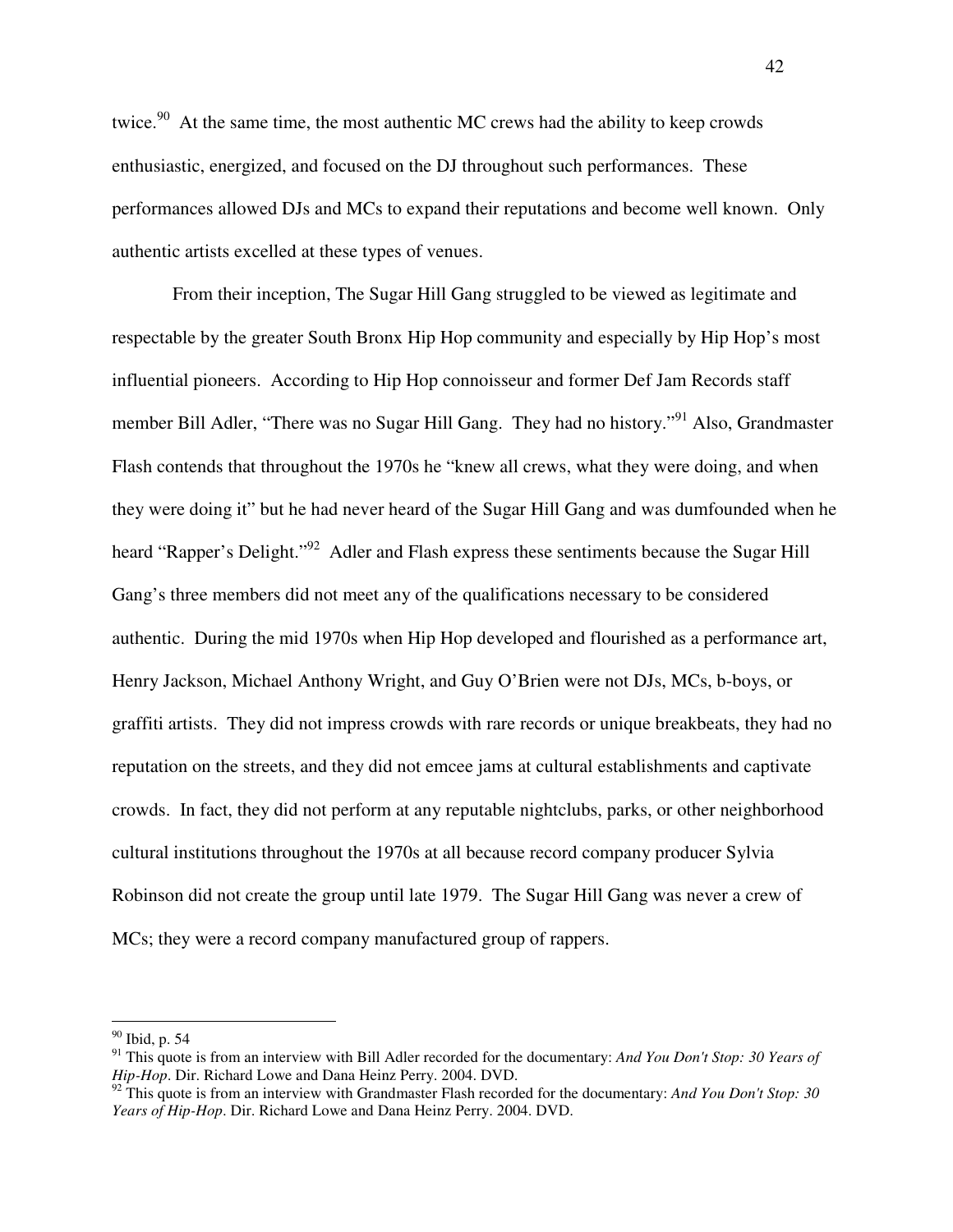Furthermore, the group's creation itself made it impossible for them to be authentic. Robinson found club bouncer and deliveryman Henry Jackson at a pizza parlor and paired him up with two other individuals that had never been MCs before either. They did not grow up in the same neighborhood, attend the same school, or meet while performing in the Bronx. They were simply three people that Sylvia Robinson believed could be marketable to audiences outside of the South Bronx that had no prior knowledge of Hip Hop and could not judge MCs on their authenticity. Robinson's plan made it impossible for DJs and MCs throughout the Bronx that had spent years perfecting their respective crafts to view the Sugar Hill Gang as a respectable crew. Prior to the release of "Rapper's Delight," individuals in the South Bronx Hip Hop community would only have known Henry "Big Bank Hank" Jackson if they had been to Sparkle, the club where he worked the door, or if they had eaten a pizza he delivered. His group never earned credibility as authentic artists in the community that gave birth to Hip Hop. However, in late 1979 the Sugar Hill Gang's hit single "Rapper's Delight" changed Hip Hop and popular culture forever by introducing rap music to mainstream American society via Sylvia Robinson and Sugar Hill Records. The group's lack of authenticity did not matter on the national level because no one outside of New York City's most impoverished neighborhoods knew anything about the essence of Hip Hop culture's first six years.

 Like the members of the Sugar Hill Gang themselves, the history of "Rapper's Delight" is extremely complex, controversial, and multi-faceted. It all began on the same night that Sylvia Robinson strolled into Henry Jackson's pizzeria. After agreeing to become a part of her proposed rap group, Big Bank Hank contacted Grandmaster Caz for assistance. He informed him that Robinson approached him on behalf of Sugar Hill Records and asked him to make a record using Caz's raps. Joe Conzo remembers this incident very clearly. Conzo says that Hank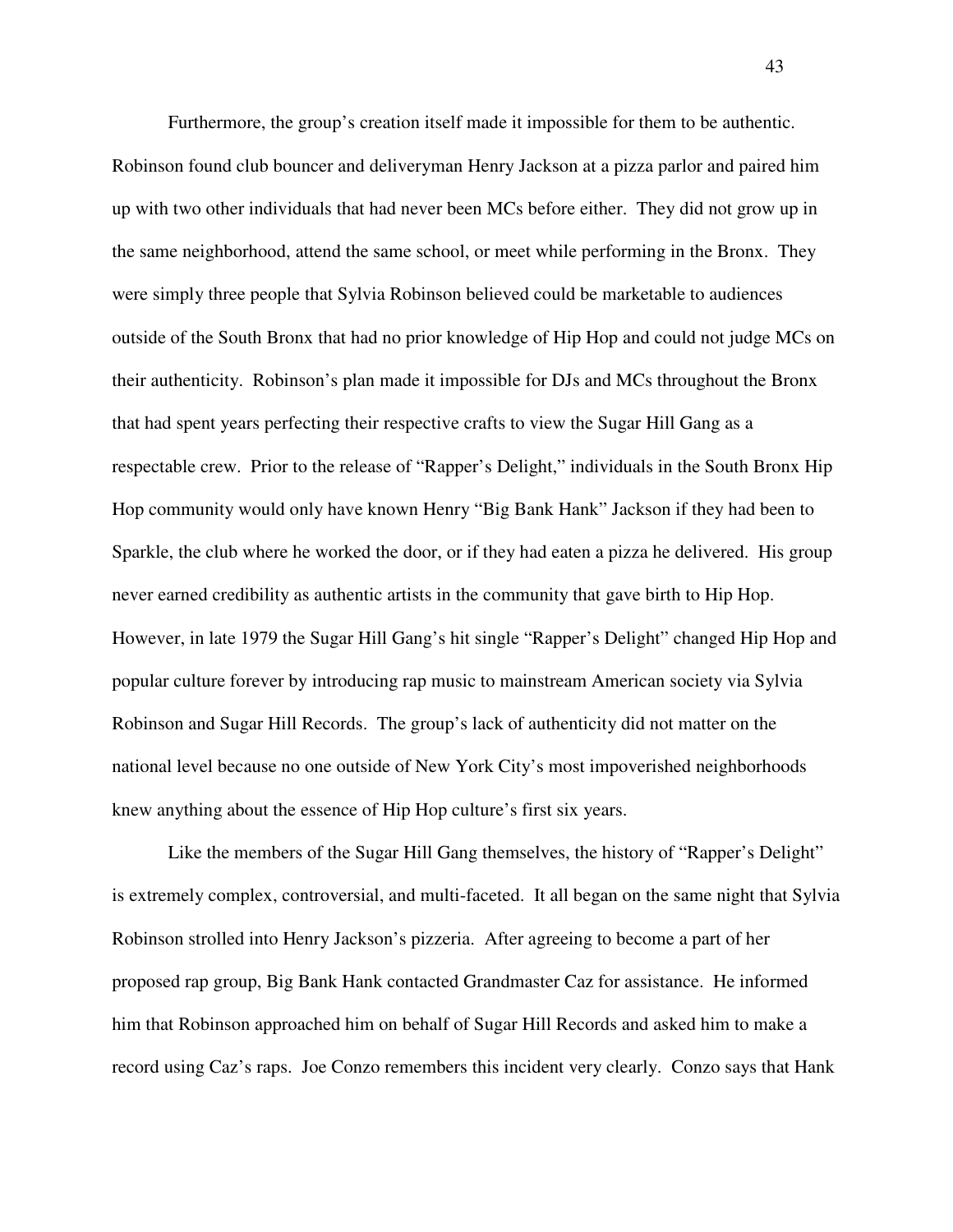asked Caz if he could borrow his raps in order to make a rap record for Sugar Hill Records, a company owned by Morris Levy and Milton Malden. Caz agreed to Hank's request and provided him with his rhymes for a variety of reasons, mainly because he had no interest in making rap records.<sup>93</sup> As a member of the Cold Crush Brothers in 1979, Grandmaster Caz's sole focus revolved around performing live and living the Hip Hop lifestyle in the Bronx. Caz, his crew, and other reputable MC crews had no interest in making nationally distributable records. In fact, Grandmaster Flash had been approached by a record company spokesperson about making a rap record two years before Sylvia Robinson met Hank. Grandmaster Flash recollects that in 1977 he denied the opportunity to make a rap record without much consideration because he "didn't think people would want to hear a record re-recorded onto another record with talking on it" and recording raps on records did not correlate with the Hip Hop lifestyle.<sup>94</sup> The only recording that occurred in the late 1970s happened when MCs distributed homemade tapes of their raps around the borough and parts of the city in an effort to build up their reputations. MCs such as Jerry Dee Lewis gave roughly-made recordings of jams on tape to cab drivers to play to customers on their trips around the city and Caz occasionally sold tapes to people that could not make it to his jams.<sup>95</sup> However, authentic MCs had no interest in making official rap records in 1979 because at that time jams were the essence of Hip Hop culture in the Bronx and Harlem and they could attract anywhere from five hundred to two thousand people or more. Therefore, when

 $93$  These facts concerning this event come from a variety of sources:

a.) Conzo, Joe. "Joe Conzo Interview." Telephone interview. 30 Nov. 2009.

b.) *And You Don't Stop: 30 Years of Hip-Hop*. Dir. Richard Lowe and Dana Heinz Perry. 2004. DVD.

c.) Fernando Jr., S.H. "Back in the Day: 1975-1979." *The Vibe History of Hip Hop*. Ed. Alan Light. New York: Three Rivers, 1999. Print, p. 21

<sup>&</sup>lt;sup>94</sup> This quote is from an interview with Grandmaster Flash, Afrika Bambaataa, and DJ Kool Herc published in: George, Nelson. "Hip-Hop's Founding Fathers Speak the Truth." *That's the Joint! the Hip-hop Studies Reader*. Ed. Murray Forman and Mark Anthony. Neal. New York: Routledge, 2004. Print, p. 52

<sup>&</sup>lt;sup>95</sup> This information is from interviews with Jerry Dee Lewis and Grandmaster Caz published in: Kugelberg, Johan, Joe Conzo, and Bambaataa Afrika. *Born in the Bronx: a Visual Record of the Early Days of Hip Hop*. New York: Rizzoli, 2007. Print.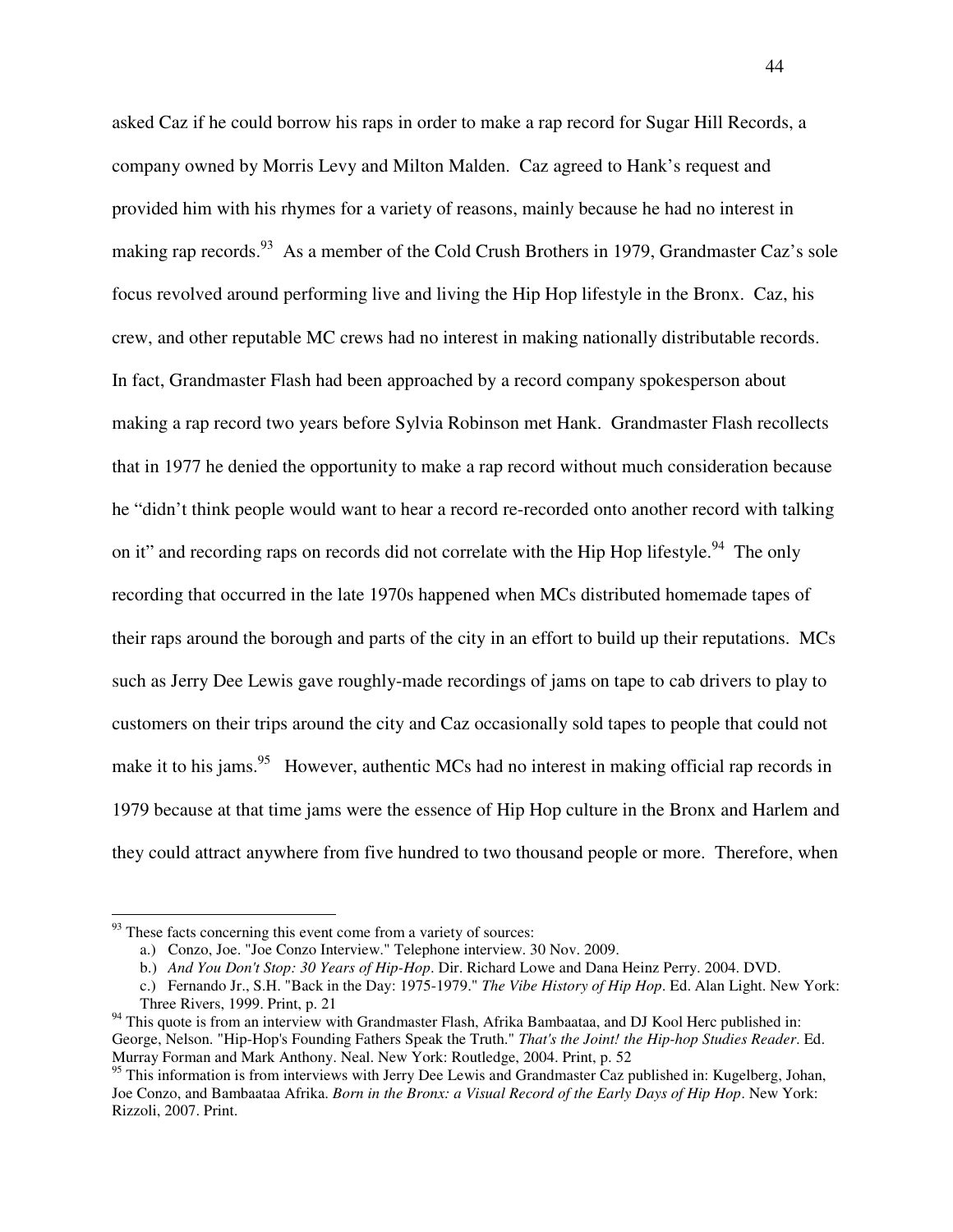Henry Jackson asked if he could borrow his raps Caz agreed and "figured if something comes out of it I guess we're next."<sup>96</sup> Something did come out of the rhymes Hank borrowed but Grandmaster Caz and the Cold Crush Brothers were not next. Big Bank Hank and the Sugar Hill Gang soon achieved worldwide stardom with Caz's rhymes and, according to Conzo, "forgot all about Caz."<sup>97</sup>

 In October of 1979 Sugar Hill Records' Sugar Hill Gang, a group that Joe Conzo refers to as a "bubble gum rap group," recorded and released the hit single "Rapper's Delight" sampling Chic's "Good Times" and using Grandmaster Caz's rhymes.<sup>98</sup> The Sugar Hill Gang regurgitated Grandmaster Casanova Fly's rhymes so blatantly that at one point in "Rapper's Delight," Big Bank Hank actually raps the line, "check it out, I'm the C-A-S-an-the-O-V-A and the rest is f-ly."<sup>99</sup> Nevertheless, Caz allowed this and individuals living outside of the local greater South Bronx Hip Hop community did not know the difference between Big Bank Hank and Grandmaster Casanova Fly and certainly did not know that Henry Jackson, Michael Anthony Wright, and Guy O'Brien had been absent from Hip Hop culture during its birth and did not play a role in its maturation. Although Hip Hop purists recognize the little known fact that The Fatback Band recorded and released the first rap record, King Tim III (Personality Jock), via Spring Records earlier in 1979, author Peter Shapiro argues that the Sugar Hill Gang's hit record "Rapper's Delight" marked the moment "when hip-hop moved outside the South Bronx and Harlem" and is therefore always remembered as being the first real rap record.<sup>100</sup> According to author, Grammy-nominated producer, and record company executive Steve Greenberg,

<sup>96</sup> This quote is from an interview with Grandmaster Caz recorded for the documentary: *And You Don't Stop: 30 Years of Hip-Hop*. Dir. Richard Lowe and Dana Heinz Perry. 2004. DVD.

<sup>&</sup>lt;sup>97</sup> This quote is from an interview with Joe Conzo: Conzo, Joe. "Joe Conzo Interview." Telephone interview. 30 Nov. 2009.

<sup>98</sup> Ibid

<sup>99</sup> a.) Shapiro, Peter. *The Rough Guide to Hip-hop*. 2nd ed. London: Rough Guides, 2005. Print, p. 352 b.) *And You Don't Stop: 30 Years of Hip-Hop*. Dir. Richard Lowe and Dana Heinz Perry. 2004. DVD.

<sup>100</sup> Shapiro, Peter. *The Rough Guide to Hip-hop*. 2nd ed. London: Rough Guides, 2005. Print, p. 351-352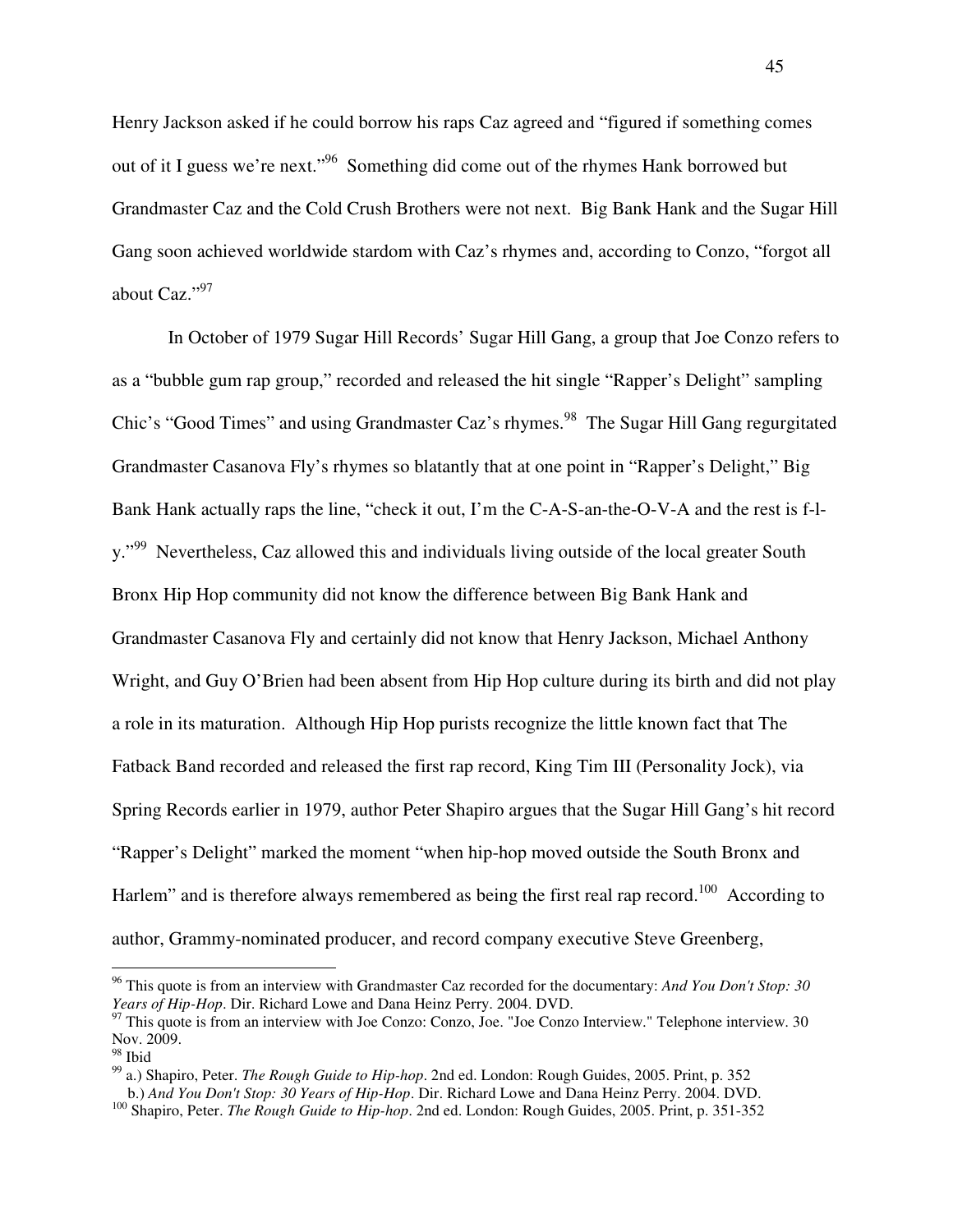"Rapper's Delight" became extremely popular "with the public, shipping 75,000 copies per day after its October 1979 release" and climbed to number four on Billboard's R&B chart.<sup>101</sup> Sugar Hill Records' investment in the emceeing element of Hip Hop culture and the popularity that "Rapper's Delight" quickly garnered with fans far removed from the South Bronx permanently changed the dynamics of the culture.

"Rapper's Delight's" national record sales and high positioning on Billboard's R&B chart indicate that in late 1979 national audiences that never even heard the names DJ Kool Herc, Grandmaster Flash, or Afrika Bambaataa quickly became enamored with rapping because of the Sugar Hill Gang. The contributions of Hip Hop's holy trinity and original DJs, MCs, b-boys, and graffiti artists were irrelevant in the eyes of such audiences. DJ AJ was born and raised in the South Bronx and describes many unfavorable conditions of his neighborhood saying, "no one wants to come here, no one wants to live here."<sup>102</sup> Sugar Hill Records made it so no one had to come to his neighborhood or attend jams at South Bronx cultural institutions to experience Hip Hop. By commodifying the area's youth cultural phenomenon via rap records, Sugar Hill Records exposed the world to a counterfeited form of Hip Hop; a form of Hip Hop without live eight to ten hour performances, without graffiti-covered subway cars, and without b-boys. Nevertheless, people on the other side of the country did not know or care that the Sugar Hill Gang had done nothing to earn credibility in New York City during Hip Hop's earliest stages. According to Steve Greenberg, "although the original rappers of the Bronx scoffed at the Sugar

<sup>&</sup>lt;sup>101</sup> Greenberg, Steve. "Sugar Hill Records." *The Vibe History of Hip Hop*. Ed. Alan Light. New York: Three Rivers, 1999. Print, p. 26

<sup>&</sup>lt;sup>102</sup> This quote is from an interview with DJ AJ recorded for the documentary: *And You Don't Stop: 30 Years of Hip-Hop*. Dir. Richard Lowe and Dana Heinz Perry. 2004. DVD.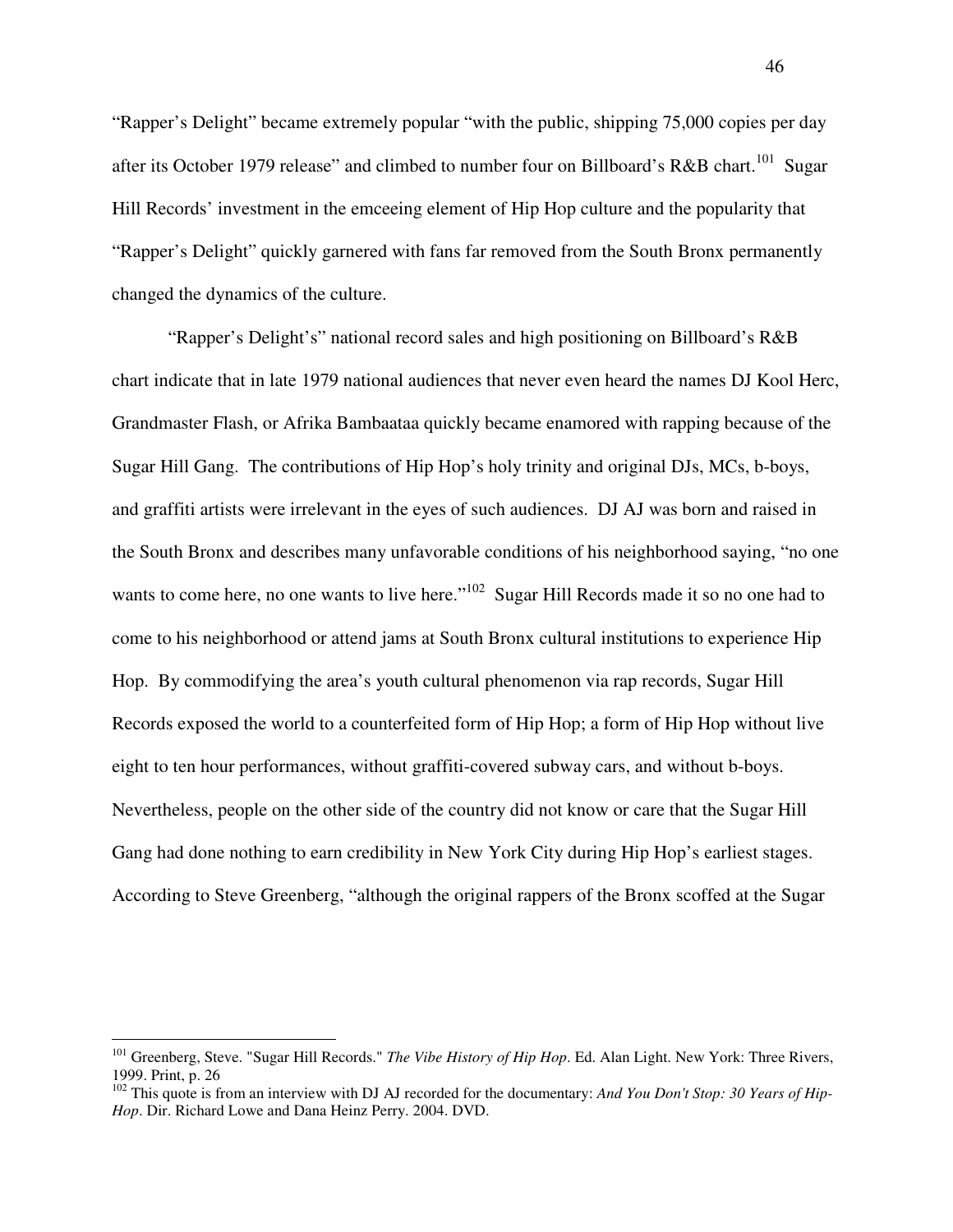Hill Gang, they knew that this record by a bunch of outsiders from New Jersey had opened a door that they too could storm through, and an industry was born."<sup>103</sup>

Although for years after the 1979 release of "Rapper's Delight" original DJs and MCs continued to hold jams while b-boys and graffiti artists engaged in their artistic practices, Sugar Hill Records' concept of distributing rap on record to audiences outside of New York City permanently altered Hip Hop culture. Outside audiences wanted more rap records similar to "Rapper's Delight" and as a result many individuals from the South Bronx and Harlem that had been involved in the culture since 1973 began to drastically change their goals. The success of "Rapper's Delight" made individuals involved with Hip Hop pursue the goal of recording raps onto records for large-scale distribution because the Sugar Hill Gang proved that such an endeavor could be tremendously worthwhile, profitable, and successful. Sugar Hill Records' corporate influence and the successful implementation of their concept of rap on record "changed the game of Hip Hop" according to Grandmaster Flash.<sup>104</sup> He argues, "This just set the goal to a whole other level. It wasn't rule the Bronx or rule Manhattan. It was now how soon could you make a record."<sup>105</sup> Bill Adler furthers Flash's claim. He recalls, "The minute Hip Hop turned into a record the culture changed. What had been this little homegrown cottage industry all of the sudden could go anywhere a record went. The making of rap records changed everything."<sup>106</sup> Sugar Hill Records, which existed as a small corporate entity in late 1979, caused this transformation entirely and ultimately became a highly successful independent record company. The company's influence on Hip Hop culture and the greater South Bronx Hip Hop

<sup>103</sup> Greenberg, Steve. "Sugar Hill Records." *The Vibe History of Hip Hop*. Ed. Alan Light. New York: Three Rivers, 1999. 23-33. Print.

<sup>&</sup>lt;sup>104</sup> This quote is from an interview with Grandmaster Flash recorded for the documentary: *And You Don't Stop: 30 Years of Hip-Hop*. Dir. Richard Lowe and Dana Heinz Perry. 2004. DVD.  $105$  Ibid

<sup>&</sup>lt;sup>106</sup> This quote is from an interview with Bill Adler recorded for the documentary: *And You Don't Stop: 30 Years of Hip-Hop*. Dir. Richard Lowe and Dana Heinz Perry. 2004. DVD.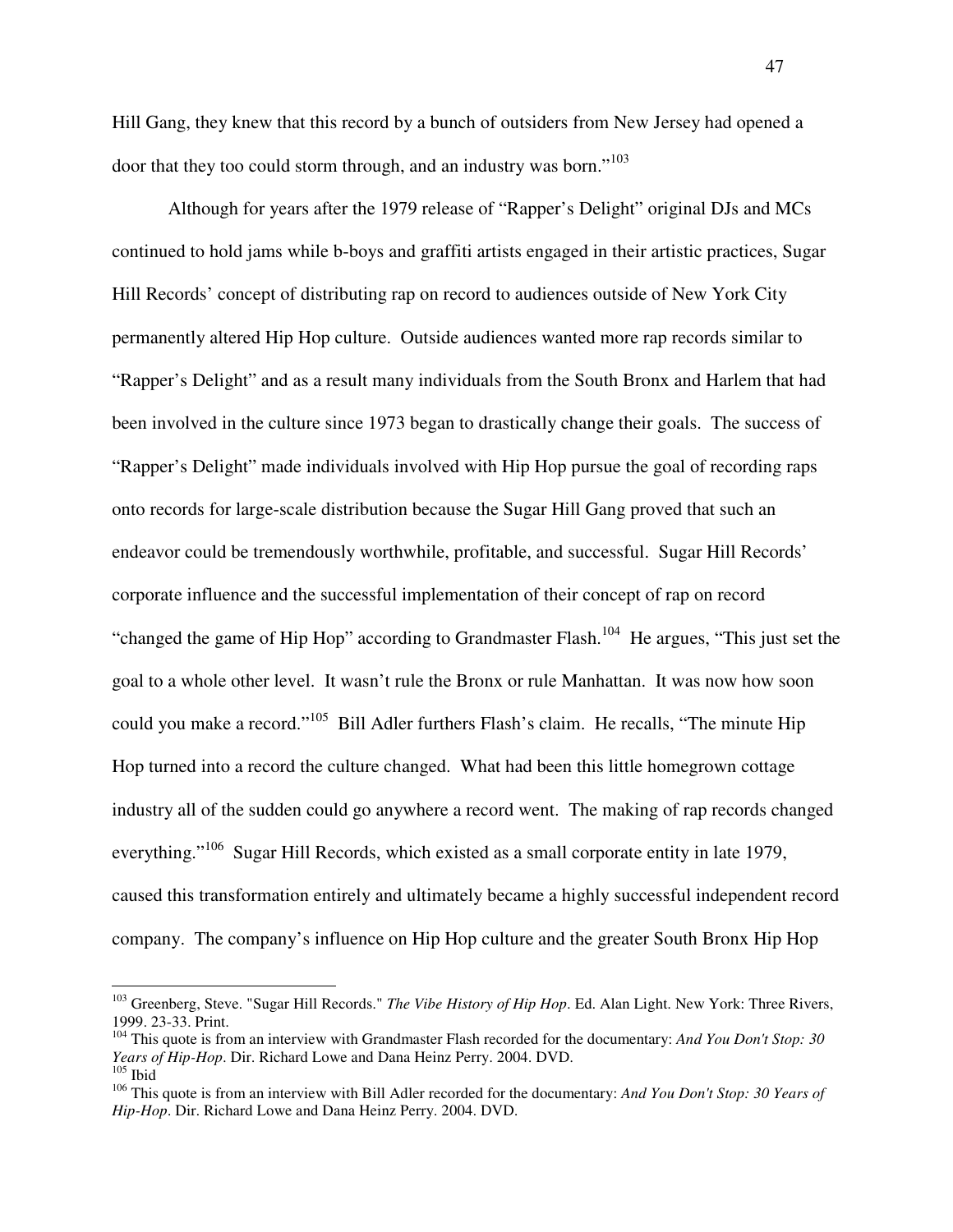community continued to be extensive throughout the early 1980s. Between 1979 and 1984 Sugar Hill Records dominated this new era of recorded rap music.

After witnessing the success of "Rapper's Delight," individuals from the South Bronx and other African American and Latino neighborhoods in New York City where Hip Hop once existed strictly as a performance art and recreational pastime began to sign with Sugar Hill Records. Ironically, they did so in the hopes of achieving the same success that the Sugar Hill Gang, a group that most criticized for their lack of authenticity and poor MC skills, achieved through "Rapper's Delight." For example, shortly after Sugar Hill Records manufactured the Sugar Hill Gang and "Rapper's Delight" hit the airwaves, Grandmaster Flash signed with Harlem's Enjoy Records, another small independent record company, and recorded a single of his own on record entitled "Superrappin'." However, Enjoy Records could not promote Flash's record effectively enough and Flash became quite frustrated asking, "What power do Sugar Hill have to get something like that on the radio and we can't get ours on it? Ours sounds better than theirs."<sup>107</sup> Like many of his peers, Flash felt that the emceeing on "Rapper's Delight" was of low quality and he could not understand why new audiences embraced the group. His resentment combined with the success that Sugar Hill Records achieved between October of 1979 and December of 1980 as they released ten additional singles on record, two if which turned out to be hits, forced Grandmaster Flash and his MC crew the Furious Five to cut ties with Enjoy Records and sign with the Robinson family and Sugar Hill Records.<sup>108</sup> His decision turned out to be a very good one. Over the course of the next several years, Grandmaster Flash and the Furious Five turned into recording superstars as Sugar Hill Records clients and according

 $107$  This quote is from an interview with Grandmaster Flash published in: Greenberg, Steve. "Sugar Hill Records." *The Vibe History of Hip Hop*. Ed. Alan Light. New York: Three Rivers, 1999. Print, p. 24

<sup>108</sup> Greenberg, Steve. "Sugar Hill Records." *The Vibe History of Hip Hop*. Ed. Alan Light. New York: Three Rivers, 1999. 23-33. Print.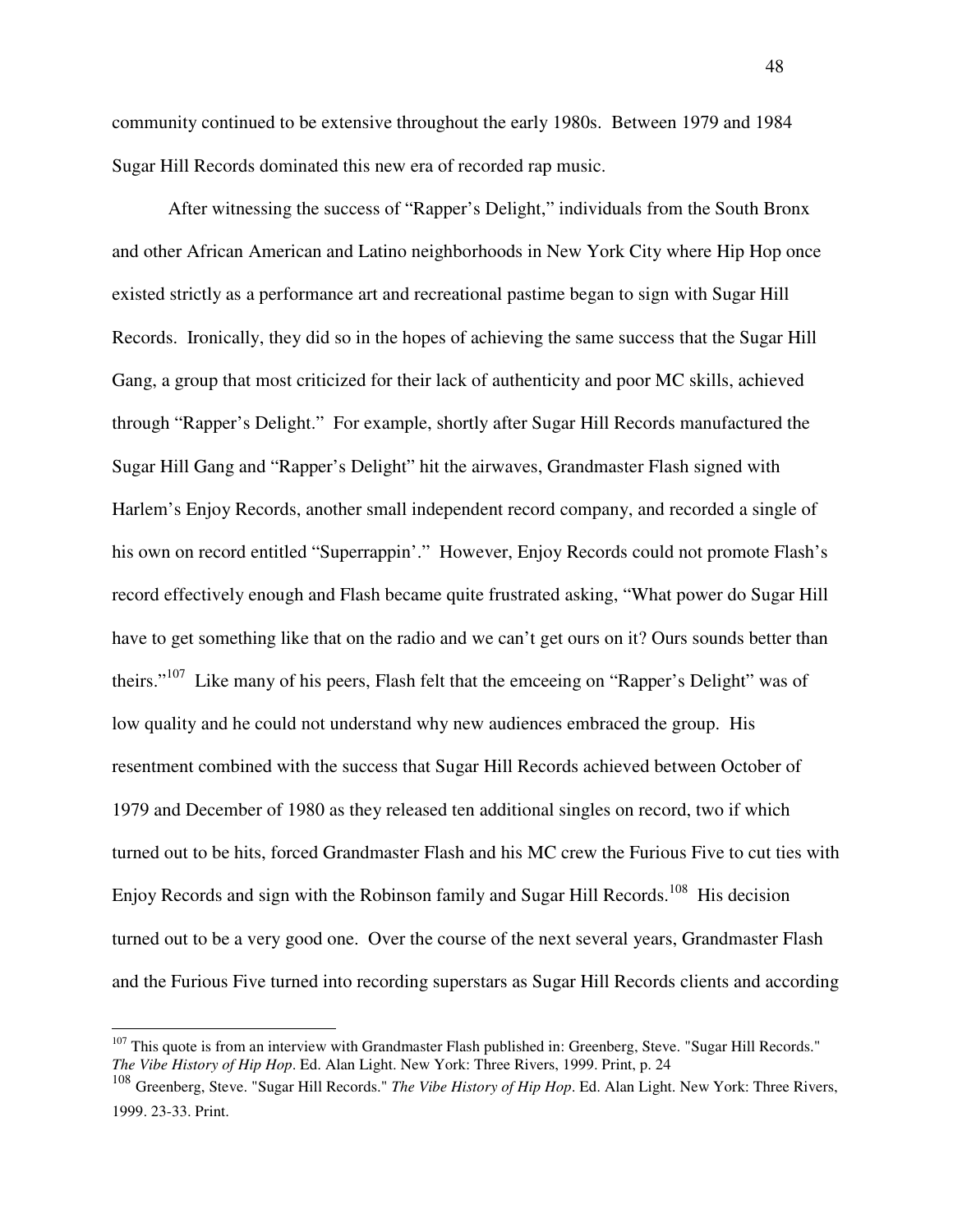to Steve Greenberg, demonstrated "that rap music might actually be more than a quirky novelty" in the process.<sup>109</sup>

Between 1980 and 1984 Sugar Hill Records achieved monumental success by distributing rap music to large audiences outside of New York City's Hip Hop community. As the Sugar Hill Gang and Grandmaster Flash and the Furious Five released a consistent flow of hit records that rose up the Billboard R&B chart, a variety of Hip Hop groups signed with Sugar Hill Records. Groups from Harlem and the Bronx such as Crash Crew, the Treacherous Three, and Funky Four Plus One signed with Sugar Hill Records and put out hit singles, which further solidified the company as a force to be reckoned with. Additional groups from areas outside of Hip Hop's epicenter in the South Bronx like West Street Mob, Positive Force, and The Sequence all signed with Sugar Hill and released records between 1980 and 1984. During this period Sugar Hill Records achieved success with many of their records. However, none had as much of an impact on the music industry as a whole as Grandmaster Flash and the Furious Five's 1982 social commentary on the reality of ghetto ills, "The Message," which marked the first instance in which rap music illustrated its potential to be more than happy-go-lucky party music.

The lyrics in "The Message," a song that Sylvia Robinson admits to writing herself "two years before [she] ever met Grandmaster Flash," describe all the socioeconomic problems plaguing struggling urban communities.<sup>110</sup> Although, at first Flash and his crew had serious reservations about participating in a project that deviated so far from the norm of recorded rap music at the time, "The Message" became a tremendous hit. The single reached the number four position on Billboard's R&B chart and eventually sold over one million copies during a time when the end of the disco era had catapulted the music industry into a period of severe racial

 $\overline{a}$  $109$  Ibid

<sup>110</sup> This quote is from an interview with Sylvia Robinson recorded for the documentary: *And You Don't Stop: 30 Years of Hip-Hop*. Dir. Richard Lowe and Dana Heinz Perry. 2004. DVD.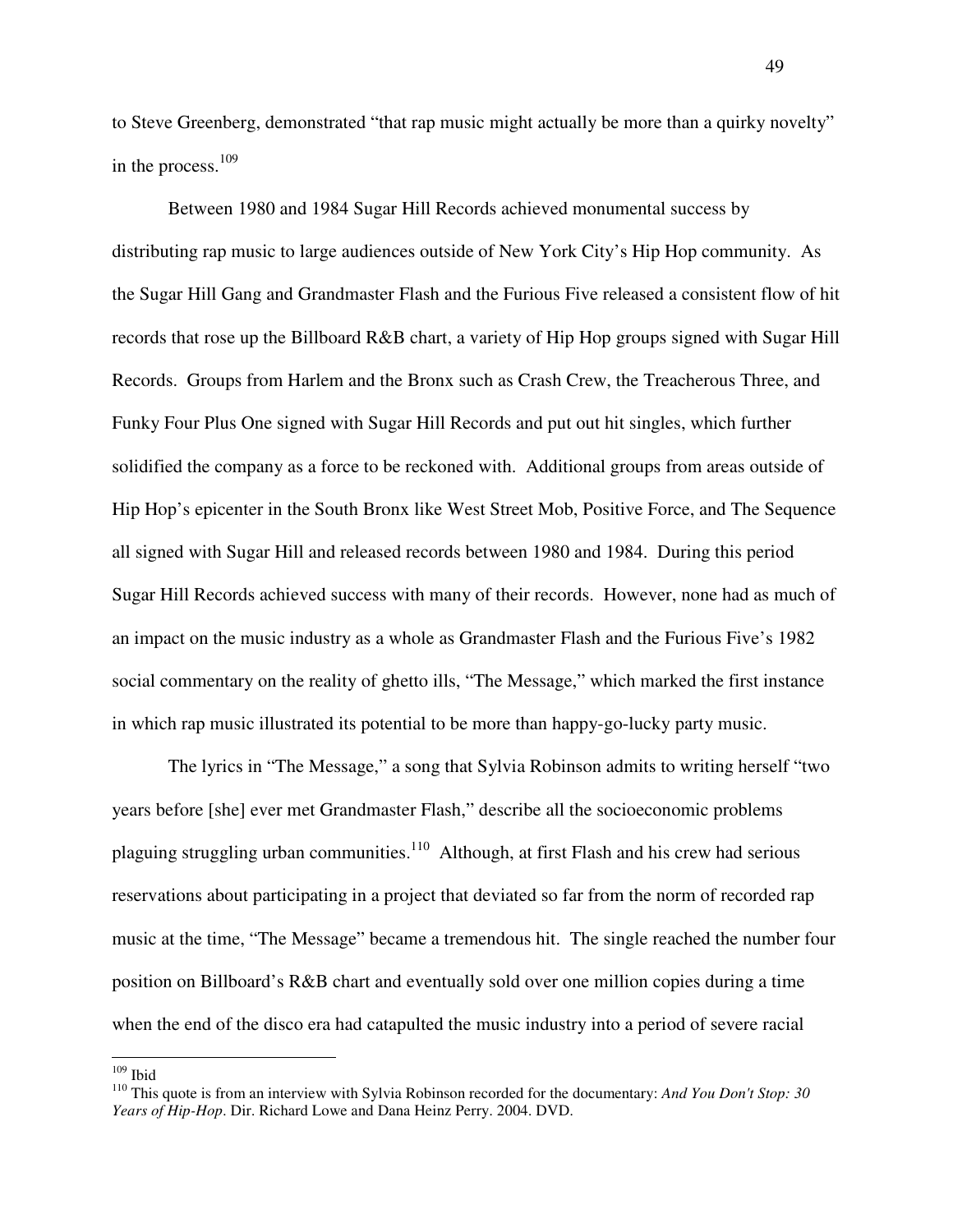segregation and Black artists simply did not reach the pop Top 40 chart.<sup>111</sup> "The Message" and several Sugar Hill Records follow-up hits throughout 1983 led Joseph Robinson to seek out a way to expand his business. It is important to remember that originally investors Morris Levy and Milton Malden bailed Robinson's All Platinum Records out of bankruptcy and created Sugar Hill Records with a \$600 investment. However, as Bergen Record staff writer Bruce Locklin wrote in an article entitled "Mobster Called Tune Bergen Firm Faces Music," by 1980 "Malden and the Robinsons decided that because the three of them were operating Sugar Hill, they should own it" and decided to "negotiate with Levy and agreed to pay him \$1.5 million for his interest in annual payments of \$300,000 over five years."<sup>112</sup> So as owner of the thriving Sugar Hill Records in 1983, Joseph Robinson took a trip to California in an attempt to expand his business by seeking out a major record company willing to sign a distribution deal with his burgeoning company.<sup>113</sup> Robinson's ambitious trip to California marked the beginning of the end for Sugar Hill Records.

Between 1985 and 1986 prominent newspapers such as The Record, The Wall Street Journal, and Newsday released a stream of articles covering an alleged fraud involving music industry giant MCA Records and independently owned Sugar Hill Records that ultimately caused the small Englewood, New Jersey record company to stop releasing rap records. It all began in 1983 when Joseph Robinson's business started to grow faster than he had ever anticipated it would and he realized that the best way to maximize his profits would be to acquire a distribution deal with a major record company. Robinson traveled to California and met with Capitol Records while his lawyer attempted to broker a deal with MCA Records, two music

<sup>&</sup>lt;sup>111</sup> Greenberg, Steve. "Sugar Hill Records." *The Vibe History of Hip Hop*. Ed. Alan Light. New York: Three Rivers, 1999. Print, p. 29

<sup>&</sup>lt;sup>112</sup> Locklin, Bruce. "Mobster Called Tune Bergen Firm Faces Music." *The Record* [Bergen County New Jersey] 6 Apr. 1986, News sec. *Factiva*. Web. 21 Nov. 2009.  $113$  Ibid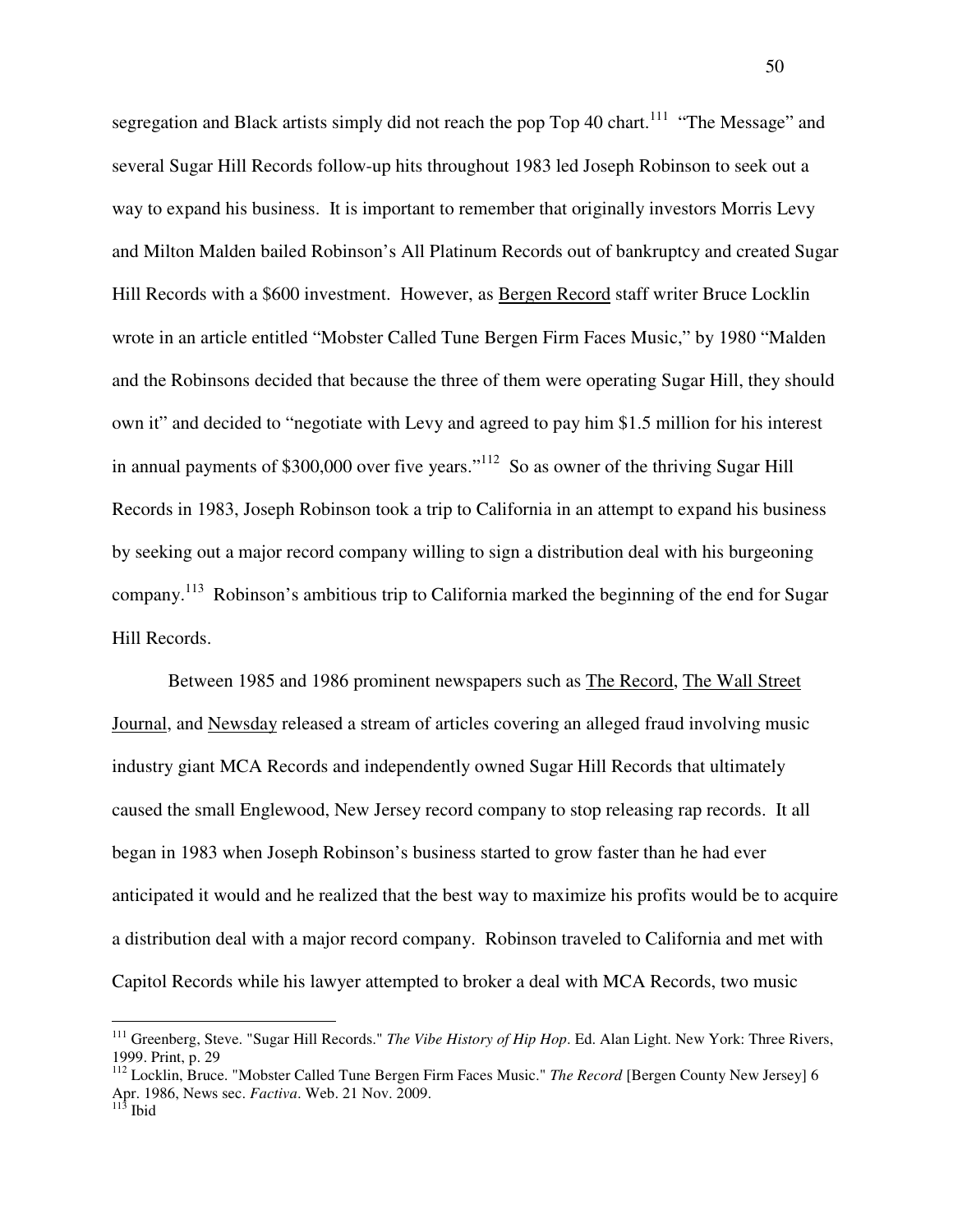industry powerhouses. Their attempts failed as both individuals could not convince the major labels to invest in Sugar Hill Records. However, Robinson's frustration quickly changed as he ran into a familiar face while eating at his hotel. Robinson saw an acquaintance he had known fifteen years earlier from his days hanging around New York City's nightclub scene. The man's name was Salvatore Pisello and he had once owned a restaurant in Manhattan.<sup>114</sup> As they began talking, Robinson informed Pisello about his successful endeavors with Sugar Hill Records but complained to him about his inability to broker a distribution deal with a major record company while in Los Angeles. Pisello listened to the story and then told Robinson that he might be able to speak with MCA Records' executives and work out a deal.<sup>115</sup> According to Bergen Record staff-writer Bruce Locklin, within a few weeks "Pisello came up with a written offer from MCA, a standard distribution agreement" and received "3 percent of MCA's future payments to Sugar Hill" for his efforts.<sup>116</sup> Robinson's peculiar encounter with Salvatore Pisello produced groundbreaking results. Sugar Hill Records' distribution deal with music industry giant MCA Records marked the first time that a major record company decided to distribute records from an independent label that produced exclusively rap music. However, this deal would ultimately financially cripple Sugar Hill Records.

Less than two years after magically landing a major MCA distribution deal for Sugar Hill Records, a federal grand jury indicted Salvatore Pisello on a number of counts and he was ultimately found guilty of income-tax evasion. In the process, the courts revealed that Pisello had been a long-time high-ranking member of the infamous Gambino crime family based out of

<sup>&</sup>lt;sup>114</sup> Locklin, Bruce. "Mobster Called Tune Bergen Firm Faces Music." *The Record* [Bergen County New Jersey] 6 Apr. 1986, News sec. *Factiva*. Web. 21 Nov. 2009.

 $115$  Ibid

 $116$  Ibid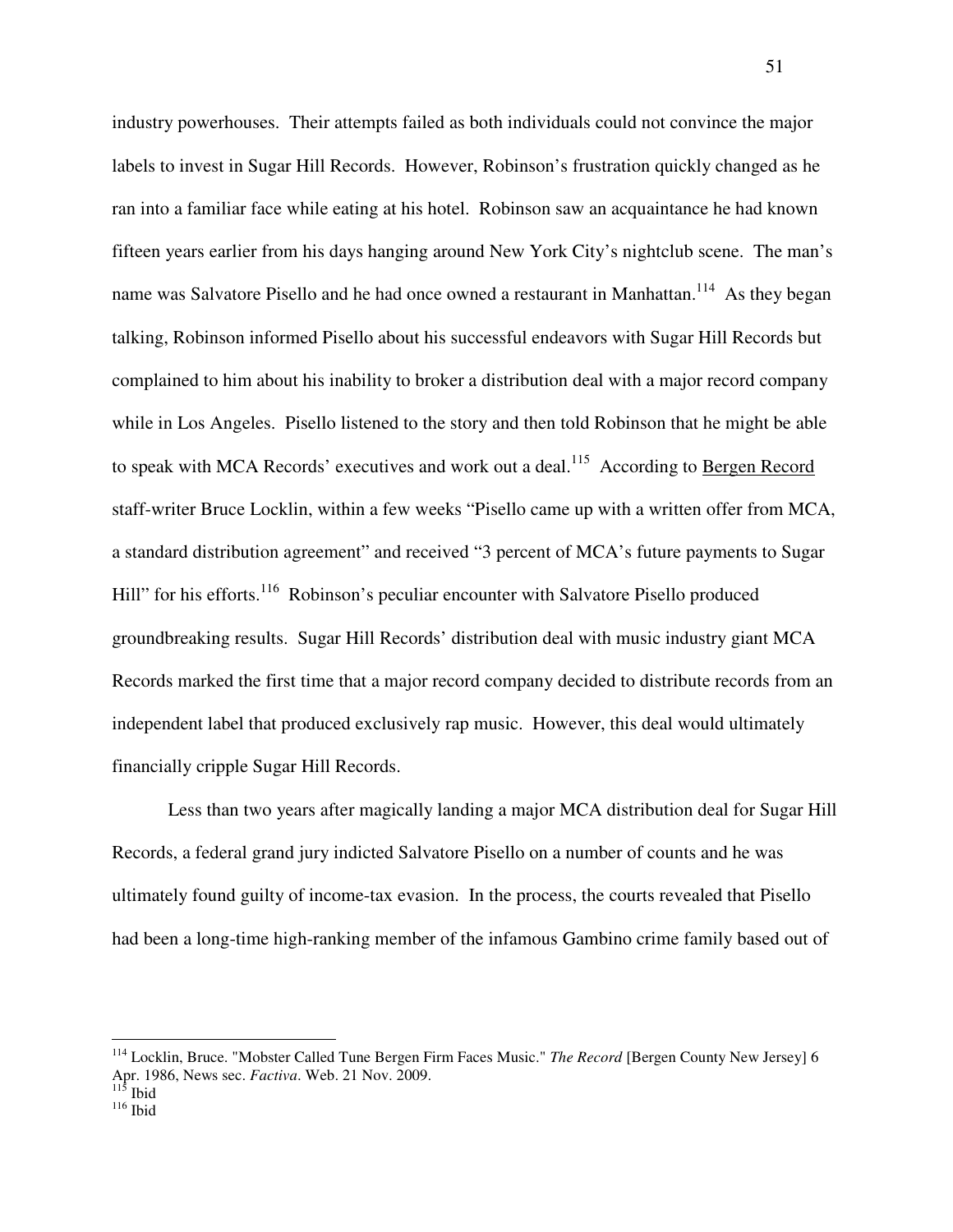New York City.<sup>117</sup> Coincidentally, as Pisello dealt with his legal troubles, the once highly successful exclusively Hip Hop oriented Sugar Hill Records faced significant financial woes. Joseph Robinson learned the news of Pisello's conviction and mafia ties for the first time as his company closed in on rock bottom. This rapid financial decline occurred after Sugar Hill signed the distribution deal with MCA because, according to Milton Malden, "Pisello conned MCA into believing he was Sugar Hill's man, while convincing Sugar Hill that he was an MCA insider."<sup>118</sup> While under contract with MCA, the independent record company accrued almost two million dollars worth of debt. In a last ditch attempt to break even, Sugar Hill Records' owner Joseph Robinson reluctantly signed away the rights to the master recordings of many of the highly successful R&B artists that he managed while he owned and operated All Platinum Records decades earlier.<sup>119</sup> Pisello's masterfully orchestrated con did not end when Robinson agreed to turn over the rights to these recordings. The matter ended up in court as Sugar Hill Records ultimately decided to sue MCA Records for a sum of \$240 million. In the suit, Robinson alleged that MCA intentionally hired a known Gambino crime family con artist to infiltrate and bankrupt his independent record company. Sugar Hill Records' lawyers argued to the courts that MCA used Pisello to con Sugar Hill into signing a corrupt distribution deal in order to set up a situation in which MCA executives could eventually bankrupt Sugar Hill and seize control over the relatively small company and Robinson's assets.<sup>120</sup> However, the complex, drawn-out scandal and ensuing litigation ultimately destroyed Sugar Hill Records. The small independent record company that introduced the world outside of New York City to Hip Hop via "Rapper's

 $117$  Ibid

<sup>&</sup>lt;sup>118</sup> This is a quote from Milton Malden published in: Locklin, Bruce. "Mobster Called Tune Bergen Firm Faces" Music." *The Record* [Bergen County New Jersey] 6 Apr. 1986, News sec. *Factiva*. Web. 21 Nov. 2009. <sup>119</sup> Locklin, Bruce. "Mobster Called Tune Bergen Firm Faces Music." *The Record* [Bergen County New Jersey] 6 Apr. 1986, News sec. *Factiva*. Web. 21 Nov. 2009.

<sup>&</sup>lt;sup>120</sup> Pinsley, Elliot. "MCA Records Plotted to Ruin Sugar Hill, Suit Says." *The Record* [Bergen County, New Jersey] 20 Nov. 1986, News sec. *Factiva*. Web. 21 Nov. 2009.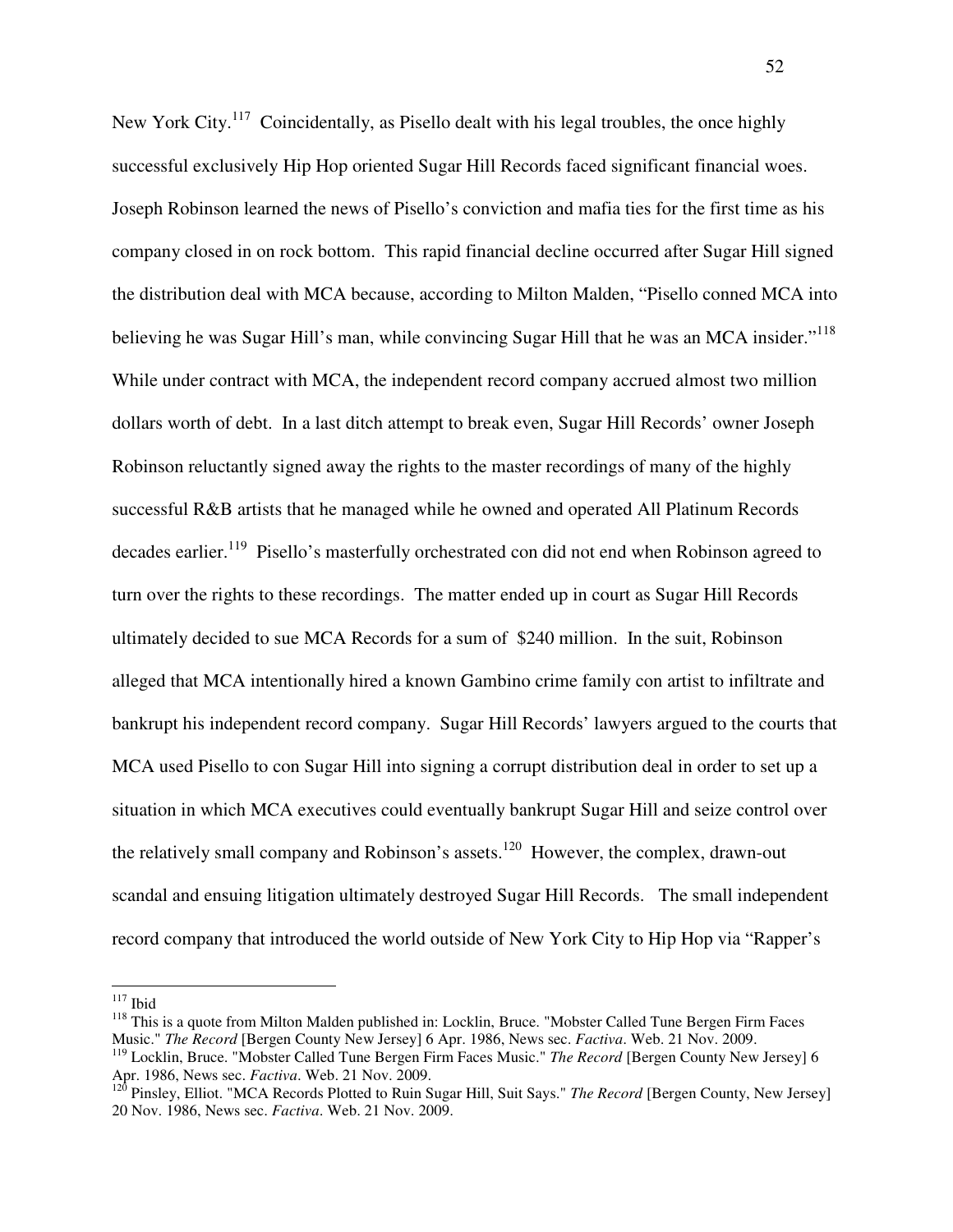Delight" in a highly controversial fashion six years earlier permanently stopped releasing new records in 1985.

Sugar Hill Records' six year long affair with Hip Hop produced a variety of unforeseen yet tremendously significant results. When Sylvia Robinson first found Henry Jackson at a suburban New Jersey pizzeria, Hip Hop was still confined to a local New York City scene. MCs from the South Bronx did not have recording contracts with record companies and the idea of distributing party raps to the world seemed quite improbable. However, Robinson immediately recognized Hip Hop's potential, specifically rapping, for commercial success and took full advantage of the opportunity by creating the Sugar Hill Gang, buying back her record company from Morris Levy, and producing and distributing a tremendous amount of hit rap records between 1979 and 1985. Although Sugar Hill Records ended Hip Hop's six-year existence as an unadulterated art form and local cultural phenomenon, in the process the small independent record company exposed the world to rap music in a financially successful fashion. Before Sugar Hill Records investment in Hip Hop culture, major record companies and other corporate conglomerates had no idea that Hip Hop could ever be profitable or marketable on a national and even international scale. Why would corporate executive elitists believe that a youth performance art born in the most neglected urban area of the nation could possibly be a sound business investment? Sugar Hill Records' success, before being destroyed by mafia infiltration allegedly at the hands of MCA Records, proved to the world that Hip Hop was in fact marketable and if utilized the right way could be highly profitable. Sugar Hill's immensely positive experiences with Hip Hop over a six-year period ultimately illustrated to more powerful corporate entities such as major record companies, media conglomerates, and many corporate decision-makers that Hip Hop had the potential to be a sound business investment. This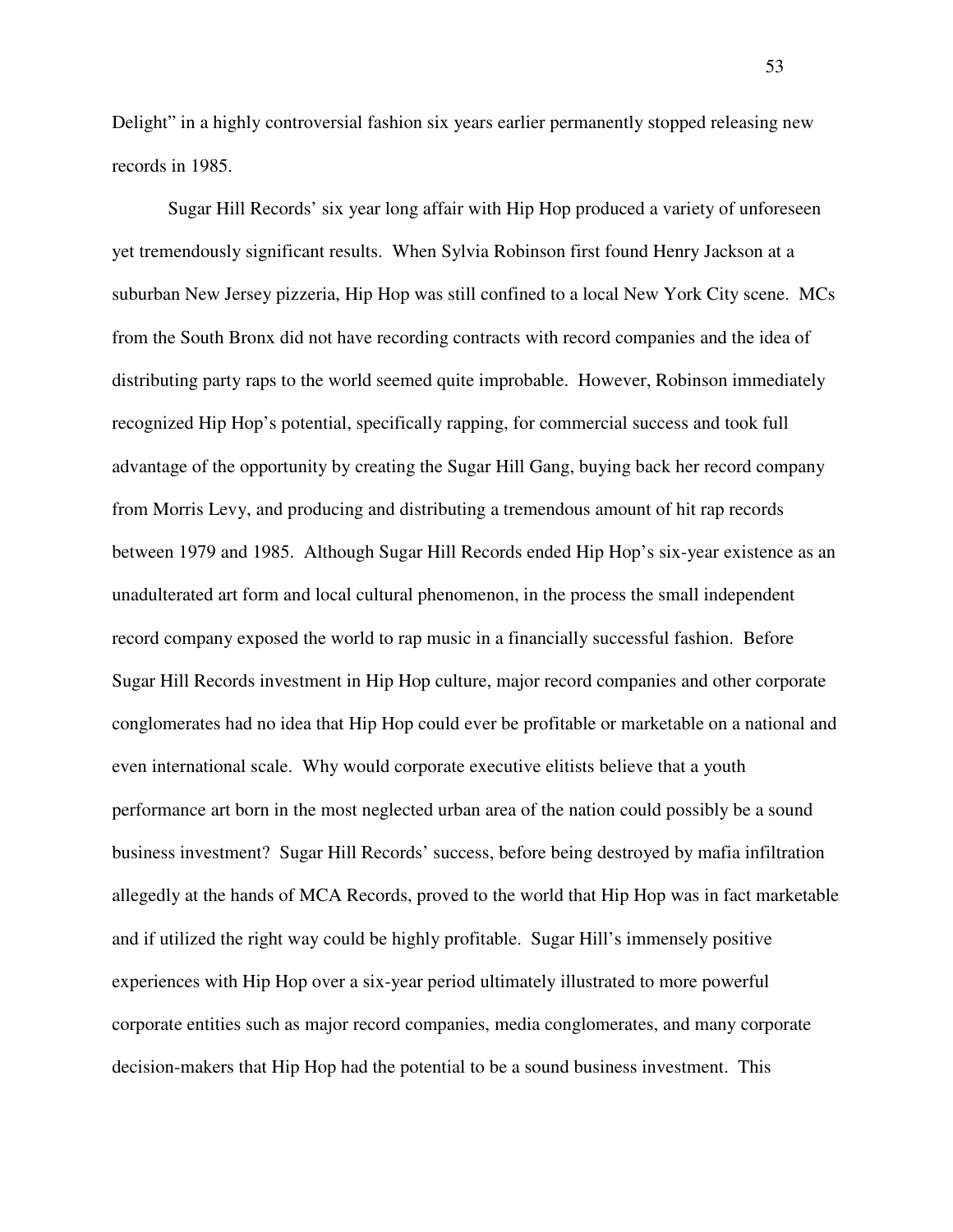54

illustration marked both the end of Hip Hop as a local cultural phenomenon confined to decaying, impoverished New York City neighborhoods and the beginning of Hip Hop as a commercialized popular music genre and commodified piece of American popular culture.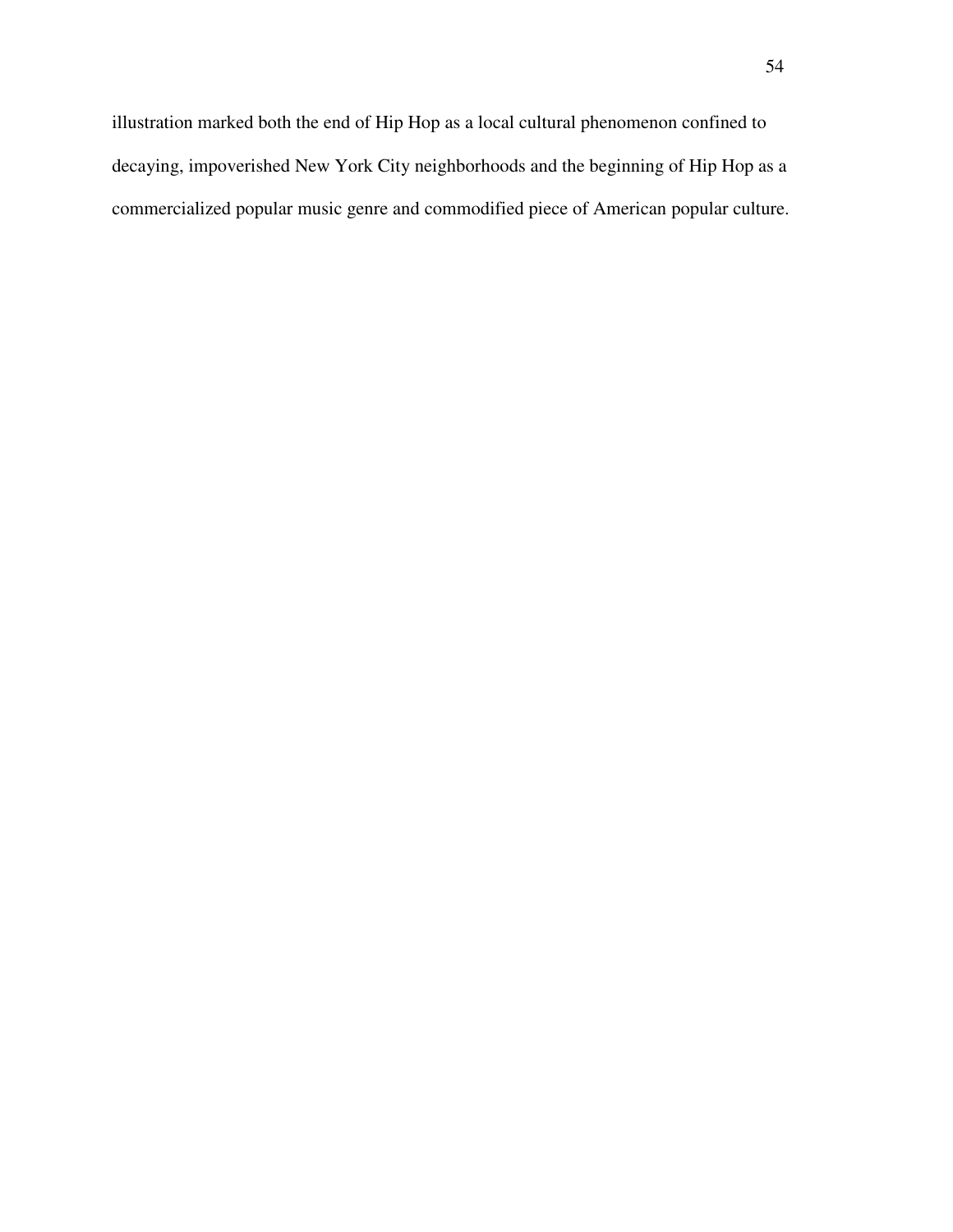# **Chapter 3**

# **Kurtis Blow, Independent Record Companies, and Subtle Corporate Investments**

 In a September 12, 1982 New York Times article entitled "Pop Music's Establishment is Ripe for Change," staff writer Robert Palmer wrote quite critically about the state of the mainstream music business as of the fall of 1982. He contended, "pop music's established artists and groups and the business that has grown up around them are ripe for a change" but in order for change to occur "it is going to take some younger performers, some committed pop music businessmen, and a shakeup in the patterns of radio programming to bring this about, and the people who are going to make the change are probably among us right now."<sup>121</sup> Palmer also briefly mentioned that "black rap music and the hard funk rhymes that go with it are a potential source for a new trend" and "one suspects that much more can be done with it." $122$  It is reasonable to hypothesize that he based his claim partially on the fact that in 1981 a white punk rock band named Blondie released a popular rap single entitled "Rapture" after becoming acquainted with and learning from a Hip Hop veteran from the Bronx scene named Fab Five Freddy. However, "Rapture" was nothing more than an anomaly. Blondie was not a rap group and had no meaningful involvement in Hip Hop culture. Therefore, the most logical explanation for Robert Palmer's prediction that rap music might become the next big thing lies in the fact that between 1979 and 1982 an abundance of independent rap record companies sprouted up and rappers signed to these labels released many hit singles on record that garnered popularity amongst black audiences. Also, a rapper named Kurtis Blow released several influential records

<sup>121</sup> Palmer, Robert. "Pop Music's Establishment Is Ripe for Change." *New York TImes* 12 Sept. 1982, Late City Final ed., Arts and Leisure sec. *Factiva*. Web. 17 Nov. 2009.

 $122$  Ibid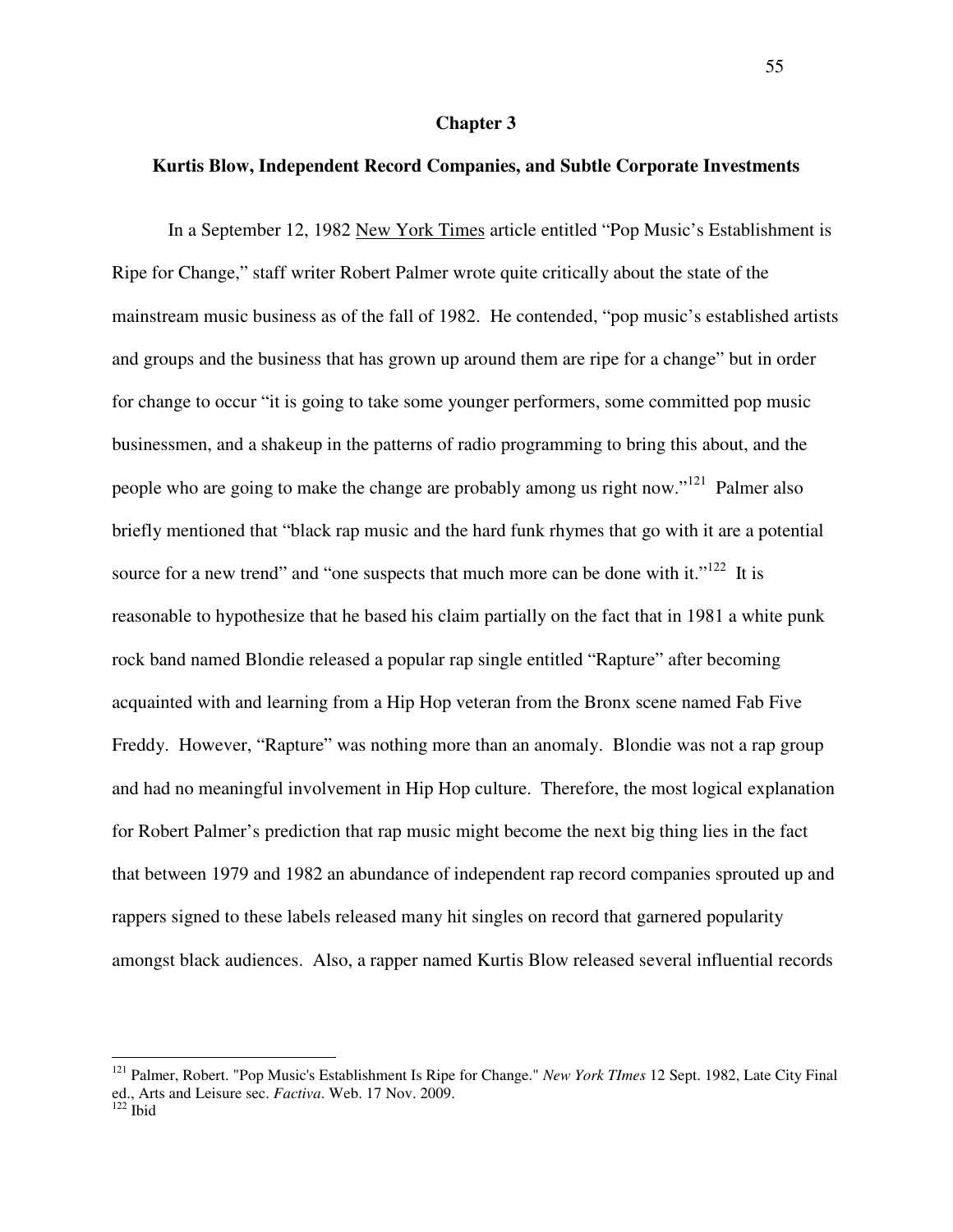through Mercury Records during this period as well. Regardless of his reasoning, Palmer's prediction turned out to be amazingly accurate.

 Although Sugar Hill Records' commodified Hip Hop culture and put rap music on a national stage by creating the Sugar Hill Gang and releasing "Rapper's Delight," the record company's most long-term significant achievement was their illustration that an investment in Hip Hop culture could be a financially sound business strategy. However, beginning in late 1979, many other independent record labels followed Sugar Hill's lead and illustrated Hip Hop's potential profitability as well. For example, at the end of 1979 Enjoy Records, an independent record company first created by Bobby Robinson in 1962 and operated out of Bobby's Record Shop on 125<sup>th</sup> Street in Harlem, began signing MCs, recording their raps, and releasing rap records. In fact, Enjoy Records released over thirty rap records during the three-year period between the time that "Rapper's Delight" and "The Message" hit the charts for Sugar Hill. Enjoy signed well-known artists such as Grandmaster Flash and the Furious Five, the Treacherous Three, and the Funky Four Plus One More. Although, each group eventually left Enjoy and signed with Sugar Hill, all three of these highly influential rap groups started their recording careers off as Enjoy artists. Enjoy Records also signed lesser known Hip Hop artists such as the Fearless Four, Kool Kyle The Starchild, Doctor Ice, The Packman, and many more. Doug E. Fresh even got his start at Enjoy before switching labels numerous times and eventually going on to a highly successful recording career.<sup>123</sup>

<sup>123</sup> "About.com: Http://www.discogs.com/label/Enjoy Records." *Music Careers - Music Industry Careers - Finding Music Business Careers*. Web.

<sup>&</sup>lt;http://musicians.about.com/gi/o.htm?zi=1/XJ&zTi=1&sdn=musicians&cdn=careers&tm=274&gps=392\_914\_134 5\_564&f=00&su=p554.12.336.ip\_&tt=11&bt=1&bts=1&zu=http%3A//www.discogs.com/label/Enjoy%2bRecords  $\mathbf{L}$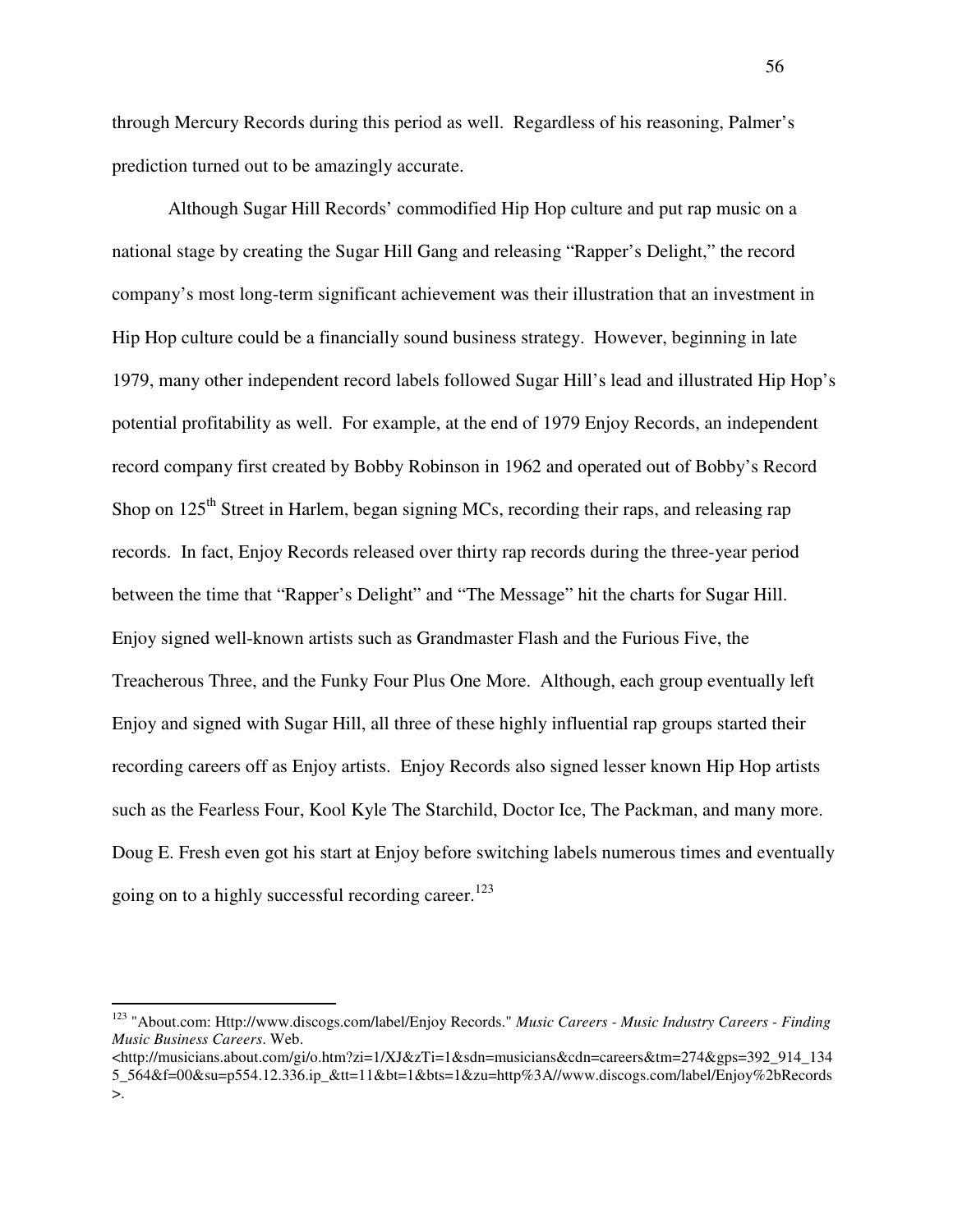Enjoy Records continued releasing rap records for three years after Sugar Hill Records fell victim to mafia infiltration allegedly at the hands of MCA Records in 1985 and should be remembered for their monumental investments in Hip Hop culture between 1979 and 1988. Although Enjoy did not have the same large-scale commercial and financial success as Sugar Hill Records, the small Harlem-based record company altered South Bronx Hip Hop culture just as Sugar Hill did. Like Sugar Hill, Enjoy Records capitalized on the record-making phenomenon beginning in 1979 and played a key role in transforming the localized South Bronx performance Hip Hop culture into a national recording industry. Before the Sugar Hill Gang's "Rapper's Delight," Enjoy Records owner Bobby Robinson (no relation to Sugar Hill's Robinson family) signed and recorded strictly R&B artists out of his Harlem record shop and had a fair amount of success. However, as a strictly rap oriented record label, Enjoy made a permanent mark on popular culture and American society as a whole, which is not often justly acknowledged, by releasing forty-seven rap records between 1979 and 1988. Some of the most influential recording Hip Hop artists such as Grandmaster Flash and Doug E. Fresh started their careers at Bobby Robinson's Enjoy Records. Like Sugar Hill Records, Enjoy Records stopped releasing records rather abruptly. However, unlike Sugar Hill, Enjoy did not fall victim to a scandal involving a major record company and an organized crime family. Rather, Enjoy Records ceased operation when the landlord of the building that housed Bobby's Record Shop in Harlem closed Robinson's  $125<sup>th</sup>$  Street store.<sup>124</sup> During the eight-years it stayed in business as an exclusively rap-oriented independent record company, Enjoy Records signed many MCs from the Bronx and Harlem that had been involved in Hip Hop culture in the area before the era of recorded rap, distributed hit rap records to a national audience, and assisted in Hip Hop's

<sup>124</sup> "Enjoy Records - Profile of Record Label Enjoy Records." *Music Careers - Music Industry Careers - Finding Music Business Careers*. Web. <http://musicians.about.com/od/indielabels/p/enjoyrecords.htm>.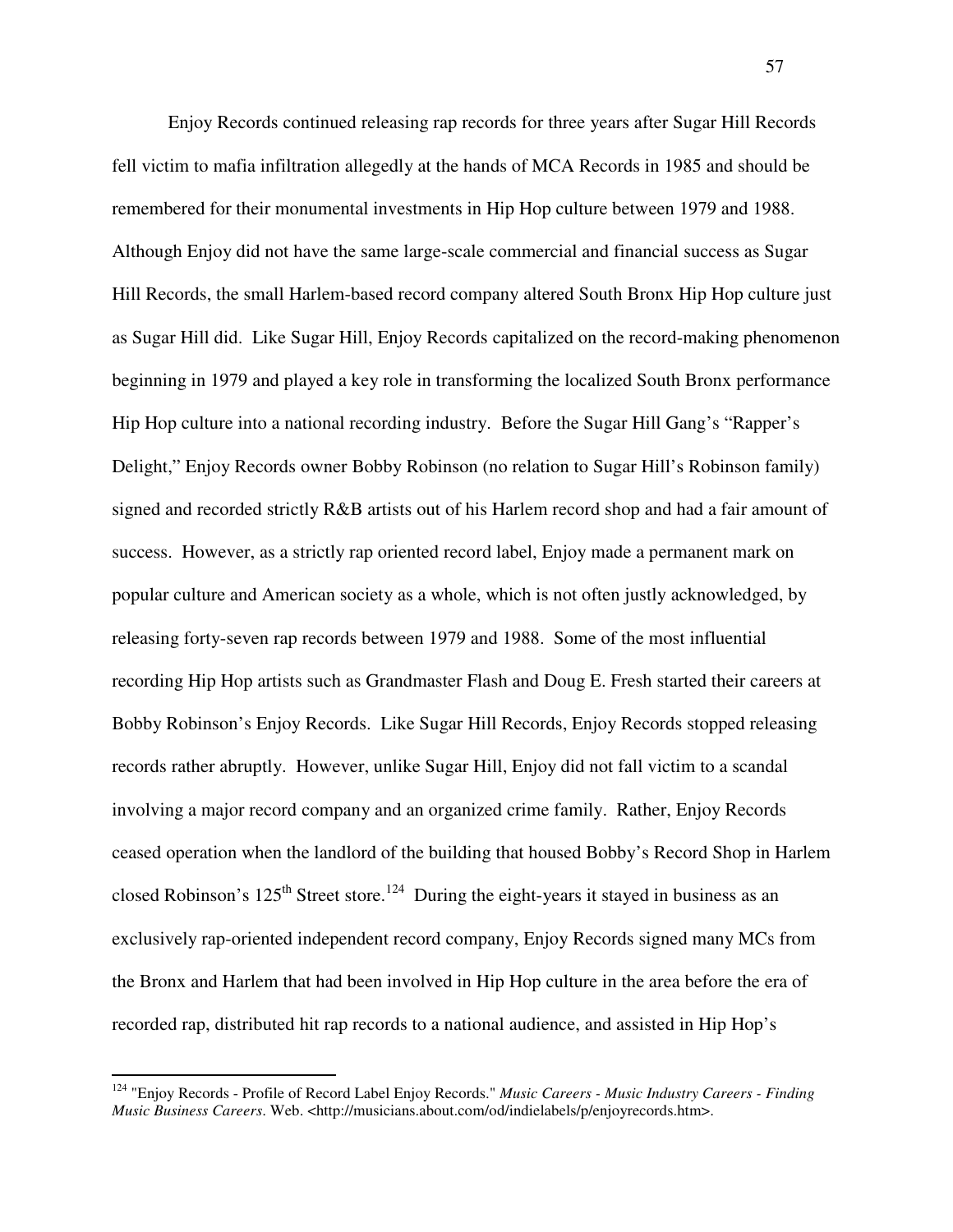transformation. Enjoy Records' contributions to Hip Hop during the first years of commercially recorded rap music ultimately allowed corporate conglomerates to safely invest in the culture.

After the release of "Rapper's Delight" in October of 1979, over 50 raps records were released by a variety of independent record companies during the year's remaining few months. This trend continued throughout the early 1980s as well. Some of these labels such as Funky Constellation Records, Tree Line Records, Razzberri Rainbow Records, New Wave Dis-Go Records, and several others only released one record ever. Others such as TEC Records, ROTA Records, and D & K Records released less than five records over the course of their existence. Still other independent records companies such as Reflection Records, Vogue Records, Paul Winley Records, and others released many rap records during late 1979 and throughout the early 1980s.<sup>125</sup> Recording artists like the Jazzy 4 MCs, Funky Constellation, and Lady B recorded records for these fleeting labels during this period. Although all of these early independent records companies eventually faded away, while they stayed in business they had the same effects on Hip Hop culture as a whole as well-known independent labels from the period like Sugar Hill and Enjoy. Through the mid-1980s, these independent record labels proved Hip Hop culture could be commodified for national sale. Record labels such as First Class Records and PDJ never achieved the same significant financial gains as Sugar Hill Records. However, all of these early independent labels illustrated that rap on record was not a fleeting phase. The fact that miniscule, one-hit-wonder, independent rap-oriented record labels continued to release records, some of which reached the charts, throughout the mid-1980s earned rap music a permanent place in American popular culture. Many corporate conglomerates eventually learned from these tiny record labels and invested in Hip Hop culture.

<sup>&</sup>lt;sup>125</sup> "Raphistory.net | Records." *Raphistory.net* | *RAP HISTORY ... Because Rappin Ain't No Thang...* Web.  $\text{Khtp:}/\text{www.raphistory.net/index.php?inc=records⟨=en&ID=\&offset=0&sortby=year&sortℴ=asc&operation=$ &year=1979&entries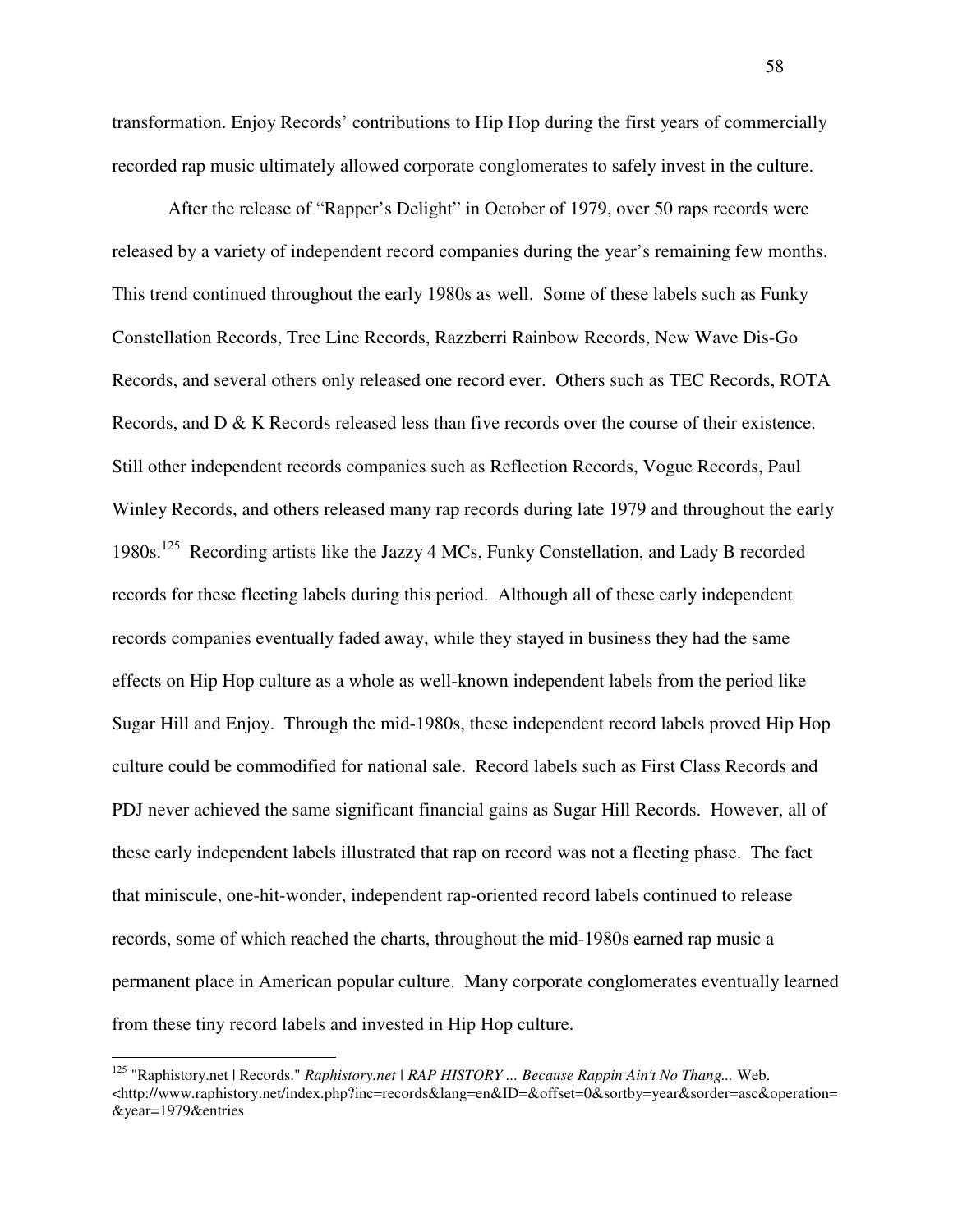While Sugar Hill Records, Enjoy Records, and numerous other independent record companies invested in Hip Hop, one major record company made an interesting investment of their own. Shortly after the release of "Rapper's Delight," Mercury Records, a major record company, signed Harlem MC Kurtis Blow, who had been well known throughout the mid 1970s on the local South Bronx and Harlem Hip Hop scene. This signing was completely uncharacteristic of major record companies at the time because they simply did not sign rappers. In fact, after Kurtis Blow no other rapper signed to a major label for years. Nevertheless, as a Mercury recording artist, Kurtis Blow released a variety of records that further moved Hip Hop away from being strictly a localized South Bronx performance art and youth cultural phenomenon. Kurtis Blow first signed to Mercury Records in late 1979 when his manager Russell Simmons, who would eventually go on to completely transform Hip Hop culture throughout the 1980s, recorded Blow's "Christmas Rappin'." According to Simmons, "we put it on vinyl because no one wanted to but it. We put the vinyl in the street and when it got hot in the street Mercury Records called us."<sup>126</sup> Through Mercury Records Kurtis Blow later released "The Breaks," which sold many copies and became such a sensation that a reputable rock and roll critic actually voted for it to be awarded the honor of 'single of the year' in  $1981$ <sup>127</sup> Although his contract with Mercury Records made him an anomaly, Kurtis Blow's success with a major record company may have served an even greater purpose than the success of Sugar Hill Records "Rapper's Delight." The fact that a major record company profited for years off of a risky investment in Hip Hop culture clearly illustrated that the culture could produce tangible economic gains.

<sup>126</sup> This quote is from an interview with Russell Simmons recorded for the documentary: *And You Don't Stop: 30 Years of Hip-Hop*. Dir. Richard Lowe and Dana Heinz Perry. 2004. DVD.

<sup>&</sup>lt;sup>127</sup> Palmer, Robert. "The Pop Life; Grammys: Honoring Art or Commercial Success?" *New York Times* 25 Feb. 1981, Late City Final ed., Cultural Desk sec. *Factiva*. Web. 4 Mar. 2010.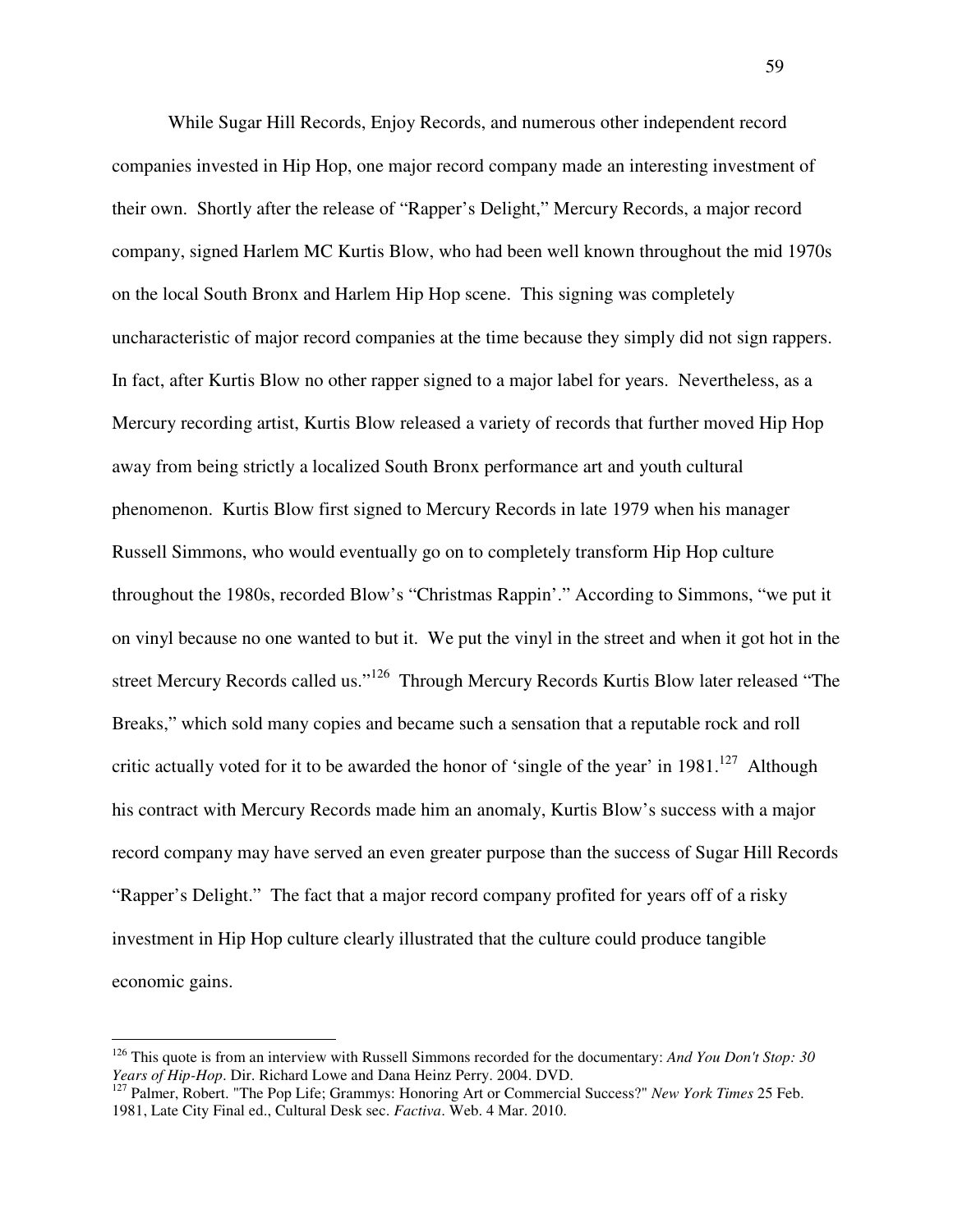In addition, in the early 1980s Tommy Boy Records emerged as an independent raporiented record company and achieved success comparable to Sugar Hill Records. In 1981 twenty-seven year old Tom Silverman formed Tommy Boy Records a few years after dropping out of graduate school at Western Michigan University and moving to New York City.<sup>128</sup> In an interview for a Newsday article entitled "Sounds of a Street-Level Approach to Pop Music," he claims he named his company after "a brand-name [he] saw on a carton of grapes in his grandfather's basement."<sup>129</sup> In its first four years of operation, Tommy Boy Records became a premier rap-oriented independent record company by signing ten artists including the Force M.D.s and Hip Hop pioneer Afrika Bambaataa.<sup>130</sup> In fact, as a Tommy Boy recording artist Afrika Bambaataa recorded "Planet Rock," a hit single that sold over 600,000 units and ended up being the highest grossing rap record of  $1982$ <sup>131</sup>

Between its 1981 inception and October of 1985 Tommy Boy signed exceptional talents and produced and distributed eight singles that each sold a minimum of  $80,000$  units.<sup>132</sup> According to Tommy Boy's founder Tom Silverstein, he originally created his record company and invested in Hip Hop culture in an effort "to buck trends," which clearly worked as his company "averaged \$2 million to \$3 million in gross revenues each year" between 1981 and 1985 by recording and distributing rap music.<sup>133</sup> In 1985, in an attempt to cater to non-Hip Hop fans, Tommy Boy Records released a greatest hits album entitled "Greatest Beats," which, according to New York Times staff-writer Robert Palmer, "provided just what many curious

<sup>128</sup> Connor, William S.D. "Sounds of a Street-Level Approach to Pop Music." *Newsday* [New York City] 7 Oct. 1985, City Business sec. *Factiva*. Web. 17 Nov. 2009.  $129$  Ibid

<sup>130</sup> Van Matre, Lynn. "Rappers Break Toward Mainstream with a 'Hip-Hop' Beat." *Chicago Tribune* 9 June 1985, Final ed., Arts sec.: 6. *ProQuest*. Web.

<sup>131</sup> Connor, William S.D. "Sounds of a Street-Level Approach to Pop Music." *Newsday* [New York City] 7 Oct. 1985, City Business sec. *Factiva*. Web. 17 Nov. 2009.

 $^{132}$  Ibid  $^{133}$  Ibid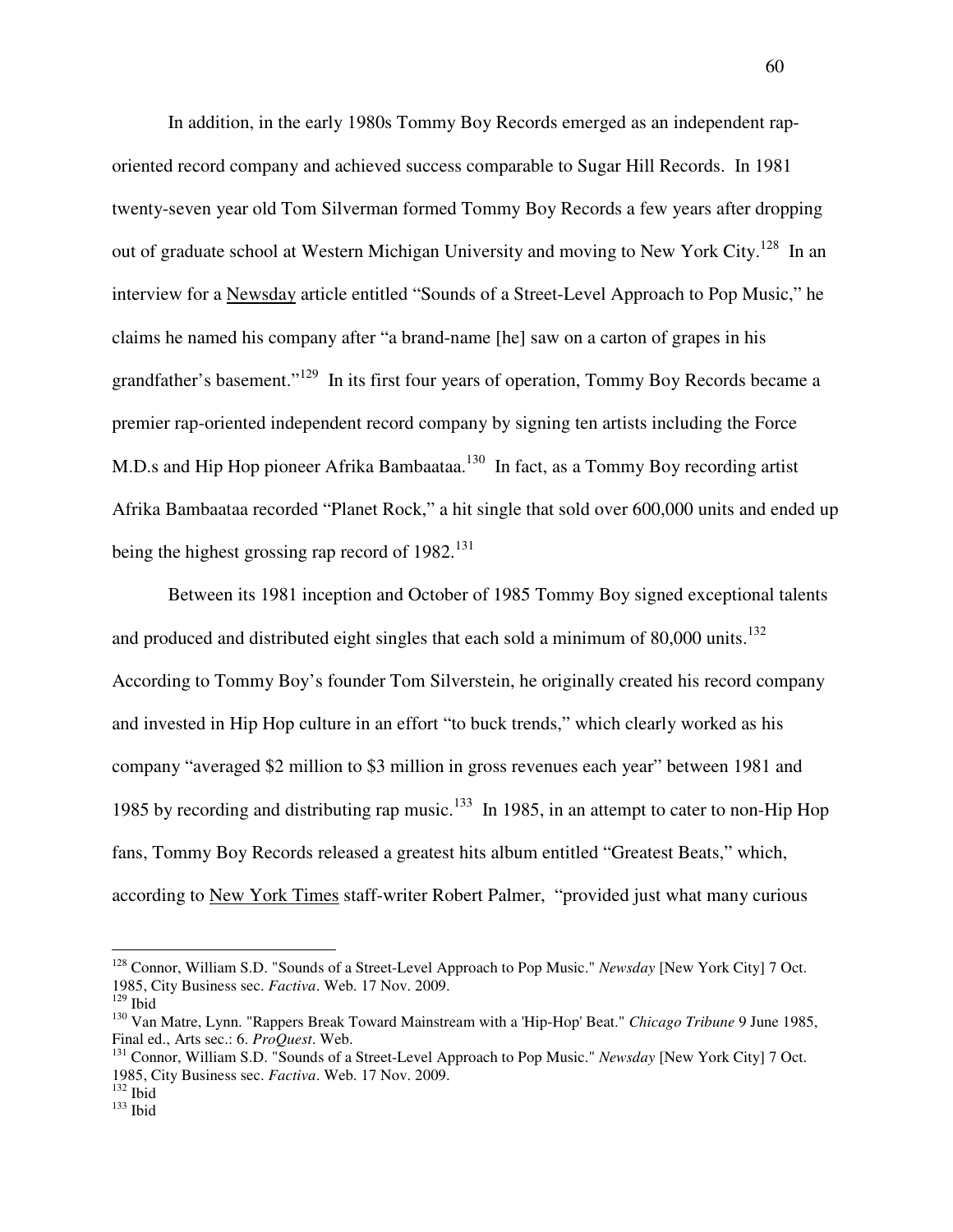rock fans were waiting for-solid album-length collections of hip-hop's most significant innovations and greatest hits."<sup>134</sup> Tommy Boy achieved tremendous financial success via rap music throughout the early to mid 1980s and, unlike other independent record companies from the time, continues to operate in 2010. As a small corporate entity formed in 1981 by a businesssavvy college dropout, Tommy Boy Records contributed to Hip Hop's transformation and served the same function as Sugar Hill Records, Enjoy Records, and all the other miniscule independent record companies that existed throughout the early 1980s.

 Independent record labels were not the only small corporate entities invested in Hip Hop culture between 1979 and 1986 leading corporate conglomerates to utilize the culture as an economic investment throughout the next two and a half decades. Throughout this seven-year period a variety of corporate entities invested in Hip Hop culture. For example, in a January 31, 1984 Omaha World-Herald article entitled "Break Dancing…Craze of the Coasts Spins its Way into the Midlands," staff writer Phil Johnson wrote about how breakdancing became extremely popular in Omaha, Nebraska starting when two students at a local community college saw an episode of the 'Donahue' show in which host Phil Donahue explored the art of breakdancing.<sup>135</sup> It is important to note that in 1984 the large media corporation Multimedia Inc. owned and distributed "Donahue," also known as "The Phil Donahue Show." After this nationally syndicated, corporately owned television talk show aired a special on breakdancing, one of the original four elements of South Bronx Hip Hop culture, youth throughout the Midwest became fascinated with it. In his article Johnson writes, "While it can be seen in the hallways of schools across the Midlands as students experiment with the latest craze, it has reached a nearest form in

<sup>134</sup> Palmer, Robert. "The Pop Life; A New Label, Landmark, Records Jazz." *New York Times* 20 Feb. 1985, late ed.: C.17. *ProQuest*. Web. 30 Oct. 2009.

<sup>135</sup> Catlin, Roger, and Phil Johnson. "Break Dancing... Craze of the Coasts Spins Its Way Into the Midlands." *Omaha World-Herald* 31 Jan. 1984, Youth sec. *Factiva*. Web. 17 Nov. 2009.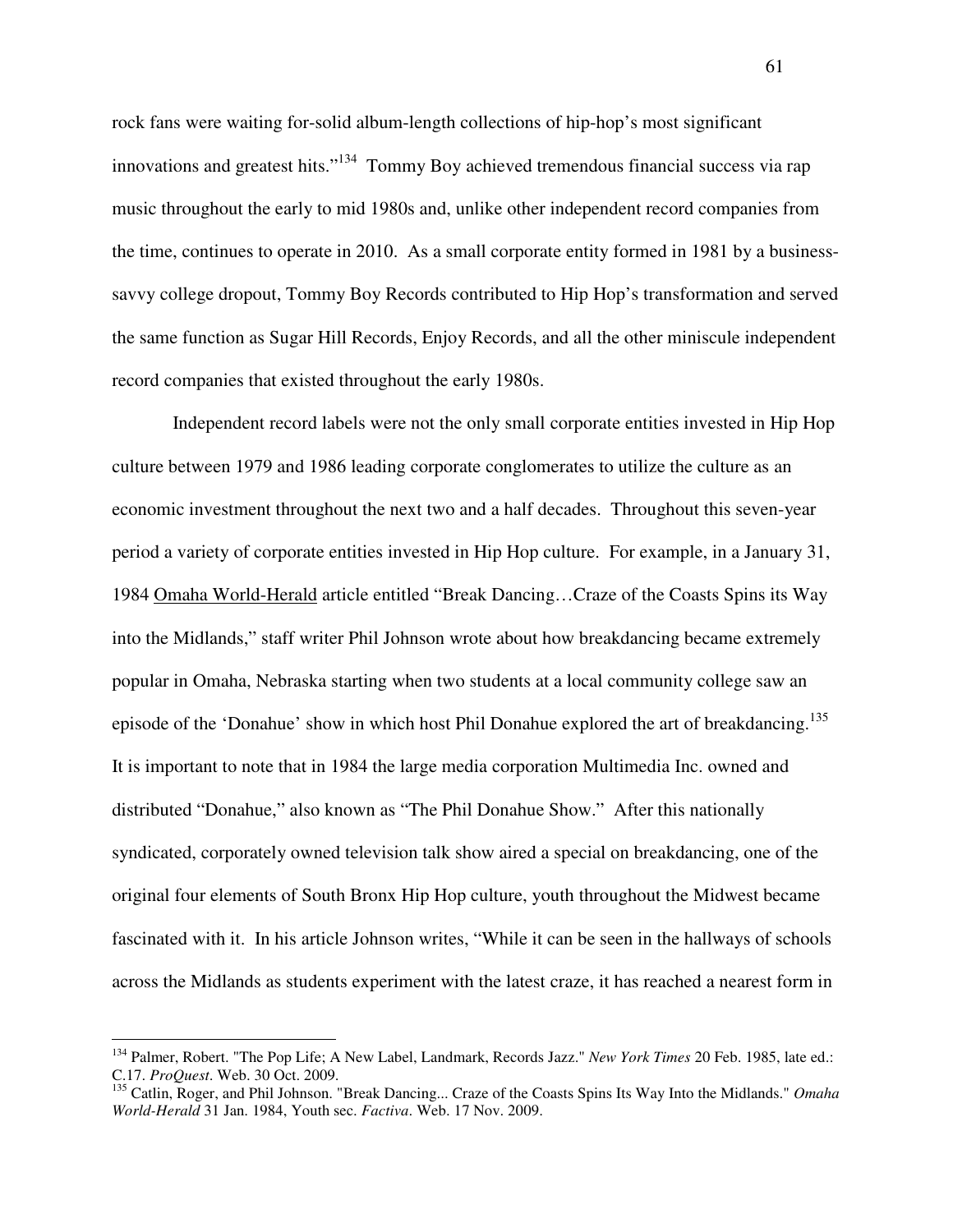the Bluffs. The recently formed  $52<sup>nd</sup>$  Street Breakers, after a couple months of practice, says it has received an offer to show off its Midwestern breaking to national audiences."<sup>136</sup> This group of Omaha, Nebraska breakdancers regularly showcased their acquired skills using rap cassettes as background music on weekends at a local shopping mall in front of relatively large crowds.<sup>137</sup> By utilizing one of the culture's core elements to attract a new demographic of young viewers and boost ratings the corporately owned "Phil Donahue Show" subtlety invested in Hip Hop. Multimedia Inc. and the producers of "Donahue" chose to air a special on breakdancing and as a result a group of young people from Omaha, Nebraska learned all about the art form that originated in the neglected, impoverished South Bronx in 1973 and in the process actually become b-boys. Multimedia Inc.'s miniscule corporate investment in 1984 illustrated that Hip Hop could appeal to audiences far removed from New York City's poorest, most troubled African American and Latino neighborhoods and larger, more powerful corporate entities eventually started to take notice.

 In addition, in the early to mid 1980s a variety of corporate publishing companies invested in Hip Hop. In 1984 two publishing firms in particular invested in Hip Hop culture. In September of 1984, St. Martins Press, a company owned by publishing giant Macmillan Publishers Ltd., published a book by Steven Hager entitled Hip Hop: The illustrated history of break dancing, rap music, and graffiti. Macmillan operates in over seventy countries worldwide and refers to itself as "a distinctive conglomerate of leading publishing imprints" whose main goal focuses "on educating the leaders and thinkers of tomorrow."<sup>138</sup> In her September 1984 book review, critic Rosellen Brewer describes the fact that in Hip Hop: The illustrated history of

 $\overline{a}$  $136$  Ibid

 $137$  Ibid

<sup>138</sup> "Macmillan :: About." *Macmillan - Distinguished & Award Winning Global Publisher in 41 Countries*. Web. <http://us.macmillan.com/splash/about/index.html>.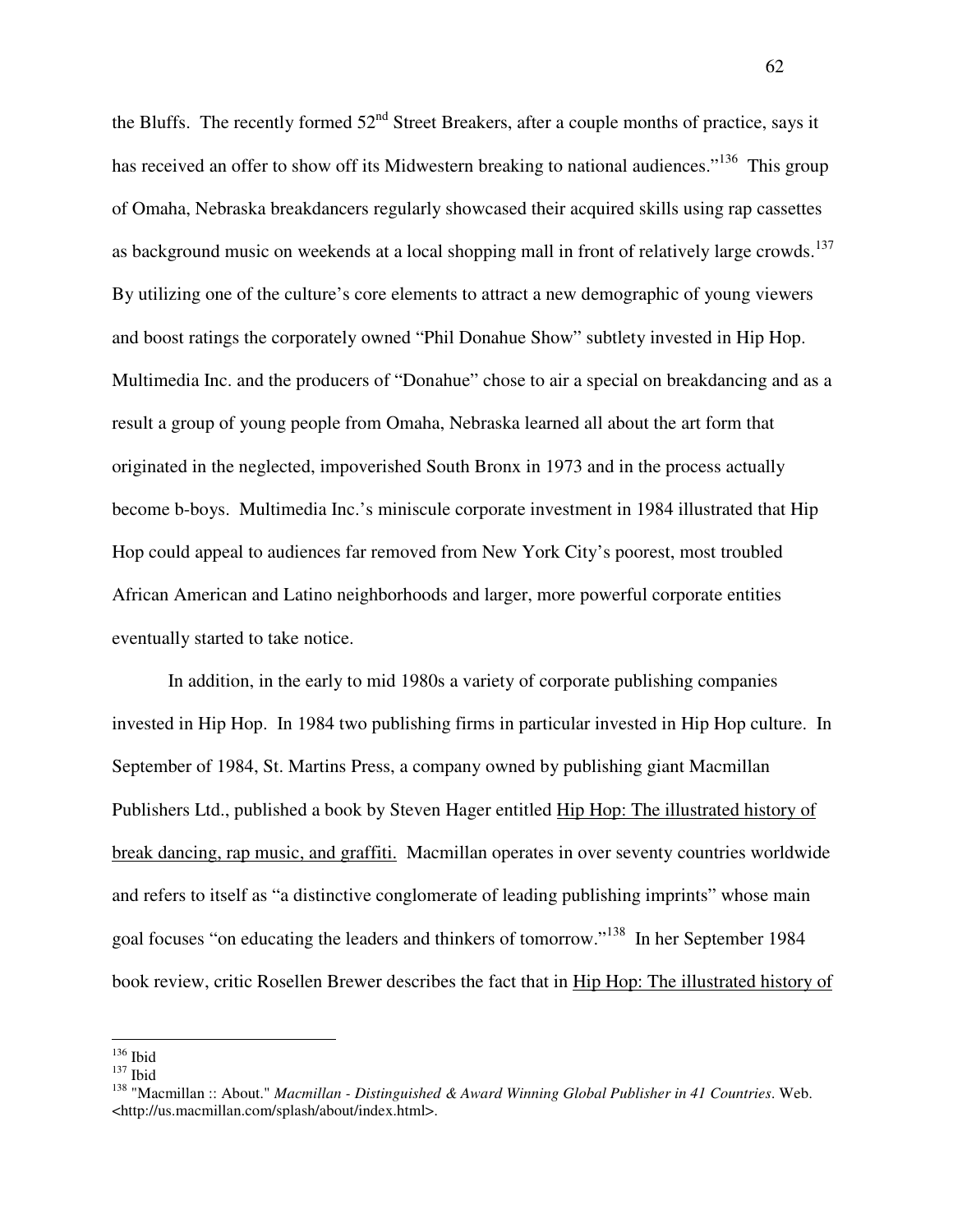break dancing, rap music, and graffiti Hager chronicles the history of the core elements of Hip Hop culture and offers his readers worldwide "a dictionary of slang" and "how-to's on select moves."<sup>139</sup> It is clear that Macmillan Publishers Ltd and their subsidiary St. Martin's Press took a keen interest in Hip Hop and decided that publishing Hager's book, and distributing it to bookstores for sale at a price of \$8.95, would be a sound business investment. Their decision spread knowledge of Hip Hop culture to readers worldwide and demonstrated that selling items pertaining to Hip Hop leads to monetary gains. Contemporary Books Inc.'s decision to publish William H. Watkins and Eric N. Franklin's book entitled Breakdance had the same effect as well. Rosellen Brewer stated in September of 1984 that Breakdance "appears to be one of the first how-to's on breakdancing" containing " 'The Official Breakdance Dictionary'" and illustrating to its readers "how to dress like a breaker."<sup>140</sup> This is a subtle yet clear example of corporate investment in Hip Hop culture. The fact that a publishing company chose to distribute a piece of literature giving step by step instructions for readers everywhere to follow in order to become a b-boy clearly illustrates the growing corporate interest in Hip Hop culture. By September of 1984 independent record companies had already been distributing rap records to national audiences for five years with great success. By this time Macmillan Publishers Ltd. via St. Martin's Press and Contemporary Books Inc. realized that breakdancing would appeal to consumers in areas far removed from New York City and would ultimately result in financial gains when commodified. By investing in Hip Hop culture these companies made sound business decisions and furthered Hip Hop's commercialization.

One year later, a much larger corporate publishing firm invested in Hip Hop culture as well. In 1985, Random House, which is now "the world's largest trade-book publisher,"

<sup>139</sup> Brewer, Rosellen. "Book Review." Rev. of *Hip Hop: the Illustrated History of Break Dancing, Rap Music, and Graffiti*. *Library Journal* 15 Sept. 1984. *EBSCO*. Web

<sup>140</sup> Brewer, Rosellen. "Book Review." Rev. of *Breakdance*. *Library Journal* 15 Sept. 1984. *EBSCO*. Web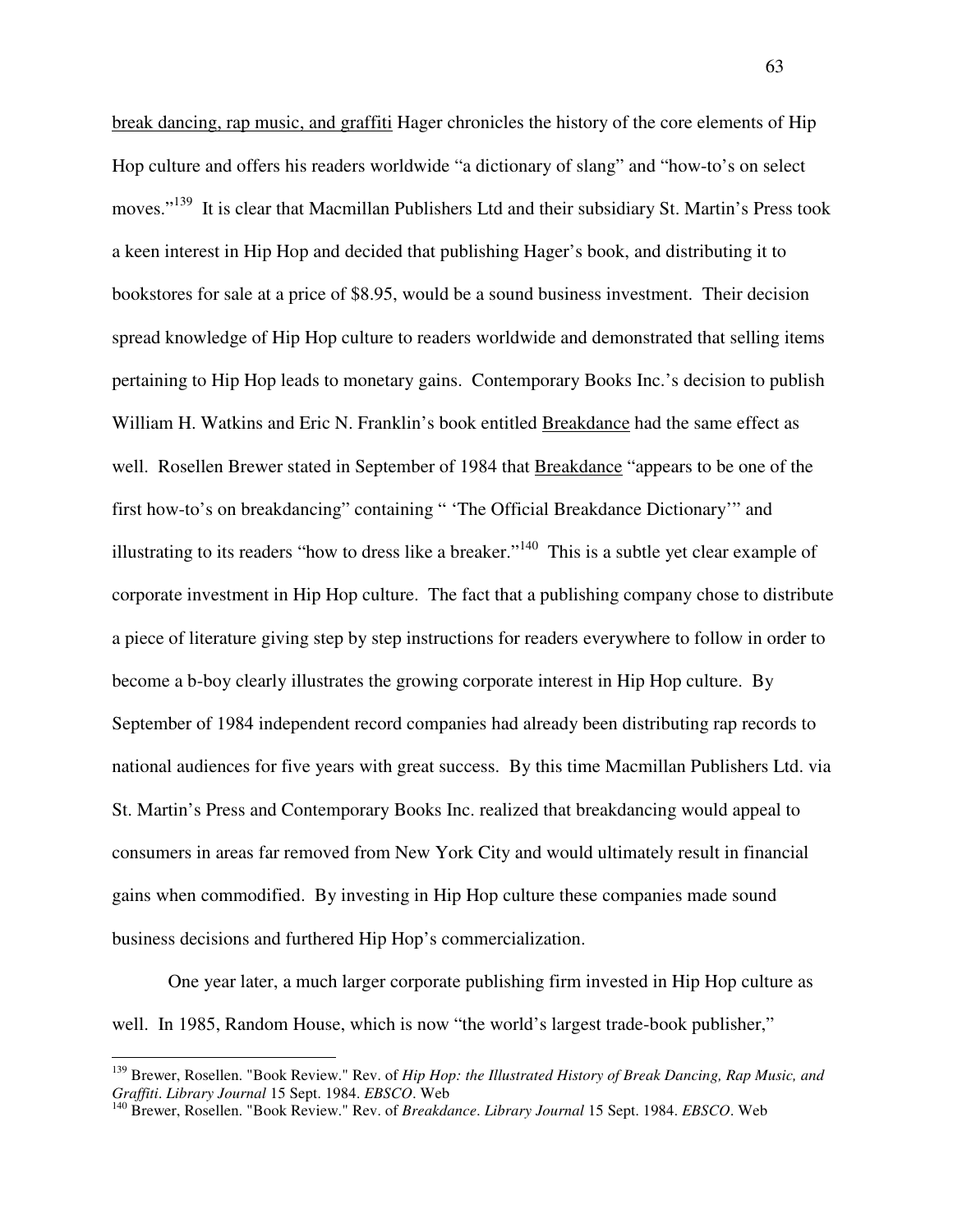invested in Hip Hop culture by publishing a book about the elements of the culture entitled Fresh: Hip Hop Don't Stop.<sup>141</sup> A privately held corporation called Advanced Publications Inc. had bought Random House five years earlier and caused Random House to experience "a period of significant growth" in which the company bought up a variety of smaller companies.<sup>142</sup> By the time Random House published Fresh: Hip Hop Don't Stop, they had become quite a large corporation. The fact that during a period of significant corporate expansion, Random House chose to publish a book about a culture that had left the South Bronx six years earlier and entered into the process of becoming a commercialized popular music genre demonstrates that the company believed Hip Hop to be a profitable business endeavor. Random House's investment in Hip Hop culture via their publication of Fresh: Hip Hop Don't Stop spread Hip Hop culture to widespread audiences and proved Hip Hop to be a profitable commodity.

 In addition to publishing companies making early corporate investments in Hip Hop culture, during the early 1980s two films emerged that exposed audiences all over the world to Hip Hop culture and further solidified Hip Hop's future as a highly marketable and desirable commodity. In 1982 Charlie Ahearn, who was originally from Binghamton, New York, wrote, directed, and produced the first of these two groundbreaking films entitled *Wild Style*. Ahearn's creation was extremely unique in a variety of ways. For instance, many of the individuals that originally created Hip Hop culture between 1973 and 1979 in the South Bronx played the roles of the main characters in *Wild Style*. Grandmaster Flash, the Cold Crush Brothers, graffiti artist Lee Quinones, and many well-known b-boys and their crews such as the Rock Steady Crew all appeared in the film. *Wild Style's* plot, although fictitious, was also unique because of its meaningful representation of the conflicts plaguing Hip Hop culture as a whole in 1982. At the

<sup>141</sup> "Random House - About Us." *Random House - Bringing You the Best in Fiction, Nonfiction, and Children's Books.* Web. <http://www.randomhouse.com/about/history.html>.  $142$  Ibid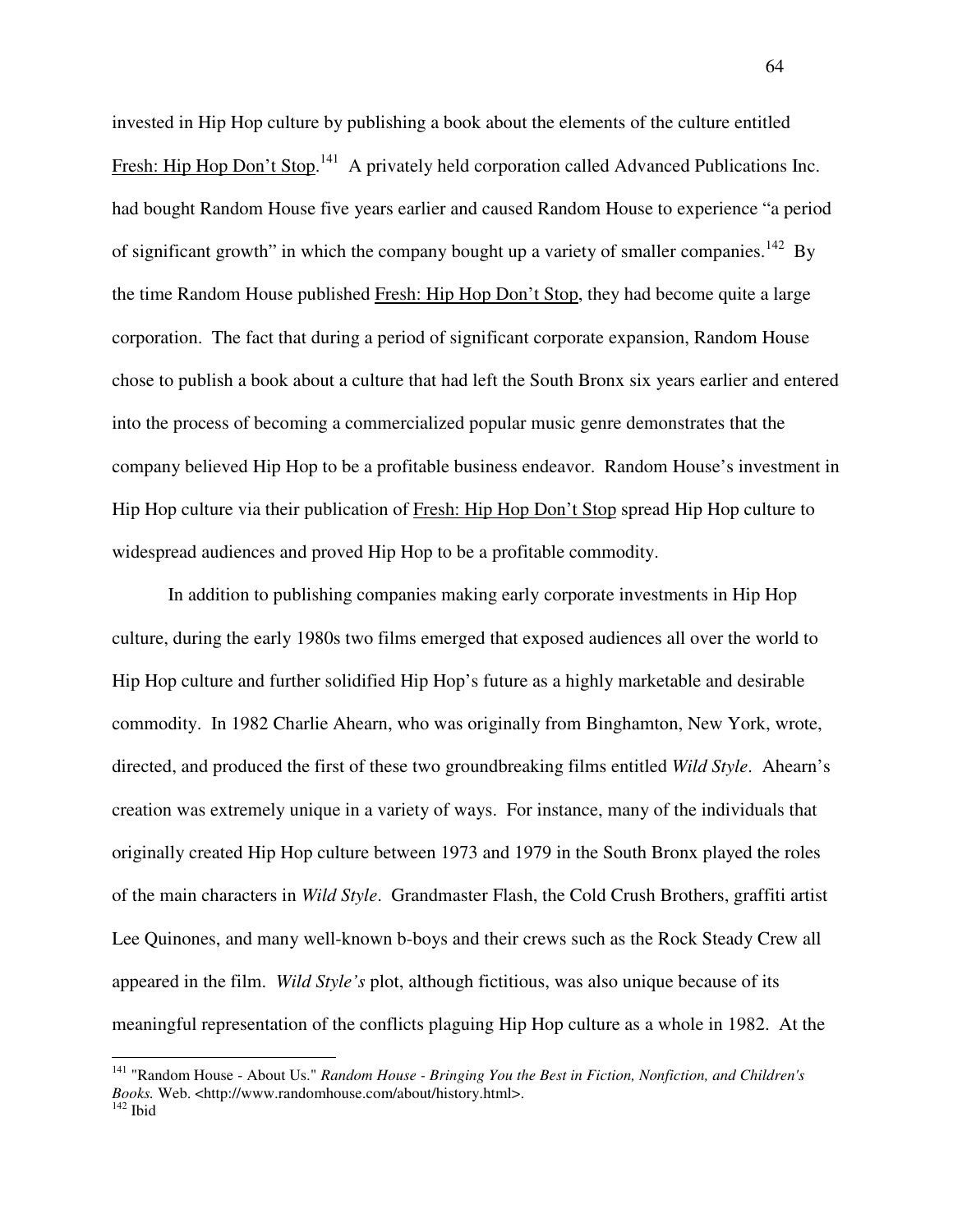time, independent record companies had been in the process of transforming emceeing into a recorded popular music genre for three years, which had been affecting local South Bronx Hip Hop culture as a whole. According to Washington Post movie critic Richard Harrington, the film's plot "serves as a metaphor for Hip Hop culture in general" as long-time South Bronx graffiti artist Lee Quinones "is caught between the ambitions of a featherbrained cultural reporter (Patti Astor) who wants to popularize and legitimize his outlaw art" and his feelings about staying true to his graffiti art.<sup>143</sup> Wild Style's greatest effect lies in the fact that it presented the world with an authentic visual representation of all elements of South Bronx Hip Hop culture.<sup>144</sup>

The extremely subtle point that must be considered in the case of *Wild Style* has to do with the question of distribution. Although Charlie Ahearn wrote, directed, and produced *Wild Style* in the most authentic possible fashion, he did so in an effort both to visually record the beauty of Hip Hop culture and to distribute his work to the masses. Therefore, to accomplish his goal of distributing *Wild Style*, Hip Hop's first feature-length film, Ahearn relied on finding a corporation to invest in his project. First Run Features, an independent film distribution company founded four years before *Wild Style's* 1983 completion, signed on with Ahearn and released the film in theaters. First Run Features' distribution of *Wild Style* provided audiences outside of New York City with access to an authentic visual representation of Hip Hop culture, much like small independent record companies had been doing for three years prior to 1983. Later Rhino Entertainment Company, a company owned by music industry giant Warner Music Group, decided to invest in Hip Hop culture as well by signing a contract with Ahearn to distribute *Wild Style* on VHS. Through Rhino, VHS copies of Charlie Ahearn's masterful film reached even more audiences. First Run Features and Rhino Entertainment enabled *Wild Style* to

<sup>143</sup> Harrington, Richard. "'Wild Style': Art to Go." *Washington Post* 26 Jan. 1984. *Factiva*. Web. 17 Nov. 2009. <sup>144</sup> *Wild Style*. Dir. Charlie Ahearn. Prod. Charlie Ahearn. By Charlie Ahearn. First Run Features (Theaters) and Rhino Entertainment (VHS), 1983. Videocassette.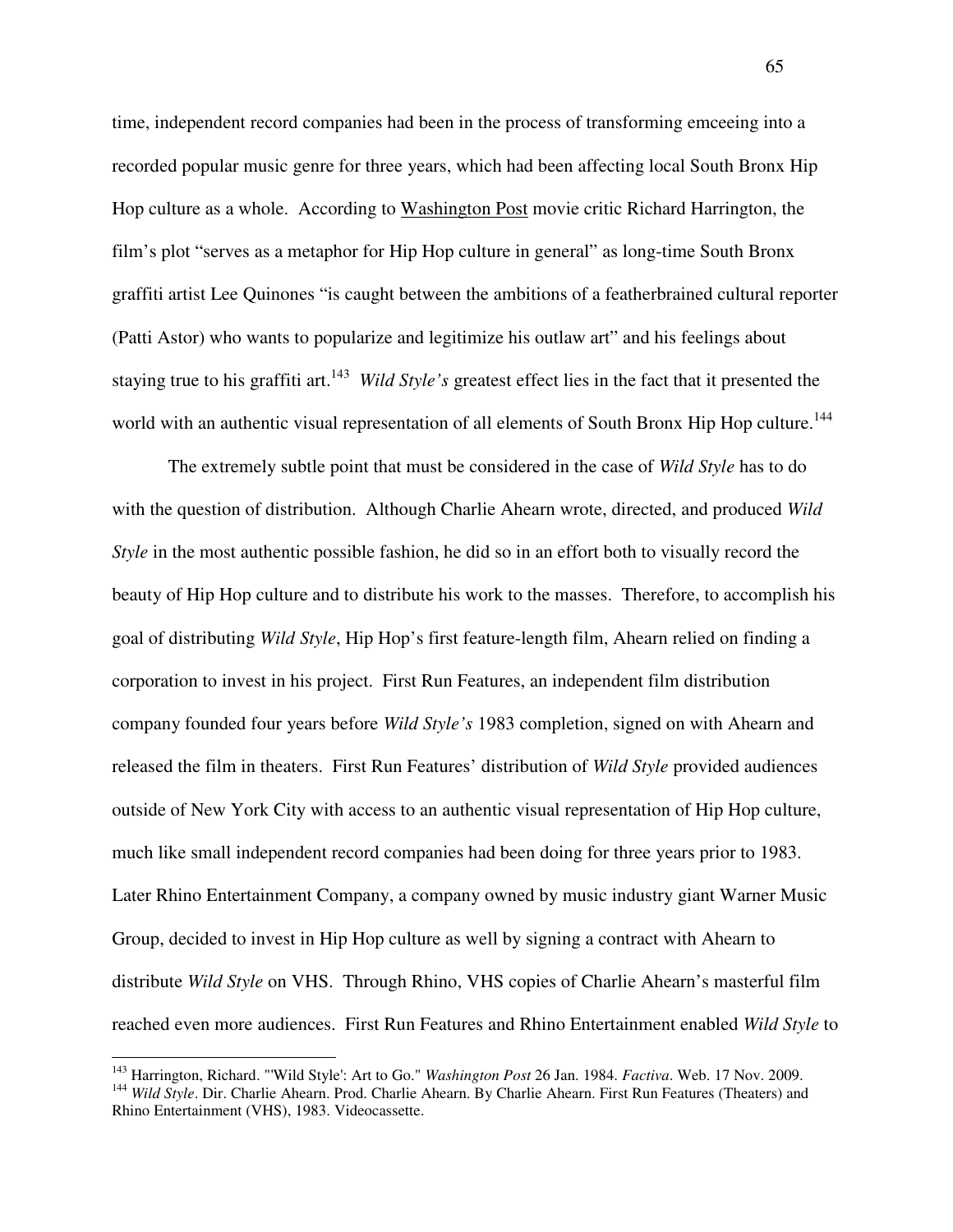achieve long-term notoriety and commercial success. Like its contemporary independent record labels, publishing companies, and media outlets, these two corporate entities made successful business decisions to invest in Hip Hop culture and as a result *Wild Style* became a tremendous success and visual artistic achievement that exposed worldwide audiences to Hip Hop culture in the most authentic possible fashion.

 Two years later, the film *Beat Street* followed up *Wild Style's* success and presented the world with yet another strong visualization of South Bronx Hip Hop culture. *Beat Street's* production history is quite intricate. Steven Hager, author of Hip Hop: The illustrated history of break dancing, rap music, and graffiti, wrote the story for the film. According to an article entitled "Belafonte Auditions 'Breakers' for Film" that appeared in the January 20, 1984 issue of The Globe and Mail, after becoming "fascinated by the gang warfare-like elements" of breakdancing, Harry Belafonte, decided to produce a film on Hip Hop culture, specifically its breakdancing element.<sup>145</sup> Belafonte released the film, which turned out to be remarkably similar to *Wild Style*, in June of 1984. Like *Wild Style*, *Beat Street* starred many of the original pioneers of South Bronx Hip Hop culture. DJ Kool Herc, Afrika Bambaataa, the Treacherous Three, the Rock Steady Crew, and many others all appeared in the film. *Beat Street's* storyline also slightly resembled that of *Wild Style* in the fact that it chronicled the lives of New York City b-boys, graffiti artists, DJs, and MCs in a fictitious plot but in a factually accurate fashion. However, *Beat Street's* most important similarity to *Wild Style* was the effect it evoked on popular culture.

Singer and actor Harry Belafonte produced *Beat Street* in an effort to expose the world to the intricacies of breakdancing and Hip Hop culture as a whole just as Charlie Ahearn had done two years earlier with *Wild Style*. However, like Ahearn, Belafonte and the film's other

<sup>145</sup> "Belafonte Auditions 'Breakers' for Film." *Globe and Mail* [Toronto] 20 Jan. 1984, Features Movies sec. *Factiva*. Web. 17 Nov. 2009.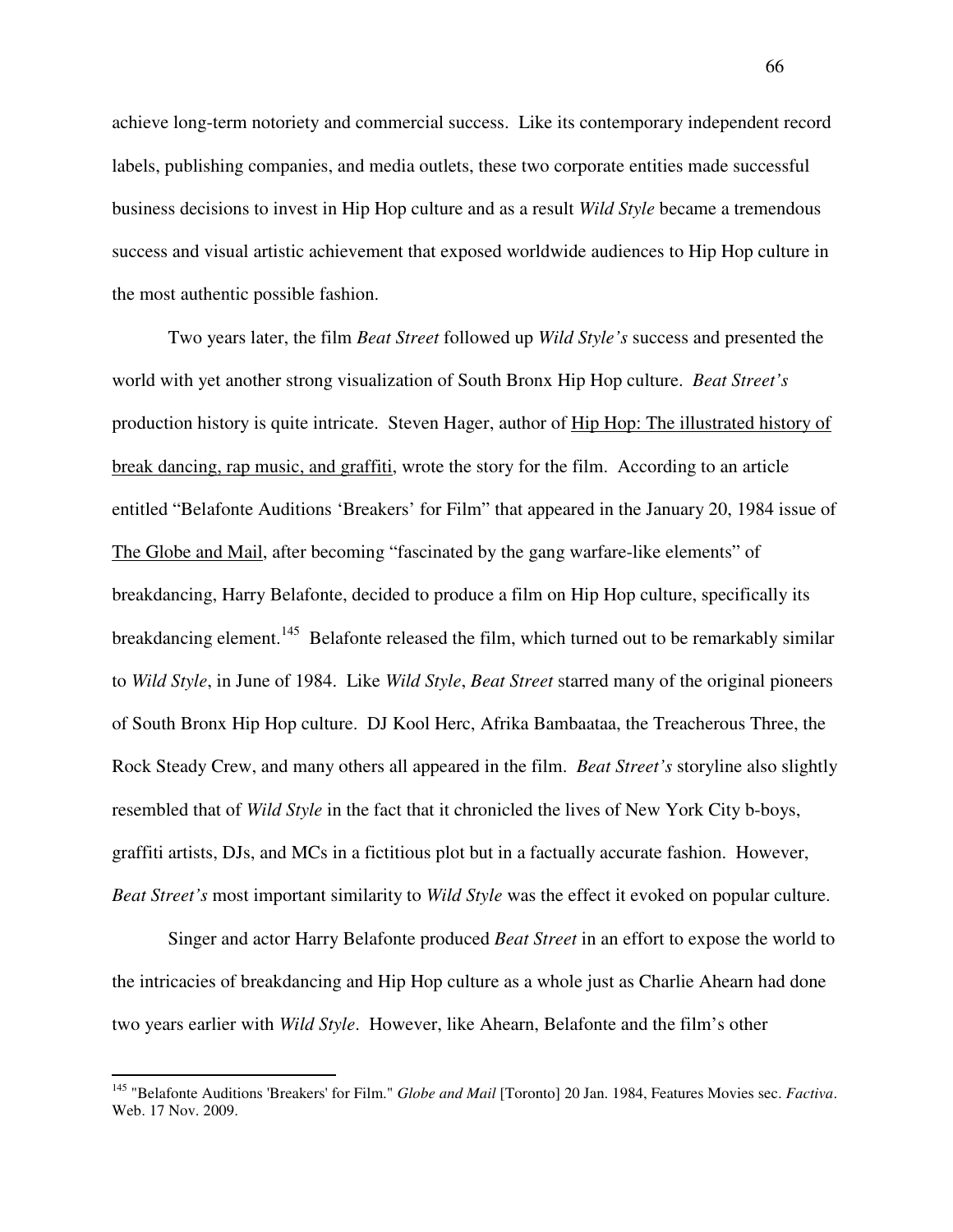producers needed to find a way to distribute their artistic visual representation to the masses. They decided on Orion Pictures Company, a production company whose movie *Amadeus* won the Academy Award for Best Picture the same year *Beat Street* premiered. Orion Pictures achieved significant success over the years, before eventually falling victim to bankruptcy, by distributing hit movies such as *Hoosiers*, *Platoon*, and *Dances with Wolves*. With *Beat Street*, Orion Pictures Company made a subtle, yet important, investment in Hip Hop culture. Through their distribution of *Beat Street*, Orion Pictures Company contributed to Hip Hop culture becoming a worldwide sensation. Interestingly, Atlantic Records, a major music industry company, also contributed to *Beat Street's* success by distributing the film's soundtrack years before major record labels began significant investments in Hip Hop. Orion Pictures Company and Atlantic Records' significant involvement with *Beat Street* enabled the film to spread to areas far away from the South Bronx and the New York City Hip Hop community. Like other independent record companies, publishing companies, and media outlets before them, these two corporate entities proved an investment in Hip Hop culture to be a profitable financial endeavor and helped spread Hip Hop as a commodity to audiences far removed from the South Bronx.

 During the seven-year period between 1979 and 1986 the world outside of New York City gained exposure to Hip Hop culture due to the fact that a variety of corporate entities invested in the culture for financial reasons. The corporations that chose to invest in Hip Hop culture during this period made highly effective business decisions despite the fact that their investments were subtle and relatively small-scale compared to contemporary corporate influence in Hip Hop. Independent record companies released rap records that enabled people that had never been to a Bronx Hip Hop jam to hear the art of emceeing. Large and small publishing companies released books that clearly explained the dynamics of Hip Hop culture and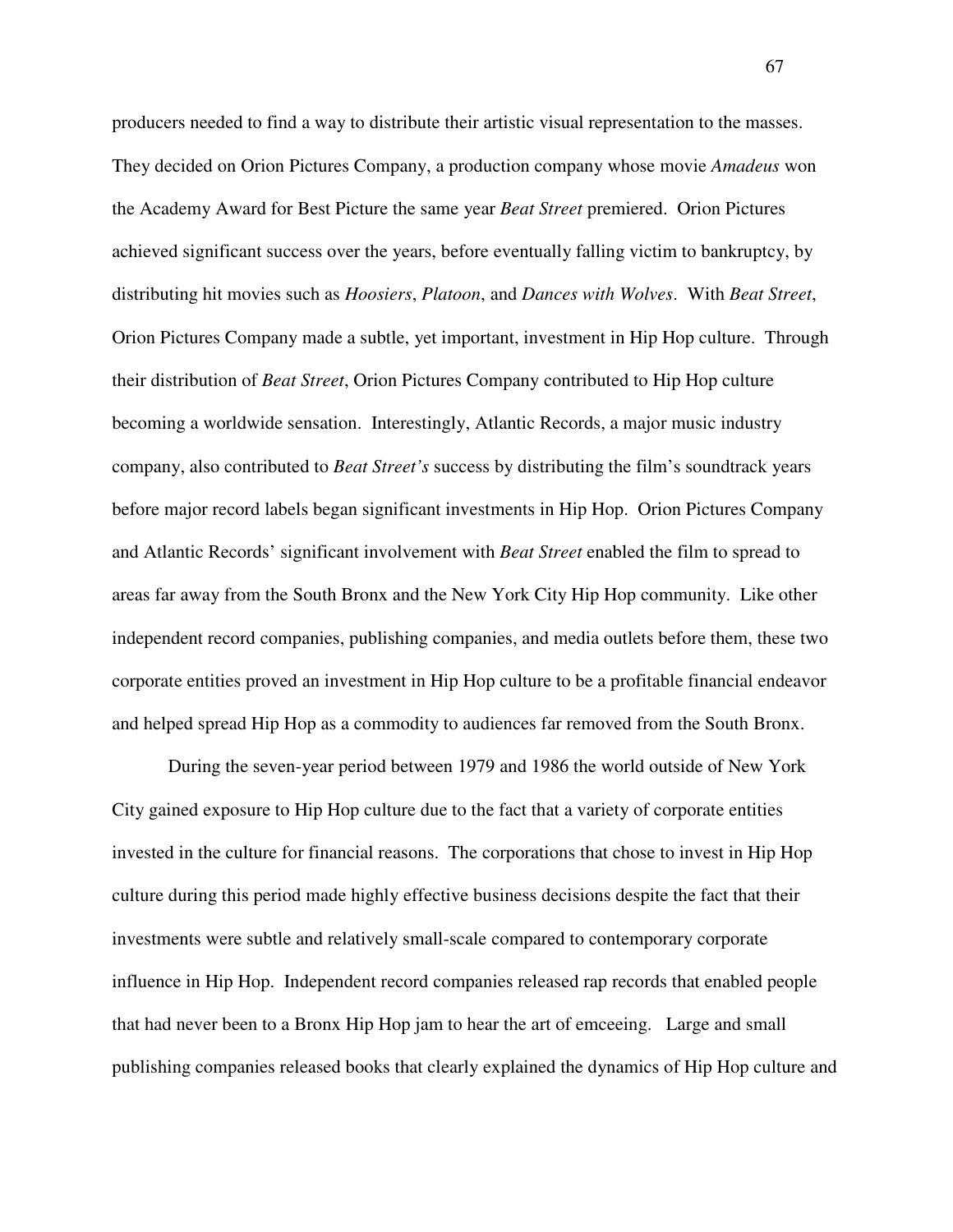made it so they were available for consumption at bookstores around the globe. Television shows such as "The Phil Donahue Show" aired specials on breakdancing and as a result kids in Nebraska formed their own b-boy crews and performed at rural malls. Insightful producers manufactured films using actual Hip Hop pioneers that clearly illustrated the Hip Hop lifestyle and corporate entertainment companies distributed them to the masses. The period of 1979 to 1986 witnessed the rise of corporate investment in Hip Hop culture. As a result of these investments, Hip Hop began to transition from a South Bronx artistic musical, social, and cultural phenomenon into a highly marketable, commodified, commercialized form of popular entertainment. The success of early independent record companies such as Enjoy and Sugar Hill and the effectiveness of small-scale corporate investors such as Random House and Rhino Entertainment Company during this period proved Hip Hop to be profitable. These success stories ultimately led corporate giants to utilize Hip Hop as a mode of efficient economic investment throughout the next two and a half decades.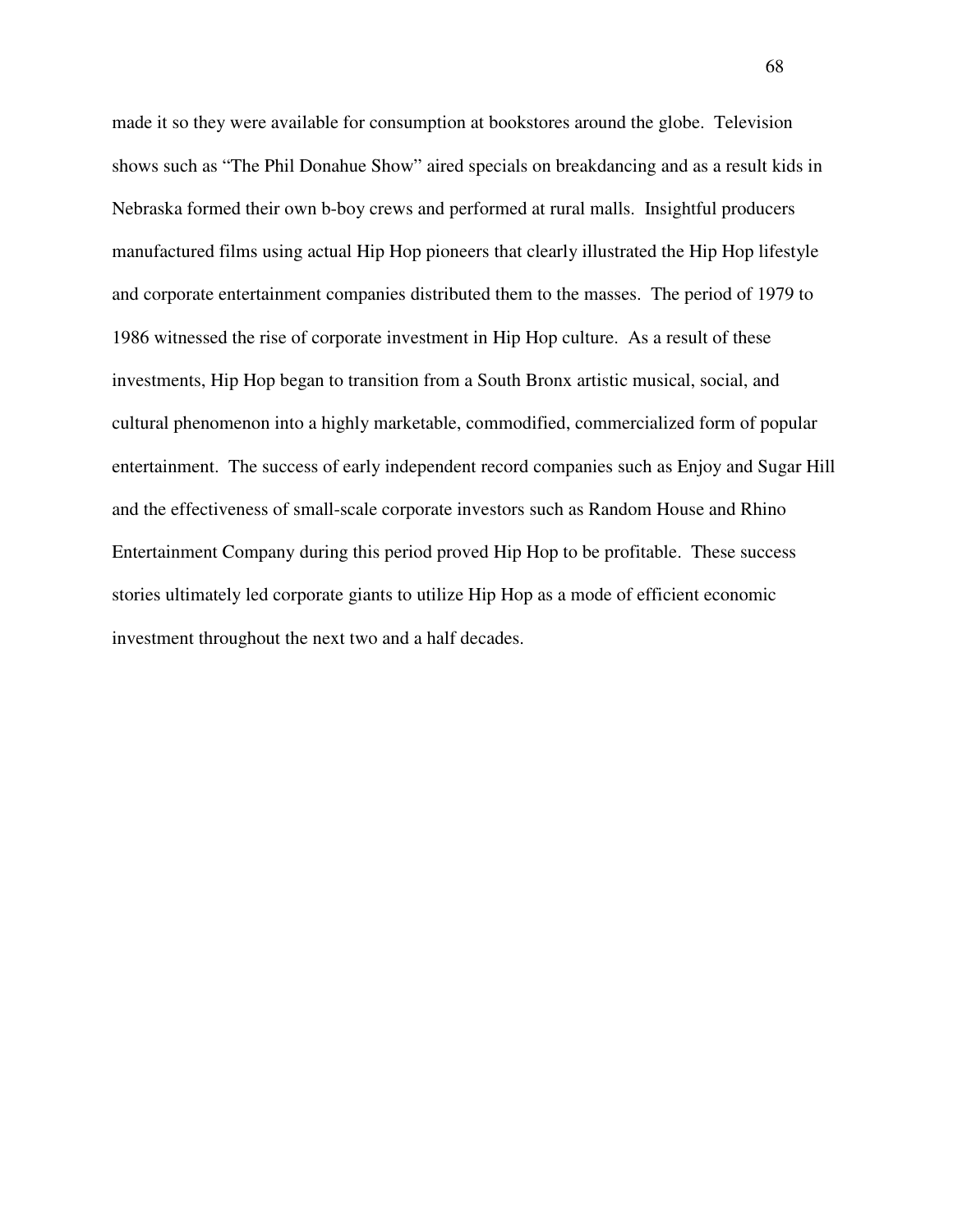# **Chapter 4**

#### **Def Jam Recordings and the Russell Simmons Empire**

 Over the course of the last twenty-five years Def Jam Recordings and Russell Simmons' multifaceted business empire has completely transformed Hip Hop culture. The histories of Russell Simmons and Def Jam are extremely detailed and complex. However, Def Jam and Simmons' effect on popular culture and American society as a whole is much easier to comprehend. When 1984 began, one relatively large independent record company, Sugar Hill Records, had been dominating the business of recorded rap music for five years. The smaller Enjoy Records and countless miniscule and lesser-known independent labels such a TEC Records and ROTA Records had been releasing rap records since 1979, each contributing to making recorded rap music a success and demonstrating its profitability. Also, by 1984 corporate entities such as media outlets, publishing companies, and entertainment distribution companies had begun spreading Hip Hop culture to audiences outside of New York City through their early investments in the culture. These investments set the stage for Def Jam Recordings to take over Hip Hop. The multiple independent labels that preceded Def Jam Recordings clearly demonstrated that, if utilized the right way, Hip Hop had a huge potential for profit. As a Hip Hop promoter and manager between 1979 and 1984 Simmons witnessed the rise of these independent record labels and understood the concept of corporate investment in the culture and as a result, since its inception, Def Jam Recordings has achieved more success through its sole investment in Hip Hop culture than any of the labels that had come before. An analysis of the evidence reveals that Def Jam Records revolutionized Hip Hop and permanently transformed the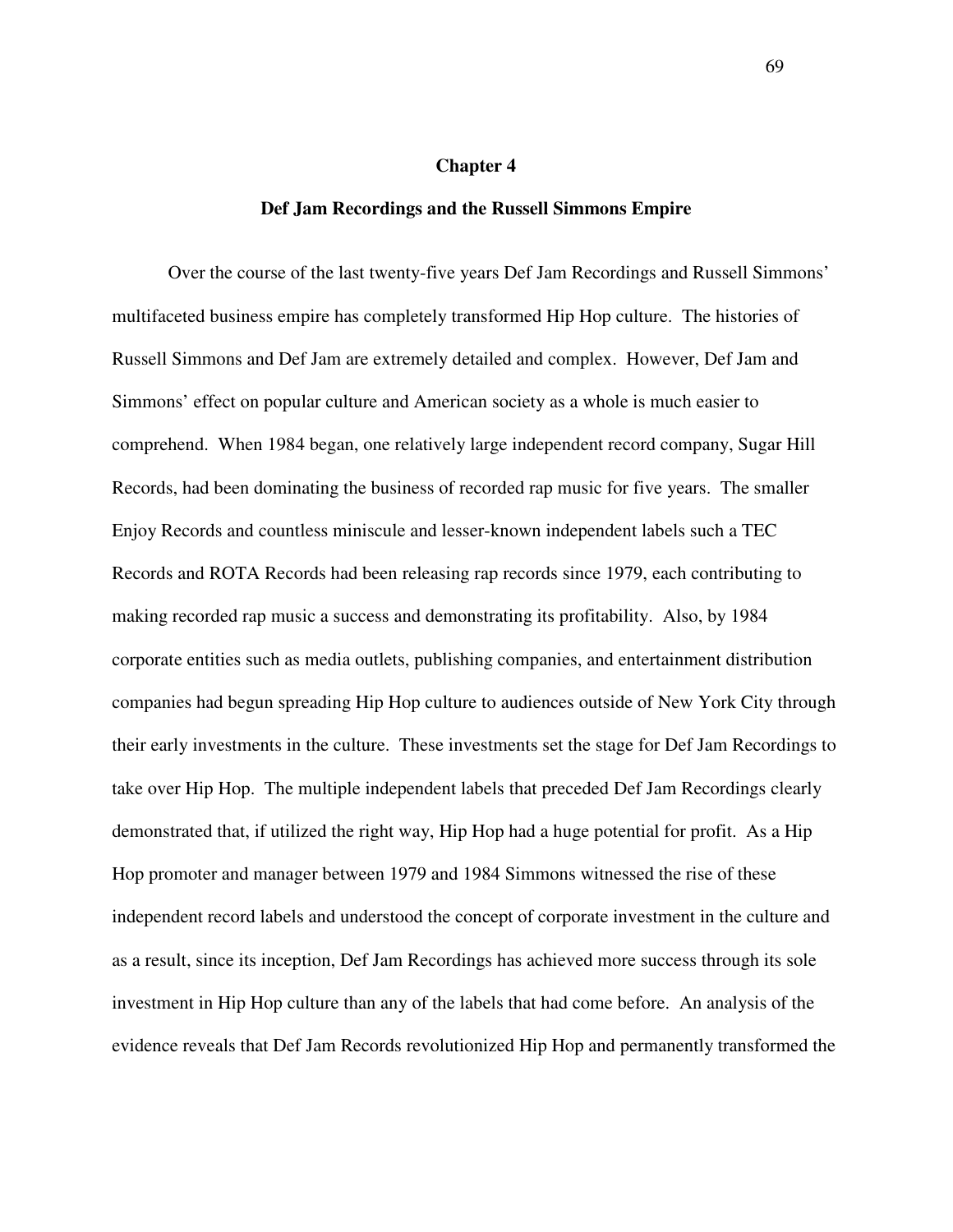culture into a multimillion-dollar music industry. Def Jam Recordings is responsible for creating an immensely profitable, sustainable business through investing in Hip Hop culture.

 In order to understand the effect Simmons and Def Jam Recordings has had on Hip Hop culture over the last twenty-five years, it is first necessary to understand the brief history of Def Jam's formation. Rick Rubin, who moved from an affluent section of Long Island to lower Manhattan to attend New York University as an eighteen year old in 1981, created Def Jam Records from his dorm room in 1984. In his first three years at New York University Rubin spent much of his time becoming familiar with the local punk rock and Hip Hop scenes throughout the city. Rubin became fascinated with Hip Hop culture and began experimenting with producing beats. At one point in his first three years at NYU, Rubin met DJ Jazzy Jay, a local DJ from the Bronx. The two formed a relationship and eventually Rubin produced DJ Jazzy Jay and T La Rock's collaborative 1984 hit "It's Yours." According to Def Jam's former director of publicity Bill Adler, "There's no overstating the importance of 'Its Yours.' It was the record that brought together the producer Rick Rubin and the entrepreneur Russell Simmons. It forged the creation of Def Jam Recordings as we know it."<sup>146</sup> Shortly after the release of "It's Yours," DJ Jazzy Jay introduced Rick Rubin to Russell Simmons, who had become well-known as a Hip Hop promoter and manager since he brokered Kurtis Blow's deal with Mercury Records in late 1979. Between 1979 and 1984 Simmons continued to build his reputation throughout New York City's Hip Hop community as an up and coming businessman focusing strictly on investments in Hip Hop culture. When he met Rubin in 1984 he was juggling a variety of business endeavors, such as managing the newly formed group Run D.M.C. Shortly after

<sup>146</sup> "Interview With Def Jam's First Artist T La Rock |." *The Urban Daily*. Web.

 $\text{thtp://theurban daily.com/music/he-urban-daily-staff/why-wasnt-def-jams-first-artist-at-hip-hop-honors/>}.$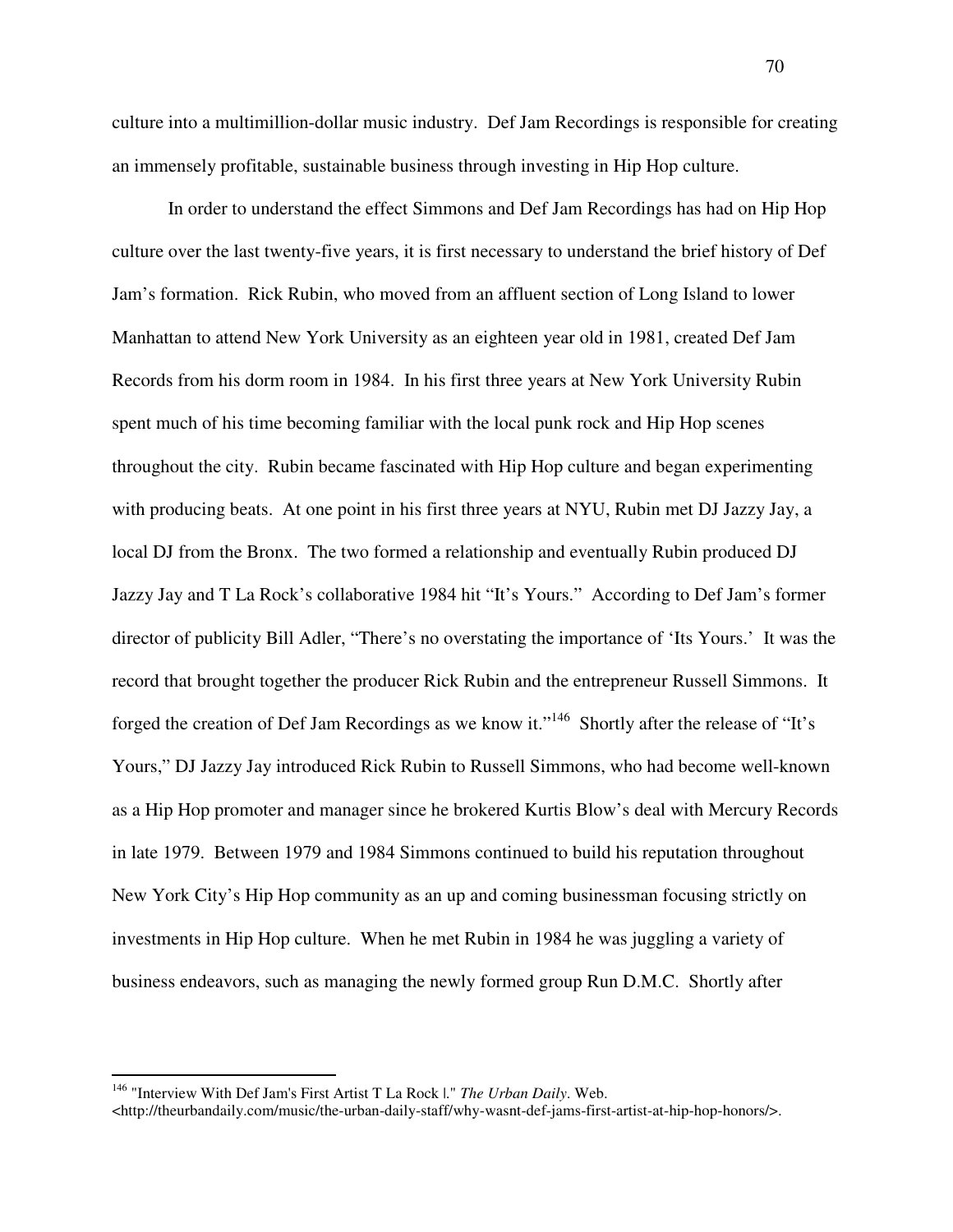meeting, Rubin and Simmons decided to go into business together through Def Jam Recordings. This decision led to the advancement of Hip Hop as a business.

 Throughout the last twenty-five years Russell Simmons has undertaken a wide array of successful business endeavors that have revolutionized Hip Hop. Def Jam Recordings, Simmons' first major business endeavor, turned out to be unbelievably financially successful. Despite the fact that, like most Hip Hop purists, Joe Conzo Jr. contends, "DJ Jazzy Jay and Rick Rubin started Def Jam" without him, when Russell Simmons became involved with Rubin and Def Jam, the small label quickly transformed into a large record company.<sup>147</sup> After its 1984 formation as an independent rap label, Def Jam Recordings quickly became a premiere record company under Simmons and Rubin by signing marketable artists and recording and releasing a constant stream of hit records. Beginning in 1984, Def Jam signed LL Cool J and the Beastie Boys and both artists released hit singles entitled "I Need a Beat" and "Rock Hard" respectively. In fact, these singles became so popular with mainstream audiences that music industry giant CBS Records signed a truly historic distribution deal with Def Jam Recordings through Columbia Records, a company that CBS owned at the time. One year earlier MCA Records signed a distribution deal with Sugar Hill Records that ultimately ended with Sugar Hill falling victim to bankruptcy allegedly at the hands of MCA coordinated mafia infiltration. However, no such scandal happened with Def Jam and CBS/Columbia Records. Through their historic deal with this major record company Russell Simmons and Rick Rubin established Def Jam Recordings as a premiere record company and solidified Hip Hop's status as a highly marketable, profitable business investment.

 $147$  This quote is from an interview with Joe Conzo: Conzo, Joe. "Joe Conzo Interview." Telephone interview. 30 Nov. 2009.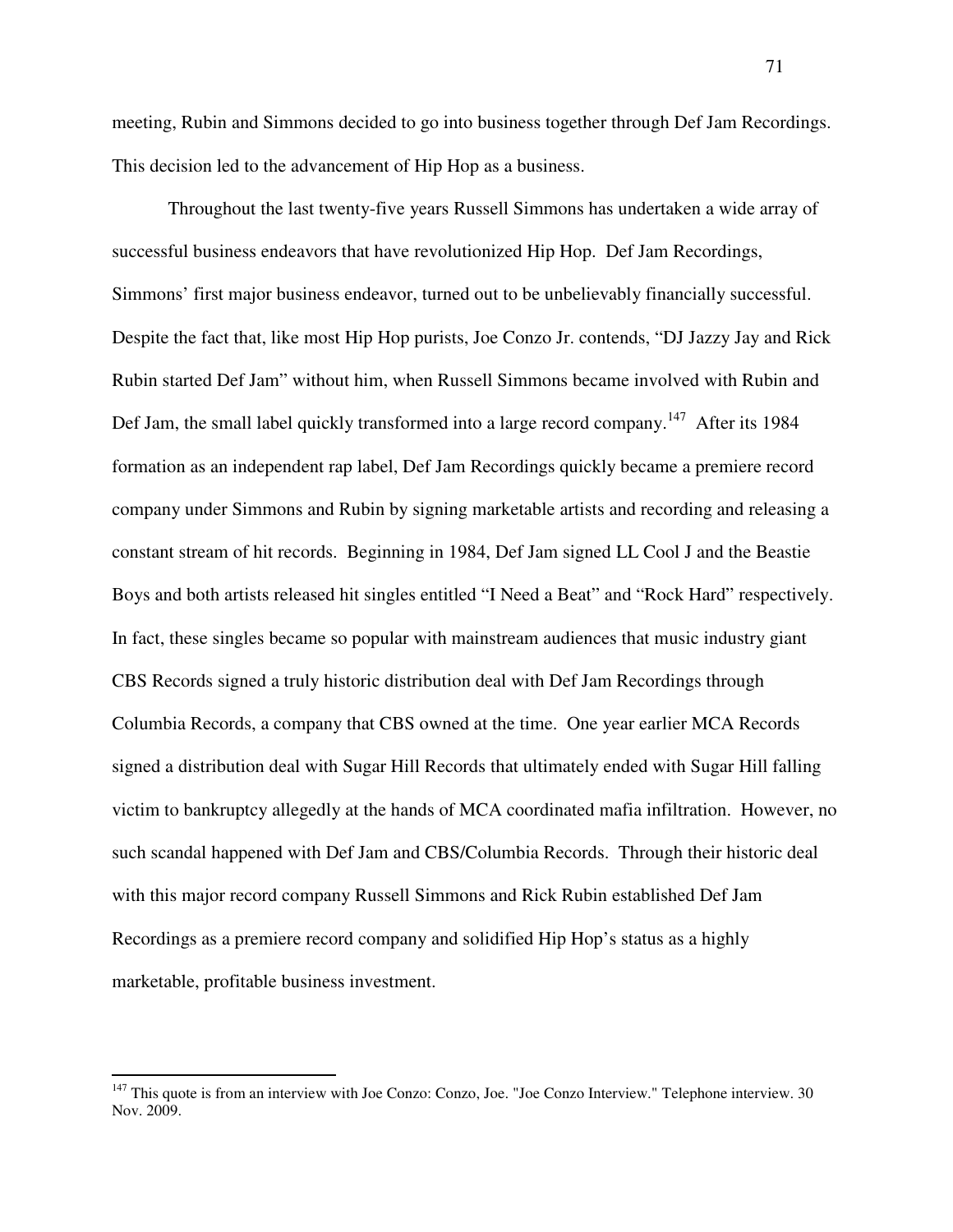Between 1984 and 1994, the year in which Simmons sold the rights to distribute his company's music for \$33 million, Def Jam Recordings redefined Hip Hop culture.<sup>148</sup> During this ten-year span Def Jam, the original piece of Russell Simmons' Hip Hop empire, completely innovated the dynamics of Hip Hop and solidified the structure of Hip Hop as a business. After becoming the first independent rap record company to sign a successful distribution deal with a major record label, throughout the 1980s, Def Jam executives discovered and signed an assortment of talented, innovative, and highly marketable artists. After initially signing artists such as the Beastie Boys, LL Cool J, and Run D.M.C., Def Jam proceeded to make insightful business decisions by signing Slick Rick, Method Man, Redman, Warren G, and many others. Def Jam also diversified its investments by signing controversial acts such as EPMD, Public Enemy, and even a demonic rock band called Slayer. These artists each released tremendously profitable hit records. For example, Warren G's 1994 album entitled "Regulate…G Funk Era" eventually sold three million copies. By 1994 Def Jam Recordings had become a force to be reckoned with in the music industry by marketing Hip Hop to the masses at a rate that its predecessors had never been able to reach during the early 1980s.

 An in-depth analysis of the cover story of the December 1992 issue of Black Enterprise entitled "Russell Simmons' Rush for Profits" clearly illustrates the fact that by 1992 Russell Simmons had built a Hip Hop empire and had achieved immense financial success by making a variety of hugely profitable investments in Hip Hop culture. Through his investments and by marketing what he referred to as "today's black culture," Simmons turned Hip Hop culture into a

<sup>148</sup> "Def Jam Changed Music Business, Still a Power at 25 - CNN.com." *CNN.com - Breaking News, U.S., World, Weather, Entertainment & Video News*. Web.

<sup>&</sup>lt;http://www.cnn.com/2009/SHOWBIZ/Music/11/02/def.jam.anniversary/index.html>.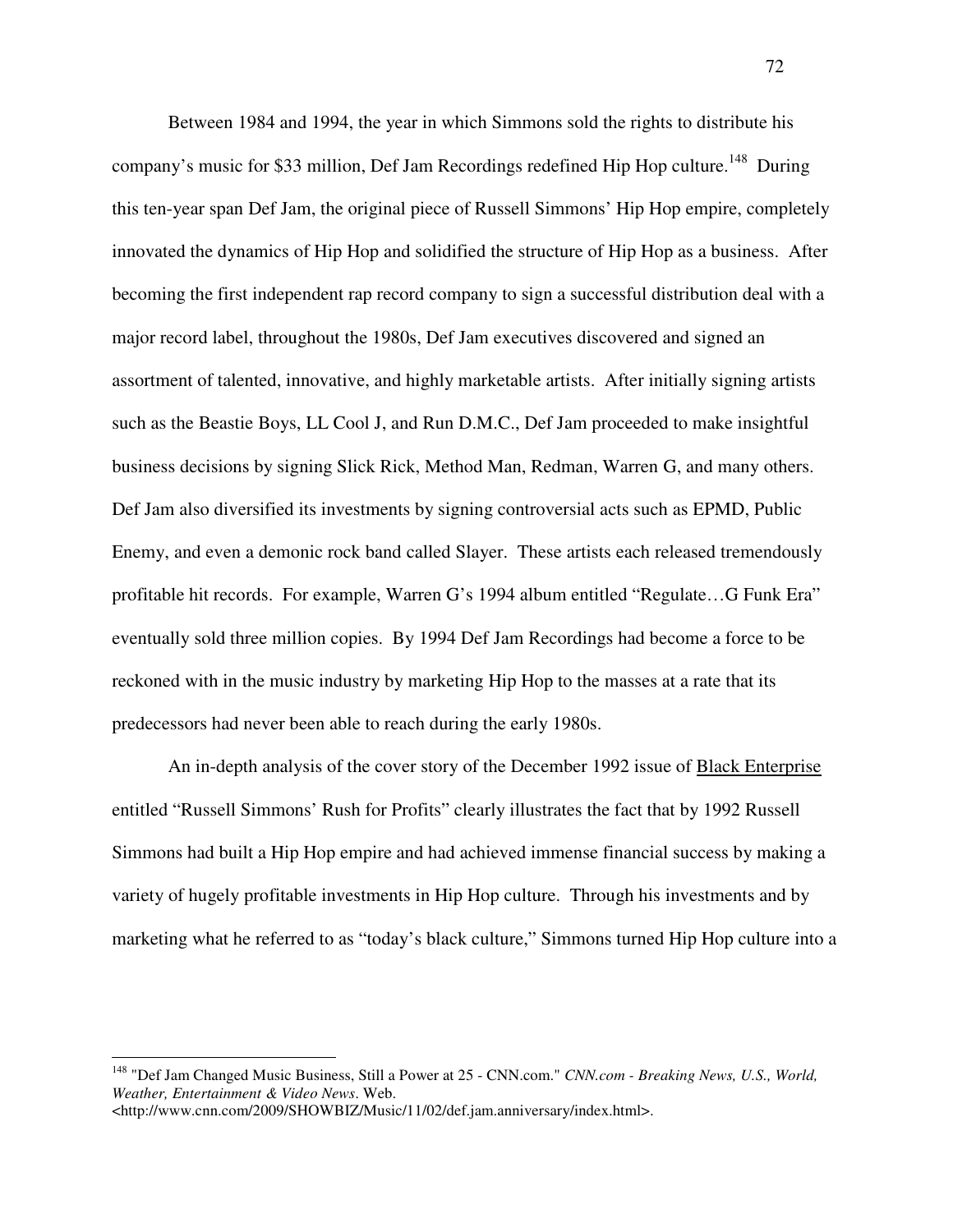marketable commodity available to mainstream audiences everywhere.<sup>149</sup> Although many independent record company owners tried this tactic during the early 1980s, none of them ever managed to reach the status that Simmons reached by 1992. Unlike his predecessors' independent record companies, Def Jam did not fall victim to bankruptcy or financial instability of any kind. In fact, Russell Simmons' Def Jam Recordings became so profitable that he established a company called Rush Communications to house his additional investments, which Black Enterprise staff writer Christopher Vaughn reported consisted of a variety of record labels, management firms, and even film, television, and radio businesses by December of 1992.<sup>150</sup> According to Vaughn, by this time Simmons' investments in Hip Hop culture earned him an annual income of \$5 million and Rush Communications became so profitable that he began to seriously contemplate ways to bring his \$34 million Hip Hop conglomerate to Wall Street.<sup>151</sup> The fact that Russell Simmons considered bringing Rush Communications to the New York Stock Exchange speaks volumes of the state of Hip Hop culture during the first ten years of the Def Jam era. Nineteen years earlier when DJ Kool Herc gave birth to Hip Hop the concept of owning shares of Hip Hop stock was unheard of. However, Russell Simmons made this concept a reality. His deep convictions concerning the potential worldwide appeal of Hip Hop culture allowed him to pick up where Sugar Hill and other independent companies had left off and truly transform Hip Hop into a multimillion-dollar business.

The creation and sustained success of Def Jam Recordings served as a turning point in Hip Hop's transition from a South Bronx artistic musical, social, and cultural phenomenon into a highly marketable, commodified, commercialized form of popular entertainment. Before Def

<sup>149</sup> Vaughn, Christopher. "Russell Simmons' Rush For Profits." *Black Enterprise* Dec. 1992. *Business Source Complete*. Web. 30 Oct. 2009.

 $150$  Ibid

 $151$  Ibid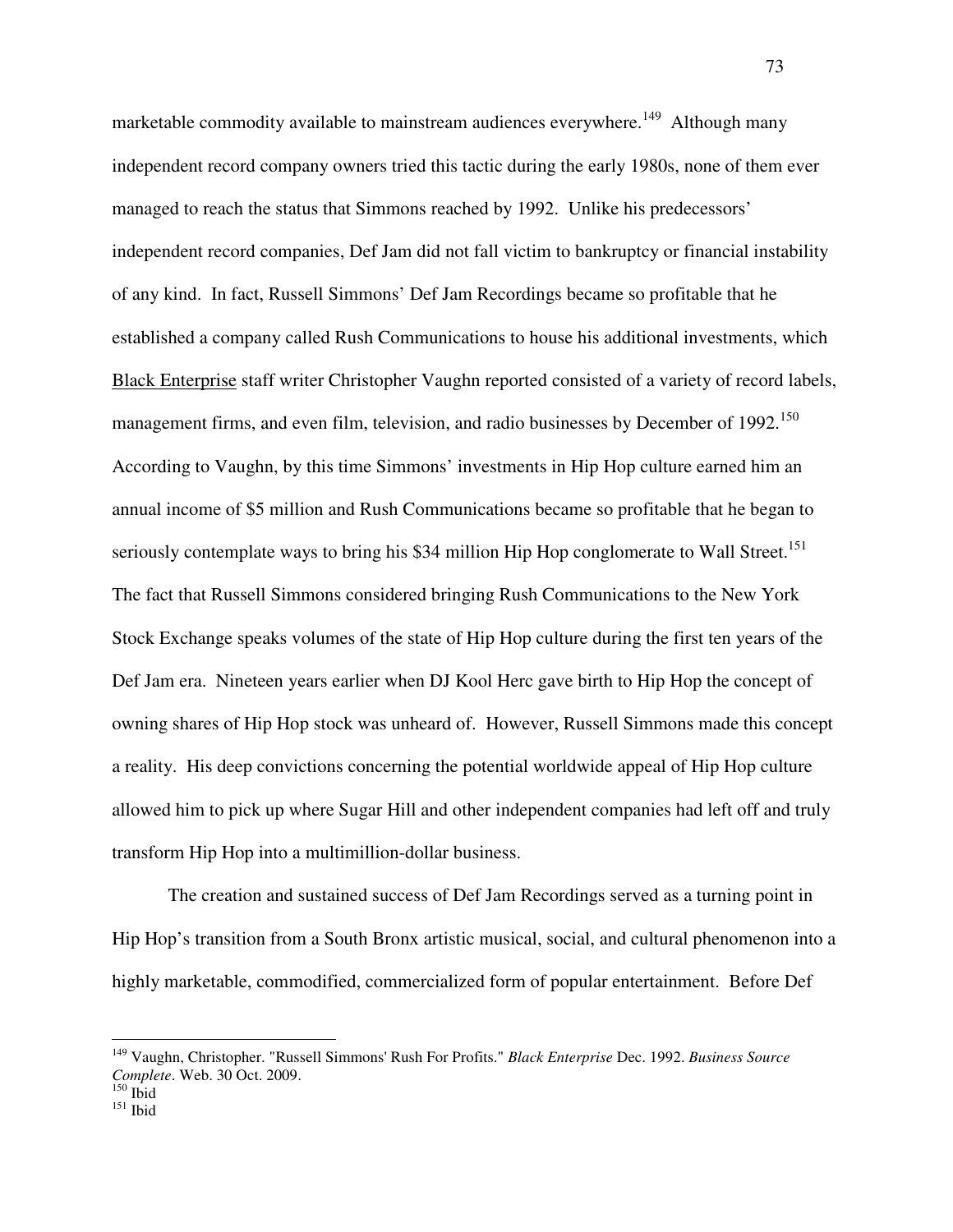Jam, small independently owned rap record companies released rap records to the public. These records, some of which sold very well, introduced the world outside of the South Bronx to Hip Hop culture. However, none of these record companies signed artists and produced hit records at Def Jam's pace. Between 1984 and 1992 Def Jam Recordings became a multimillion-dollar premiere record company simply through insightful investments in Hip Hop culture. Russell Simmons' Rush Communications also demonstrated Hip Hop's financial sustainability. Since 1994 Def Jam has undergone many transformations, corporate mergers, and executive transitions. Some of the most profitable Hip Hop artists to ever pick up a microphone such as Jay-Z, Kanye West, and DMX have all been Def Jam Recording artists over the years. Russell Simmons and Def Jam Records turned Hip Hop culture into a permanently profitable industry and laid the foundation for major corporations to invest in Hip Hop culture as well.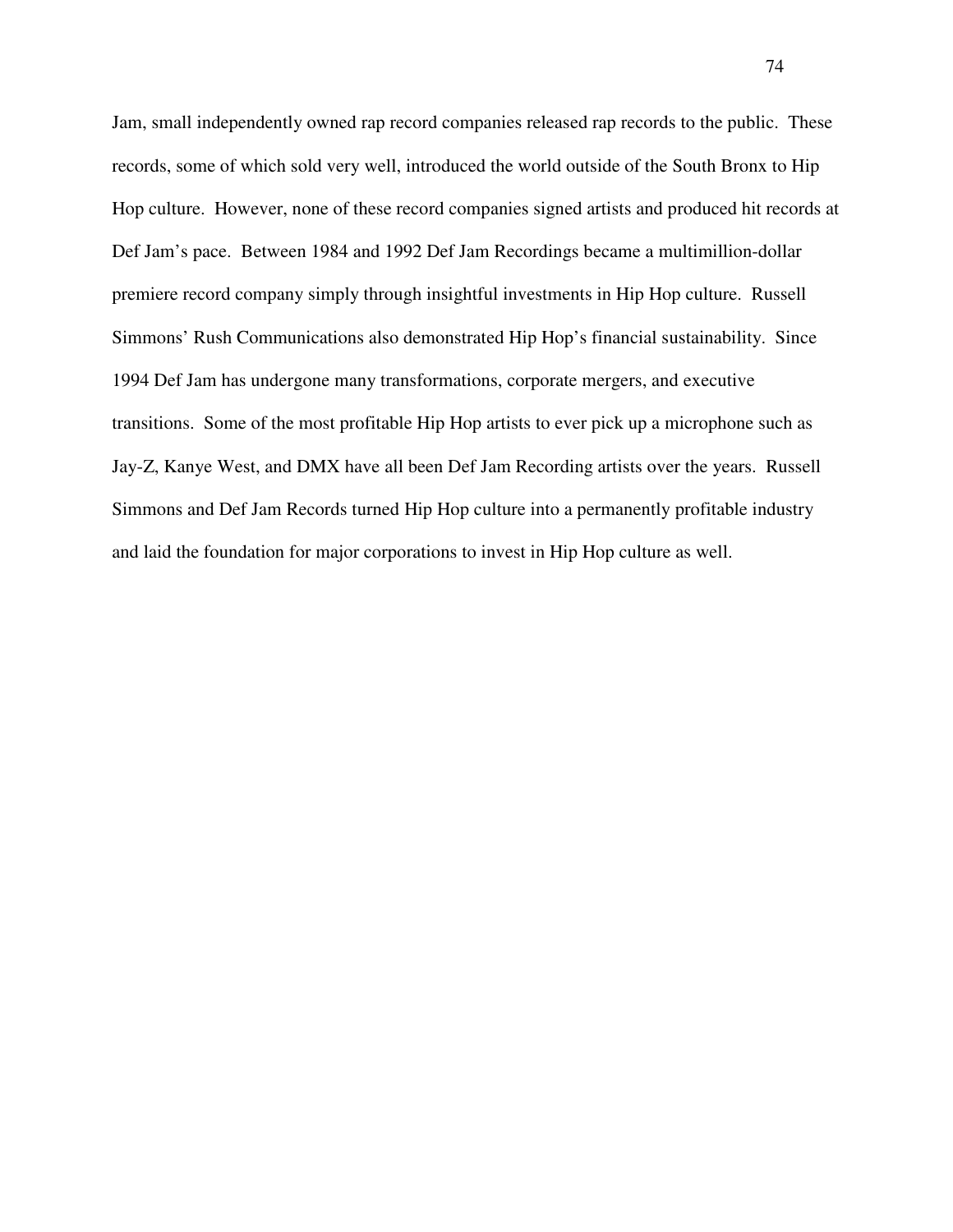#### **Chapter 5**

#### **Yo! MTV Raps and Hip Hop Publications**

 In 1988, Hip Hop entered into an era in which many large corporations began to learn from the success of entities that successfully invested in Hip Hop culture during the last few months of 1979 through the mid 1980s. Although many small companies invested in Hip Hop culture during these years, some of the more successful ones included Def Jam Recordings, Sugar Hill Records, and Rhino Entertainment Company. The year 1988 marked the fifteenth anniversary of DJ Kool Herc's first Hip Hop jam and the ninth anniversary of the release of the Sugar Hill Gang's "Rapper's Delight." By this time Def Jam Recordings had been operating for four years and had been signed to CBS-owned Columbia Records for three years. Several large corporations such as CBS-owned Columbia Records, Atlantic Records, and Mercury Records had already made relatively small yet significant investments in Hip Hop culture and had been rewarded financially for their efforts. By 1988, Hip Hop had proven itself to be much more than an artistic musical, social, and cultural phenomenon restricted to the streets of the South Bronx and Harlem. Independent investors such as Sylvia Robinson and Russell Simmons illustrated to national and international audiences that Hip Hop culture could produce revenue for any company willing to gamble on it. In 1988, MTV and two Harvard University students took notice of this reality and within a few years Time Warner followed suit.

 An analysis of an assortment of newspaper articles published between 1988 and 1989 reveals the impact that MTV's Yo! MTV Raps exerted on Hip Hop and popular culture as a whole. On August 7, 1988 San Francisco Chronicle staff writer Chuck Ross began his article entitled "MTV Tries to Keep Grooving" with the question, "Does anyone still want his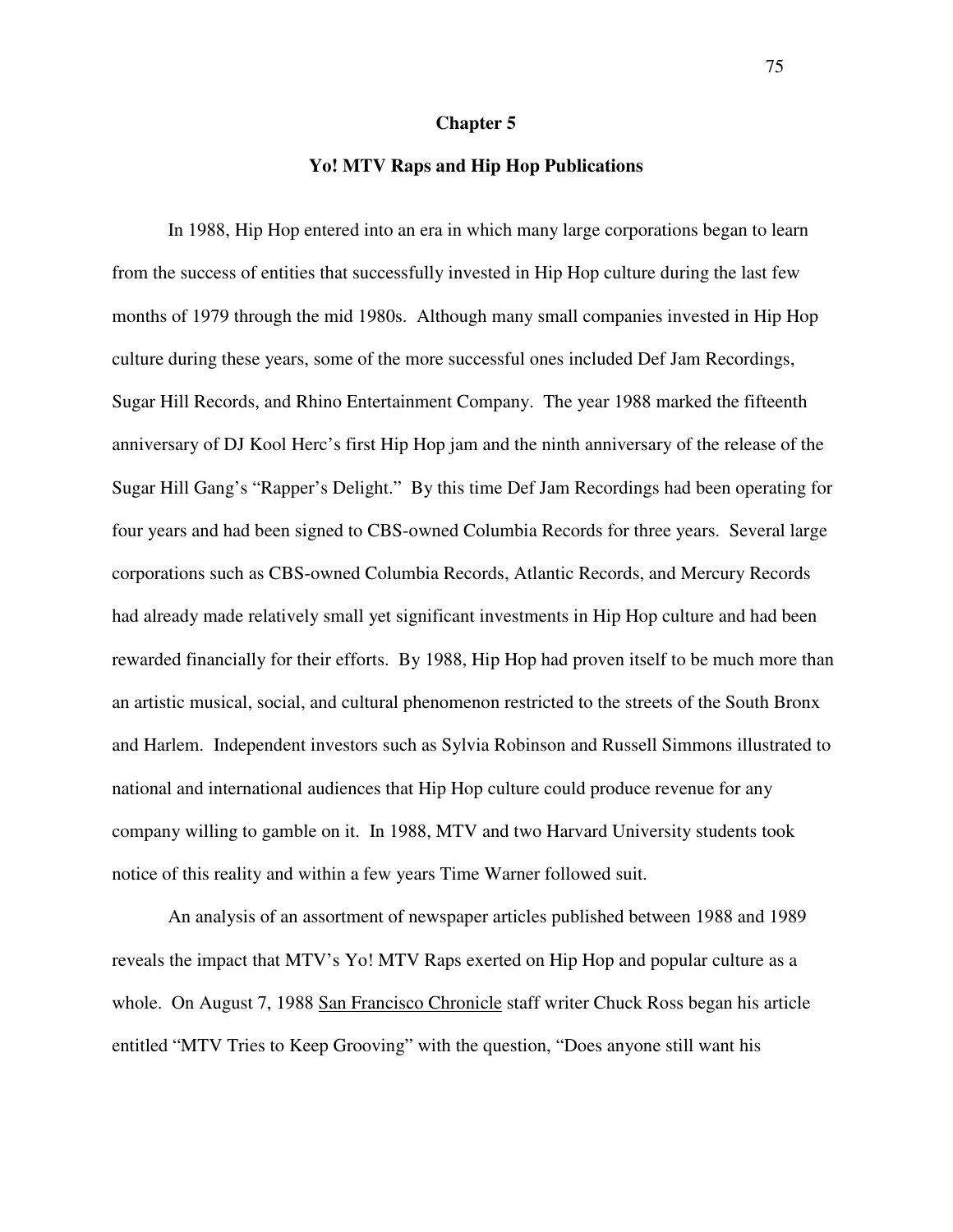MTV?"<sup>152</sup> At the time this seemed like a very appropriate question for the revolutionary music television network that launched seven years earlier promising to only play music videos. However, by 1988 MTV's President and CEO Tom Freston admitted to The San Francisco Chronicle that because of its structure as strictly a music video oriented television network, MTV had to begin to strive "to move from a radio station with random videos to a TV network where we have half-hour and hour programs" in order "to increase the time spent watching MTV."<sup>153</sup> In an effort to accomplish this goal, Freston and his executive colleagues decided to follow the likes of Sugar Hill Records, Def Jam Recordings, and CBS Records and attempt to remedy the problems facing their station by investing in Hip Hop culture.

 In August of 1988 the pilot episode of Yo! MTV Raps aired on MTV and quickly earned a weekly half-hour slot on the network. According to an October 16, 1988 Orange County Register article, Yo! MTV Raps received such positive feedback and high ratings from MTV viewers that the network decided to award the innovative show a permanent spot on Saturday mornings and during primetime on Saturday evening.<sup>154</sup> The immediate positive response to Yo! MTV Raps, a show dedicated to broadcasting Hip Hop culture to its audiences, illustrated the same points that Def Jam and earlier independent rap record companies had been demonstrating for years. From the very beginning Yo! MTV Raps proved that audiences outside of the most impoverished streets of New York City could be enthralled by Hip Hop culture. However, Yo! MTV Raps had a much greater effect than these record labels. By nature of the fact that it aired on a nationally broadcasted television station, Yo! MTV Raps offered consumers the Hip Hop experience in a much more accessible fashion. Anyone that owned a television set with a cable

<sup>&</sup>lt;sup>152</sup> Ross, Chuck. "MTV Tries to Keep Grooving." *San Francisco Chronicle* 7 Aug. 1988, Sunday ed., TV Week sec. *Factiva*. Web. 17 Nov. 2009.  $153$  Ibid

<sup>154</sup> Darling, Cary. "Riffs." *The Orange County Register* [Santa Ana] 16 Oct. 1988, Evening ed., Show sec. *Factiva*. Web. 17 Nov. 2009.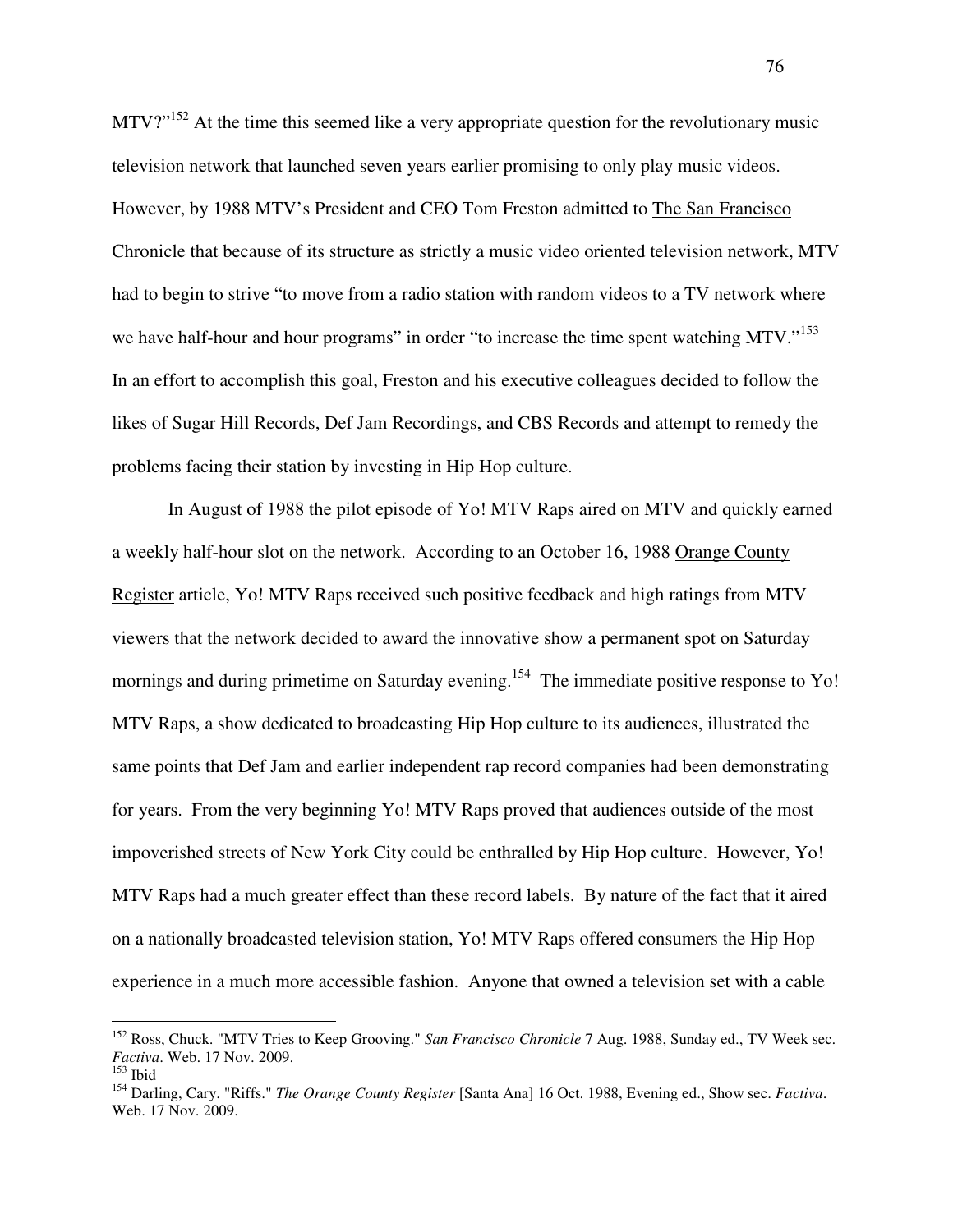box could experience Hip Hop culture. Therefore, MTV's investment in Hip Hop culture became much more expansive than all of the corporate entities that invested in Hip Hop years earlier. MTV's investment in Hip Hop culture via Yo! MTV Jams enabled countless people to consume Hip Hop without going to the store and purchasing a record or a book and without going to the movie theater to watch a movie such as *Wild Style* or *Beat Street*. It is also important to remember that as of 1988, mainstream radio stations still refused to air rap music. Therefore, as soon as it premiered in August of 1988 Yo! MTV Raps revealed itself to be an entirely new kind of corporate investment in Hip Hop culture.

Before experimenting with Hip Hop, producing Yo! MTV Raps, and hiring Hip Hop legend Fab 5 Freddy as the show's host in 1988, MTV had never embraced African American music or culture. Despite promoting itself as an all-encompassing music television network and not as specifically a rock-oriented station, throughout its first seven years in existence, MTV executives and producers focused primarily on rock music and catered most of their programming to white, teenaged audiences. Their choices outraged many African American musicians but few spoke out against the network publicly. In fact Rick James was one of the few artists that continuously challenged MTV's blatant refusals to air black artists' music videos. In a 1983 interview James complained, "blacks are missing exposure and sales" because of MTV's seemingly racist agenda. James referred to himself as, "a crusader without an army" because of the fact that other African American artists refused to publicly condemn MTV and predicted that such artists would allow him to "do all the rapping and get into trouble" but in the end would "reap the benefits" of his hard work.<sup>155</sup> Ultimately James's prediction turned out to be accurate.

<sup>&</sup>lt;sup>155</sup> These quotes are from an interview with Rick James published in: "Why It Took MTV so Long to Play Black Music Videos | Jet | Find Articles at BNET." *Find Articles at BNET | News Articles, Magazine Back Issues & Reference Articles on All Topics*. Web. 22 Mar. 2010.

<sup>&</sup>lt;http://findarticles.com/p/articles/mi\_m1355/is\_14\_110/ai\_n16807343/?tag=content;col1>.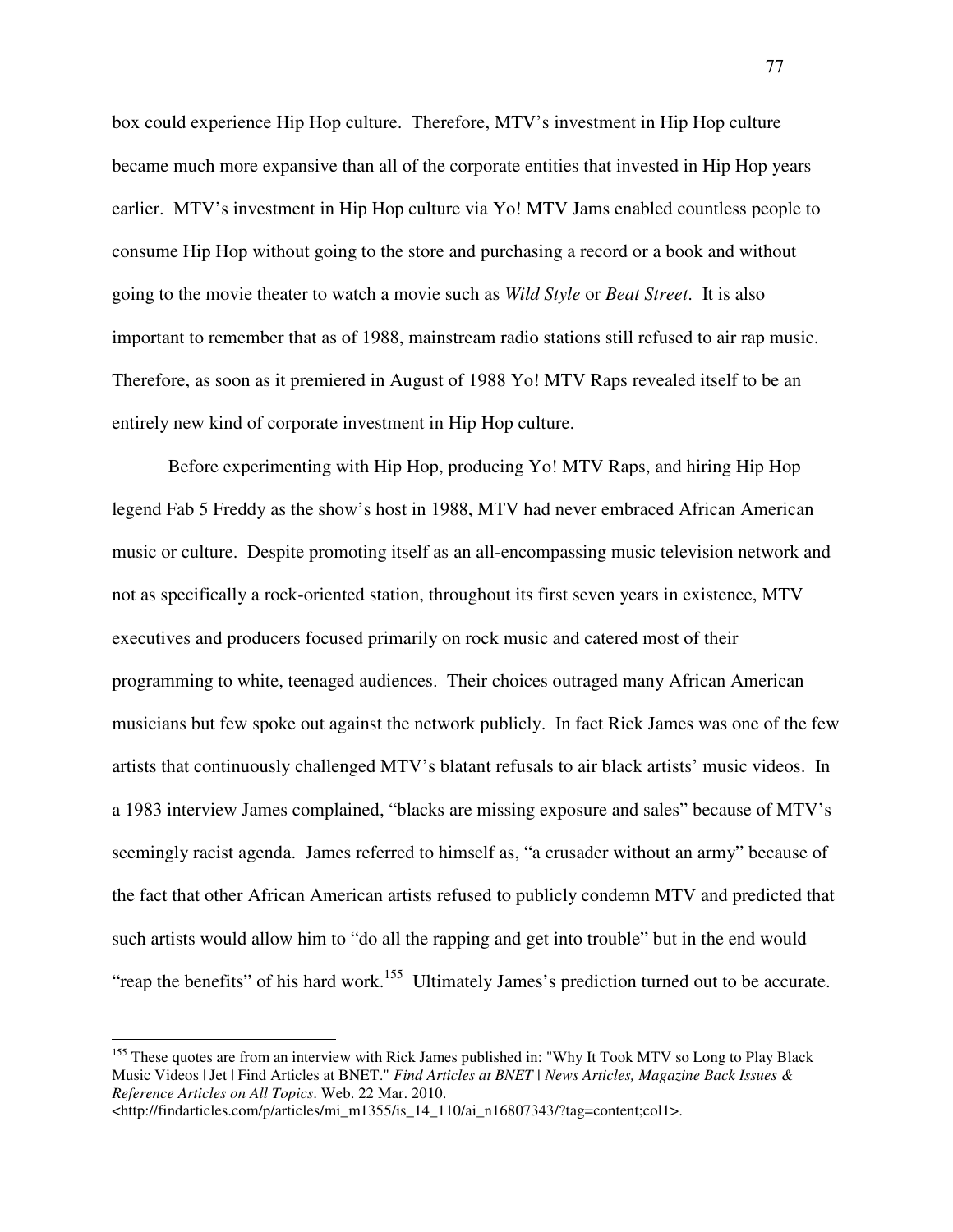MTV eventually embraced Hip Hop in 1988, four years after Def Jam Recordings enhanced rap music's mainstream appeal, and African American Hip Hop artists enjoyed tremendous exposure on an internationally televised show that aired daily for over a decade.

Ted Demme and Peter Dougherty created Yo! MTV Raps, a show dedicated to broadcasting rap music videos, live artist performances, and all elements of Hip Hop culture to cable television audiences and MTV hired Hip Hop legend Fab 5 Freddy to host the show. Freddy came to MTV with an extensive background in Hip Hop. During the 1970s, he was a graffiti artist as part of Brooklyn's Fabulous 5 crew and became well known within the New York City Hip Hop community for his subway car tags and artistic abilities. He worked with Afrika Bambaataa to spread Hip Hop to the downtown Manhattan punk rock clubs during the early 1980s and formed relationships with many punk rock groups such as Blondie. Fab 5 Freddy also worked with Charlie Ahearn to create *Wild Style* in 1982 and contributed to Hip Hop's development throughout the mid-1980s. By tagging up subway cars that rode around New York City, bringing Hip Hop culture to downtown Punk audiences, and assisting in the production of *Wild Style*, Fab 5 Freddy spread Hip Hop culture to new audiences for over fifteen years before receiving MTV's offer. Therefore, by selecting him to host their show, MTV executives gave Freddy another medium to spread his culture and ensured that Yo! MTV Raps would provide its viewers with an authentic daily Hip Hop experience.

 An in-depth analysis of several articles from spring 1989 editions of The Washington Post reveals MTV's astounding effects on Hip Hop culture and American popular culture as a whole. In his April 19, 1989 Washington Post article entitled "MTV, Doing its Homework," staff writer Richard Harrington reported that since the premier of its pilot episode, Yo! MTV

78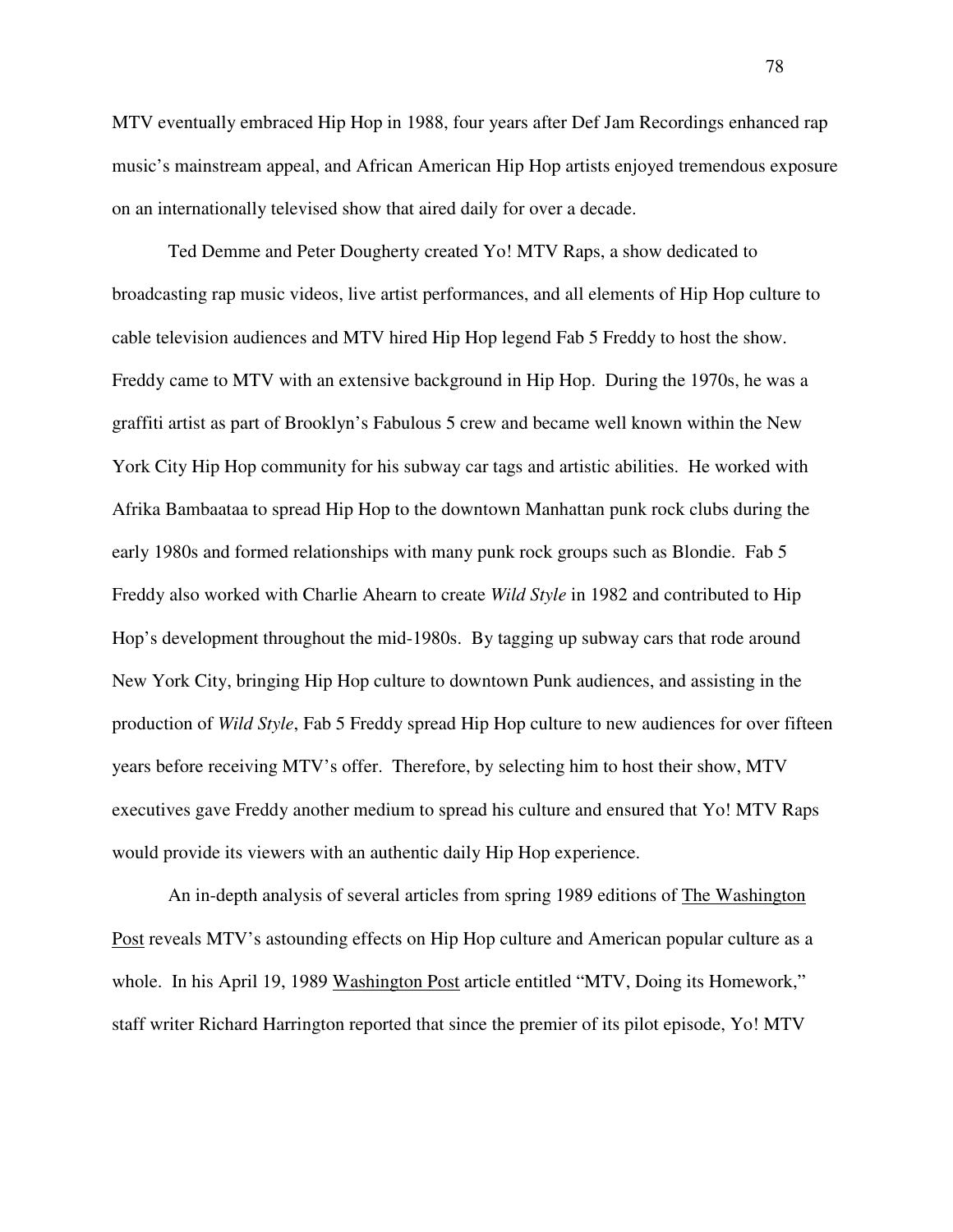Raps had become "MTV's most-watched program."<sup>156</sup> The fact that in less than a year a television show focusing specifically on Hip Hop culture had become the most popular show on a nationally syndicated station, a station that Harrington reports had traditionally been "widely criticized for its minimal exposure of nonsuperstar black acts," illustrates the indisputable fact that by 1989 Hip Hop had become a nationally embraced form of mainstream entertainment.<sup>157</sup> MTV's investment in Hip Hop culture made this a reality. Not only did Yo! MTV Raps provide Hip Hop veteran Fab Five Freddy with a national platform to introduce the world to the culture that he helped develop over a decade earlier, but the show also gave every Hip Hop artist that appeared on it the opportunity to present their work to television audiences everywhere. Because of the massive exposure MTV gave Hip Hop culture, Harrington reported that the corporate network "was greatly responsible for Living Colour's" 1989 "commercial breakthrough" and "helped Tone Loc's 'Loc-ed After Dark' become the first rap album by a black artist to reach the top of the Billboard charts."<sup>158</sup>

 An analysis of several USA Today articles published the year after Yo! MTV hit the airwaves also illustrates the monumental effects of MTV's investment in Hip Hop culture. After publishing an article entitled "Yo! Forbes raps for MTV" in which Malcolm Forbes of Forbes Magazine claimed to be an avid Yo! MTV Raps viewer and fan, USA Today printed an extremely insightful follow-up article entitled "The Big Rap Attack; In 10 Years, its become mainstream but purists put down the pop appeal."<sup>159</sup> In this August 22, 1989 article USA Today staff writer James T. Jones IV describes the increasing presence of Hip Hop culture in

<sup>156</sup> Harrington, Richard. "MTV, Doing Its Homework." *Washington Post* 19 Apr. 1989. *Factiva*. Web. 17 Nov. 2009.

<sup>157</sup> Ibid

<sup>158</sup> Harrington, Richard. "MTV, Doing Its Homework." *Washington Post* 19 Apr. 1989. *Factiva*. Web. 17 Nov. 2009.

<sup>159</sup> "Yo! Forbes Raps for MTV." *USA TODAY* 9 Aug. 1989, Final ed., Money sec. *Factiva*. Web. 17 Nov. 2009.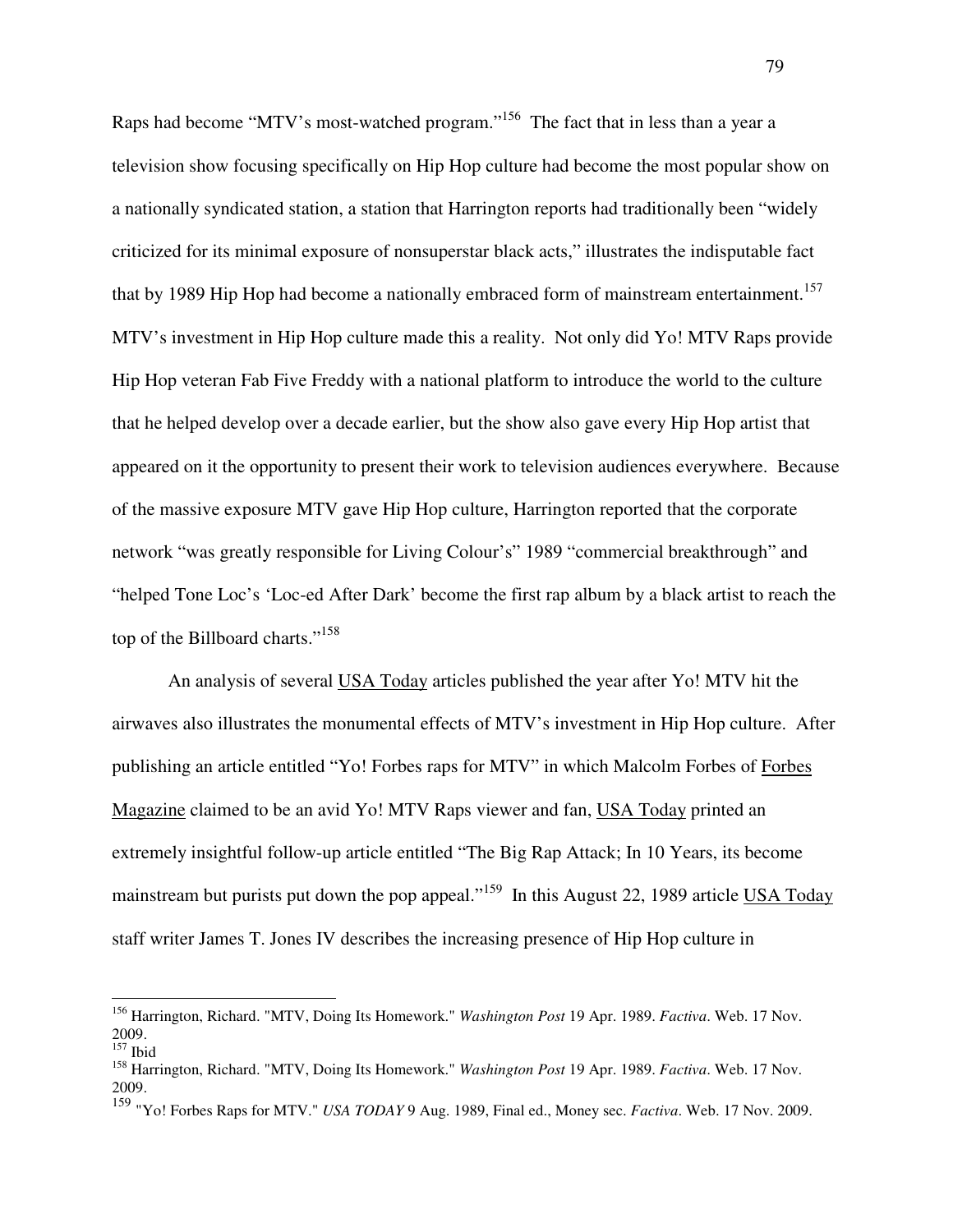mainstream American popular culture. He discusses the importance of Yo! MTV Raps, a show he claims produces "some of MTV's highest ratings," and interviews LL Cool J about the success of the show.<sup>160</sup> According to LL Cool J, who had sold millions of albums as a Def Jam Recordings artist by the time of the interview, "people are hearing the music for the first time because of MTV." He goes on to say that Hip Hop is "new, for instance, to the kids in Nebraska" and "they're eating it up."<sup>161</sup> The fact that a man worth over \$500 million, Malcolm Forbes, and a kid living on a farm in Nebraska both became fans of Hip Hop culture within a year of Yo! MTV Raps' debut speaks volumes of MTV's investment and utilization of the culture.

It is also clear that corporate entities that invested in Hip Hop culture prior to MTV benefited from MTV's investment as well. For example, Bill Adler of Rush Communications claimed that between August of 1988 and August of 1989 Yo! MTV Raps helped to progress the business of Hip Hop as a whole and contended, "If it wasn't for MTV Raps, we would be in trouble."<sup>162</sup> By the time James T. Jones IV of USA Today interviewed LL Cool J and Bill Adler, Yo! MTV Raps had moved to the 4:30 pm after-school time slot, which allowed the network to captivate young audiences with Hip Hop. Although Def Jam made Hip Hop available to tremendous audiences by signing a historic distribution deal with CBS Records in 1985, MTV took their investment in Hip Hop a step further by transforming the culture into a mainstream form of easily accessible and readily consumable entertainment available to any individual with a cable television set. Yo! MTV Raps immediate success illustrated the undisputable truth that

<sup>&</sup>lt;sup>160</sup> USA Today "The Big Rap Attack; In 10 Years, its become mainstream but purists put down the pop appeal" 08-22-1989

<sup>&</sup>lt;sup>161</sup> These quotes are from an interview with LL Cool J published in: USA Today "The Big Rap Attack; In 10 Years, its become mainstream but purists put down the pop appeal" 08-22-1989

<sup>&</sup>lt;sup>162</sup> This quote is from an interview with Bill Adler published in: USA Today "The Big Rap Attack; In 10 Years, its become mainstream but purists put down the pop appeal" 08-22-1989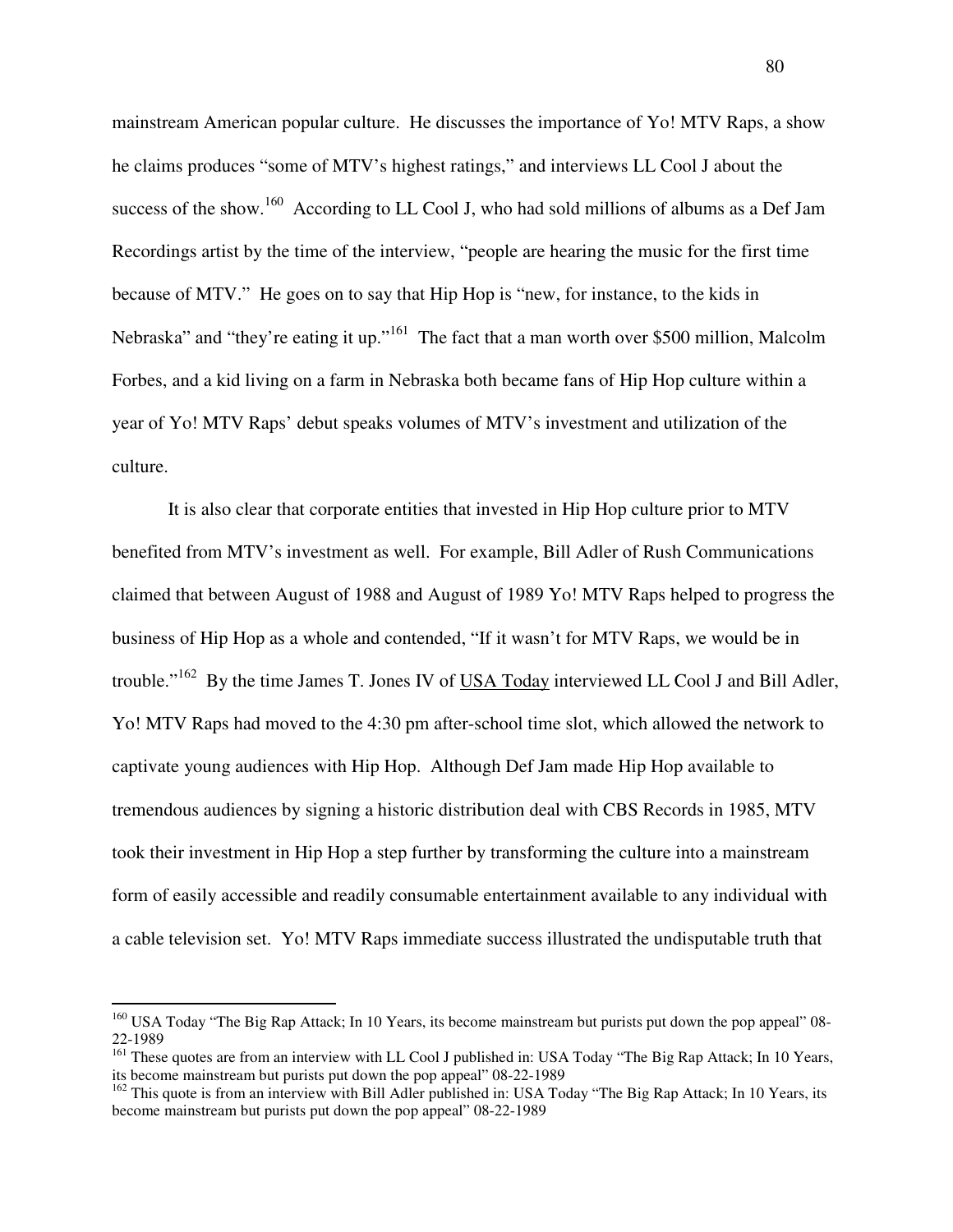by 1989 Hip Hop had completed its transition from a South Bronx artistic musical, social, and cultural phenomenon to a highly marketable, commodified, commercialized element of American popular culture. This transition allowed all sorts of corporate investors to utilize Hip Hop for monetary gains throughout the coming years.

In addition, two young, white, Harvard undergraduate students named David Mays and Jon Schecter created The Source magazine in 1988 in an effort to spread Hip Hop culture. The Source ultimately had the same effect on Hip Hop and American society as a whole as Yo! MTV Raps. However, its creation and first few years in circulation made it very different from the MTV show. Unlike Yo! MTV Raps' creators Ted Demme and Peter Dougherty, David Mays and Jon Schecter started The Source with absolutely no corporate backing. They conceived the idea of producing and distributing a weekly Hip Hop-oriented newsletter to Harvard students while deejaying a weekly rap show that aired on campus radio. In a September 25, 1991 Wall Street Journal article entitled "Little Rap-Music Magazine Has Big Aims" staff writer Meg Cox recounts the history of The Source. According to Cox, in 1988 David Mays wrote a one-page newsletter that he called The Source in an effort to promote his radio show, printed out one thousand copies, and handed them out around Harvard's campus.<sup>163</sup> By 1990, the newsletter had turned into a bi-monthly magazine, usually consisting of thirty to forty pages of Hip Hop content and corporate advertisements, and Mays and Schecter routinely printed as many as ten thousand copies for distribution.<sup>164</sup> After graduating, moving to New York City, hiring two additional business partners, and saving up \$70,000 worth of advance payments from corporations interested in buying advertisement space, Mays and Schecter officially launched The Source as

<sup>163</sup> Cox, Meg. "Little Rap-Music Magazine Has Big Aims." *Wall Street Journal* 25 Sept. 1991: B1. *Factiva*. Web. 9 Dec. 2009.  $164$  Ibid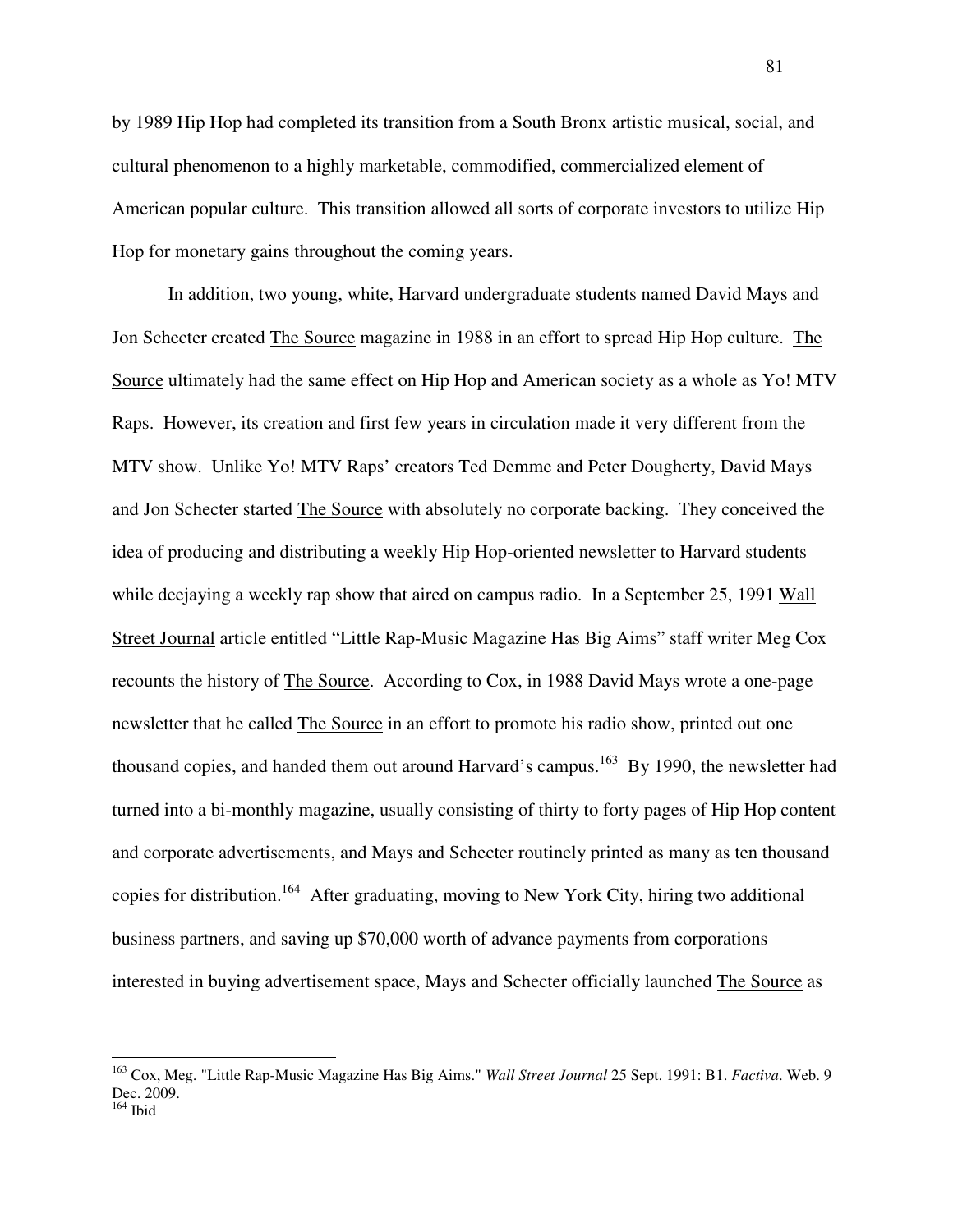an independently owned Hip Hop magazine.<sup>165</sup> However, unlike Yo! MTV Raps, which instantly attracted huge national audiences and quickly became MTV's highest rated show, The Source struggled for years to establish a positive reputation and garner a substantial following.

Despite its initial struggles, during the mid to late 1990s The Source became known nationwide as the premier publication for all things Hip Hop and continues to circulate today as the so-called "Bible of Hip Hop music, culture, and politics." During the 1990s, The Source spread Hip Hop culture to national audiences in the same manner as Yo! MTV Raps. As it transformed into a monthly magazine, The Source became an easily accessible Hip Hop reference available at newsstands across the country. In her February 23, 1998 Advertising Age article entitled "Music Royalty, Advertisers Turn Up 'Source's' Volume" Kathryn Drury reports on the magazine's ten year anniversary banquet, an event attended by some of the most influential Hip Hop figures such as Russell Simmons, Fab 5 Freddy, and Queen Latifah.<sup>166</sup> Drury also reports that large corporations' such as DKNY, VISA, Coco-Cola Company, Pepsi-Cola Company, and many other large corporate entities each bought advertising space in the magazine throughout 1997.<sup>167</sup> Drury states that in 1998 The Source expanded exponentially and its founders even considered merging with Rolling Stone.<sup>168</sup> Although the magazine has experienced lawsuits, constant controversy, and significant negative publicity throughout recent history, The Source continues to contribute to Hip Hop culture by allowing people everywhere to consume and learn about Hip Hop.

<sup>165</sup> Cox, Meg. "Little Rap-Music Magazine Has Big Aims." *Wall Street Journal* 25 Sept. 1991: B1. *Factiva*. Web. 9 Dec. 2009.

<sup>166</sup> Drury, Kathryn. "Music Royalty, Advertisers Turn Up 'Source's' Volume." *Advertising Age* 69.8 (1998): 10. *EBSCOhost*. Web. 23 Oct. 2009.

 $167$  Ibid

<sup>168</sup> Ibid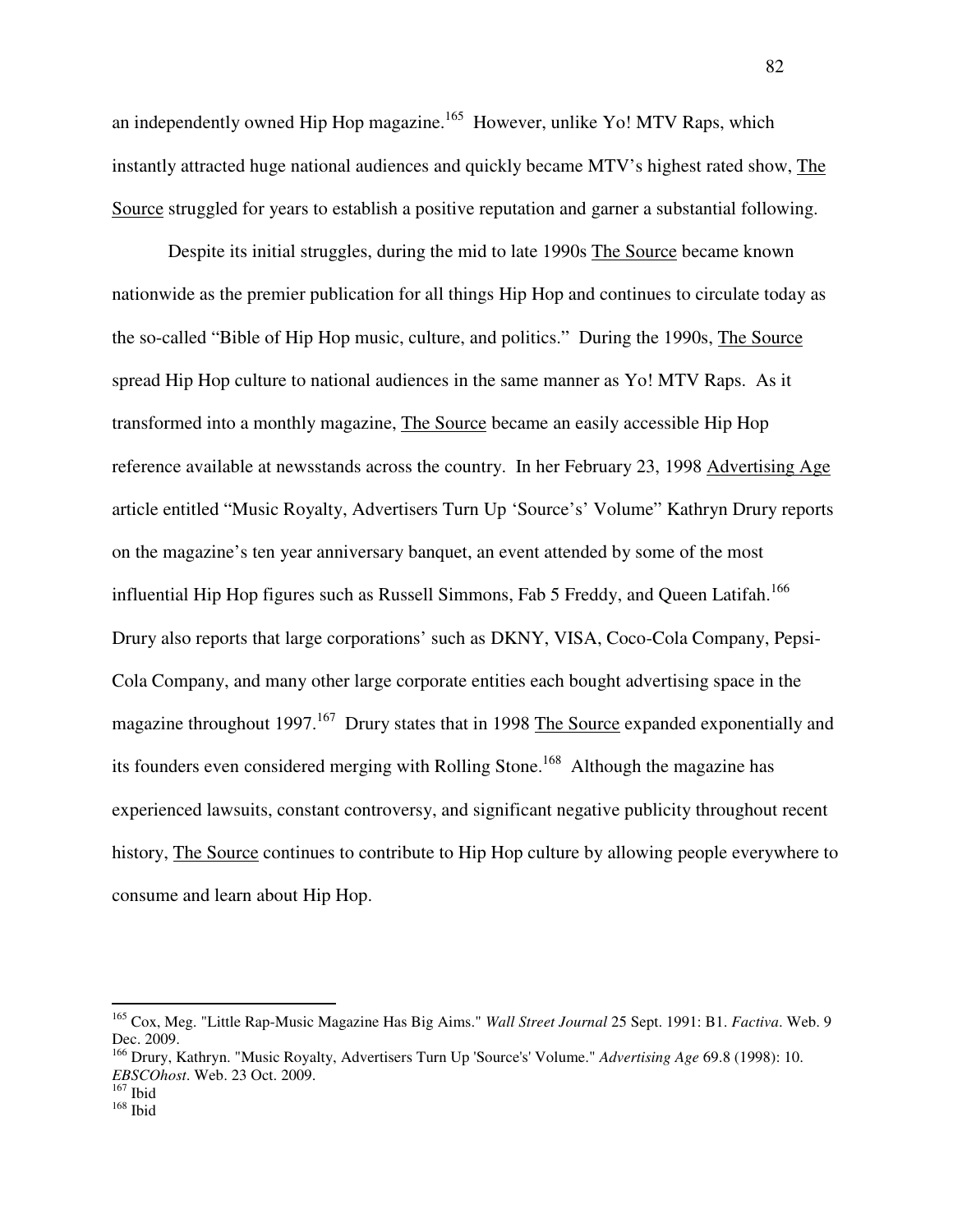In addition, four years after Yo! MTV Raps became a hit and Harvard University students David Mays and Jon Schecter founded The Source, another corporate giant decided that an investment in Hip Hop culture would be in their company's best financial interests. An analysis of several articles published in the journal Advertising Age throughout 1992 and 1993 reveals the continued marketability of Hip Hop culture during the period. In an article published on September 14, 1992 entitled "New Hip-Hop Magazine Attracts Mainstream Ads; Strong support hastens launch of 'Vibe'," staff writer Scott Donaton reports, "Media giant Time Warner and music legend Quincy Jones this week are planning to distribute a test issue of Vibe, a national hip-hop magazine."<sup>169</sup> The fact that one of the nation's largest media outlets and a highly accomplished musician and entrepreneur chose to invest their time and money in the pursuit of creating a magazine chronicling Hip Hop for national sale further establishes Hip Hop's marketability. In fact, Hip Hop had become so marketable by 1992 that Donaton reported that Time Warner and Quincy Jones sold fifty-four pages of advertisements in the first issue of Vibe to extremely well established corporate "marketers including Levi Strauss & Co., Nike, The Gap, Reebok International, Nintendo of America, TDK Electronics Corp., Swatch Watch USA and Quaker Oats Co.'s Gatorade."<sup>170</sup> This revelation is truly astounding. Before an issue of Vibe had ever been sold, all of these major companies decided that purchasing an advertisement in a Hip Hop magazine would be a superb business decision. Ten years earlier Sugar Hill Records' owner Joe Robinson could not even convince one major record company to invest in his brand of Hip Hop. It turned out that these companies made great marketing decisions as a March 1, 1993 Advertising Age article entitled "Media Moves" reported that the first issue of Vibe sold well and led Time Warner and Quincy Jones to publish four more issues in 1993 and

<sup>169</sup> Donaton, Scott. "New Hip-Hop Magazine Attracts Mainstream Ads; Strong Support Hastens Launch Plans for 'Vibe'" *Advertising Age* (1992): 3. *LexisNexis*. Web. 30 Oct. 2009.  $170$  Ibid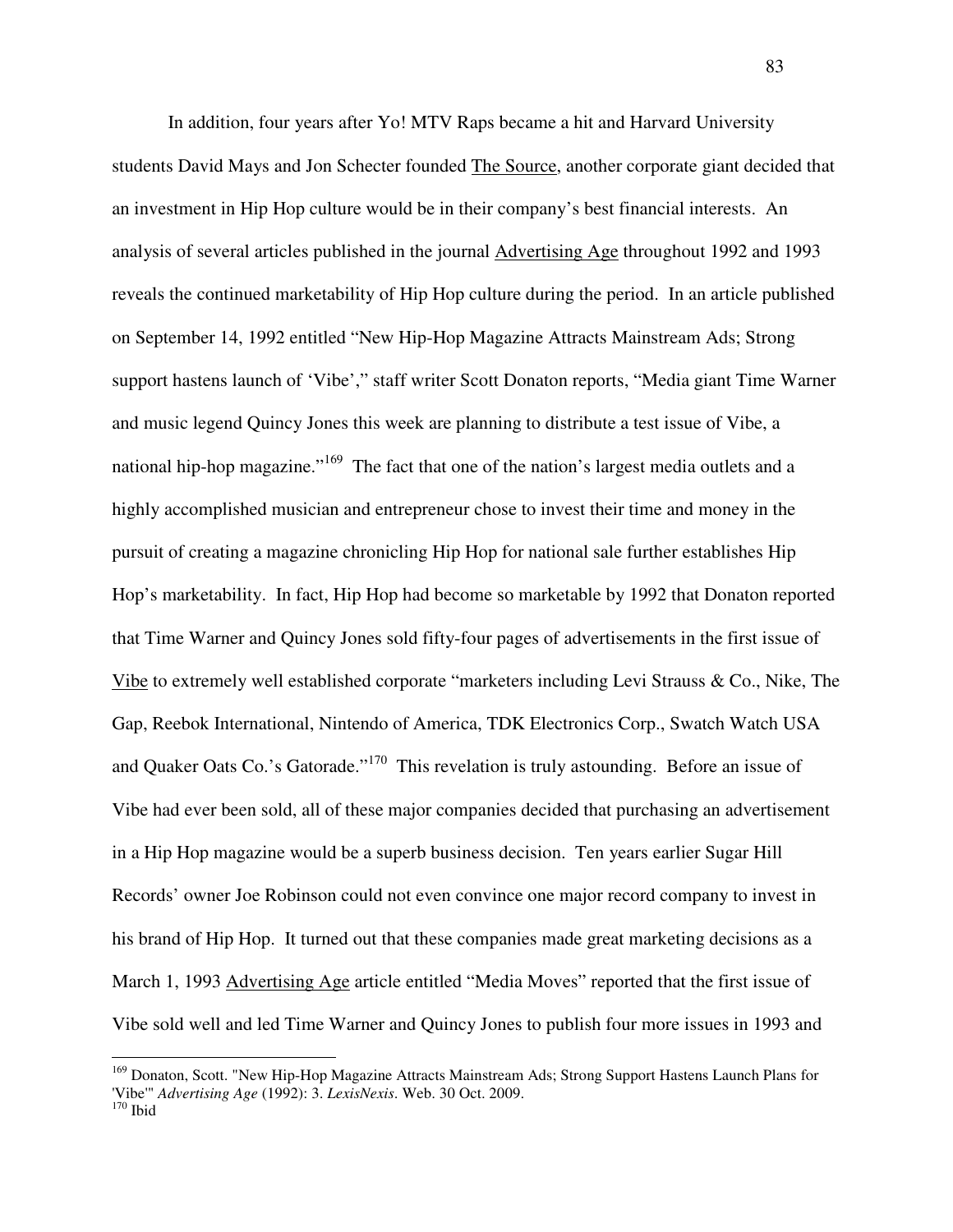ten more in 1994.<sup>171</sup> By 1993 Hip Hop had become a commodity worth investment by some of the most profitable corporations in the country.

 National Hip Hop publications such as The Source and Vibe and even smaller magazines such as Rap Pages had similar effects as Yo! MTV Raps did on Hip Hop and popular American culture. Just as Yo! MTV Raps had done, these magazines offered audiences outside of New York City and other urban areas the opportunity to experience Hip Hop culture. Although magazines are slightly less accessible than daily television shows, these publications still made information pertaining to Hip Hop culture easily attainable to anyone willing to spend a few dollars. Also, the founding of Vibe in particular served as one of the first examples of a largescale corporate investment in Hip Hop culture by a non-record company corporate entity. Time Warner executives, who sold black and white advertisements for \$4,800 per page and sold color advertisements for \$5,760 per page in Vibe's first issue exposed Hip Hop to other large corporations such as Nike and Reebok, who in turn made similar investments in the culture by acquiring advertisement space in  $Vibe$ . <sup>172</sup> The creation of publications such as  $Vibe$  ushered in an era of increased marketability of Hip Hop culture throughout the 1990s.

 Yo! MTV Raps ran on MTV from 1988 to 1995 and then from 1996 to 1999 and had tremendous long-term effects before the network decided to go in a different direction and stopped producing new episodes of the show as the new millennium began. According to MTV.com's Yo! MTV Raps' commemorative  $20<sup>th</sup>$  anniversary website, "the moment that pilot aired hip-hop transcended the 'hood and dived head first into the mainstream" and over the years the show gave its audiences "an insider's access to the most important youth movement in

<sup>171</sup> "Media Moves." *Advertising Age* (1993). *LexisNexis*. Web. 30 Oct. 2009.

<sup>&</sup>lt;sup>172</sup> Donaton, Scott. "New Hip-Hop Magazine Attracts Mainstream Ads; Strong Support Hastens Launch Plans for 'Vibe'" *Advertising Age* (1992): 3. *LexisNexis*. Web. 30 Oct. 2009.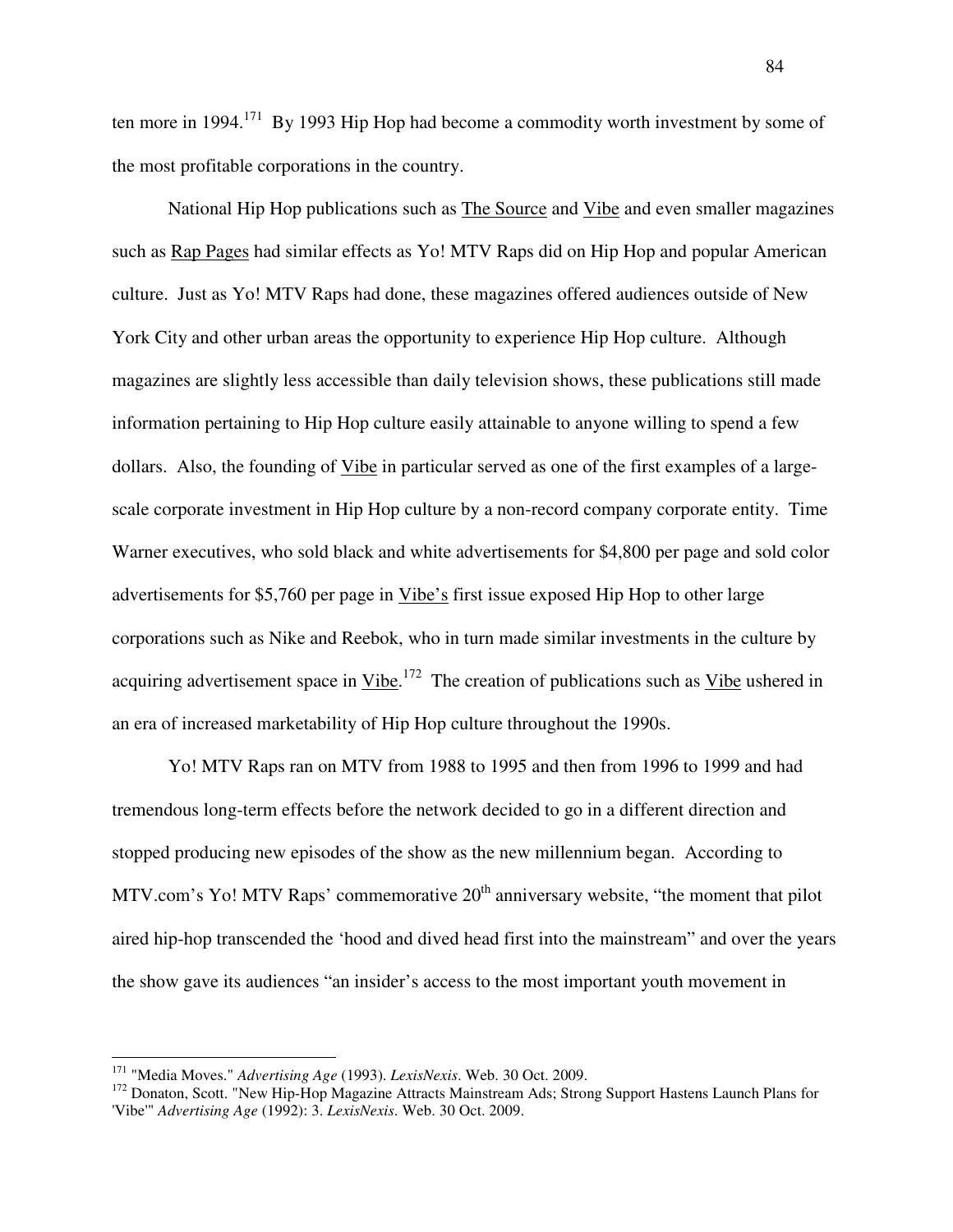decades."<sup>173</sup> Yo! MTV Raps capitalized directly off of the momentum corporate entities such as Def Jam Recordings garnered with their investments in Hip Hop culture and took Hip Hop to a whole new level. By allowing anyone with a cable television to consume Hip Hop, an art form that could have only been consumed by attending jams in crime-ridden New York City neighborhoods during the 1970s, on a daily basis, MTV advanced Hip Hop culture in a way that no one had ever been able to do before. Black Entertainment Television soon followed suit by producing another Hip Hop music video show called "Rap City," in September of 1989. However, BET was only able to do so because MTV demonstrated over a year earlier that such a concept would appeal to diverse audiences and be financially successful. MTV's investment in Hip Hop in 1988 had the single greatest impact on the culture of any corporate entity ever at the time. Yo! MTV Raps transported Hip Hop from the streets of the Bronx and other urban areas where Hip Hop developed throughout the mid 1980s to living rooms all across the country and even the world. In the process, MTV completed Hip Hop's transformation from a South Bronx artistic musical, social, and cultural phenomenon to a highly marketable, commodified, commercialized form of popular entertainment available to the masses. By completing Hip Hop's transformation into a popular music genre and form of entertainment, MTV allowed other corporations to utilize Hip Hop as a highly effective marketing tool.

<sup>173</sup> "Yo! MTV Raps 20th Anniversary | About Yo! | MTV." *New Music Videos, Reality TV Shows, Celebrity News, Top Stories | MTV.* Web. <http://www.mtv.com/music/yo\_mtv\_raps/about.jhtml>.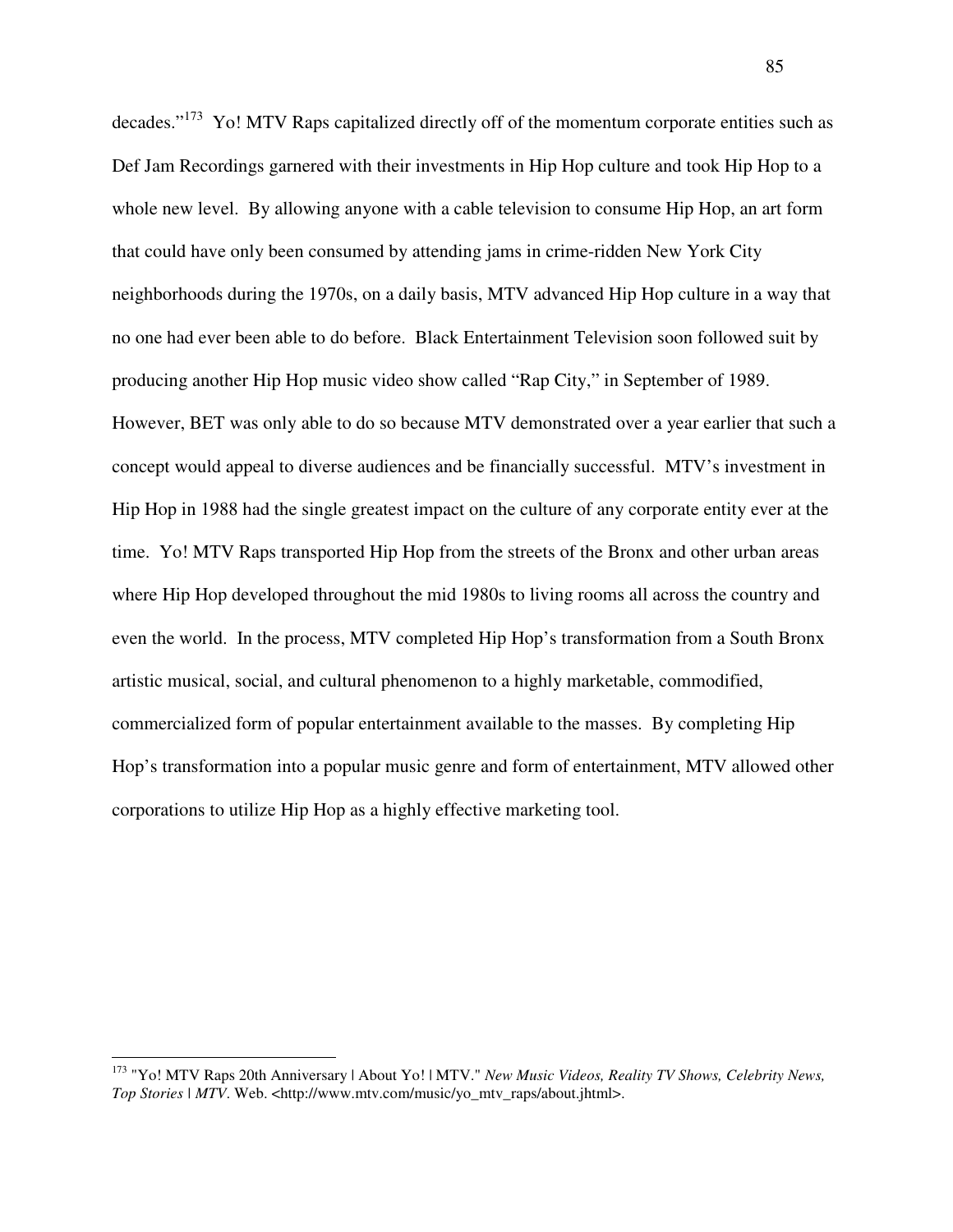#### **Chapter 6**

### **The Expanded Marketability of Hip Hop Culture**

 As the 1980s closed and the 1990s began, Hip Hop entered into both a "Golden Age," a period in which artists produced a wide array of innovative and diversified music, and into a new era of corporate marketing, a period in which large corporations expanded on earlier investments and increased their utilization of Hip Hop culture as a marketing tool. Between 1988 and 1992 MTV's Yo! MTV Raps and a variety of national Hip Hop publications, most notably Time Warner and Quincy Jones Entertainment's Vibe and David Mays and Jon Shecter's The Source, exposed diversified audiences around the world to Hip Hop culture for the first time. This exposure occurred at a rapid rate and quickly proved Hip Hop to be popular amongst a wide array of diversified audiences. Corporations and marketers took notice of this and began to make significant investments in Hip Hop culture beginning in the late 1980s during the Golden Age. As Hip Hop became well known and accepted throughout the country during the last decade of the 20<sup>th</sup> century, the culture that had once offered an artistic means of expression to youth from impoverished New York City neighborhoods during the height of 1970s urban neglect began to offer elite corporate institutions the opportunity to accumulate revenue from new sources. During the six-year span between 1989 and 1995 Hip Hop culture became highly marketable, commercialized, and embraced by diverse audiences. As a result, Hip Hop, which had been slowly developing as a popular music genre since late 1979, transformed into a tool for corporate economic advancement while still retaining artistic qualities. An analysis of a variety of newspaper and trade magazine articles published between 1989 and 1995 reveals the extent to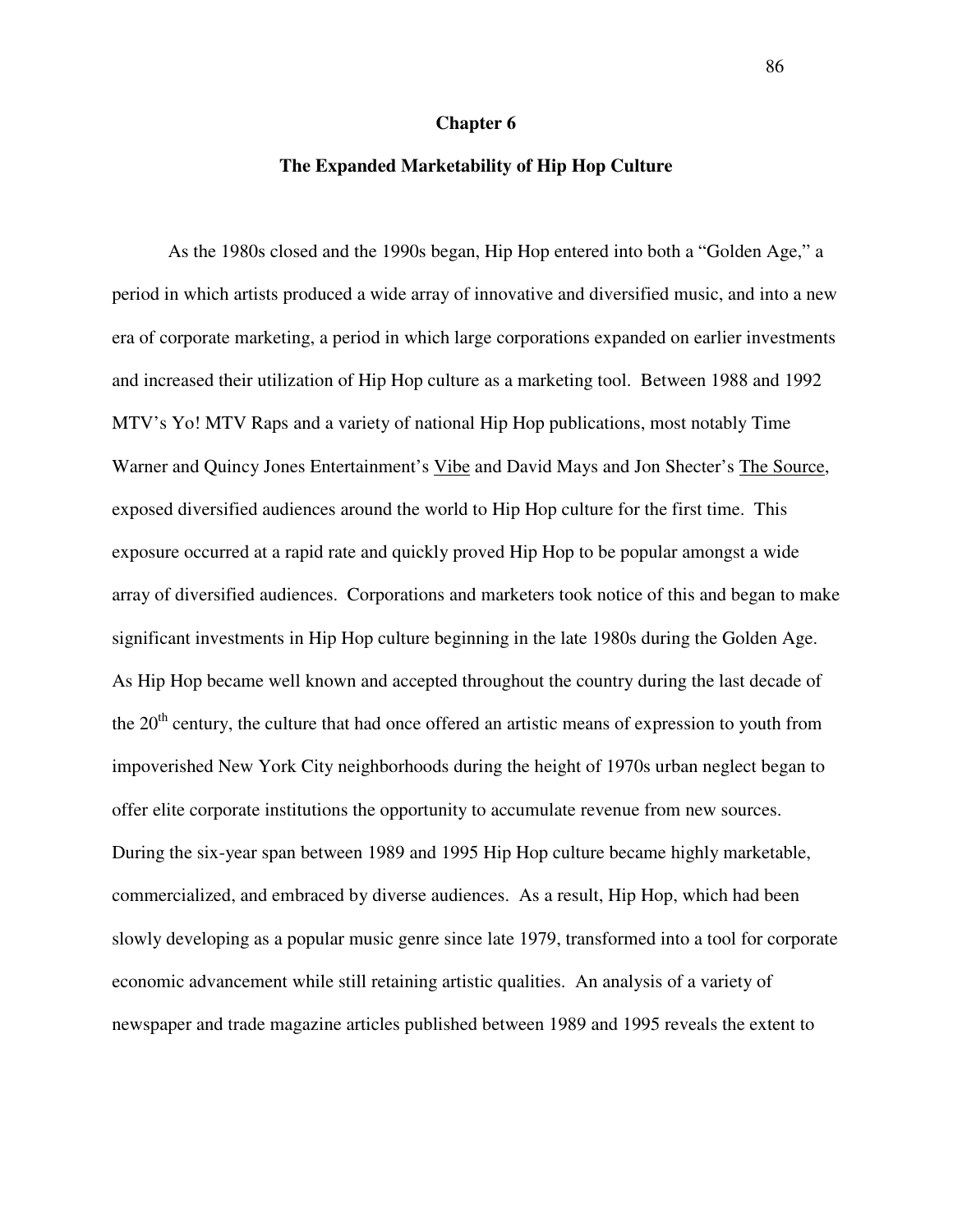which corporate entities utilized Hip Hop culture during this period for monetary gains and indicates the expansion of Hip Hop as a business.

 Hip Hop's Golden Age began during the 1980s, lasted for the first few years of the 1990s, and is generally recognized as being the greatest period in the history of commercialized rap music. Specifically, according to Dr. William Jelani Cobb, the era began in 1984 and ended in 1992. He argues that these years marked Hip Hop's Golden Age because of "the sheer number of stylistic innovations that came into existence" and because artists such as Big Daddy Kane, LL Cool J, NWA, Rakim, KRS-One, and many others "literally [created] themselves and their art form at the same time."<sup>174</sup> Kevin Powell also characterizes the Golden Age as a period when rap "was incredibly exciting, fresh, def, and diverse."<sup>175</sup> The fact that during this time Hip Hop fans could enjoy high-quality music from progressive, conscious, political, commercial, light-hearted, and gangsta rappers all at the same time made the eight-year period truly a golden age. No one subcategory of Hip Hop dominated the genre as a whole. People could choose to embrace Public Enemy, they could choose to identify with the Fresh Prince and Jazzy Jeff, or they could listen to both and appreciate each groups' unique qualities and artistic contributions to Hip Hop culture. Cobb writes in To the Break of Dawn: a Freestyle on the Hip Hop Aesthetic that "the Golden Era witnessed the ascent of female artists like MC Lyte and Queen Latifah as both artistically and commercially significant" while the increased use of technologicallyadvanced equipment, such as the SP12 electronic drum simulators, and innovative sampling techniques enhanced the actual sound of the music.<sup>176</sup> Cobb also states that during the Golden

<sup>&</sup>lt;sup>174</sup> Cobb, William Jelani. *To the Break of Dawn: a Freestyle on the Hip Hop Aesthetic*. New York: New York UP, 2007. Print, p. 41-47

<sup>&</sup>lt;sup>175</sup> Powell, Kevin. "'Hip-Hop Is the Most Important Youth Culture on the Planet'" Interview. *Time* 22 Sept. 2000. Print.

<sup>176</sup> Ibid, p. 48-50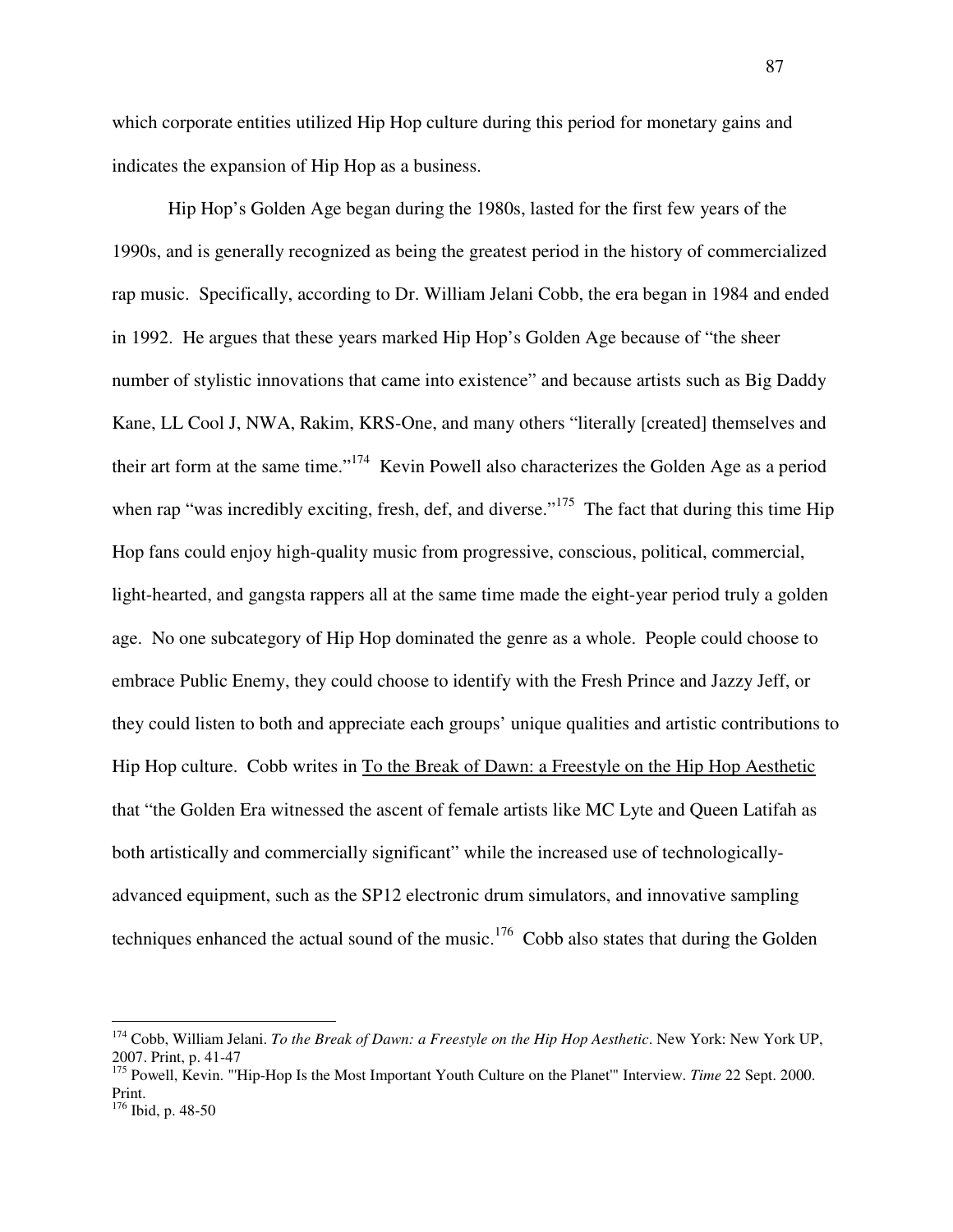Age of Hip Hop rap "music evolved into a mature art form."<sup>177</sup> It is clear that the Golden Age was a period in which the artistic elements of rap music drastically improved and the genre as a whole became extremely commercially successful. Large corporations noticed these changes and the increasing popularity of Hip Hop amongst mainstream audiences and began to increase their investments in the culture by the late 1980s.

Beginning in December of 1989, a variety of articles appeared in newspapers and trade journals throughout the country that indicated the continuing trend of large-scale corporate investment in Hip Hop and foreshadowed the increasing marketability of the culture heading into the 1990s. St. Petersburg Times staff writer Eric Snider recounted the major commercialized rap success stories of the 1980s in a December 23, 1989 decade-wrap-up article. In his article, Snider recalled that Def Jam's Run DMC went double-platinum in 1986 with their highlyacclaimed album Raising Hell. He also stated that as the 1980s came to an end, he had no doubt that rap music would "build on its dominance well into the next decade."<sup>178</sup> A few months later in a Los Angeles Times article entitled "Rap at the Top of the '90s," staff writer Duff Marlowe furthered Snider's claims by insisting that ten rap albums in particular would have a significant effect on the music industry as a whole as the decade began. However, the most interesting aspect of this article was the fact that the album Marlowe predicted to make the biggest impact was The Jungle Brothers' "Done by the Forces of Nature," an album released by music industry giant Warner Brothers Record Company.<sup>179</sup> In fact, several of the ten albums he predicted to become hits in the first year of the decade were released by other major record companies such

<sup>177</sup> Ibid, p. 62

<sup>&</sup>lt;sup>178</sup> Snider, Eric. "A Material World// In Pop Music, Money Dominated Melodies Series: THE 80s: A LOOK BACK." *St. Petersburg Times* 23 Dec. 1989. *Factiva*. Web. 17 Nov. 2009.

<sup>179</sup> Marlowe, Duff. "Rap at the Top of the '90s." *Los Angeles Times* 4 Feb. 1990: 67. *ProQuest*. Web.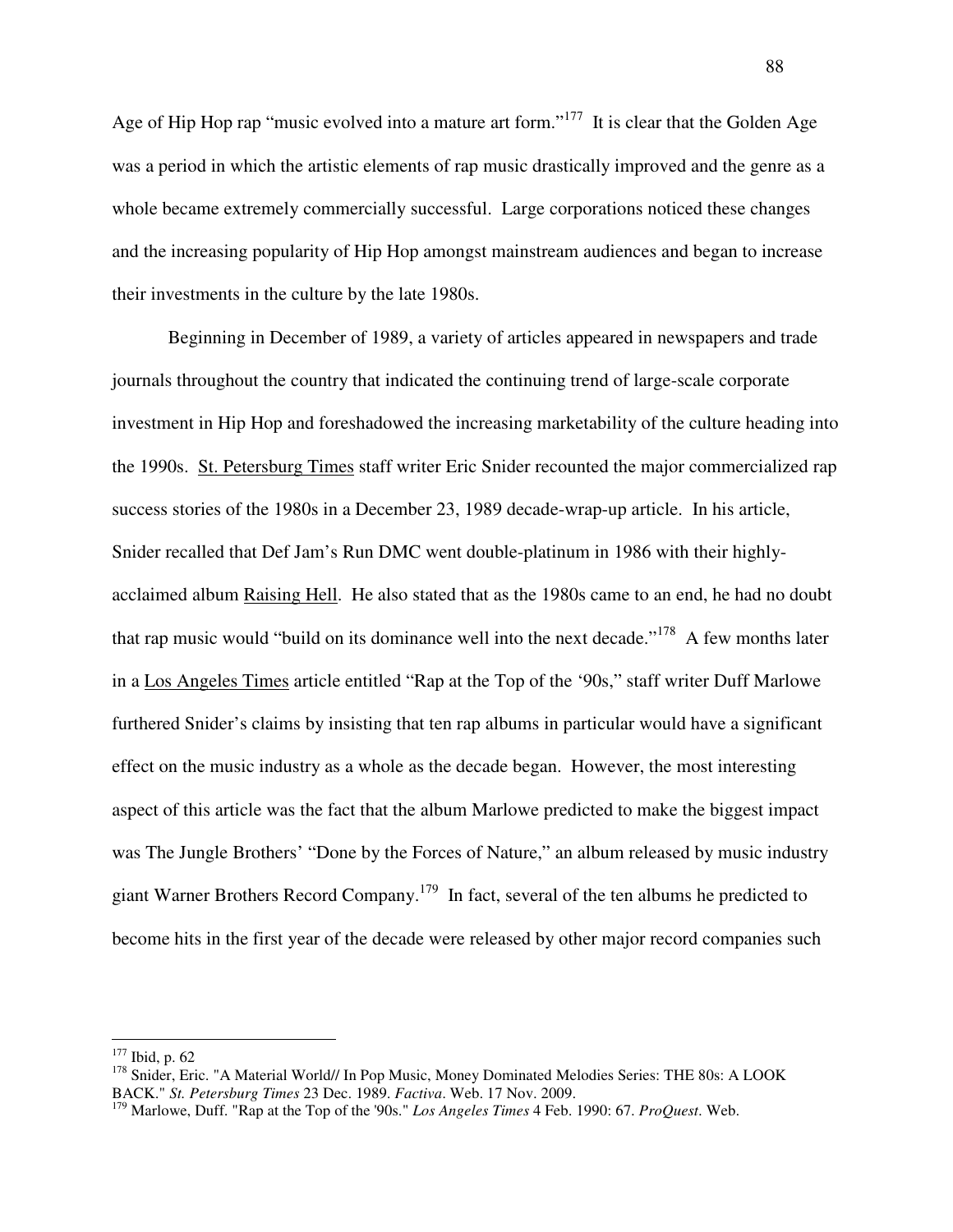as Capitol Records and Virgin Records.<sup>180</sup> These articles illustrated that corporate investment in Hip Hop culture would definitely continue to increase over time. Also, a November 9, 1992 article published in the journal Advertising Age entitled "Reebok trots out City Jam; New exercise system backs shoes, clothes," discusses Rebook's plans to create a Hip Hop oriented workout regiment distributable to exercise facilities and gyms nationwide.<sup>181</sup> This type of marketing strategy aimed at using Hip Hop to promote a corporate agenda was used frequently throughout the first few years of the 1990s and became exceedingly prevalent in 1993 and 1994.

 A January 18, 1993 Marketing News article entitled "Marketers tap into rap as hip-hop becomes 'safe,'" illustrates the depth of corporate investment and utilization of Hip Hop culture at the time. In the article Marketing News associate editor Cyndee Miller discusses the high marketability that Hip Hop offers its investors and describes numerous examples of increasing corporate investment in Hip Hop culture. According to Miller, by 1993 notable mainstream Hip Hop artists such as Jazzy Jeff, Queen Latifah, Hammer, and Marky Mark had signed endorsement deals with Starter Line, The Gap, Taco Bell, and Calvin Klein respectively. Even rappers such as Arrested Development and Ice T, who did not appeal to mainstream audiences, signed deals with Stolichnaya Vodka and DC Comics.<sup>182</sup> These corporations invested in these artists, their lifestyles, and their culture in an effort to sell their products in part because numerous market research firms had reported during the early 1990s that an investment in Hip Hop would be financially sound. For example, according to director of event marketing for Entertainment Marketing Communications International Robert Brissette, "rap is reaching mass

 $180$  Ibid

<sup>&</sup>lt;sup>181</sup> Magiera, Marcy, and Pat Sloan. "Reebok Trots out City Jam; New Exercise System Backs Shoes, Clothes." *Advertising Age* (1992): 3. *LexisNexis*. Web. 30 Oct. 2009.

<sup>182</sup> Miller, Cyndee. "Marketers Tap into Rap as Hip-hop Becomes 'safe'" *Marketing News* 18 Jan. 1993: 10. Print.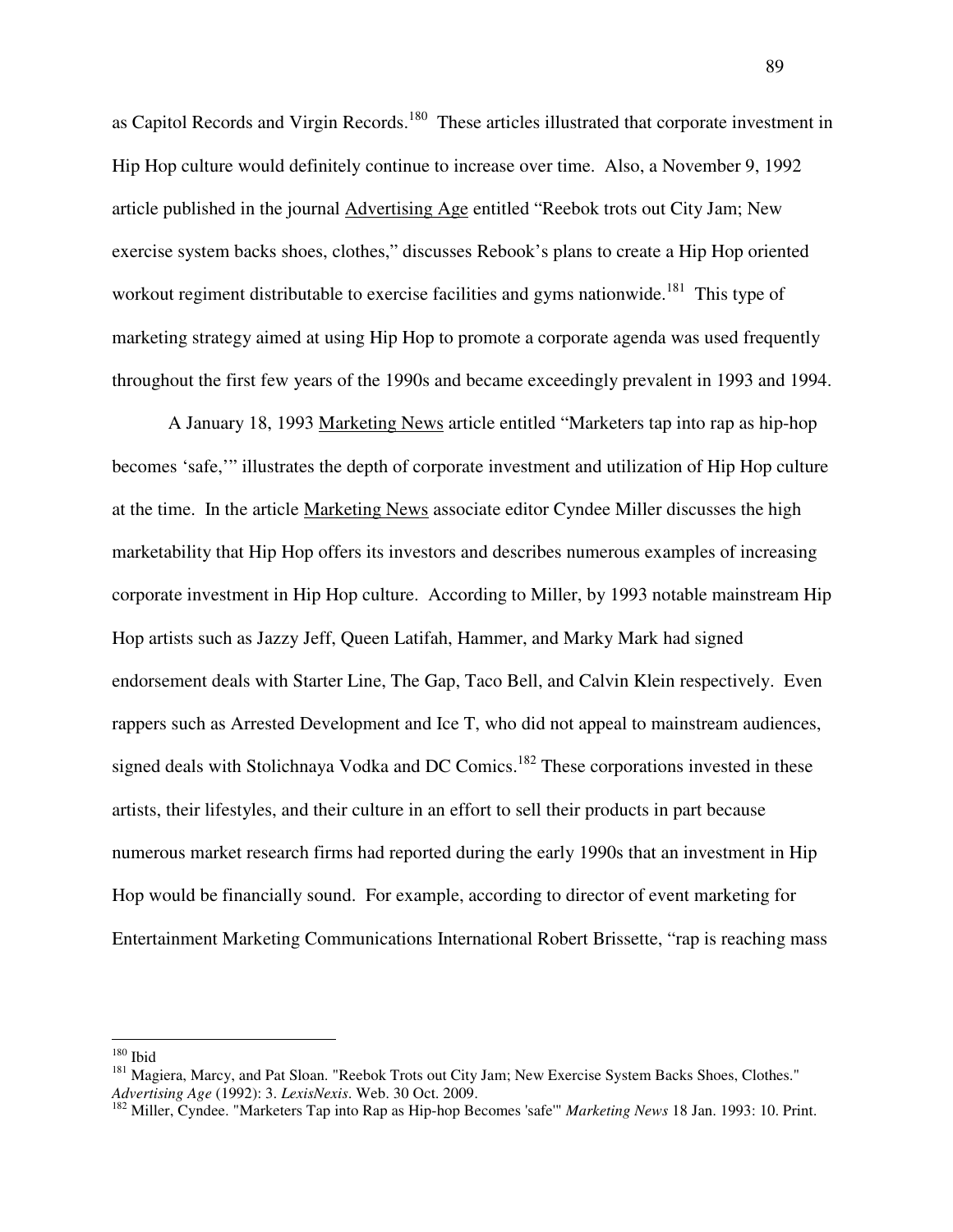acceptance. It's safe. White kids have started buying it."<sup>183</sup> Also, a survey conducted by the firm Teenage Research Unlimited reported that eighty percent of teenagers in a groundbreaking study favored rap music over all other popular music genres.<sup>184</sup> These results combined with the large-scale success of Def Jam Records, Yo! MTV Raps, and numerous Hip Hop publications demonstrated to these large corporations that marketing products through Hip Hop would yield positive financial gains. Miller also adds that in 1993, clothing manufacturers, marketers, and distributors such as J.C. Penney and Spiegel started to produce entire lines of fashion around Hip Hop styles such as "baggy pants, oversized shirts and jackets, baseball caps, hooded shirts, [and] Starter jackets".<sup>185</sup> Cyndee Miller's "Marketers tap into rap as hip-hop becomes 'safe," provides a variety of clear examples of the supreme level of comfort many major corporations felt with the prospect of incorporating Hip Hop culture into their marketing strategies.

 An analysis of a variety of articles published throughout the 1994 calendar year reveals extensive mainstream corporate Hip Hop marketing strategies as well. For example, a Chain Drug Review article published on June 20, 1994 entitled "Panasonic Rechargeables Meet Exacting Standards," describes Panasonic's efforts to reach younger Panasonic batteryconsumers by creating "the Hip Hop Power-Up Kidz Club" <sup>186</sup> while an article published in the business journal Inside Media entitled "Taking a Ride with Vibe," describes how Discover Card Services Inc. decided to "sponsor the Vibe launch of a national 50-campus college tour".<sup>187</sup> A September 26, 1994 New York Times article entitled "Advertising: With Garth Brooks' help, McDonalds' succeeds at its first attempt to sell music with food" describes how McDonalds

 $\overline{a}$ <sup>183</sup> Ibid

 $184$  Ibid

<sup>185</sup> Miller, Cyndee. "Marketers Tap into Rap as Hip-hop Becomes 'safe'" *Marketing News* 18 Jan. 1993: 10. Print.

<sup>186</sup> "Panasonic Rechargeables Meet Exacting Standards." *Chain Drug Review* (1994). *RDS Business Suite*. Web. 24 Oct. 2009.

<sup>187</sup> "Taking a Ride with Vibe." *Inside Media* (1994). *RDS Business Suite*. Web. 24 Oct. 2009.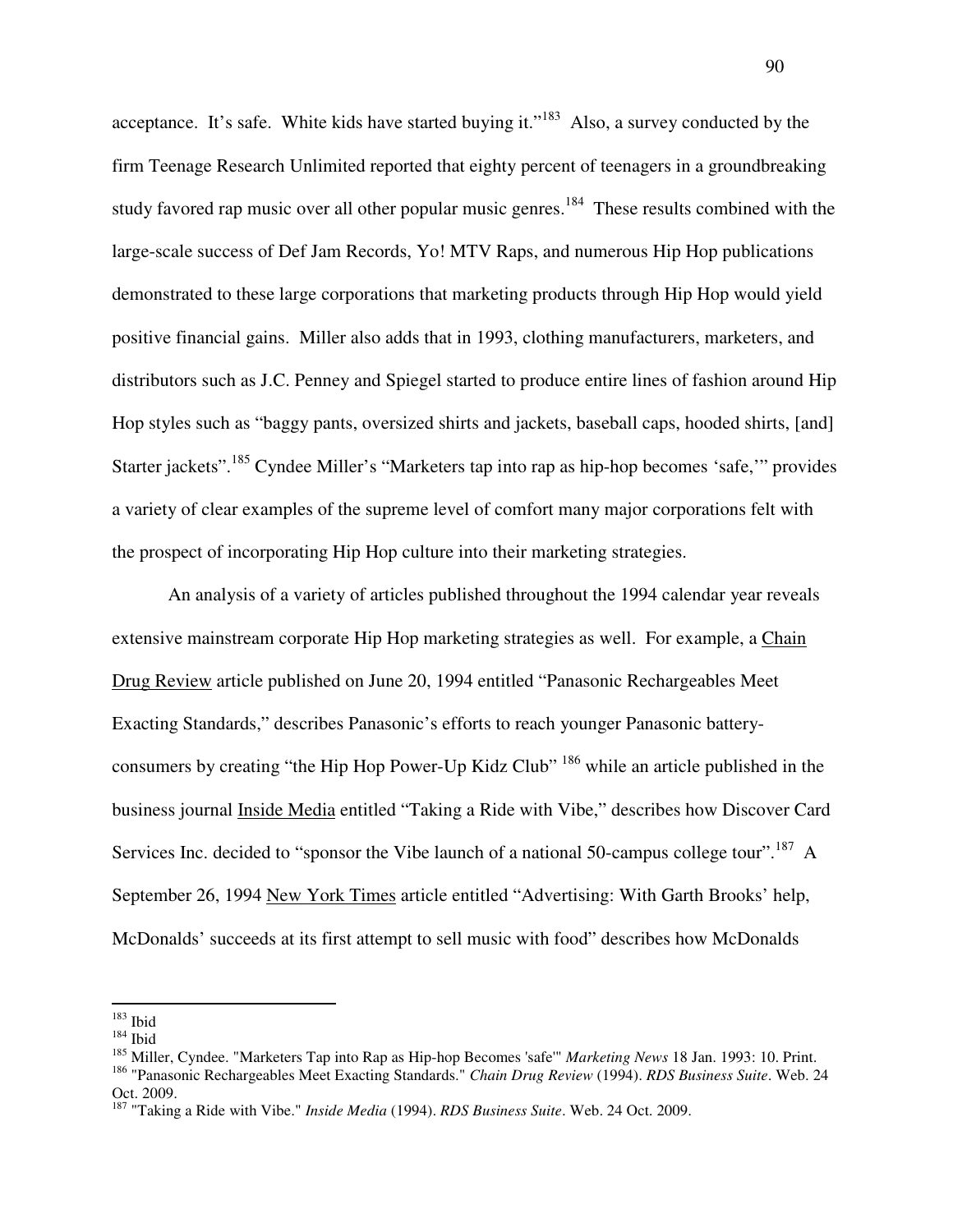worked out a deal with EMI Records to distribute Hip Hop CDs in their establishments as well.<sup>188</sup> A company called Rap Snacks Inc. undertook one of the most interesting Hip Hop marketing endeavors as described by the journal Food Research and Development in their November 11, 1994 article entitled "All Rapped Up." According to the article, Rap Snacks Inc. came out with a brand of Hip Hop potato chips boasting a character named "M.C. Potato." The chips came in a variety of different flavors such as "Plane Jane" and "Bar-B-Quing with My Honey" and were imprinted with messages such as "Stop the Violence" and "Stay in School."<sup>189</sup> Finally, in the fall of 1994 the journal Video Store reported that Capcom USA spent \$35 million producing the film "Street Fighter" and relied heavily on Hip Hop for its soundtrack.<sup>190</sup> These examples of the corporate use of Hip Hop are clear, astounding, and even tend to be comical in some instances, as in the case of M.C. Potato. However, each example serves as a testament to the expanded marketability of Hip Hop culture during the Golden Age of Hip Hop and the few years that followed.

<sup>188</sup> "Advertising: With Garth Brooks' Help, McDonalds' Succeeds at Its First Attempt to Sell Music with Food." *New York Times* 26 Sept. 1994. Print.

<sup>189</sup> "All Rapped Up." *Food Research and Development* (1994). *RDS Business Suite*. Web. 24 Oct. 2009. <sup>190</sup> "Capcom Rides Licensing Juggernaut to TV and Film." *Video Store* (1994). *RDS Business Suite*. Web. 24 Oct. 2009.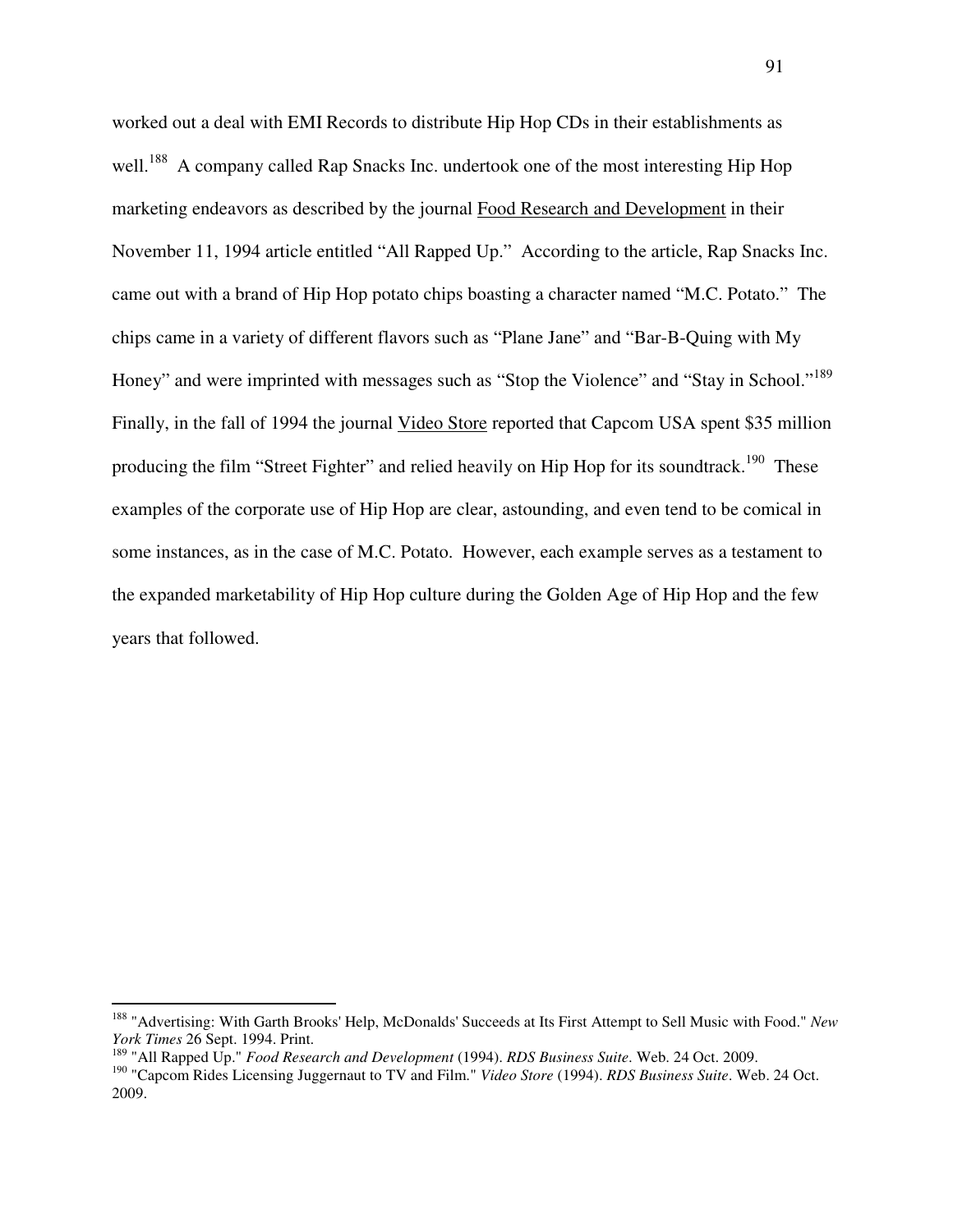#### **Chapter 7**

#### **The Effects of Corporate Investment in Hip Hop Culture**

 Since 1979 many of the most significant, tangible, and consequential transitions in Hip Hop culture have occurred as a result of corporate investment and influence. Although it is impossible to discredit individual artistic contributions and achievements, which are at the core of Hip Hop, without the corporate world's interventions Hip Hop culture would never have left the Bronx. As a result of people like Sylvia Robinson, Russell Simmons, and Thomas Silverman, and companies such as MTV, Quincy Jones Entertainment, and Warner Brothers, today Hip Hop is a multifaceted commercialized, commodified, form of mainstream entertainment, which also consists of genuine artistic content. It is one of the most popular music genres in existence and is available to people in every country across the globe. Hip Hop dictates fashion, hairstyle, dialect, car choice, everyday mannerisms, musical preference, and even common greetings. Corporations continue to find the culture to be a highly effective means of marketing, advertising, and product promotion and it is nearly impossible to convey the prevalence of Hip Hop culture in American society.

In 1973, Hip Hop was born at a party in an apartment building located in the most impoverished urban setting in the United States of America. Between 1973 and 1979 this local South Bronx youth lifestyle, party scene, and street culture expanded, developed, and thrived as a performance art and artistic outlet. However, as a result of Sugar Hill Records' investment in the culture, Hip Hop left the South Bronx and slowly began to become a profitable commodity. Since the fall of 1979 Hip Hop has undergone many changes as a result of corporate investment. Hip Hop has grown exponentially over time and its transitions have affected American society as a whole. As Hip Hop has become a commercialized entity over the years, trends have emerged,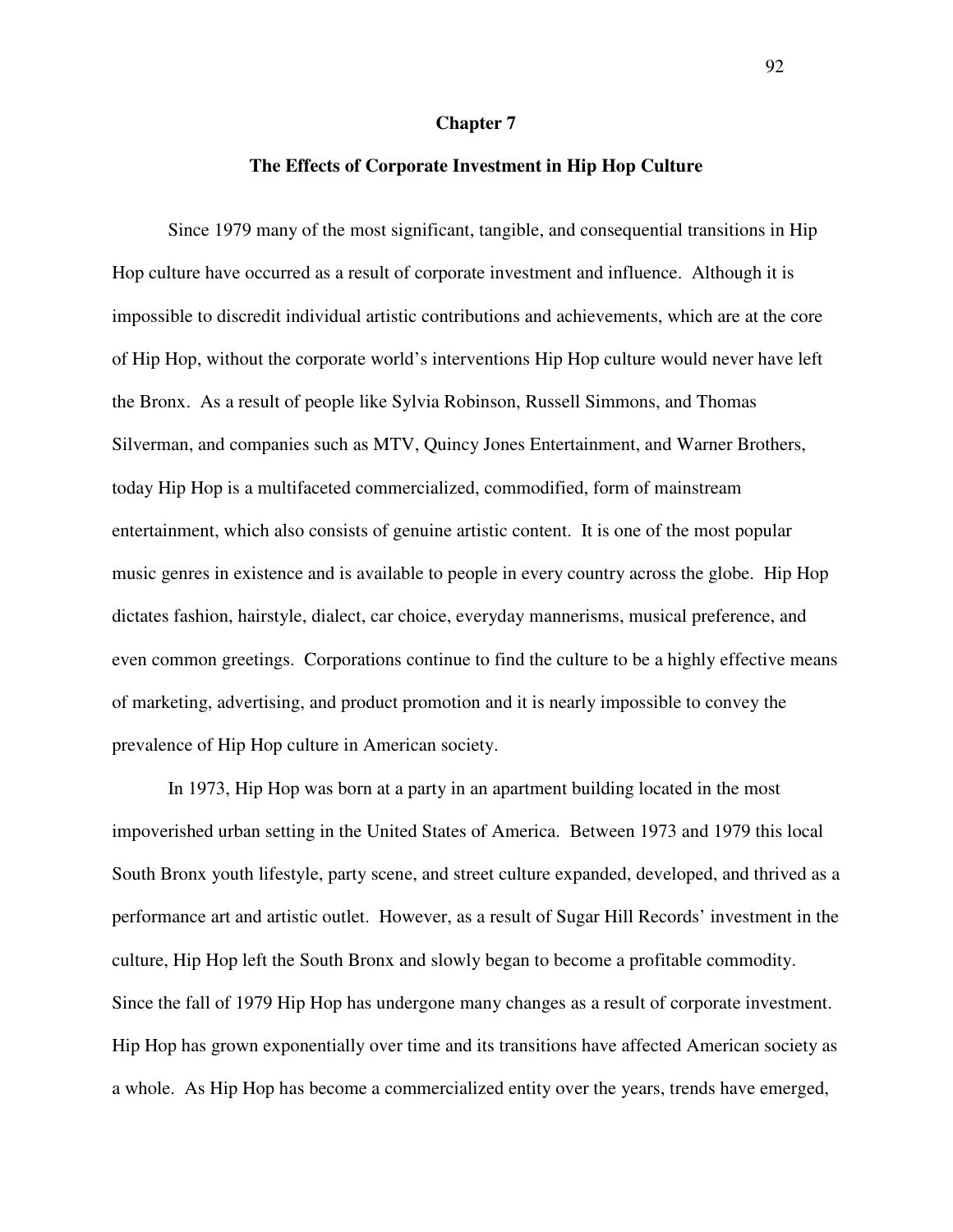controversy has arisen, and an abundance of literature has been written on the dynamics of the culture. Although contemporary commercialized rap music is a drastically distinct entity from the performance culture that thrived on the streets of New York City in the 1970s, Hip Hop still functions as an artistic form of self expression and many talented artists continue to produce and distribute quality music. However, when studying the history, development, and continued transformations of Hip Hop it becomes apparent that the most significant transitions in the culture have been the results of corporate utilization of Hip Hop as a profitable tool for economic gains.

Today, Joe Conzo Jr. continues his work as a photographer. He helped to establish Cornell University Library's Hip Hop Collection by donating his astounding photographic account of the emergence of Hip Hop culture, the defining popular youth culture of our time, to the university. He often gives guest lectures at different universities and claims that his greatest joy comes from sharing his stories about the early days of his culture with young people. Also, in 2004 producers from VH1 approached Conzo and asked if they could use his photographs for their inaugural Hip Hop Honors event. VH1 designed the event, which eventually became an annual show, in an effort to honor Hip Hop's most influential figures in an awards show format. Conzo agreed and VH1 used his photographs as visuals throughout the show to expose the world to the South Bronx and Hip Hop in the 1970s and early 1980s. The show was a hit in part because of Conzo's photos of Hip Hop's pioneers, South Bronx cultural institutions, and various jams. Five years later VH1 hosted their Sixth Annual Hip Hop Honors to honor Def Jam Recordings, a record company that perpetuated the transition and commercialization of Hip Hop. VH1 denied Conzo's requests to photograph the event and did not even invite him to attend the show. VH1's refusal to allow the first individual to visually chronicle Hip Hop to attend an

93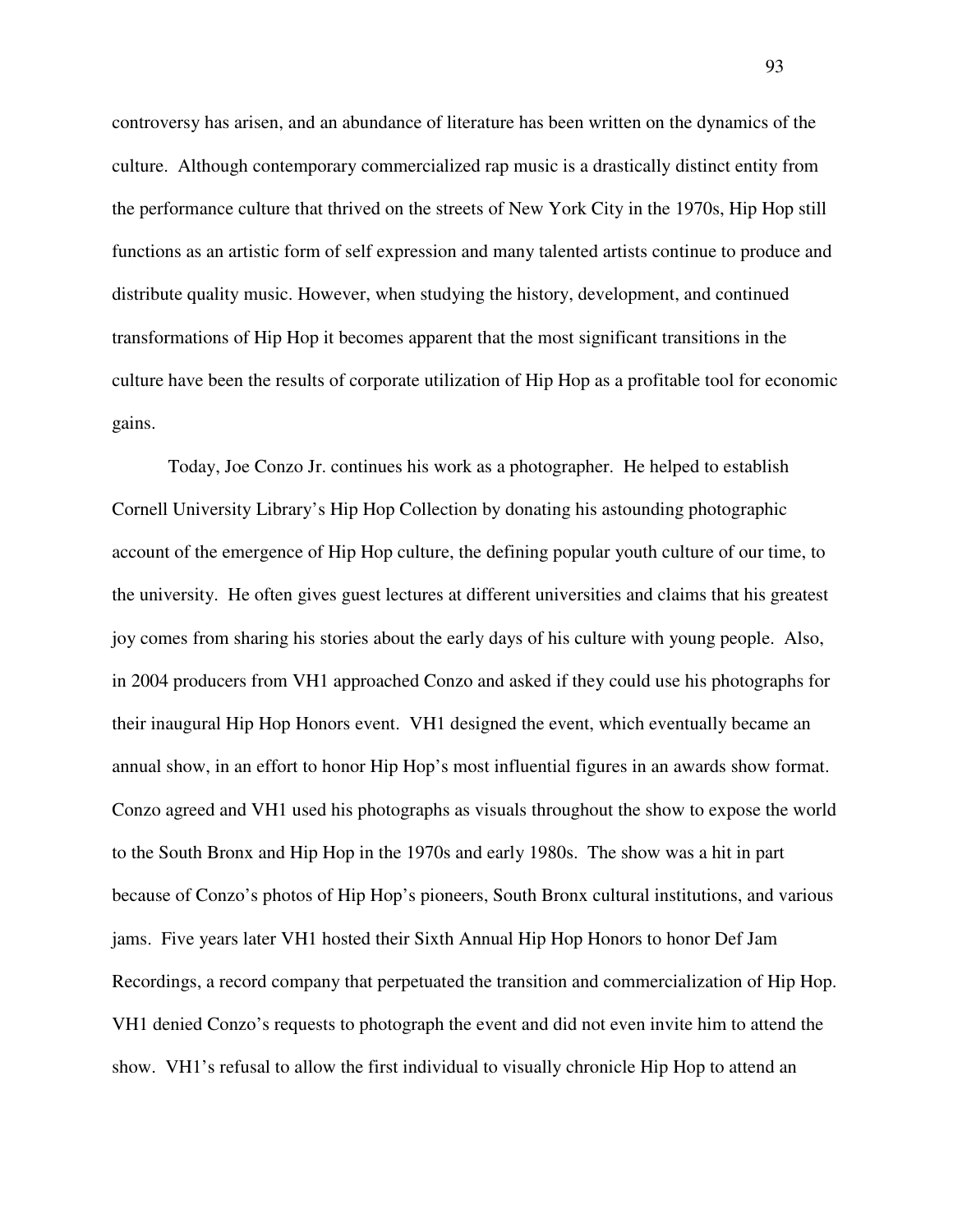event that he actually helped make a success five years earlier while honoring a record company that commodified Hip Hop culture is typical. In reality, VH1's decision not to allow Conzo to attend the event is a microcosm for the corporate world's investment in Hip Hop culture as a whole since late 1979. Although its roots are in the South Bronx, Hip Hop has not been strictly a localized artistic musical, social, and cultural phenomenon since late 1979. Since then Hip Hop has increasingly become just a small piece of the larger economic infrastructure of the United States.

Throughout the 1990s and 2000s, major record companies have been the most prevalent investors in Hip Hop and have caused the most meaningful effects on the culture as a whole. For the first six years of its existence, recorded and distributed rap music was not a part of Hip Hop culture. Recorded rap began to become a commodity in late 1979 and has been the main element of Hip Hop ever since. As independent records companies and small-scale corporate investments enabled recorded rap to become widely accepted and embraced throughout the 1980s, many large corporations took notice and began to view the music as a new direction for their businesses. In 1985, CBS Records' Columbia Records signed a major distribution deal with Def Jam Recordings, which proved to be a highly successful business decision. This deal was the first time a major record company made a sizeable investment in Hip Hop. The continued growth and expansion of Def Jam following the deal led other major record industry giants to become involved with Hip Hop as well.

During the 1990s the country's biggest record companies bought up independent labels, which had been putting rap music out for years, and signed Hip Hop artists of their own. According to Jeff Chang, after 1996, "media monopolies went on a buying binge" leaving independent labels with only three options: "cut deals with major label distributors if they could,

94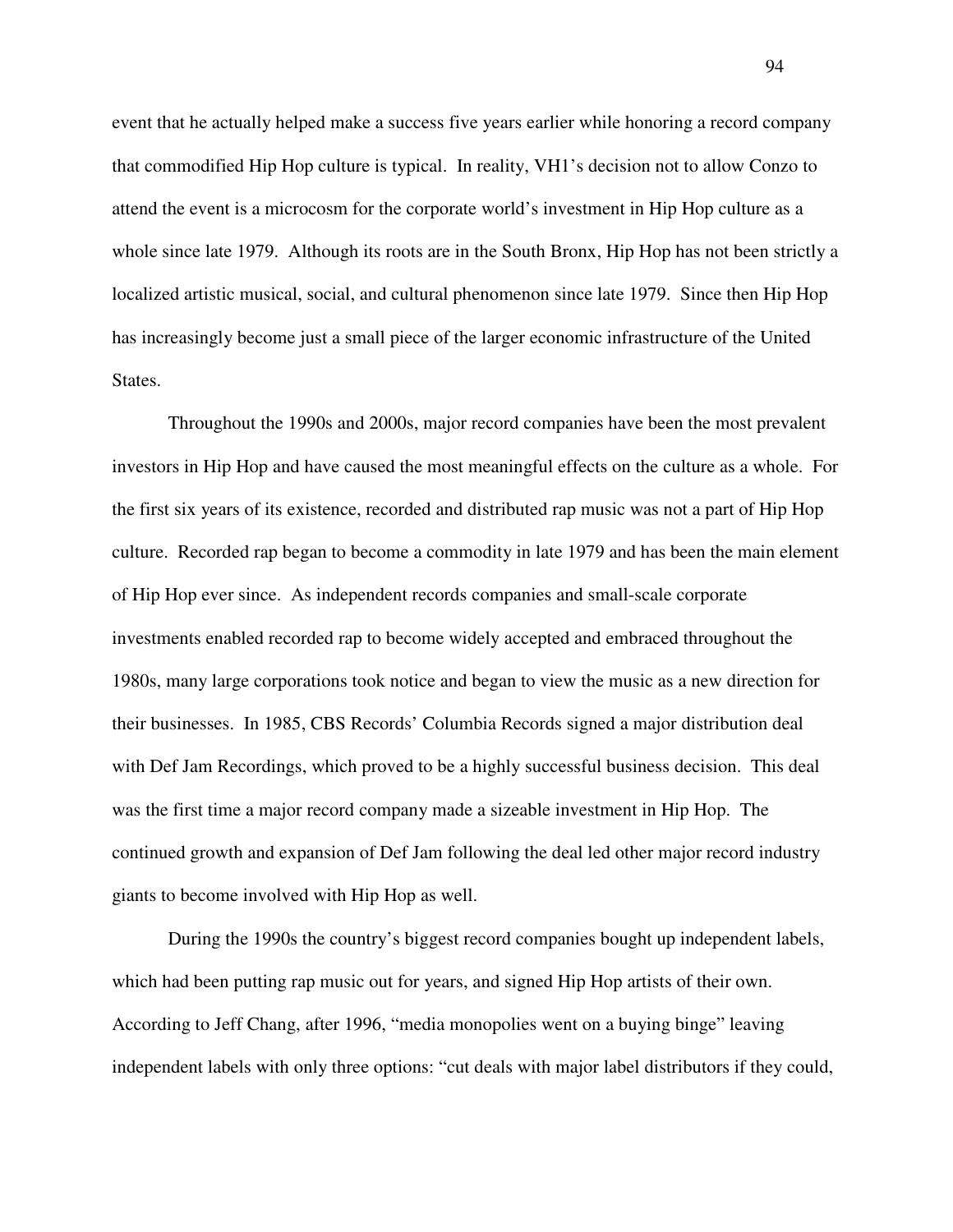get comfortable with reaching a niche market through a crazy-quilt of smaller distributors, or go under".<sup>191</sup> Today the structure of the music industry is very intricate. Basically four major corporations, Sony, Warner, Universal, and EMI, dominate the business. Each one of these companies owns hundreds of smaller record labels, which each have their own artists. All four of these gigantic companies own record companies that have Hip Hop artists signed to their labels. In effect, since the second half of the 1990s, virtually every mainstream rapper has been signed to one of the four major labels. The fact that the biggest record companies in the world have released all of the mainstream recorded Hip Hop albums over the last fifteen years is quite significant. A limited amount of record companies control the market for Hip Hop and as a result a variety of trends have appeared over time.

As a popular music genre distributed to worldwide audiences by record industry giants, throughout the last two decades Hip Hop has been characterized for its ability to set and standardize trends in popular culture. People of all ages, races, and ethnic groups listen to rap music and often make personal stylistic and lifestyle decisions based on popular Hip Hop trends. Although the issue of Hip Hop's trend-setting capabilities is a highly complex issue that most prominent Hip Hop historians and scholars have studied in depth, the rise and standardization of gangsta rap music in particular has characterized Hip Hop culture since the mid 1990s. According to former Def Jam President Carmen Ashurst-Watson, during the 1990s when the largest and most profitable record companies "bought up small labels, Hip Hop turned to gangsta rap and was no longer conscious," diversified, or artistically innovative music.<sup>192</sup> During Hip Hop's Golden Age, rap increased in popularity as artists produced a wide array of diversified

<sup>191</sup> Chang, Jeff. *Can't Stop, Won't Stop: a History of the Hip-hop Generation*. New York: St. Martin's, 2005. Print, p. 444

<sup>192</sup> This is a quote from an interview with Carmen Ashurst-Watson recorded for the documentary: *Hip-Hop: Beyond the Beats and Rhymes*. Dir. Byron Hurt. By Byron Hurt. Prod. Byron Hurt. God Bless the Children Productions, 2006. DVD.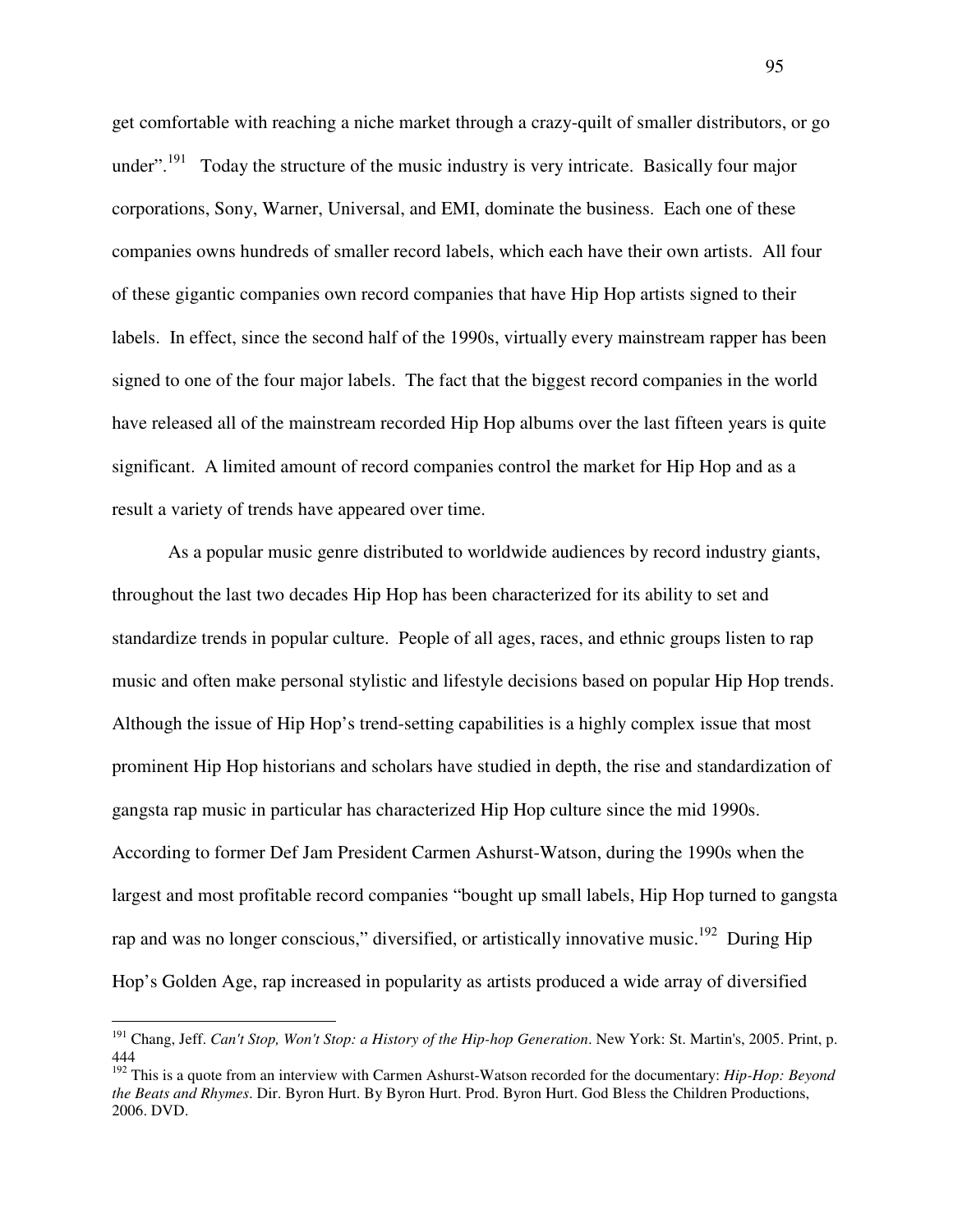kinds of Hip Hop, such as political, conscious, light-hearted, and gangsta rap music. However, as the Golden Age came to a halt in 1992 and a limited amount of major record companies slowly seized control over rap music as a whole, gangsta rap music became the most widely distributed and popular type of Hip Hop music. Gangsta rap's proliferation, increased popularity, and worldwide spread exerted a variety of effects on popular culture and American society as a whole. It negatively altered Hip Hop's already controversial public image, minimized artists' creativity, and made Hip Hop one-dimensional.

Major record companies' large-scale promotion of gangsta rap and other forms of noninnovative, one-dimensional rap music caused Hip Hop to become less artistic and more standardized. As virtually all Hip Hop scholars have noted, since the mid-1990s the corporate executives that control all mainstream rap music have profited greatly by distributing a product that glorifies violence, mistreatment of women, drug culture, gang life, and other socially undesirable traits that have plagued low-income African American communities for decades. In Hip Hop: Beyond the Beats and Rhymes, filmmaker Byron Hurt analyzes these problems within contemporary Hip Hop culture in depth. Hurt argues that as Hip Hop lost many of its innovative, nonconformist, and artistic qualities during the 1990s, aspiring artists and male Hip Hop enthusiasts suffered. He claims that men that identify as being part of Hip Hop culture are in a box and "in order to be in that box you have to be strong. You have to be tough. You have to have a lot of girls. You have to have money. You got to be a player or pimp." He also contends, "you have to dominate other men" and "if you aren't any of those things, the people call you soft or weak" or other disparaging names.<sup>193</sup> Hip Hop has become a widespread, highly available commodity that promotes a product with almost exclusively negative, socially

<sup>193</sup> These quotes are from Byron Hurt's narrative recorded for the documentary: *Hip-Hop: Beyond the Beats and Rhymes*. Dir. Byron Hurt. By Byron Hurt. Prod. Byron Hurt. God Bless the Children Productions, 2006. DVD.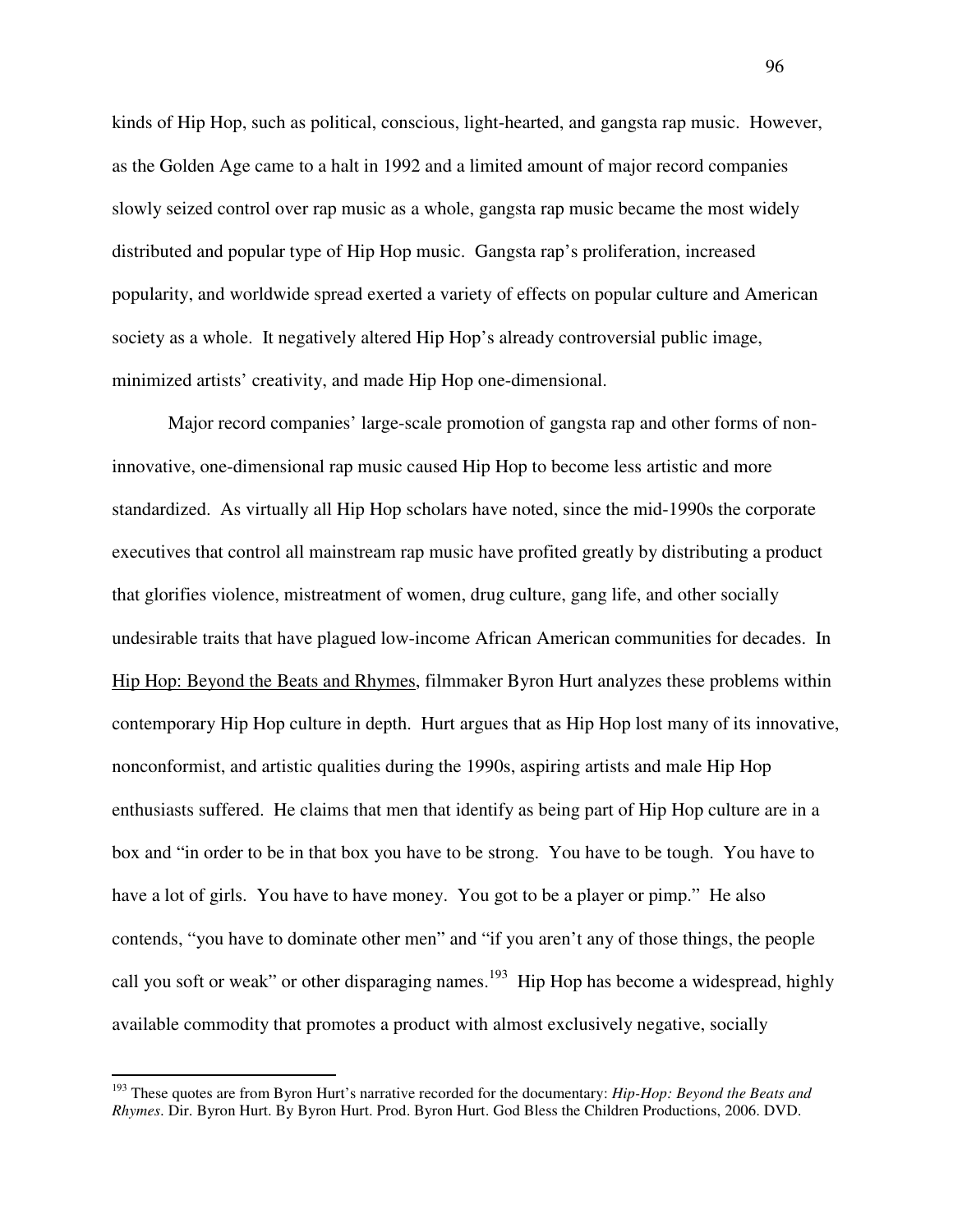undesirable messages. The culture that began as a unique, innovative performance art and form of self-expression in the South Bronx slowly transitioned into a tool for corporate economic gains and now exists as a moderately artistic but one-dimensional genre of popular music that perpetuates negative stereotypes and other themes that are not acceptable in American society.

A startling documentary entitled "Straight Outta Hunters Point" released in 2005 serves as an excellent case study illustrating the severely negative effects of corporately warped Hip Hop culture. In this horrifying exposition, filmmaker Kevin Epps chronicles the everyday experiences of individuals living in the most notorious public housing projects in Hunters Point, a crime-ridden, impoverished neighborhood in San Francisco, and their experiences with an extremely altered form of Hip Hop culture. The film reveals the extent that Hip Hop culture, which became extremely popular in the area as a result of major record companies' massive national distribution of Hip Hop, affects the lifestyle decisions of people living in Hunters Points' public housing projects and the community as a whole. Like in many federally neglected inner city neighborhoods throughout the nation, Hunters Point's residents live in an extremely adverse socioeconomic environment. These negative socioeconomic circumstances, such as poor living conditions, insufficient public education, and widespread poverty cause Hunters Point to continually struggle. The magnitude and severity of the community's socioeconomic problems make it impossible to argue that Hip Hop culture alone causes the continued decline of the neighborhood. However, the warped Hip Hop culture prevalent in Hunters Point exacerbates the community's problems and clearly contributes to the inability of its residents to overcome their dire circumstances. "Straight Outta Hunters Point" follows the lives of young gang members from the neighborhood's two largest gangs, West Point Mob and Big Block Gang, as they produce Hip Hop records and release them through local independent rap labels. These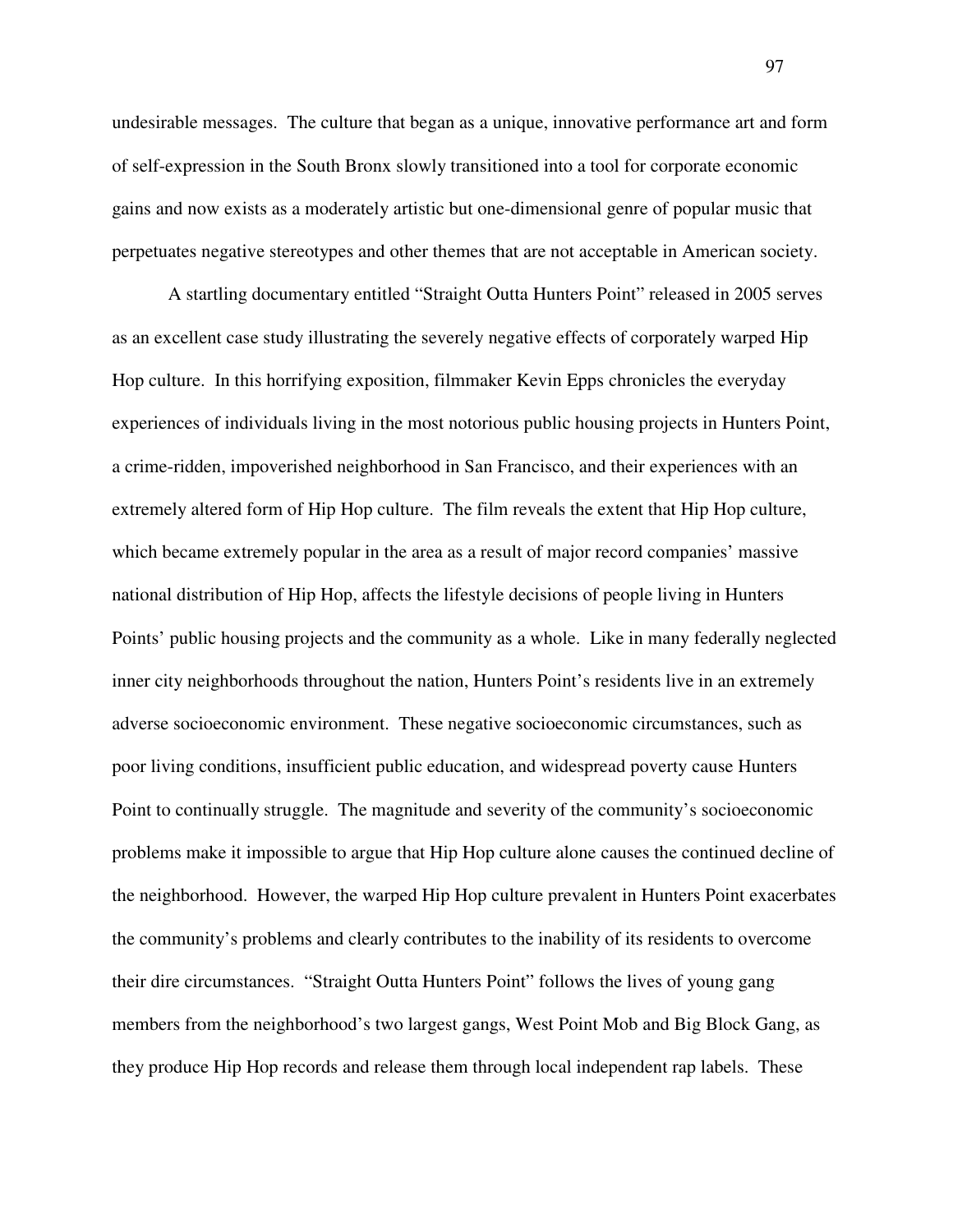misguided gang members replicate the trends of mainstream gangsta rap artists and are under the impression that by doing so they will earn contracts with major record companies. However, the artists' labels such as Blaze of Glory Productions, Off the Hook Records, and Get Paid Entertainment are virtually unknown outside of the Bay Area and their extremely violent music is not distributed in other parts of the country. In effect, extremist gangsta rappers in Hunters Point are only contributing to the continued demise of their community by continually producing music that glorifies the worst elements of their neighborhood.

Interviews with the "CEOs" of these labels and the rappers themselves also reveal the absolute disconnect between the area's Hip Hop culture and Hip Hop culture as it existed in the South Bronx in the 1970s and early 1980s. Hip Hop music in Hunters Point revolves around the glorification and perpetuation of drugs, gang activity, and violence. Hunters Point's rival gang members constantly fight and kill each other and use Hip Hop culture as a means to support their illegal gang-related endeavors. According to a local San Francisco CBS Channel 5 news report, "police say the violence begins when rival gangs argue over who is the best rapper."<sup>194</sup> These feuds almost always end in bloodshed and Hunters Point Hip Hop is in large part to blame. The extremely adverse socioeconomic factors in the community cannot be discounted when looking for a way to explain the state of the Hunters Point. However, Hip Hop in the area does nothing to remedy the circumstances. Hunters Point Hip Hop only contributes to the community's demise, which makes Hunters Point Hip Hop culture completely different from 1970s South Bronx Hip Hop culture. In the 1970s, Hip Hop's pioneers did not intend their culture to be used for the glorification of their community's worst characteristics and certainly did not outwardly utilize Hip Hop jams as a place for violence. On the contrary, many pioneers such as Afrika

<sup>194</sup> This quote is from a local San Francisco CBS News Report used in the documentary: *Straight Outta Hunters Point*. Dir. Kevin Epps. Mastamind Productions, 2005. DVD.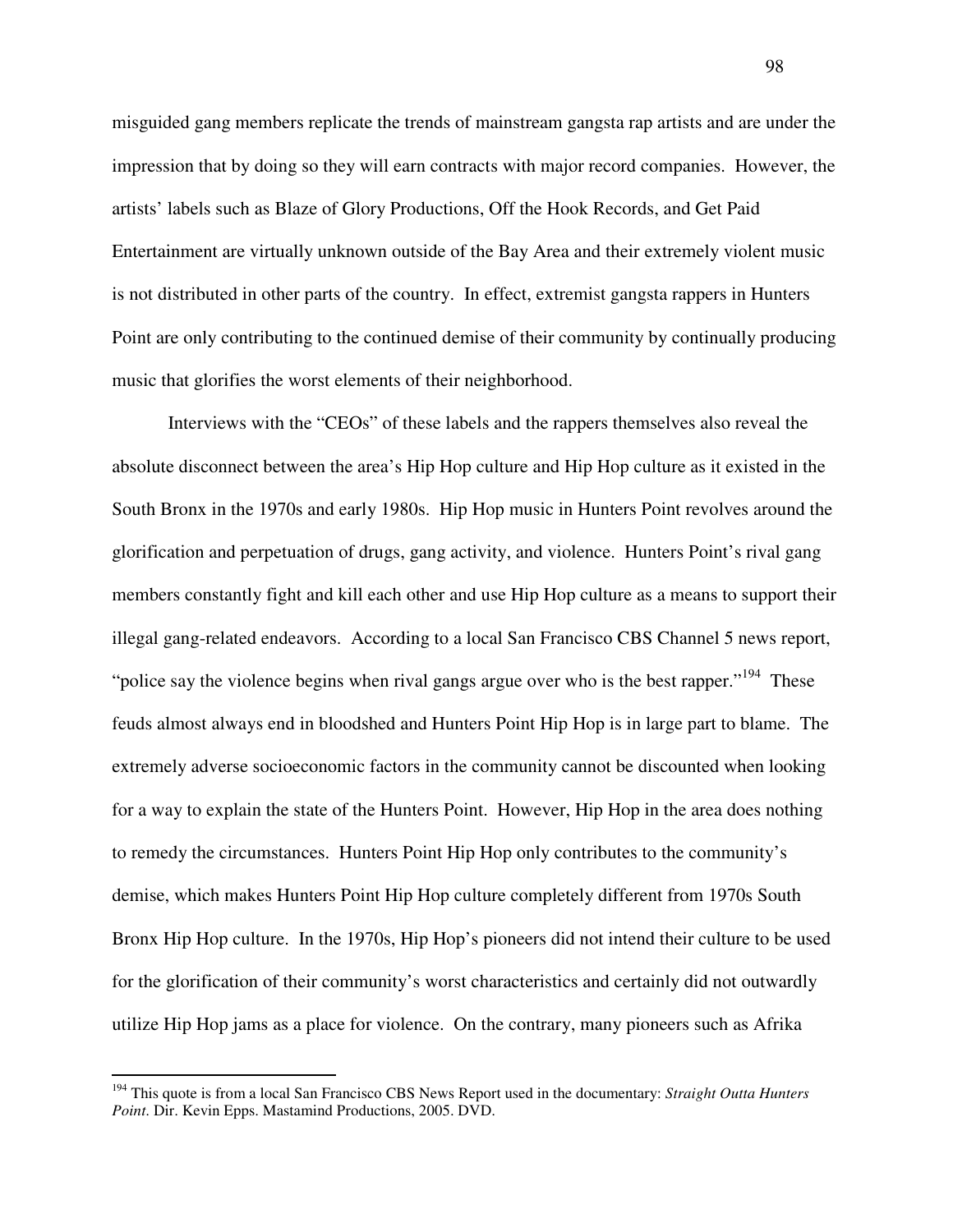Bambaataa denounced the South Bronx's severe gang culture and sought to use Hip Hop as a means of positive self-expression and as a way to diffuse incessant gang violence. Although ultimately Hip Hop did not change the socioeconomic problems prevalent in the South Bronx, it certainly did not perpetuate them. The culture that is prevalent in Hunters Point and many other areas of the country with similar characteristics to the San Francisco neighborhood is a severely deviated form of Hip Hop and corporate entities are largely responsible for spreading such a warped version of Hip Hop culture. The giant record companies, media conglomerates, and publishing firms that mass-produced Hip Hop as it became increasingly popular amongst diversified audiences throughout the late 1980s and entire 1990s did not intentionally market Hip Hop to places such as Hunters Point with the intent that it would harm consumers. In fact, individuals must ultimately be held accountable for their choices and use of Hip Hop culture. However, by negligently marketing a brand of Hip Hop absolutely distinct from the culture's roots, corporate entities enabled individuals in Hunters Point to utilize Hip Hop in a way that is harmful on a large scale and contributed to the area's preexisting significant social problems.

Hip Hop history is largely a success story and its lessons are applicable to many contemporary American issues. It is a story of monumental achievement in the midst of governmental negligence and urban decay. It is also a narrative of long-term cultural development influenced by capitalistic ambition. The intricate history of Hip Hop's development illustrates the importance of art and the power of the corporate sector. Hip Hop culture, which is the defining popular youth culture of our time, has transformed significantly since its 1973 inception. While Hip Hop artists are ultimately responsible for the products they produce, both small and large corporate entities have caused Hip Hop to transition from a street culture and youth lifestyle unknown outside of New York City into a worldwide genre of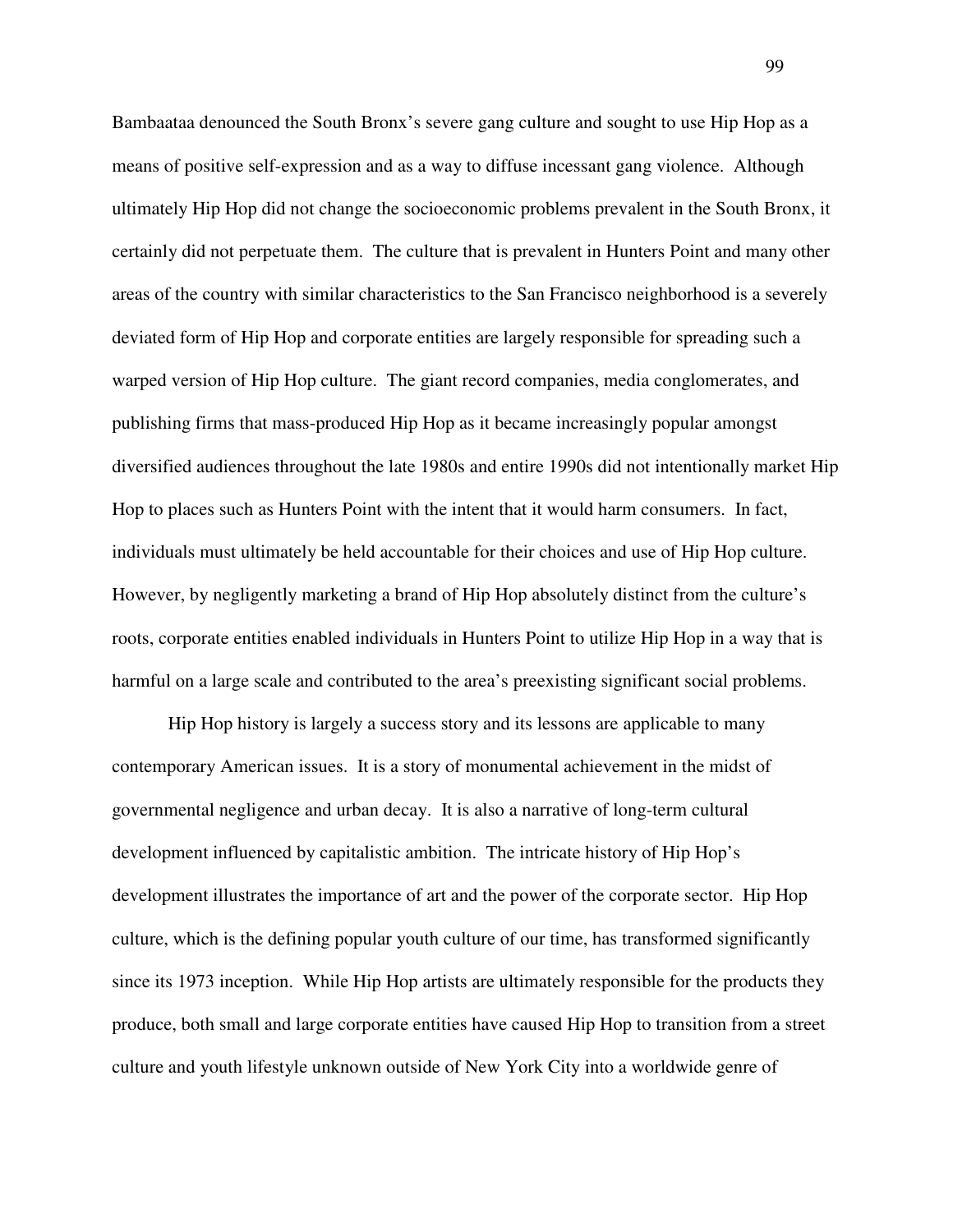controversial popular music. The most significant and long-term transitions in Hip Hop have come at the hands of corporate entities. Sugar Hill Records transformed Hip Hop from a performance art into a recorded, distributable commodity and created commercial rap music. Without Sugar Hill Records, it is conceivable that emceeing may never have developed into distributable rap music and Hip Hop may have never left the streets of the Bronx and Harlem. Independent record companies such as Enjoy Records increased the distribution of rap music before Def Jam Recordings and Tommy Boy Records solidified rap's permanent place in popular culture. Corporately owned Hip Hop publications such as *Vibe* made Hip Hop culture accessible to interested readers everywhere and MTV's Yo! MTV Raps enabled anyone with a television and a cable box to learn about Hip Hop and embrace the culture's pivotal figures and core elements. As large corporations such as Nike and Pepsi expanded their use of Hip Hop as a marketing tool during the culture's Golden Age, the country's largest record companies seized control of Hip Hop and began dictating the culture's trends, many of which became negative. Without corporate involvement, Hip Hop would not exist in its present form. Corporations created commercialized rap music, spread Hip Hop to worldwide audiences, and have continually transformed the culture since 1979.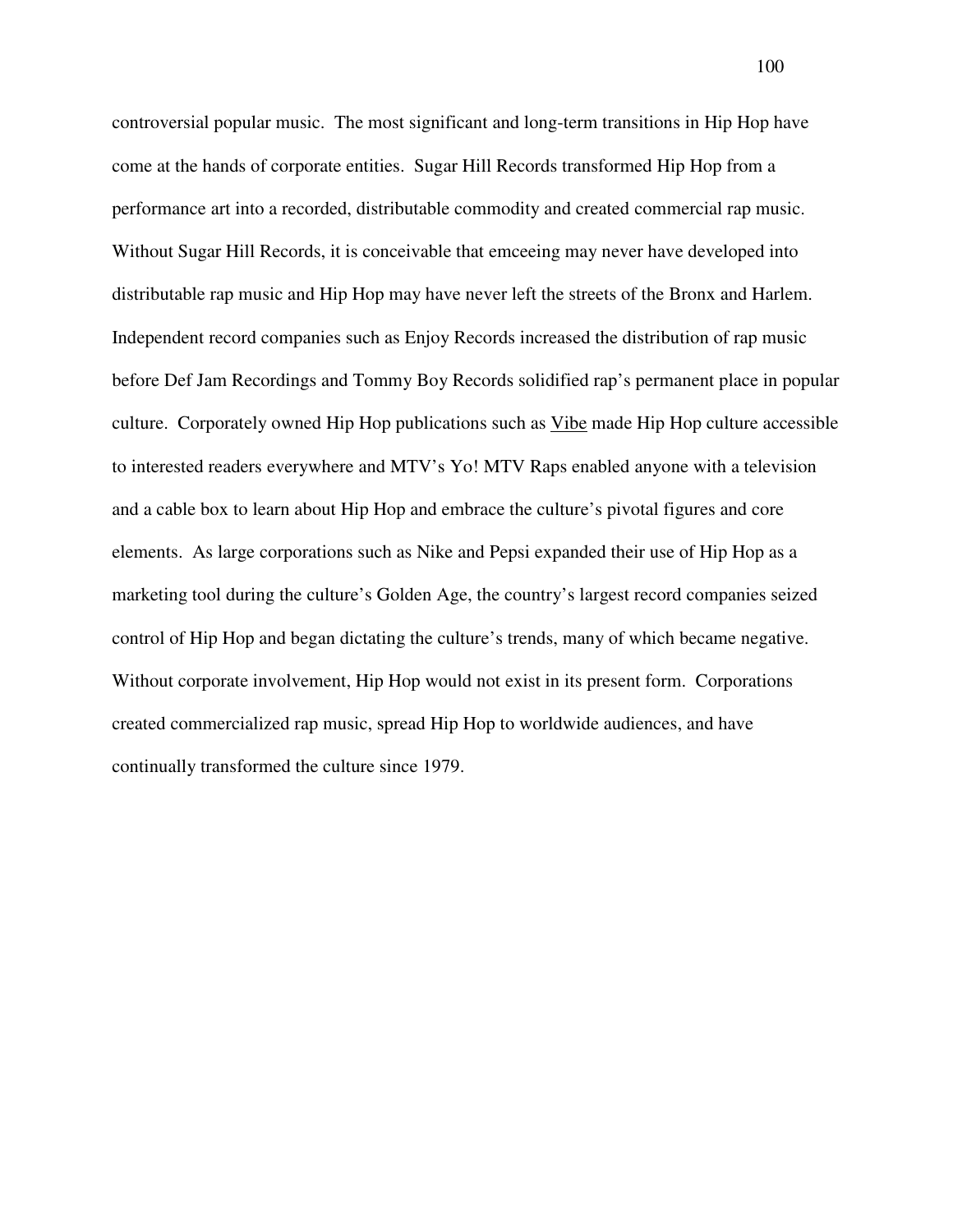# **Bibliography**

## Newspaper, Magazine, and Journal Articles

"A Critic's Report Card." *Dallas Morning News* 9 Apr. 1989, Arts and Entertainment sec. *Factiva*. Web. 17 Nov. 2009.

"Advertising: With Garth Brooks' Help, McDonalds' Succeeds at Its First Attempt to Sell Music with Food." *New York Times* 26 Sept. 1994. Print.

Aikman, Becky. "Vintage Rock Recordings Are at Center of Fraud Suit." *Newsday* [New York City] 21 Nov. 1986, Business sec.: 47. *Factiva*. Web. 21 Nov. 2009.

"All Rapped Up." *Food Research and Development* (1994). *RDS Business Suite*. Web. 24 Oct. 2009.

Anastasia, George, and Murray Dubin. "MOB Linked to Top 40? Music Industry Probe Looks at Crime Figures." *The Record* [Bergen County, New Jersey] 24 Mar. 1986, News sec. *Factiva*. Web. 21 Nov. 2009.

"Audit Reveals MCA's Financial Dealings with Alleged Crime Figure." *Associated Press* 10 May 1985. *Factiva*. Web. 21 Nov. 2009.

"Belafonte Auditions 'Breakers' for Film." *Globe and Mail* [Toronto] 20 Jan. 1984, Features Movies sec. *Factiva*. Web. 17 Nov. 2009.

Berrier Jr., Ralph. "Rap: Who'd Have Thought...?" *Roanoke Times* 7 Apr. 2001, EXTRA sec.: 3. *Factiva*. Web. 17 Nov. 2009.

"Best Hiphop Effect." *New York Press*. 1 Oct. 2002. Web. 29 Sept. 2009. <http://www.nypress.com/article-6448-best-hiphop-effect.html>.

""The Birthplace Of Hip-Hop" To Be Deemed A City Landmark." *HHPulse - The Heartbeat Of HipHop*. Web. 28 Sept. 2009. <http://www.hhpulse.com/news/1/ARTICLE/192/2007-07- 18.html>.

Blatt, Wendy. "Rap-Voice of Social Responsibility." *Los Angeles Times* 19 July 1987: 92. *ProQuest*. Web. 30 Oct. 2009.

Branch, Shelly. "How Hip-Hop Fashion Won Over Mainstream America." *Black Enterprise* June 1993. *Business Source Complete*. Web.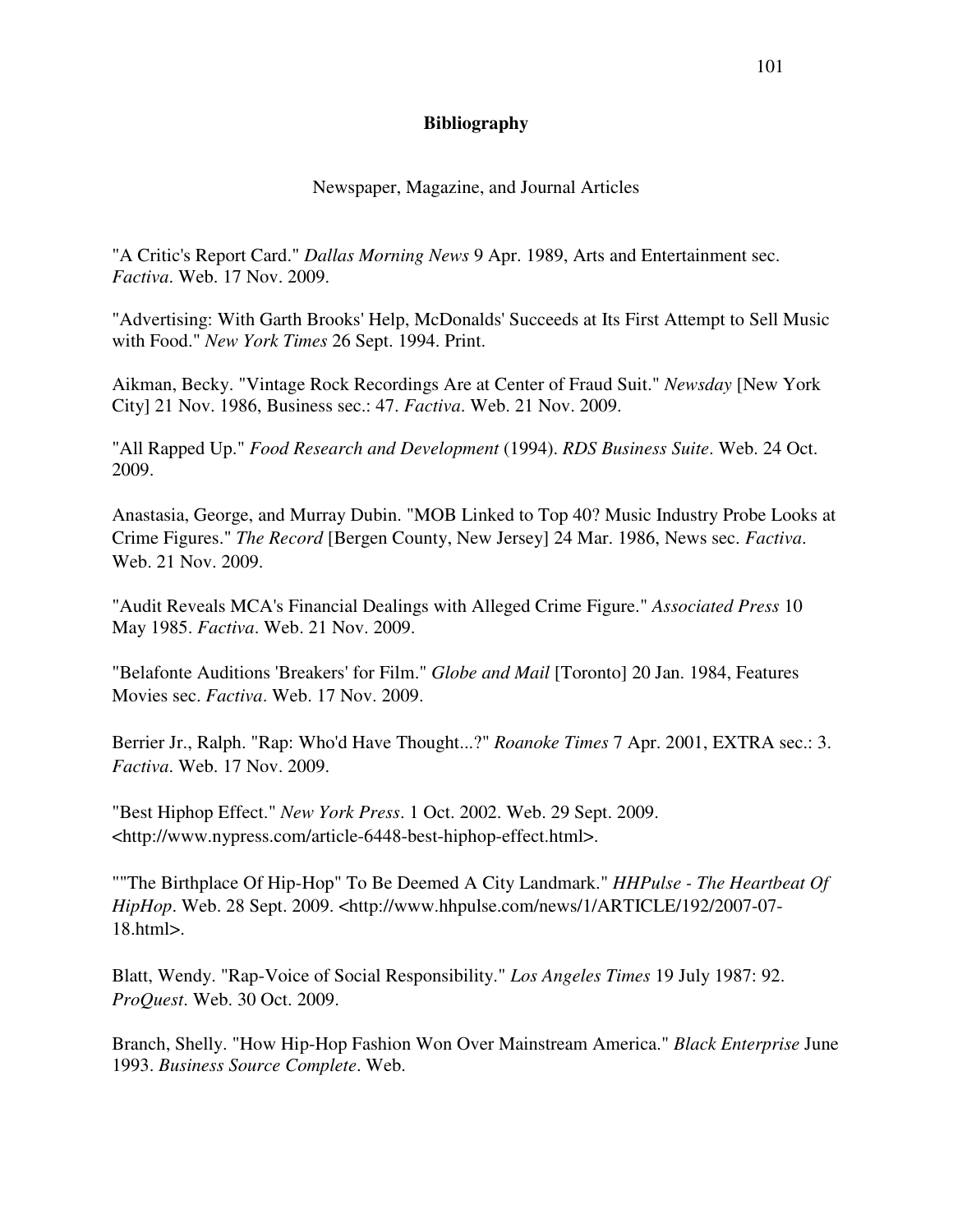Brewer, Rosellen. "Book Review." Rev. of *Breakdance*. *Library Journal* 15 Sept. 1984. *EBSCO*. Web

Brewer, Rosellen. "Book Review." Rev. of *Hip Hop: the Illustrated History of Break Dancing, Rap Music, and Graffiti*. *Library Journal* 15 Sept. 1984. *EBSCO*. Web

Britton, Kevin. "Caught? The Rest of the Story on Hip-hop Payola." *Dayton City Paper* 31 Aug. 2005: 24. *ProQuest*. Web. 30 Oct. 2009.

Catlin, Roger, and Phil Johnson. "Break Dancing... Craze of the Coasts Spins Its Way Into the Midlands." *Omaha World-Herald* 31 Jan. 1984, Youth sec. *Factiva*. Web. 17 Nov. 2009.

"Capcom Rides Licensing Juggernaut to TV and Film." *Video Store* (1994). *RDS Business Suite*. Web. 24 Oct. 2009.

Chideya, Farai. "All Eyez on Us." *Time* 24 Mar. 1997: 47. *EBSCOhost*. Web. 23 Oct. 2009.

Cieply, Michael. "New Spin: MCA Records' Chief Turns the Firm around by Being Aggressive-- -Irving Azoff Signs New Acts, Sells Sound-track Discs, Excels at Making Deals---pained by the Pisello Affair." *The Wall Street Journal* 31 Mar. 1986. *Factiva*. Web. 21 Nov. 2009.

Connor, William S.D. "Sounds of a Street-Level Approach to Pop Music." *Newsday* [New York City] 7 Oct. 1985, City Business sec. *Factiva*. Web. 17 Nov. 2009.

Cox, Meg. "Little Rap-Music Magazine Has Big Aims." *Wall Street Journal* 25 Sept. 1991: B1. *Factiva*. Web. 9 Dec. 2009.

Darling, Cary. "Riffs." *The Orange County Register* [Santa Ana] 16 Oct. 1988, Evening ed., Show sec. *Factiva*. Web. 17 Nov. 2009.

Donaton, Scott. "New Hip-Hop Magazine Attracts Mainstream Ads; Strong Support Hastens Launch Plans for 'Vibe'" *Advertising Age* (1992): 3. *LexisNexis*. Web. 30 Oct. 2009.

Donaton, Scott. "Publishers Test Icy Launch Waters." *Advertising Age* (1992): 4. *LexisNexis*. Web. 30 Oct. 2009.

Drury, Kathryn. "Music Royalty, Advertisers Turn Up 'Source's' Volume." *Advertising Age* 69.8 (1998): 10. *EBSCOhost*. Web. 23 Oct. 2009.

"Experts Probe Major Influences in Marketing to Minorities." *Discount Store News* (1994). *RDS Business Suite*. Web. 24 Oct. 2009.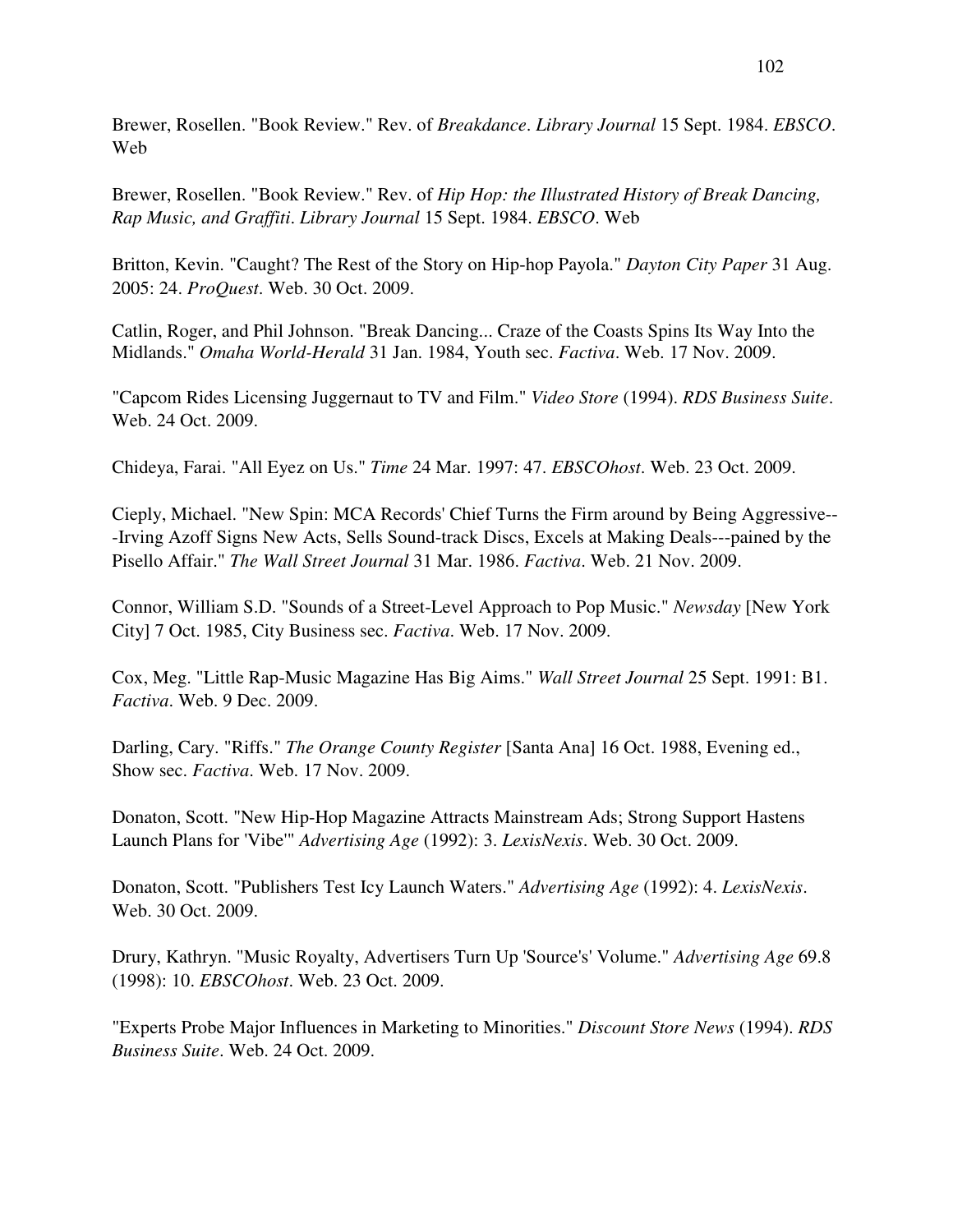Ferguson, Kristen. "Stepping Out of the Arena." *Metroland* [Albany] 25 May 2006, LISTEN HERE sec.: 24. *ProQuest*. Web. 30 Oct. 2009.

Frost, Don. "Reaching the Hip-Hop Generation." *American Demographics* 15.5 (1993). *Business Source Complete*. Web. 30 Oct. 2009.

Gissen, Jesse, and Adam Fleischer. "XXLmag.com -." *XXLmag.com HIP-HOP ON A HIGHER LEVEL*. Web. 29 Oct. 2009. <http://www.xxlmag.com/online/?p=58416>.

Gitell, Seth. "Too Late to Celebrate the 'Thug Life'" *Foward* [New York City] 9 May 1997: 14. *ProQuest*. Web. 30 Oct. 2009.

Gonzalez, David. "WIll Gentrification Spoil the Birthplace of Hip-Hop?" *New York Times* 21 May 2007. *Nytimes.com*. Web. 28 Sept. 2009.

Granatstein, Lisa. "Rappers' Delight." *Media Week* 11 May 1998: 29. *Business Source Premier*. Web. 23 Oct. 2009.

Harrington, Richard. "MTV, Doing Its Homework." *Washington Post* 19 Apr. 1989. *Factiva*. Web. 17 Nov. 2009.

Harrington, Richard. "Pop Music." *Washington Post* 30 Dec. 1984. *Factiva*. Web. 17 Nov. 2009.

Harrington, Richard. "Rap's Pulse, Taken on the Front Lines; KRS-One's Hard-Hitting Attack on Injustice." *Washington Post* 21 Sept. 1989, Final ed., Style sec. *Factiva*. Web. 17 Nov. 2009.

Harrington, Richard. "The Rap Jive From MTV." *Washington Post* 24 May 1989, Style sec. *Factiva*. Web. 17 Nov. 2009.

Harrington, Richard. "'Wild Style': Art to Go." *Washington Post* 26 Jan. 1984. *Factiva*. Web. 17 Nov. 2009.

Herbert, Wray. "The Making of a Hip-Hop Intellectual." *U.S. News and World Report* 4 Nov. 1996: 48-49. *Wilson Web*. Web. 30 Oct. 2009.

Holden, Stephen. "Rap Music: Kurtis Blow." *New York Times* 2 Sept. 1982, Late City Final ed., Cultural Desk sec. *Factiva*. Web. 17 Nov. 2009.

Hunter, Aina. "The Self-Proclaimed 'Bible of Hip-Hop' Fights Lawsuits, Criminal Charges, Blood Fueds- And Itself." *Village Voice* [New York City] 23 Nov. 2005: 26. *Alt-Press Watch*. Web. 30 Oct. 2009.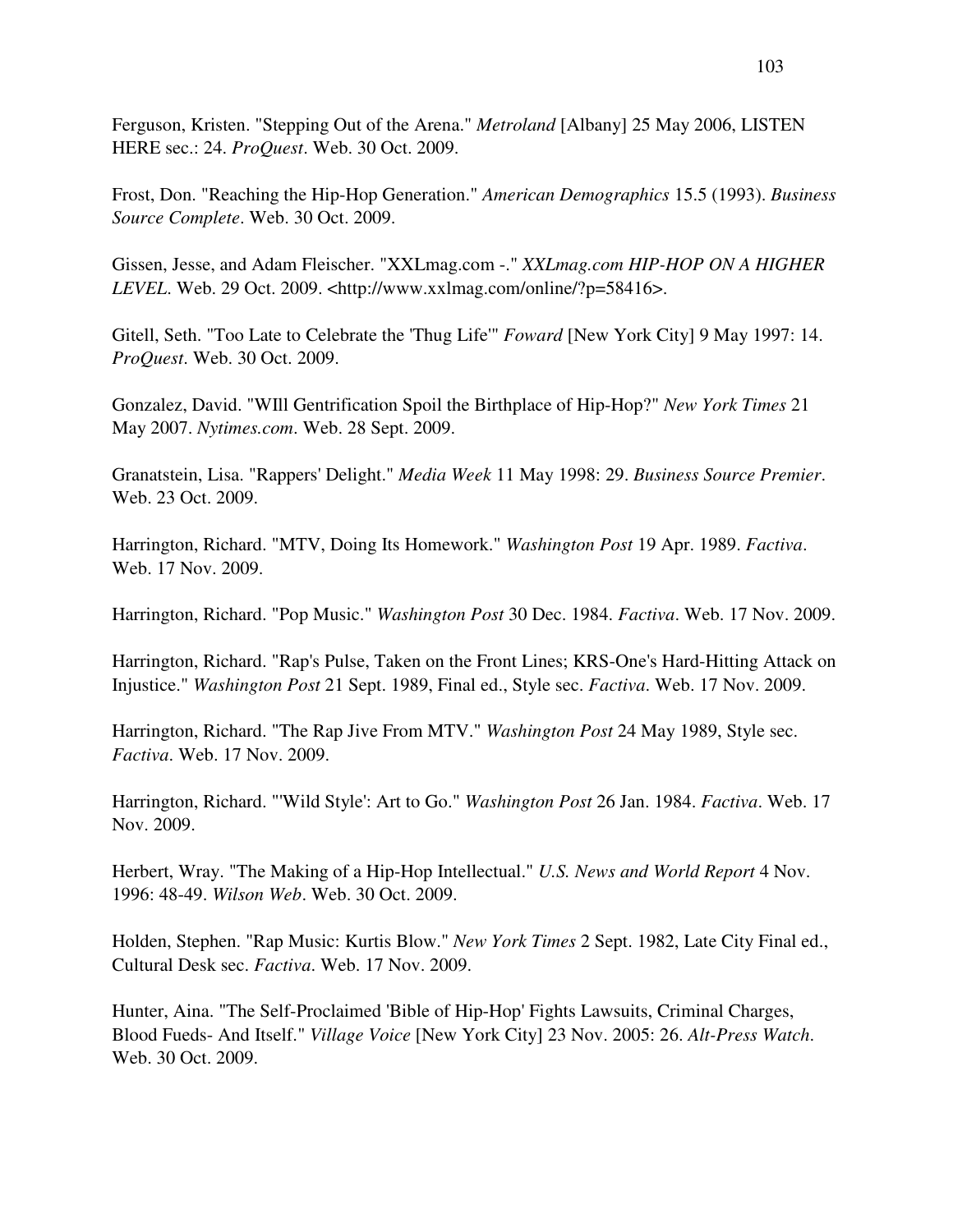Jones IV, James T. "The Big Rap Attack; In 10 Years, Its Become Mainstream, but Purists Put down the Pop Appeal." *USA TODAY* 22 Aug. 1989, Final ed., Life sec. *Factiva*. Web. 17 Nov. 1989.

Keno, Marci. "Hip-Hop." *Billboard* 13 May 2000: 82. *EBSCOhost*. Web. 24 Oct. 2009.

Kitwana, Bakari. "A High-Tech Lynching: Rap Music and the 1996 Presidential Election." *The Gaither Reporter* 30 July 1995: 3. *ProQuest*. Web. 30 Oct. 2009.

Konrad, Rachel. "Advertisers Need to Target Black Media, Publisher Says." *Detroit Free Press* 10 Nov. 1995. *RDS Business Suite*. Web. 24 Oct. 2009.

Lacey, Liam. "Bronx Deejay Raps on 'Hip-Hop Culture'" *Globe and Mail* [Toronto] 18 Apr. 1984, Features Music sec. *Factiva*. Web. 17 Nov. 2009.

Lacey, Liam. "Rap Keeps Krush Groove Hip-hopping along." *Globe and Mail* [Toronto] 26 Nov. 1985: C3. *Factiva*. Web. 17 Nov. 2009.

Leblanc, Larry. "Major Labels Increase Commitment to R&B/Hip-Hop." *Billboard* 29 Aug. 1998: 71. *EBSCOhost*. Web. 23 Oct. 2009.

Leland, John. "Recordings; Rap as a Public Forum on Matters of Life and Death." *New York Times* 12 Mar. 1989, Late City Final ed., Arts and Leisure sec. *Factiva*. Web. 17 Nov. 2009.

Leland, John, and Allison Samuels. "Taking to the Streets." *Newsweek* 02 Nov. 1998: 70. *EBSCOhost*. Web. 23 Oct. 2009.

Locklin, Bruce. "Mobster Called Tune Bergen Firm Faces Music." *The Record* [Bergen County New Jersey] 6 Apr. 1986, News sec. *Factiva*. Web. 21 Nov. 2009.

Magiera, Marcy, and Pat Sloan. "Reebok Trots out City Jam; New Exercise System Backs Shoes, Clothes." *Advertising Age* (1992): 3. *LexisNexis*. Web. 30 Oct. 2009.

Marlowe, Duff. "Rap at the Top of the '90s." *Los Angeles Times* 4 Feb. 1990: 67. *ProQuest*. Web.

McLeod, Kembrew. "Authenticity Within Hip-Hop and Other Cultures Threatened With Assimilation." *The Journal of Communication* 49.4 (1999): 134-50. *Wiley InterScience*. Web. 12 Mar. 2010.

"Media Moves." *Advertising Age* (1993). *LexisNexis*. Web. 30 Oct. 2009.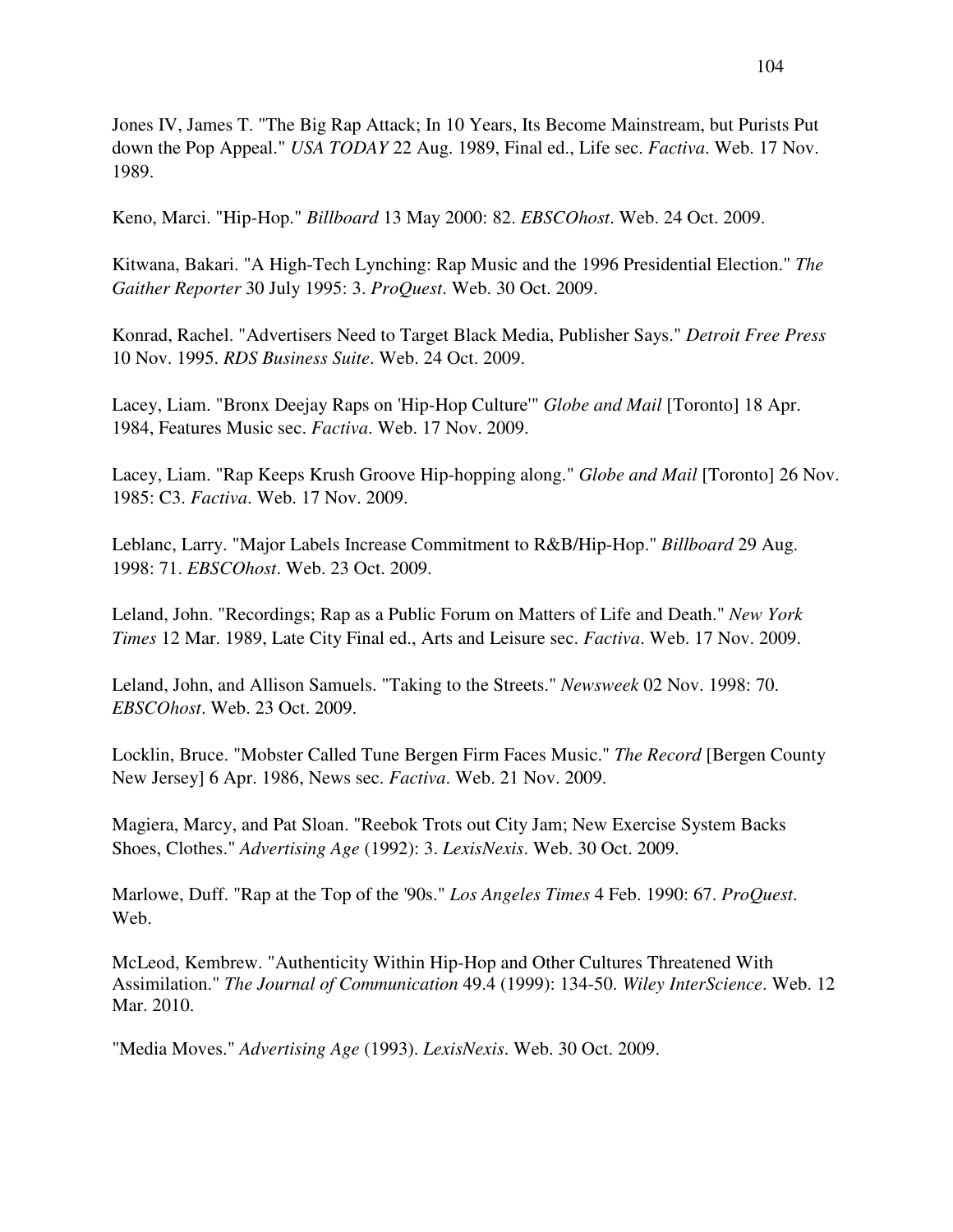Miller, Cyndee. "Marketers Tap into Rap as Hip-hop Becomes 'safe'" *Marketing News* 18 Jan. 1993: 10. Print.

Mills, David. "Another Round of White Rappers in Search of 'Black Authenticity'" *Washington Post* 30 Aug. 1992, Final ed., SHOW sec.: G.10. *ProQuest*. Web. 30 Oct. 2009.

Moldea, Dan E. "MCA and the Mob." *Regardie's The Business of Washington* 8.10 (1988): 54. *Factiva*. Web. 21 Nov. 2009. *Music Lyrics and Interstate Commerce* (1994) (testimony of Nelson George). Print.

Neal, Marc Anthony. "Sold Out on Soul: The Corporate Annexation of Black Popular Music." *Popular Music and Society* (1997): 117-35. *EBSCOhost*. Web. 24 Oct. 2009.

Palmer, Robert. "The Pop Life; Grammys: Honoring Art or Commercial Success?" *New York Times* 25 Feb. 1981, Late City Final ed., Cultural Desk sec. *Factiva*. Web. 4 Mar. 2010.

Palmer, Robert. "The Pop Life; A New Label, Landmark, Records Jazz." *New York Times* 20 Feb. 1985, late ed.: C.17. *ProQuest*. Web. 30 Oct. 2009.

Palmer, Robert. "Pop Music's Establishment Is Ripe for Change." *New York TImes* 12 Sept. 1982, Late City Final ed., Arts and Leisure sec. *Factiva*. Web. 17 Nov. 2009.

"Panasonic Rechargeables Meet Exacting Standards." *Chain Drug Review* (1994). *RDS Business Suite*. Web. 24 Oct. 2009.

Pinsker, Bree, and Robert Jackson. "The Lowdown on Hip-Hop: Kids Talk about the Music." *Newsweek* 29 June 1992. *Business Source Complete*. Web. 30 Oct. 2009.

Pinsley, Elliot. "MCA Records Plotted to Ruin Sugar Hill, Suit Says." *The Record* [Bergen County, New Jersey] 20 Nov. 1986, News sec. *Factiva*. Web. 21 Nov. 2009.

Powell, Kevin. "'Hip-Hop Is the Most Important Youth Culture on the Planet'" Interview. *Time* 22 Sept. 2000. Print.

Powell, Kevin. "My Culture at the Crossroads." *Newsweek* 9 Oct. 2000: 66. *Wilson Web*. Web. 30 Oct. 2009.

Powers, Ann. "In Honor of a Disk Jockey Who Does It His Way." *New York Times* 16 Dec. 1997, Arts/Cultural Desk sec.: 2. *Factiva*. Web. 17 Nov. 2009.

"Rap Music: Record Distributors Openly Promote Their Albums' Explicit Lyrics Instead of Playing Them down Intentionally Provocative Marketing." *Globe and Mail* [Toronto] 28 Nov. 1990. *Factiva*. Web. 21 Nov. 2009.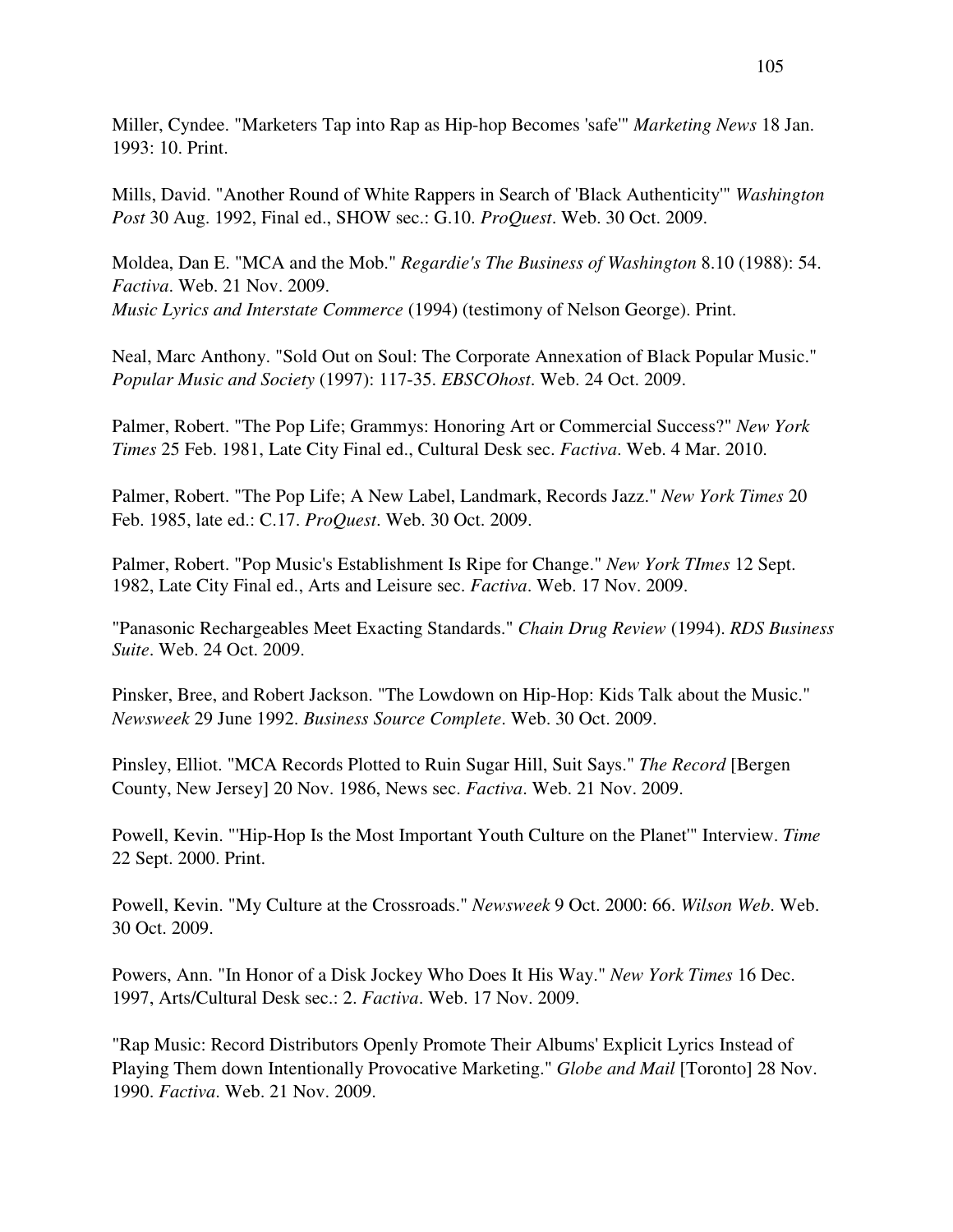Richburg, Chris. "1520 Sedgwick Avenue to Be Recognized as Official Birthplace of Hip-Hop." *Allhiphop.com*. Track Entertainment Media, 18 July 2007. Web. 28 Sept. 2009. <http://allhiphop.com/stories/news/archive/2007/07/18/18277644.aspx>.

Rimer, Sara. "Trendies Know the Rules." *New York Times* 29 Oct. 1985, Fashion sec. *Factiva*. Web. 17 Nov. 2009.

Roberts, Johnnie L. "The Rap on Rap." *Newsweek* 01 Mar. 1999: 44. *EBSCOhost*. Web. 23 Oct. 2009.

Ross, Chuck. "MTV Tries to Keep Grooving." *San Francisco Chronicle* 7 Aug. 1988, Sunday ed., TV Week sec. *Factiva*. Web. 17 Nov. 2009.

Smith, Shawnee. "Lost Boyz Find Following for 2nd Set." *Billboard* 21 June 1997: 7. *EBSCOhost*. Web. 23 Oct. 2009.

Snider, Eric. "A Material World// In Pop Music, Money Dominated Melodies Series: THE 80s: A LOOK BACK." *St. Petersburg Times* 23 Dec. 1989. *Factiva*. Web. 17 Nov. 2009.

Sokol, Brett. "Gangster Marketing; South Beach Conventioneers Get a Lesson in the Lucrative Business of Hip-hop." *Miami New Times* 28 July 2005. *ProQuest*. Web. 30 Oct. 2009.

Spiegler, Marc. "Marketing Street Culture." *American Demographics* 18.11 (1996). *Academic Search Premier*. Web. 23 Oct. 2009.

Sprout, Alison L., and Will Crocke. "Products of the Year." *Fortune* 28 Dec. 1992: 64-69. *Business Source Complete*. Web.

"Sugar Hill Records Claims MCA Forced It Into Chapter 11." *Wall Street Journal* 21 Nov. 1986. *Factiva*. Web. 21 Nov. 2009.

"Taking a Ride with Vibe." *Inside Media* (1994). *RDS Business Suite*. Web. 24 Oct. 2009.

"Targeting Young Consumers: Go to Where They Are." *EPM Communications* (9 Oct. 1995). *RDS Business Suite*. Web. 24 Oct. 2009.

Turnquist, Kristi. "Cool Rules for School." *The Oregonian* [Portland] 1 Sept. 1989. *Factiva*. Web. 17 Nov. 2009.

Van Matre, Lynn. "Rappers Break Toward Mainstream with a 'Hip-Hop' Beat." *Chicago Tribune* 9 June 1985, Final ed., Arts sec.: 6. *ProQuest*. Web.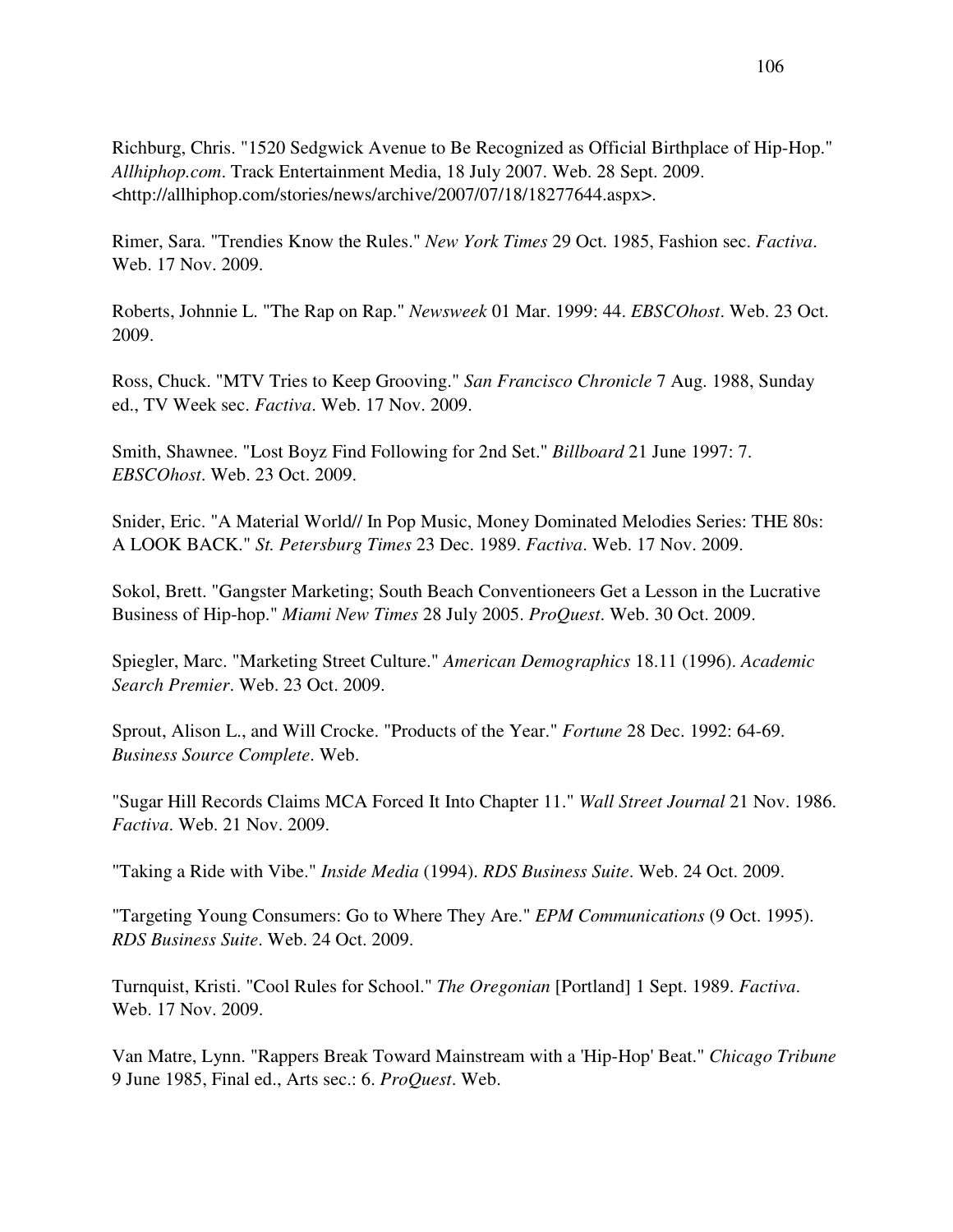Vaughn, Christopher. "Russell Simmons' Rush For Profits." *Black Enterprise* Dec. 1992. *Business Source Complete*. Web. 30 Oct. 2009.

Vozick-Levinson, Simon. "Do You Remember 1520 Sedgwick Ave.? | EW.com." *Entertainment Weekly's PopWatch Blog | PopWatch | EW.com*. Web. 28 Sept. 2009. <http://popwatch.ew.com/2007/05/21/kool\_dj\_herc/>.

Whalen, Jeanne. "Rap Defies Traditional Marketing." *Advertising Age* 65.12 (1994): 12. Print.

"XXLmag.com -." *XXLmag.com HIP-HOP ON A HIGHER LEVEL*. Web. 28 Sept. 2009. <http://www.xxlmag.com/online/?p=12307>.

"Yo! Forbes Raps for MTV." *USA TODAY* 9 Aug. 1989, Final ed., Money sec. *Factiva*. Web. 17 Nov. 2009.

Zbar, Jeffrey D., and Jeanne Whelan. "Rap Still Dogs Time Warner." *Advertising Age* (1995): 32. *Factiva*. Web. 17 Nov. 2009.

## Documentaries, Films, and Television

*And You Don't Stop: 30 Years of Hip-Hop*. Dir. Richard Lowe and Dana Heinz Perry. 2004. DVD.

*Hip-Hop: Beyond the Beats and Rhymes*. Dir. Byron Hurt. By Byron Hurt. Prod. Byron Hurt. God Bless the Children Productions, 2006. DVD.

*The N Word: Divided We Stand*. Dir. Todd Williams VI. Medialink Entertainment LLC, 2004. DVD.

*Revolution '67*. Dir. Marylou Tibaldo-Bongiorno. Prod. Marylou Tibaldo-Bongiorno. Bongiorno Productions Inc., 2007. DVD.

*Straight Outta Hunters Point*. Dir. Kevin Epps. Mastamind Productions, 2005. DVD. "VH1 Hip Hop Honors 2009: Def Jam." *VH1 Hip Hop Honors*. VH1. 13 Oct. 2009. Television.

*Whiteboyz*. Dir. Marc Levin. Bac Films, 1999. DVD.

*Wild Style*. Dir. Charlie Ahearn. Prod. Charlie Ahearn. By Charlie Ahearn. First Run Features (Theaters) and Rhino Entertainment (VHS), 1983. Videocassette.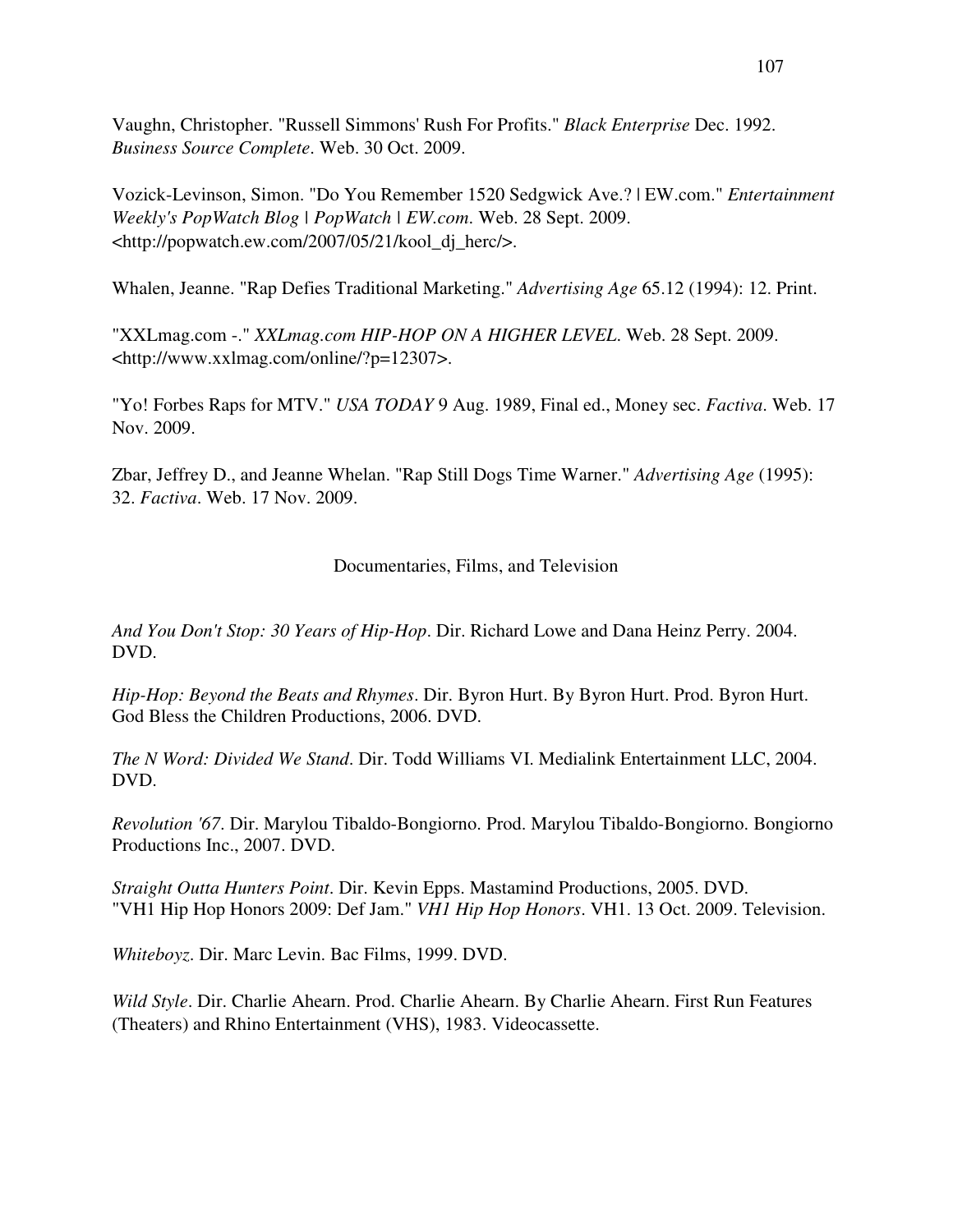### Books

Caro, Robert. *The Power Broker: Robert Moses and the Fall of New York*. New York: Vintage Books, 1975.

Chang, Jeff. *Can't Stop, Won't Stop: a History of the Hip-hop Generation*. New York: St. Martin's, 2005. Print.

Cobb, William Jelani. *To the Break of Dawn: a Freestyle on the Hip Hop Aesthetic*. New York: New York UP, 2007. Print.

Forman, Murray, and Mark Anthony. Neal, eds. *That's the Joint! the Hip-hop Studies Reader*. New York: Routledge, 2004. Print.

- Dyson, Michael Eric. "The Culture of Hip-Hop." Ed. Murray Forman and Mark Anthony. Neal. *That's the Joint! the Hip-hop Studies Reader*. New York: Routledge, 2004. 61-68. Print.
- George, Nelson. "Hip-Hop's Founding Fathers Speak the Truth." *That's the Joint! the Hip-hop Studies Reader*. Ed. Murray Forman and Mark Anthony. Neal. New York: Routledge, 2004. 45-55. Print.
- Gilroy, Paul. "It's a Family Affair." *That's the Joint! the Hip-hop Studies Reader*. Ed. Murray Forman and Mark Anthony Neal. New York: Routledge, 2004. 87-94. Print.
- Neal, Mark Anthony. "No Time for Fake Niggas: Hip-Hop Culture and the Authenticity Debates." *That's the Joint! the Hip-hop Studies Reader*. Ed. Murray Forman and Mark Anthony. Neal. New York: Routledge, 2004. 57-60. Print.

George, Nelson. *Hip Hop America*. New York: Viking, 1998. Print.

Kitwana, Bakari. *The Hip Hop Generation: Young Blacks and the Crisis in African American Culture*. New York: Basic Civitas, 2002. Print.

Kugelberg, Johan, Joe Conzo, and Bambaataa Afrika. *Born in the Bronx: a Visual Record of the Early Days of Hip Hop*. New York: Rizzoli, 2007. Print.

Light, Alan, ed. *The Vibe History of Hip Hop*. New York: Three Rivers, 1999. Print.

- Fernando Jr., S.H. "Back in the Day: 1975-1979." *The Vibe History of Hip Hop*. Ed. Alan Light. New York: Three Rivers, 1999. 13-21. Print.
- Greenberg, Steve. "Sugar Hill Records." *The Vibe History of Hip Hop*. Ed. Alan Light. New York: Three Rivers, 1999. 23-33. Print.
- Szwed, John F. "The Real Old School." *The Vibe History of Hip Hop*. Ed. Alan Light. New York: Three Rivers, 1999. 3-11. Print.

Rooney, Jim. *Organizing the South Bronx*. Albany: State University of New York, 1995. Print.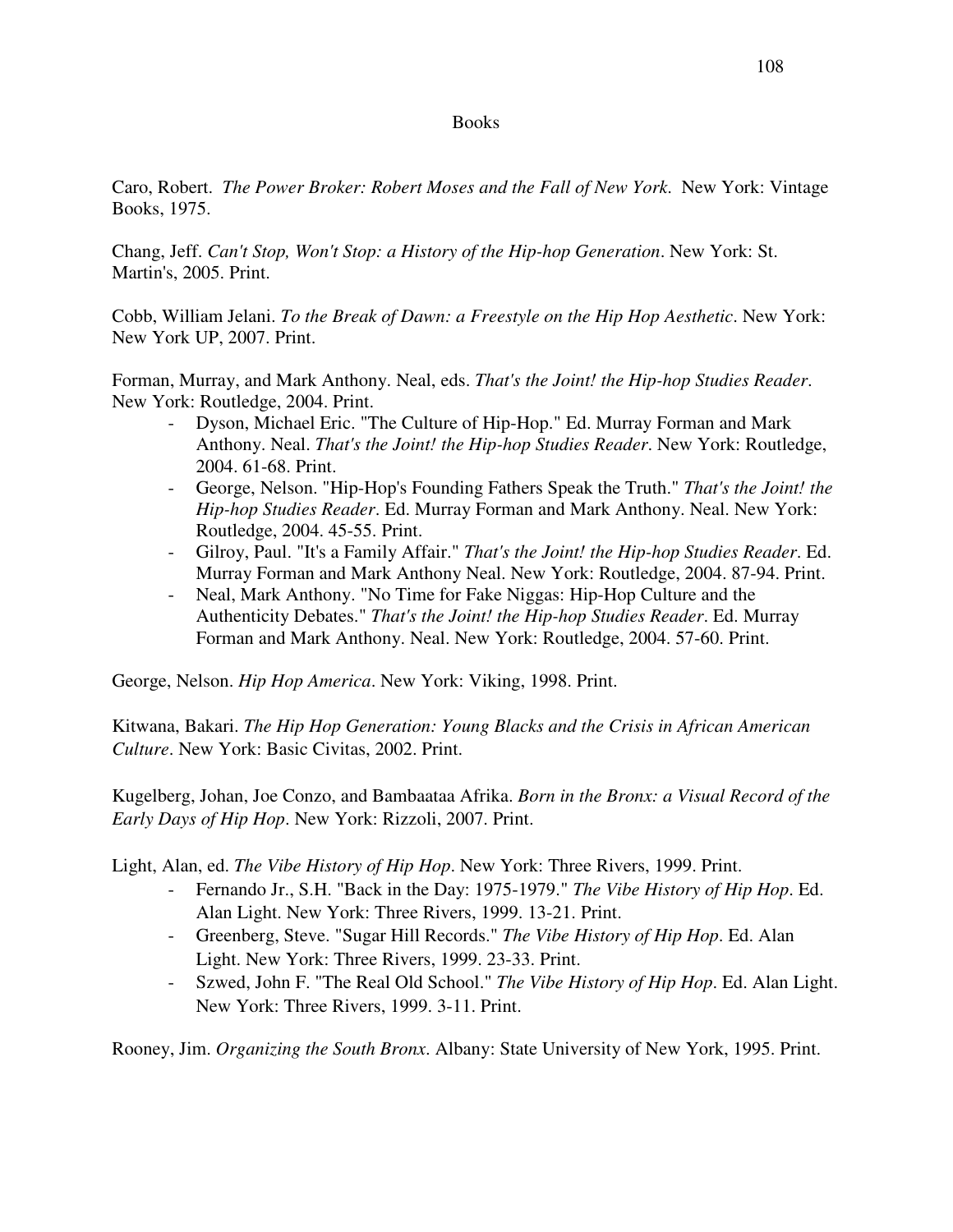Shabazz, Jamel, 5. Freddy Fab, and Ernie Paniccioli. *Back in the Days*. New York: PowerHouse, 2001. Print.

Shapiro, Peter. *The Rough Guide to Hip-hop*. 2nd ed. London: Rough Guides, 2005. Print.

Stewart, Jack. *Graffiti Kings: New York City Mass Transit Art of the 1970s*. Abrams: Melcher Media, 2008. Print.

Tanz, Jason. *Other People's Property: a Shadow History of Hip-hop in White America*. New York: Bloomsbury, 2007. Print

## Internet Sources

"40th Anniversary - How the Rec Room Where Hip-hop Was Born Became a Battleground for Affordable Housing -- New York Magazine." *New York Magazine -- NYC Guide to Restaurants, Fashion, Nightlife, Shopping, Politics, Movies*. Web. <http://nymag.com/anniversary/40th/50665/index1.html>.

"About Us." *First Run Features*. Web. 06 Mar. 2010. <http://www.firstrunfeatures.com/about.html>.

"About.com: Http://www.discogs.com/label/Enjoy Records." *Music Careers - Music Industry Careers - Finding Music Business Careers*. Web. <http://musicians.about.com/gi/o.htm?zi=1/XJ&zTi=1&sdn=musicians&cdn=careers&tm=274& gps=392\_914\_1345\_564&f=00&su=p554.12.336.ip\_&tt=11&bt=1&bts=1&zu=http%3A//www. discogs.com/label/Enjoy%2bRecords>.

"About Us | Island Def Jam | Island Def Jam." *Island Def Jam*. Web. <http://www.islanddefjam.com/about.aspx>.

"Afrika Bambaataa | Hiphop.sh." *Hiphop.sh | The Four Elements That Shaped a Movement*. Web. <http://hiphop.sh/afrika>.

"Amazon.com: Beat Street: Original Soundtrack: Music." *Amazon.com: Online Shopping for Electronics, Apparel, Computers, Books, DVDs & More*. Web. <http://www.amazon.com/Beat-Street-Original-Soundtrack/dp/B0007KLKVG#moreAboutThisProduct>.

"Amazon.com: Def Jam Music Group Inc.: 10th Year Anniversary: Various Artists: Music." *Amazon.com: Online Shopping for Electronics, Apparel, Computers, Books, DVDs & More*. Web. <http://www.amazon.com/Def-Jam-Music-Group-Inc/dp/B0000024JJ>.

"Big Bank Hank - News, Pictures, Reviews, Biography, Videos, Best Songs, Discography, Concerts, Gossip, Pictures and Tour Dates." *Music News and Reviews, Concert Tickets, Videos,*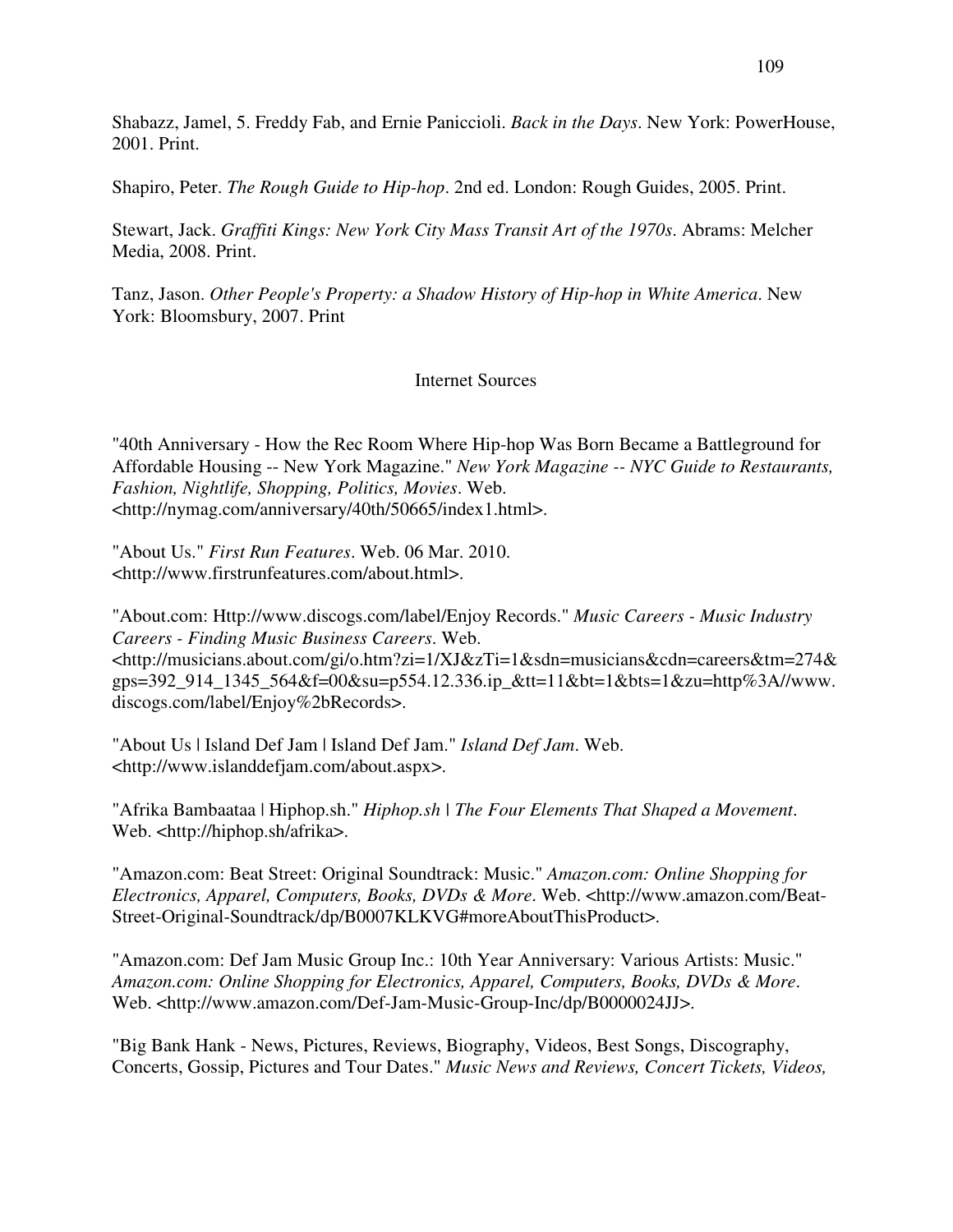*Pictures and Free MP3s - NME.COM*. Web. <http://www.nme.com/artists/big-bankhank#biography>.

"Cedar Playground :." *New York City Department of Parks & Recreation*. Web. 13 Mar. 2010. <http://www.nycgovparks.org/parks/X111/>.

"DeeJays | Hiphop.sh." *Hiphop.sh | The Four Elements That Shaped a Movement*. Web. <http://hiphop.sh/dj>.

"Def Jam Changed Music Business, Still a Power at 25 - CNN.com." *CNN.com - Breaking News, U.S., World, Weather, Entertainment & Video News*. Web. <http://www.cnn.com/2009/SHOWBIZ/Music/11/02/def.jam.anniversary/index.html>.

"Enjoy Records - Profile of Record Label Enjoy Records." *Music Careers - Music Industry Careers - Finding Music Business Careers*. Web. <http://musicians.about.com/od/indielabels/p/enjoyrecords.htm>.

"Fab 5 Freddy." *The Internet Movie Database (IMDb)*. Web. 22 Mar. 2010. <http://www.imdb.com/name/nm0292735/>.

"Hip Hop Music." *Mrwiggles.biz*. Web. 12 Mar. 2010. <http://www.mrwiggles.biz/hip\_hop\_music.htm>.

"Interview With Def Jam's First Artist T La Rock |." *The Urban Daily*. Web. <http://theurbandaily.com/music/the-urban-daily-staff/why-wasnt-def-jams-first-artist-at-hiphop-honors/>

"Macmillan :: About." *Macmillan - Distinguished & Award Winning Global Publisher in 41 Countries*. Web. <http://us.macmillan.com/splash/about/index.html>.

"The Man Who Invented Hip Hop - Forbes.com." *Forbes.com - Business News, Financial News, Stock Market Analysis, Technology & Global Headline News*. Web. <http://www.forbes.com/2009/07/09/afrika-bambaataa-hip-hop-music-business-entertainmentcash-kings-bambaataa.html>.

"Master Gee Discography at Discogs." *Discogs - Database and Marketplace for Music on Vinyl, CD, Cassette, MP3 and More*. Web. <http://www.discogs.com/artist/Master+Gee>.

"NEIGHBORHOOD REPORT - SOUTH BRONX - NEIGHBORHOOD REPORT - SOUTH BRONX - Mapping the Lower Bronx - It's South, but South of What? - NYTimes.com." *The New York Times - Breaking News, World News & Multimedia*. Web. <http://www.nytimes.stcom/1995/02/19/nyregion/neighborhood-report-south-bronx-mappinglower-bronx-it-s-south-but-south-what.html?pagewanted=1>.

"The New York Times Log In." *The New York Times - Breaking News, World News & Multimedia*. Web. <http://www.nytimes.com/2005/10/04/nyregion/04wide.html>.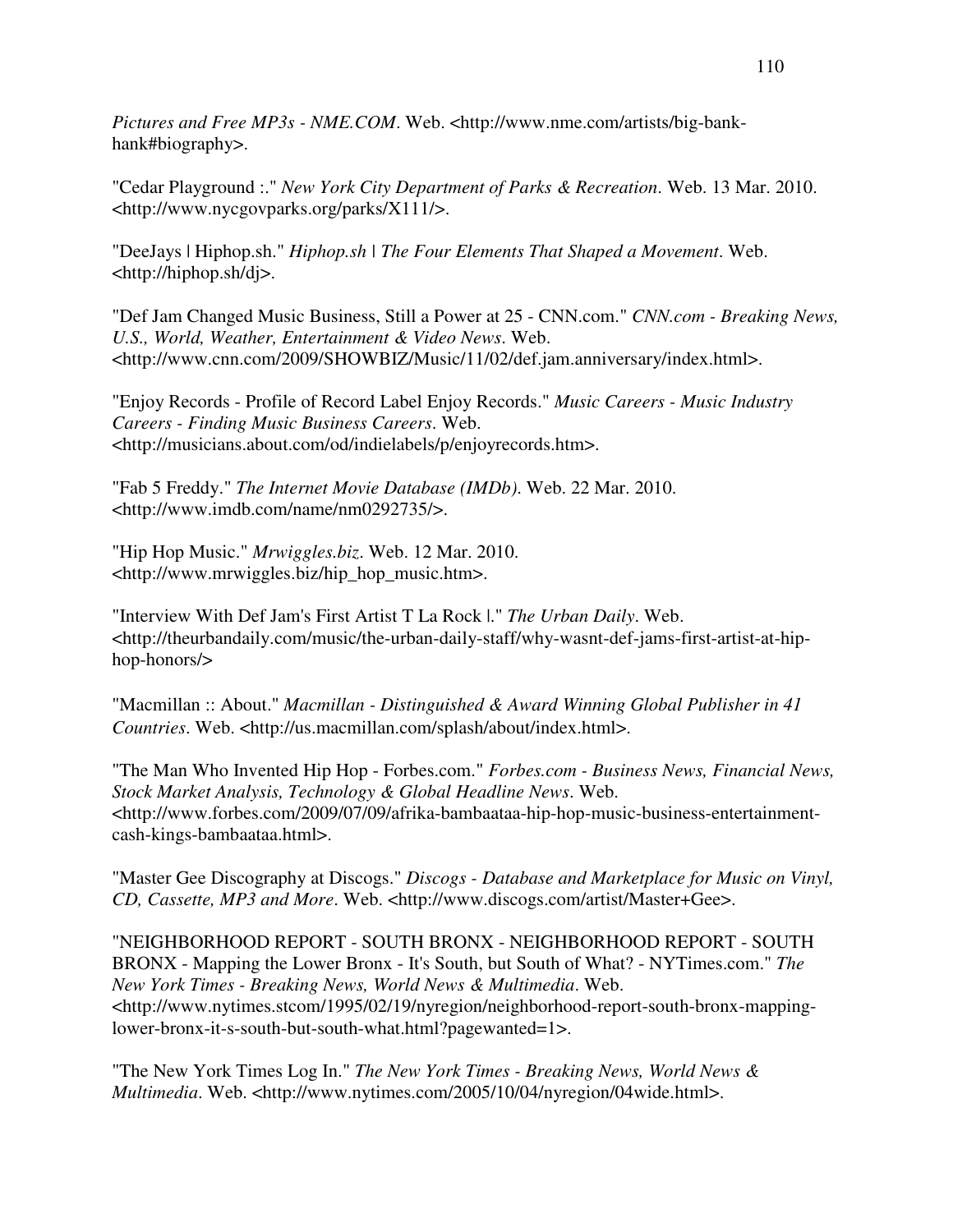*Save1520 - Filesharing, Digital Media, Music Downloading*. Web. 28 Sept. 2009. <http://www.save1520.org/>.

"Orion Pictures Corporation [us]." *The Internet Movie Database (IMDb)*. Web. <http://www.imdb.com/company/co0001995/>.

"Random House - About Us." *Random House - Bringing You the Best in Fiction, Nonfiction, and Children's Books.* Web. <http://www.randomhouse.com/about/history.html>.

"Raphistory.net | Records." *Raphistory.net | RAP HISTORY ... Because Rappin Ain't No Thang...* Web.

<http://www.raphistory.net/index.php?inc=records&lang=en&ID=&offset=0&sortby=year&sord er=asc&operation=&year=1979&entries

"The Real History of The Source - Part One." *Hip Hop Music*. Web. <http://www.hiphopmusic.com/archives/000334.html>.

"South Bronx HistorySam & Jen Lake." *The Lake FamilySam & Jen Lake*. Web. <http://www.samandjenlake.com/south-bronx-history:5024>.

"What Sections Are Considered The "South Bronx"? (Bedford: 2009, Felony) - New York City - New York (NY) - Page 16 - City-Data Forum." *Stats about All US Cities - Real Estate, Relocation Info, House Prices, Home Value Estimator, Recent Sales, Cost of Living, Crime, Race, Income, Photos, Education, Maps, Weather, Houses, Schools, Neighborhoods, and More*. Web. <http://www.city-data.com/forum/new-york-city/151259-what-sections-considered-southbronx-16.html>.

"White Flight - Definition and More from the Free Merriam-Webster Dictionary." *Dictionary and Thesaurus - Merriam-Webster Online*. Web. <http://www.merriamwebster.com/dictionary/white+flight>.

"Why It Took MTV so Long to Play Black Music Videos | Jet | Find Articles at BNET." *Find Articles at BNET | News Articles, Magazine Back Issues & Reference Articles on All Topics*. Web. 22 Mar. 2010. <http://findarticles.com/p/articles/mi\_m1355/is\_14\_110/ai\_n16807343/?tag=content;col1>.

"Yo! MTV Raps 20th Anniversary | About Yo! | MTV." *New Music Videos, Reality TV Shows, Celebrity News, Top Stories | MTV*. Web. <http://www.mtv.com/music/yo\_mtv\_raps/about.jhtml>.

**Other** 

Amos, Shawn. *The Tale of the Tape: There's New School, There's Old School, and There's the Orginal School*. Rhino Entertainment Company, 1999. Print.